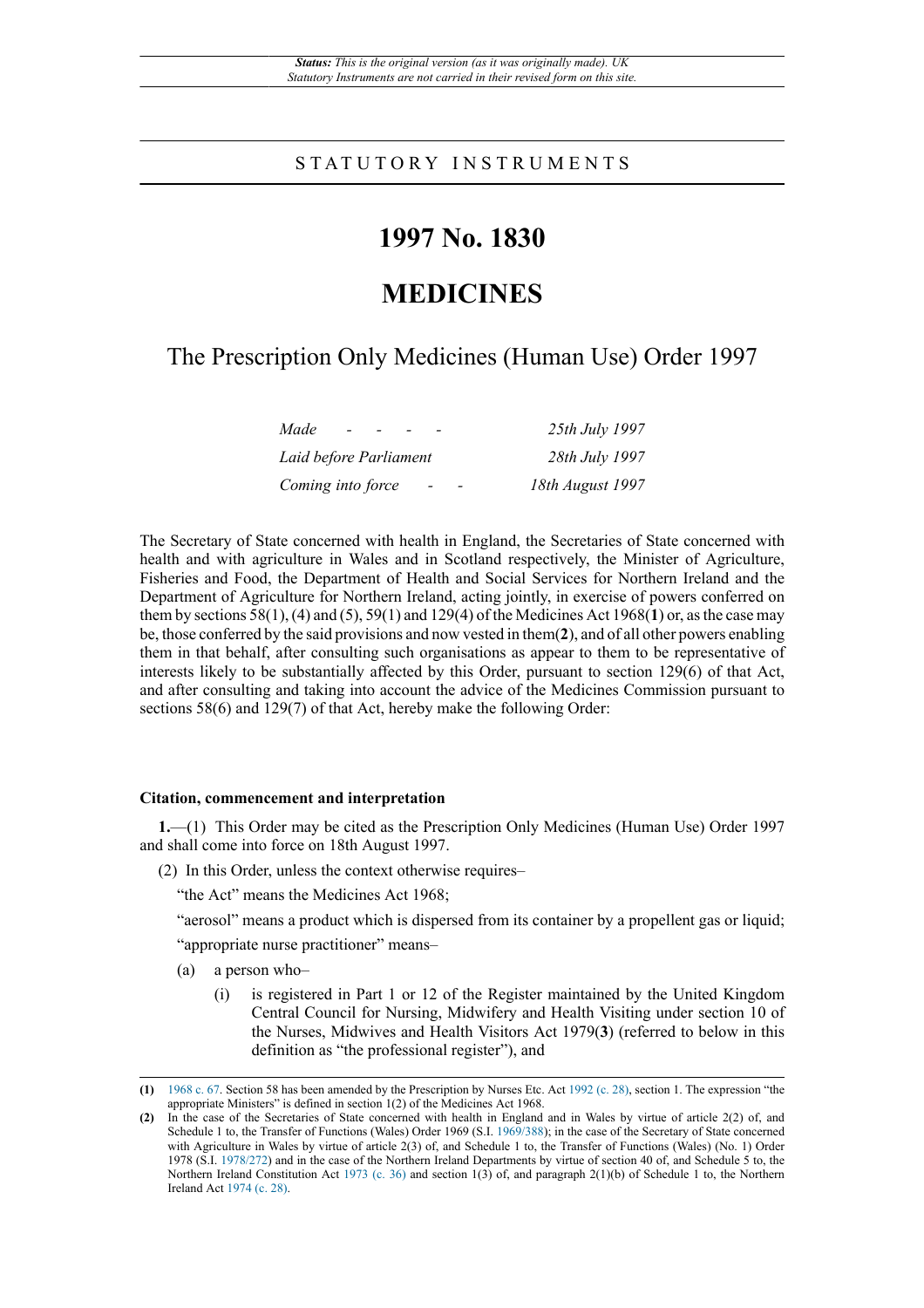(ii) has a district nursing qualification additionally recorded in the professional register under rule 11 of the Nurses, Midwives and Health Visitors Rules 1983(**4**); or

(b) a person who is registered in Part 11 of the professional register as a health visitor;

against whose name (in each case) is recorded in the professional register an annotation signifying that he is qualified to order drugs, medicines and appliances for patients;

"controlled drug" has the meaning assigned to it by section 2 of the Misuse of Drugs Act 1971(**5**);

"cyanogenetic substances" means preparations which–

- (a) are presented for sale or supply under the name of, or as containing, amygdalin, laetrile or vitamin B17, or
- (b) contain more than 0.1 per cent by weight of any substance having the formula either α-Cyanobenzyl-6-O-β-d-glucopyranosyl-β-d-glucopyranoside or α-Cyanobenzylβ-d-glucopy ranosiduronic acid;

"dosage unit" means–

- (a) where a medicinal product is in the form of a tablet or capsule or is an article in some other similar pharmaceutical form, that tablet, capsule or other article, or
- (b) where a medicinal product is not in any such form, the unit of measurement which is used as the unit by reference to which the dose of the medicinal product is measured;

"external use" means application to the skin, hair, teeth, mucosa of the mouth, throat, nose, ear, eye, vagina or anal canal when a local action only is intended and extensive systemic absorption is unlikely to occur; and references to medicinal products for external use shall be read accordingly except that such references shall not include throat sprays, throat pastilles, throat lozenges, throat tablets, nasal drops, nasal sprays, nasal inhalations or teething preparations;

"health prescription" means a prescription issued by a doctor, dentist or nurse prescriber under or by virtue of–

- (a) in England and Wales, the National Health Service Act 1977(**6**),
- (b) in Scotland, the National Health Service (Scotland) Act 1978(**7**), and
- (c) in Northern Ireland, the Health and Personal Social Services (Northern Ireland) Order 1972(**8**);

"inhaler" does not include an aerosol:

"master" has the same meaning as in section 313(1) of the Merchant Shipping Act 1995(**9**);

"maximum daily dose" or "MDD" means the maximum quantity of a substance contained in the amount of a medicinal product which it is recommended should be taken or administered in a period of 24 hours;

"maximum dose" or "MD" means the maximum quantity of a substance contained in the amount of a medicinal product which it is recommended should be taken or administered at any one time;

"maximum strength" means–

<sup>(3)</sup> [1979 c. 36;](http://www.legislation.gov.uk/id/ukpga/1979/36) the Parts of the professional register were determined by S.I. [1983/667,](http://www.legislation.gov.uk/id/uksi/1983/667) amended by S.I. [1989/104](http://www.legislation.gov.uk/id/uksi/1989/104) and [1989/1455](http://www.legislation.gov.uk/id/uksi/1989/1455).

<sup>(4)</sup> Approved by S.I. [1983/873](http://www.legislation.gov.uk/id/uksi/1983/873), to which there are amendments not relevant to this Order.

<sup>(5)</sup> [1971 c. 38.](http://www.legislation.gov.uk/id/ukpga/1971/38)

 $(6)$  [1977 c. 49.](http://www.legislation.gov.uk/id/ukpga/1977/49)

<sup>(7)</sup> [1978 c. 29.](http://www.legislation.gov.uk/id/ukpga/1978/29)

<sup>(8)</sup> S.I. [1972/1265](http://www.legislation.gov.uk/id/uksi/1972/1265) (N.I. 14).

<sup>(9)</sup> [1995 c. 21.](http://www.legislation.gov.uk/id/ukpga/1995/21)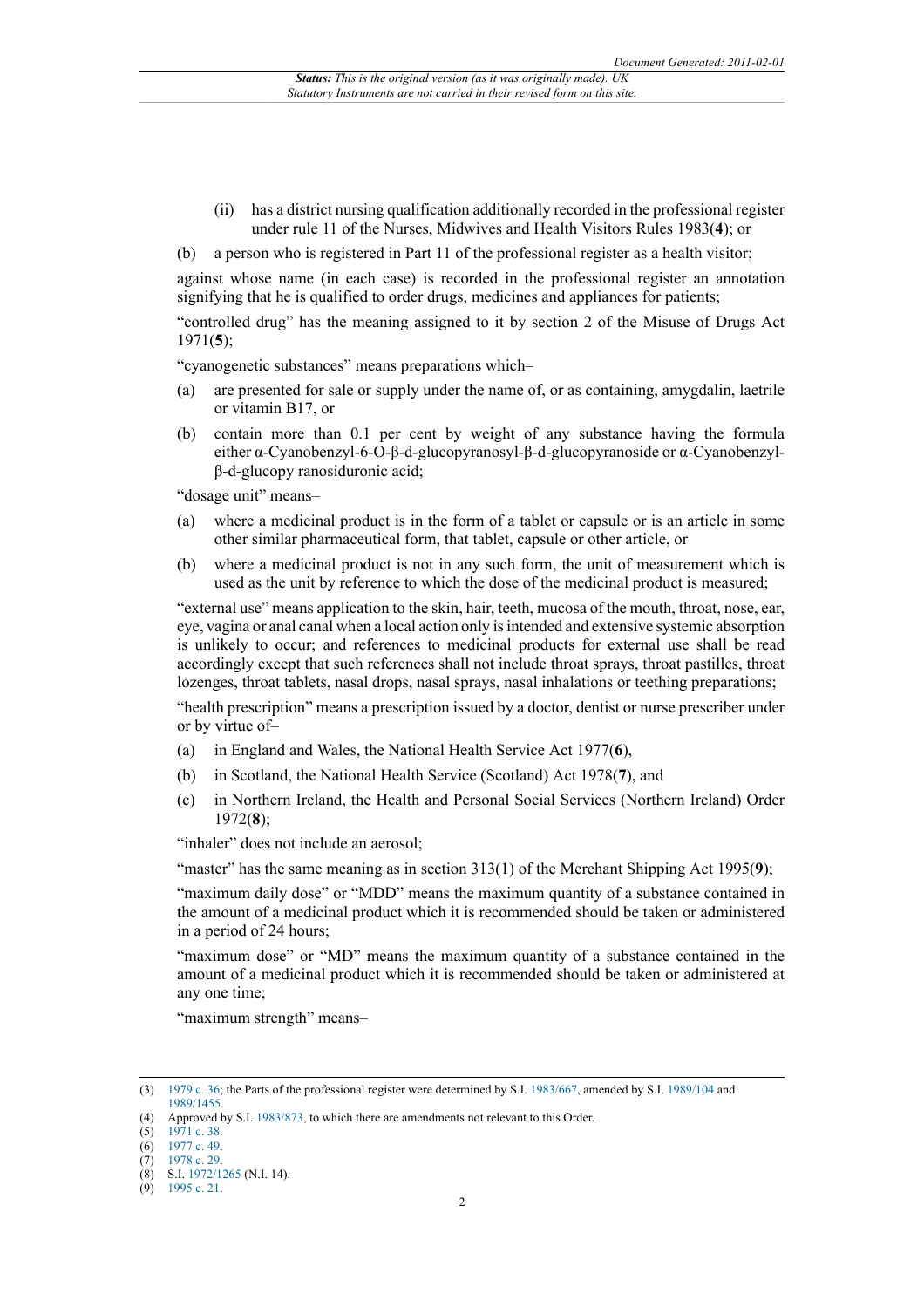- (a) the maximum quantity of a substance by weight or volume contained in a dosage unit of a medicinal product;
- (b) the maximum percentage of a substance contained in a medicinal product calculated in any of the following ways–
	- (i) weight in weight,
	- (ii) weight in volume,
	- (iii) volume in weight, or
	- (iv) volume in volume,

and if the maximum percentage calculated in those ways differs, the higher or highest such percentage;

"medicinal product" includes any article or substance in respect of which section 58 of the Act has effect by virtue of an order made under section 104 of the Act, but does not include–

- (a) a medicinal product which is a veterinary drug as defined in section 132(1) of the Act or
- (b) an article or substance in respect of which section 58 has such effect where that article or substance is only to be administered to animals;

"the Misuse of Drugs Regulations" means, in relation to England, Wales and Scotland, the Misuse of Drugs Regulations 1985(**10**) and in relation to Northern Ireland, the Misuse of Drugs (Northern Ireland) Regulations 1986(**11**);

"occupational health scheme" means a scheme in which a person, in the course of a business carried on by him, provides facilities for his employees for the treatment or prevention of disease;

"offshore installation" means an offshore installation within the meaning of the Mineral Workings (Offshore Installations) Act 1971(**12**) which is within–

- tidal waters and parts of the sea in or adjacent to the United Kingdom up to the seaward limits of territorial waters;
- (b) waters in any area designated under section 1(7) of the Continental Shelf Act 1964(**13**);

"operator", in relation to an aircraft, means the person for the time being having the management of the aircraft;

"parenteral administration" means administration by breach of the skin or mucous membrane;

"prescription only medicine" means a medicinal product of a description or falling within a class specified in article 3 of this Order;

"prolonged release" in relation to a medicinal product means a formulation of that product which–

- (a) is used to reduce the rate at which the active ingredient in that product is released after administration, and
- (b) is sold or supplied as a prolonged, controlled or sustained release medicinal product;

"registered midwife" means a person who is registered in Part 10 of the Register maintained by the United Kingdom Central Council for Nursing, Midwifery and Health Visiting under section 10 of the Nurses, Midwives and Health Visitors Act 1979;

<sup>(10)</sup> S.I. [1985/2066](http://www.legislation.gov.uk/id/uksi/1985/2066).

<sup>(11)</sup> [SR 1986 No. 52.](http://www.legislation.gov.uk/id/nisr/1986/52)

<sup>(12)</sup> [1971 c. 61;](http://www.legislation.gov.uk/id/ukpga/1971/61) section 1 was substituted by section 24 of the Oil and Gas (Enterprise) Act [1982 \(c. 23\)](http://www.legislation.gov.uk/id/ukpga/1982/23).

<sup>(13)</sup> [1964 c. 29.](http://www.legislation.gov.uk/id/ukpga/1964/29)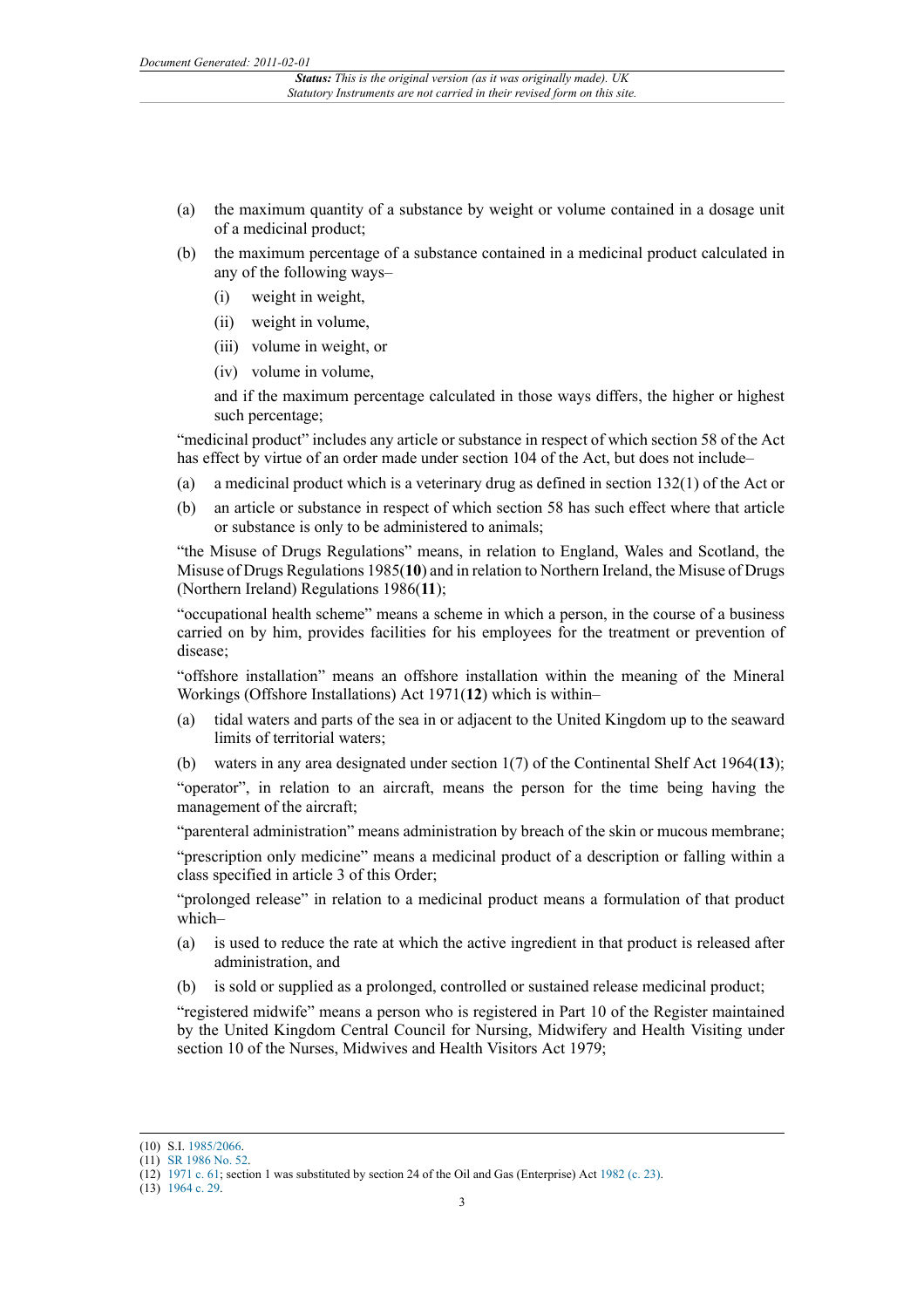"registered nurse" means a person who is registered in the Register maintained by the United Kingdom Central Council for Nursing, Midwifery and Health Visiting under section 10 of the Nurses, Midwives and Health Visitors Act 1979;

"registered ophthalmic optician" means a person who is registered in either of the Registers of ophthalmic opticians maintained under section 7(a) of the Opticians Act 1989(**14**);

"repeatable prescription" means a prescription which contains a direction that it may be dispensed more than once;

"sell" means sell by retail as defined in section 131 of the Act and "sale" has a corresponding meaning;

"soap" means any compound of a fatty acid with an alkali or amine;

"state registered chiropodist" means a person who is registered in the Register established and maintained under section 2(1) of the Professions Supplementary to Medicine Act 1960(**15**) by the Chiropodists Board;

"supply" means supply in circumstances corresponding to retail sale as defined in section 131 of the Act;

"unit preparation" means a preparation, including a mother tincture, prepared by a process of solution, extraction or trituration with a view to being diluted tenfold or one hundredfold, either once or repeatedly, in an inert diluent, and then used either in this diluted form or, where applicable, by impregnating tablets, granules, powders or other inert substances.

(3) For the purposes of this Order, the equivalence of a substance to a reference material shall be determined by calculating the amount of that reference material which is contained in that substance either by weight or, where the amount of the reference material is specified in terms of international units of activity, those units.

- (4) In this Order, unless the context otherwise requires, a reference–
	- (a) to a numbered section is to the section of the Act which bears that number,
	- (b) to a numbered article or Schedule is to the article of, or Schedule to, this Order which bears that number,
	- (c) in an article or in a Part of a Schedule to a numbered paragraph is to the paragraph of that article or Part of that Schedule which bears that number, and
	- (d) in a paragraph to a lettered sub-paragraph is to the sub-paragraph of that paragraph which bears that letter.
- (5) In Schedules 1 to 3–
	- (a) entries specified in columns 2 to 5 relate to the substances listed in column 1 against which they appear and where, in relation to a particular substance listed in column 1, an entry in columns 2 to 5 bears a number or letter it relates only to such entries in the other of those columns as bear the same number or letter;
	- (b) the following abbreviations are used:

"g" for gram,

"iu" for international unit of activity,

"mcg" for microgram.

"mg" for milligram,

"ml" for millilitre.

<sup>(14)</sup> [1989 c. 44.](http://www.legislation.gov.uk/id/ukpga/1989/44)

<sup>(15)</sup> [1960 c. 66.](http://www.legislation.gov.uk/id/ukpga/1960/66)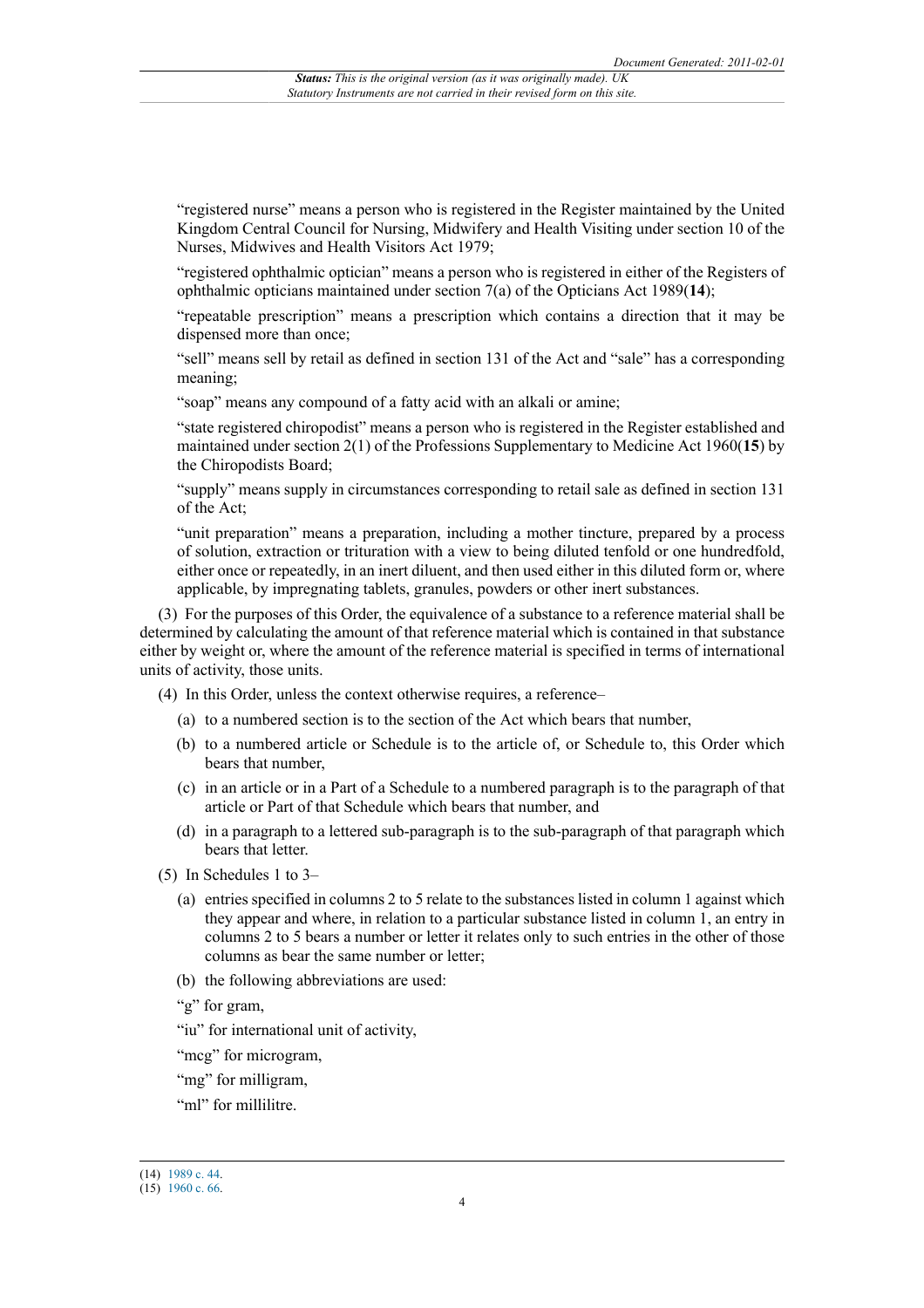(6) In Schedule 3, the abbreviation "NPF" means the Nurse Prescribers' Formulary Appendix in the British National Formulary.

### **Appropriate practitioners**

**2.** For the purposes of section 58 (medicinal products on prescription only), the following shall be appropriate practitioners–

- (a) in relation to the descriptions and classes of medicinal products specified in article 3, doctors, dentists, veterinary surgeons and veterinary practitioners;
- (b) in relation to the descriptions and classes of medicinal products specified in Schedule 3, appropriate nurse practitioners.

#### **Medicinal products on prescription only**

**3.** Subject to article 6, the following descriptions and classes of medicinal products are specified for the purposes of section 58, namely–

- (a) medicinal products consisting of or containing a substance listed in column 1 of Schedule 1;
- (b) medicinal products that are controlled drugs;
- (c) medicinal products that are for parenteral administration, other than preparations of insulin for parenteral administration;
- (d) cyanogenetic substances, other than preparations for external use;
- (e) medicinal products that on administration emit radiation, or contain or generate any substance which emits radiation, in order that radiation may be used;
- (f) medicinal products for human use which are classified as subject to medical prescription in marketing authorizations granted under Council Regulation 2309/93(**16**);
- (g) medicinal products–
	- (i) which are not of a description and do not fall within a class specified in subparagraphs (a) to (f),
	- (ii) which are of a description in respect of which the conditions specified in section 59(1) are satisfied, and
	- (iii) in respect of which a product licence or marketing authorization has been granted which contains a provision to the effect that the method of sale or supply of the medicinal product is to be only in accordance with a prescription given by an appropriate practitioner.

#### **Duration of special provisions in relation to new medicinal products**

**4.** The duration specified for the purposes of section 59(2)(a) (duration of restrictions for certain new products) shall be a period of 5 years.

### **Exempt medicinal products**

**5.**—(1) A medicinal product shall be exempt from the restrictions imposed by section 58(2)(a) (restrictions on sale or supply) if it, or a substance in it, is listed in column 1 of Schedule 1 and there–

(a) is an entry in column 2, 3, 4 or 5 of that Schedule which contains a condition and that condition is satisfied in accordance with the following provisions of this article; or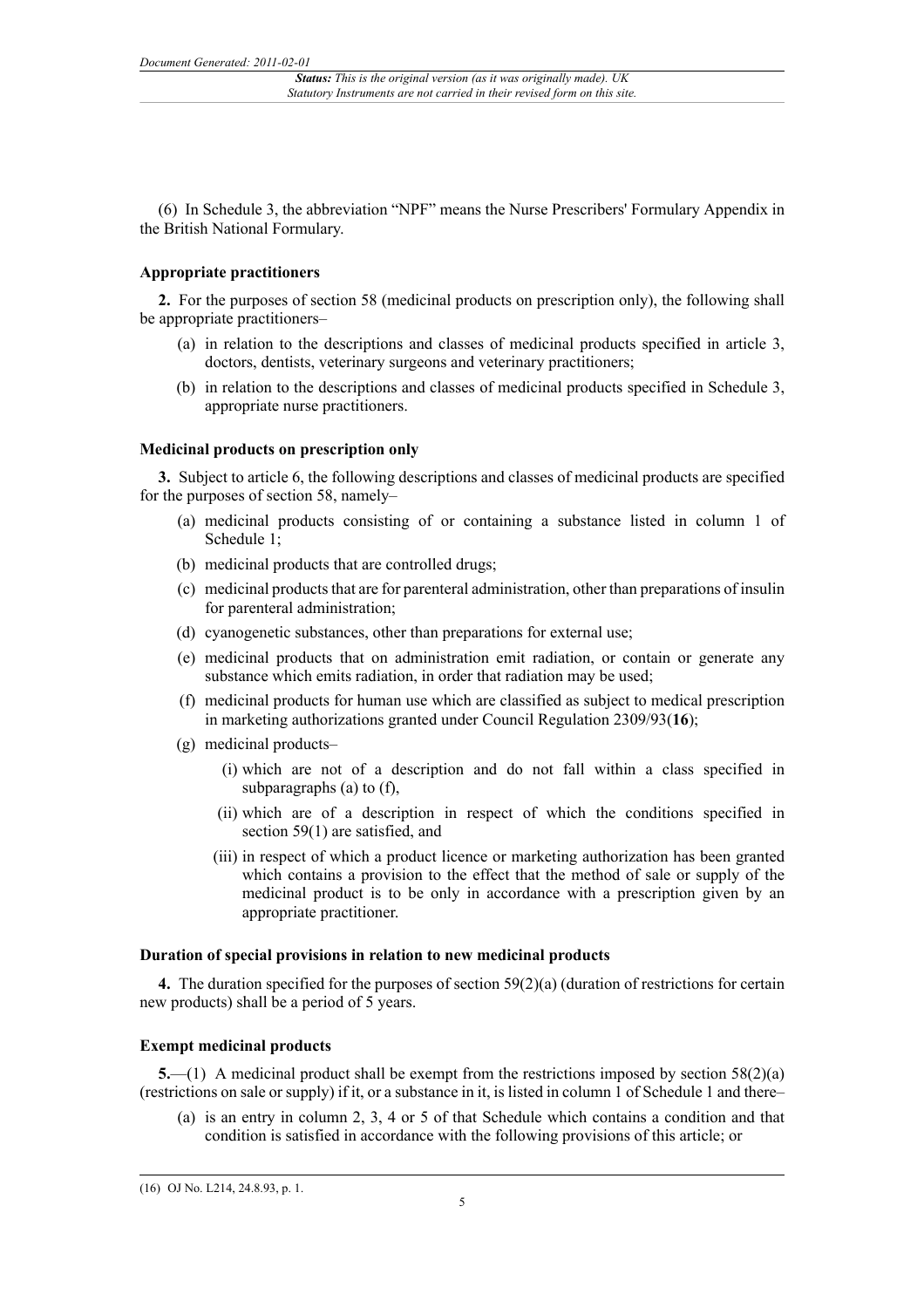(b) there is more than one such condition which applies where that substance is used in that product and each of those conditions is so satisfied.

(2) Where a maximum strength is specified in column 2 in relation to a substance, a medicinal product which consists of or contains that substance satisfies the condition where the maximum strength of that substance in that medicinal product, or where specified in that column the maximum strength of a medicinal product which contains that substance, does not exceed that specified maximum or, where the medicinal product consists of more than one of the substances sodium fluoride, sodium monofluorophosphate or stannous fluoride combined in a dentifrice, where the maximum strength of that combination of substances in a product does not exceed the equivalent of 0.15 per cent of fluorine.

(3) Where a route of administration is specified in column 3 in relation to a substance, a medicinal product which consists of or contains that substance satisfies the condition where it is sold or supplied for administration only by that route.

(4) Where a use is specified in column 3 in relation to a substance, a medicinal product which consists of or contains that substance satisfies the condition in respect of use where it is sold or supplied only for use–

(a) where a purpose for which it may be used is so specified, for that purpose;

(b) where the class of persons in whom it may be used is so specified, in persons of that class.

(5) Where a pharmaceutical form is specified in column 3 in relation to a substance, a medicinal product which consists of or contains that substance satisfies the condition where it is sold or supplied in that pharmaceutical form.

(6) Where a maximum dose is specified in column 4 in relation to a substance, a medicinal product which consists of or contains that substance satisfies the condition where it is sold or supplied for use at a maximum dose which does not exceed that specified maximum dose.

(7) Subject to paragraph (8), where a maximum daily dose is specified in column 4 in relation to a substance, a medicinal product which consists of or contains that substance satisfies the condition where it is sold or supplied for use at a maximum daily dose which does not exceed that specified maximum daily dose.

(8) A medicinal product which contains more than one of the substances–

Atropine

Atropine Methobromide

Atropine Methonitrate

Atropine Oxide Hydrochloride

Atropine Sulphate

Hyoscine

Hyoscine Butylbromide

Hyoscine Hydrobromide

Hyoscine Methobromide

Hyoscine Methonitrate

Hyoscyamine

Hyoscyamine Hydrobromide

Hyoscyamine Sulphate,

satisfies the condition only where it is sold or supplied for use at a maximum daily dose which does not exceed 1 milligram in total of the alkaloids derived from belladonna, hyoscyamus, stramonium or other solanaceous plant which are contained in that medicinal product.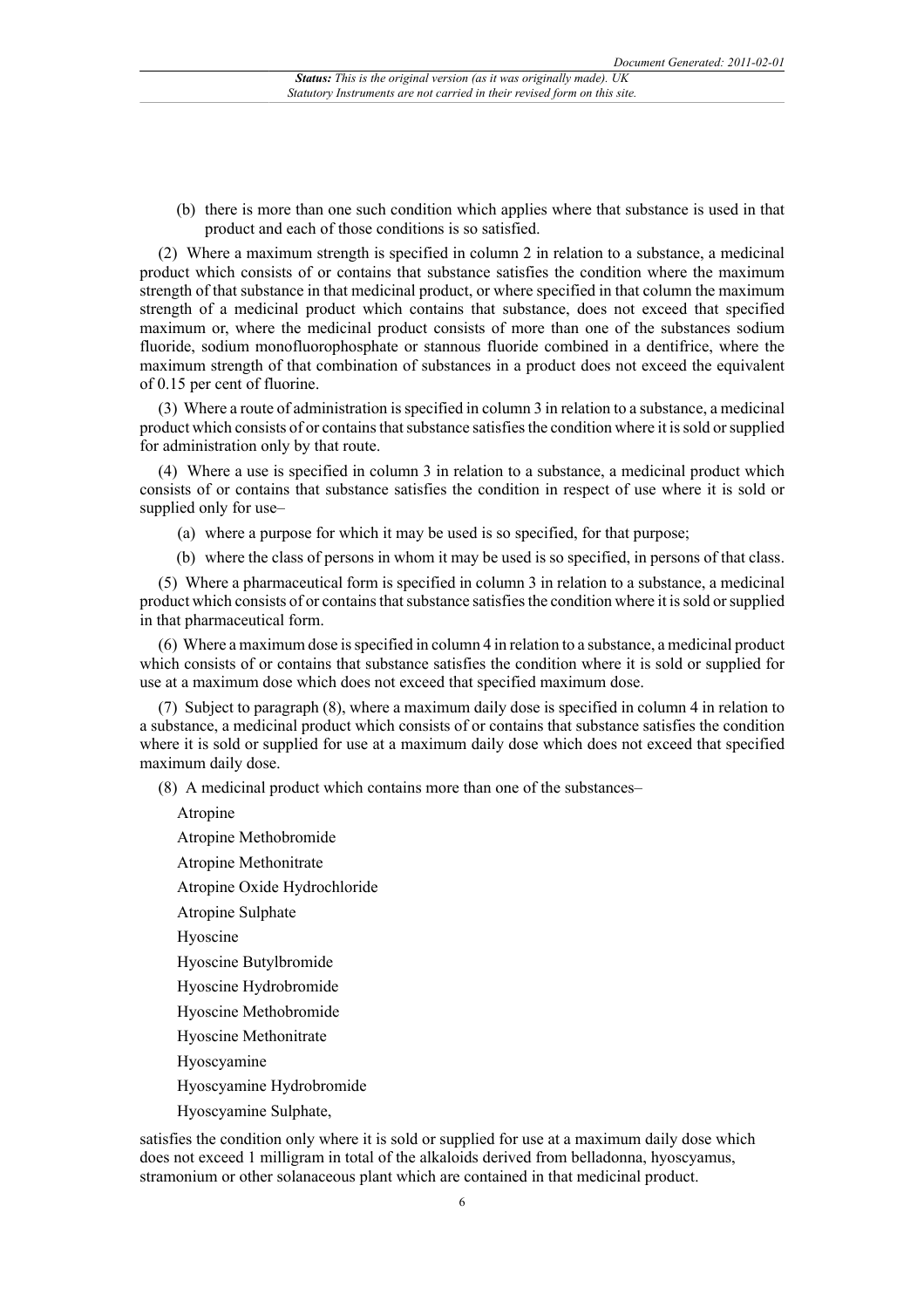(9) Where a maximum period of use or a maximum frequency of use is specified in column 4 in relation to a substance, a medicinal product which consists of or contains that substance satisfies the condition where it is sold or supplied for use for a maximum period or frequency, as the case may be, which does not exceed the maximum period of use or the maximum frequency of use which is so specified.

(10) Where a maximum quantity is specified in column 5 in relation to a substance, a medicinal product which consists of or contains that substance satisfies the condition where it, or where so specified in that column, the medicinal product which contains that substance is sold or supplied in a quantity which does not exceed that specified maximum quantity.

(11) In paragraphs (2) to (7) and (9) and (10) a reference to a numbered column is a reference to the column bearing that number in Schedule 1.

### **Circumstances in which controlled drugs and medicinal products authorized by the European Community are not prescription only medicines**

**6.**—(1) A medicinal product shall not be a prescription only medicine by reason that it is a controlled drug listed in Schedule 2 to the Misuse of Drugs Act 1971 where, it–

- (a) contains not more than one of the substances listed in column 1 of Schedule 2 to this Order and no other controlled drug;
- (b) contains that substance at a strength that does not exceed the maximum strength specified in column 2 of that Schedule; and
- (c) is sold or supplied–
	- (i) in such pharmaceutical form as may be specified in column 3 of that Schedule, and
	- (ii) for use at a maximum dose which does not exceed that specified in column 4 of that Schedule.

(2) A medicinal product for human use in respect of which a marketing authorization has been granted under Council Regulation 2309/93/EEC(**17**) shall not be a prescription only medicine where that authorization does not classify the medicinal product as subject to medical prescription.

## **Exemption for parenteral administration in an emergency to human beings of certain prescription only medicines**

**7.** The restriction imposed by section 58(2)(b) (restriction on administration) shall not apply to the administration to human beings of any of the following medicinal products for parenteral administration–

Adrenaline Injection 1 in 1000 (1 mg in 1 ml)

- Atropine Sulphate Injection
- Chlorpheniramine Injection

Cobalt Edetate Injection

Dextrose Injection Strong B.P.C.

Diphenhydramine Injection

Glucagon Injection

Hydrocortisone Injection

Mepyramine Injection

Promethazine Hydrochloride Injection

**<sup>(17)</sup>** OJ No. L214, 24.8.93, p. 1.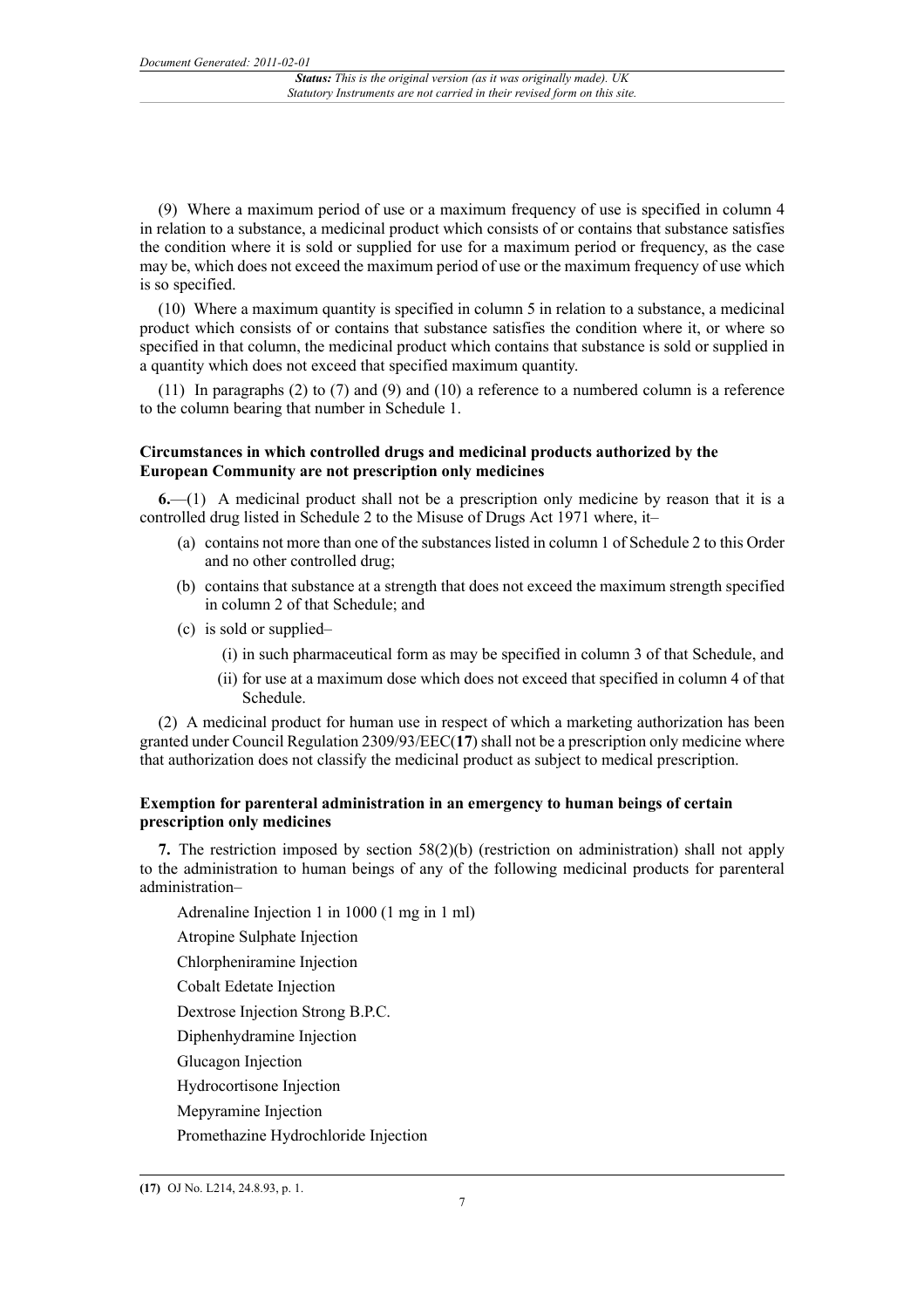Snake Venom Antiserum Sodium Nitrite Injection Sodium Thiosulphate Injection Sterile Pralidoxime

where the administration is for the purpose of saving life in an emergency.

#### **Exemptions for emergency sale or supply**

**8.**—(1) The restrictions imposed by section 58(2)(a) (restriction on sale and supply) shall not apply to the sale or supply of a prescription only medicine by a person lawfully conducting a retail pharmacy business where the conditions specified in paragraph (2) are satisfied.

(2) The conditions referred to in paragraph (1) are–

- (a) that the pharmacist by or under whose supervision the prescription only medicine is to be sold or supplied is satisfied that the sale or supply has been requested by a doctor who by reason of an emergency is unable to furnish a prescription immediately;
- (b) that the doctor has undertaken to furnish the person lawfully conducting a retail pharmacy business with a prescription within 72 hours of the sale or supply;
- (c) that the prescription only medicine is sold or supplied in accordance with the directions of the doctor requesting it;
- (d) subject to paragraph (5), that the prescription only medicine is not a controlled drug specified in Schedule 1, 2 or 3 to the Misuse of Drugs Regulations;
- (e) that an entry is made in the record kept under regulation 6 of the Medicines (Sale or Supply) (Miscellaneous Provisions) Regulations 1980(**18**) within the time specified in that regulation stating the particulars required under paragraph 1 of Schedule 2 to those Regulations.

(3) The restrictions imposed by section 58(2)(a) shall not apply to the sale or supply of a prescription only medicine by a person lawfully conducting a retail pharmacy business where the conditions specified in paragraph (4) are satisfied.

- (4) The conditions referred to in paragraph (3) are–
	- (a) that the pharmacist by or under whose supervision the prescription only medicine is to be sold or supplied has interviewed the person requesting a prescription only medicine and has satisfied himself–
		- (i) that there is an immediate need for the prescription only medicine requested to be sold or supplied and that it is impracticable in the circumstances to obtain a prescription without undue delay,
		- (ii) that treatment with the prescription only medicine requested has on a previous occasion been prescribed by a doctor for the person requesting it, and
		- (iii) as to the dose which in the circumstances it would be appropriate for that person to take;
	- (b) that no greater quantity of the prescription only medicine than will provide 5 days' treatment is sold or supplied except that where the prescription only medicine–
		- (i) is an aerosol for the relief of asthma, an ointment or cream, and has been made up for sale in a container elsewhere than at the place of sale or supply, the smallest pack that the pharmacist has available for sale or supply may be sold or supplied,

<sup>(18)</sup> S.I. [1980/1923](http://www.legislation.gov.uk/id/uksi/1980/1923), amended by S.I. [1997/1831.](http://www.legislation.gov.uk/id/uksi/1997/1831)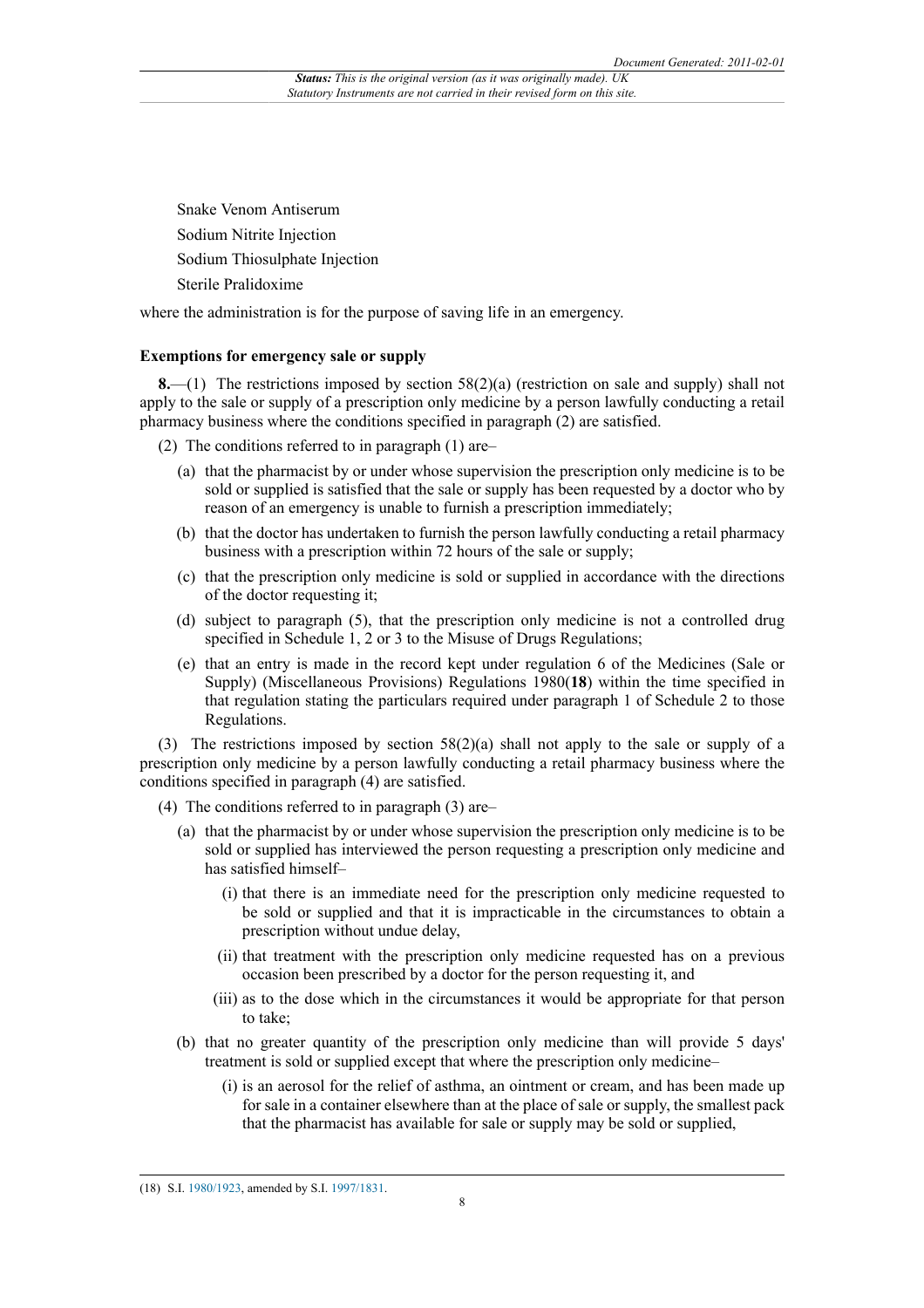- (ii) is an oral contraceptive, a quantity sufficient for a full treatment cycle may be sold or supplied,
- (iii) is an antibiotic for oral administration in liquid form, the smallest quantity that will provide a full course of treatment may be sold or supplied;
- (c) subject to paragraph (5), that the prescription only medicine does not consist of or contain a substance specified in Schedule 4 to this Order and is not a controlled drug specified in Schedule 1, 2 or 3 to the Misuse of Drugs Regulations;
- (d) that an entry is made in the record kept under regulation 6 of the Medicines (Sale or Supply) (Miscellaneous Provisions) Regulations 1980 within the time specified in that regulation stating the particulars required under paragraph 3 of Schedule 2 to those Regulations;
- (e) that the container or package of the prescription only medicine is labelled so as to show–
	- (i) the date on which the prescription only medicine is sold or supplied,
	- (ii) the name, quantity and, except where it is apparent from the name, the pharmaceutical form and strength of the prescription only medicine,
	- (iii) the name of the person requesting the prescription only medicine,
	- (iv) the name and address of the registered pharmacy from which the prescription only medicine is sold or supplied, and
	- (v) the words "Emergency Supply".

(5) The conditions specified in paragraphs (2)(d) and (4)(c) shall not apply where the prescription only medicine consists of or contains phenobarbitone or phenobarbitone sodium (but no other substance specified in Schedule 4 to this Order or Schedule 1, 2 or 3 to the Misuse of Drugs Regulations) and is sold or supplied for use in the treatment of epilepsy.

#### **Exemption for non-parenteral administration to human beings**

**9.** The restriction imposed by section 58(2)(b) (restriction on administration) shall not apply to the administration to human beings of a prescription only medicine which is not for parenteral administration.

#### **Exemption for medicinal products at high dilutions**

**10.** The restrictions imposed by section 58(2) (restrictions on sale, supply and administration) shall not apply to the sale, supply or administration of a medicinal product which is not for parenteral administration and which consists of or contains, any of the substances listed in column 1 of Schedule 1 or 2, only one or more unit preparation of such substances, if–

- (a) each such unit preparation has been diluted to at least one part in a million (6x), and the person selling, supplying or administering the medicinal product has been requested by or on behalf of a particular person and in that person's presence to use his own judgment as to the treatment required; or
- (b) each such unit preparation has been diluted to at least one part in a million million (6c).

#### **Exemptions for certain persons**

**11.**—(1) The restrictions imposed by section 58(2)(a) (restrictions on sale and supply) shall not apply–

(a) to the sale or supply by a person listed in column 1 of Part I of Schedule 5 of the prescription only medicines listed in relation to that person in column 2 of that Part where the conditions specified in the corresponding paragraphs in column 3 of that Part are satisfied;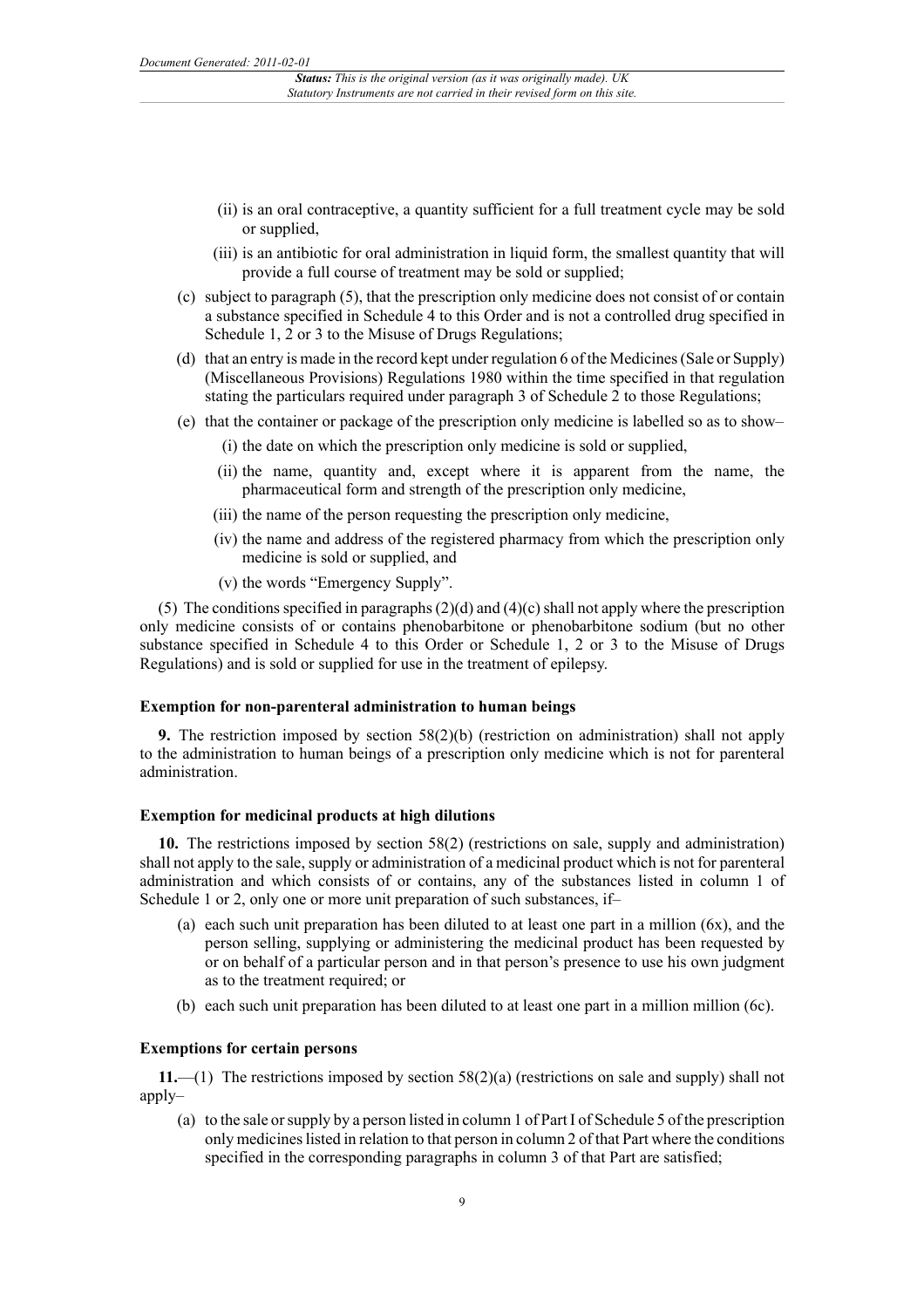(b) to the supply by a person listed in column 1 of Part II of Schedule 5 of the prescription only medicines listed in relation to that person in column 2 of that Part where the conditions specified in the corresponding paragraphs in column 3 of that Part are satisfied.

(2) The restriction imposed by section 58(2)(b) (restriction on administration) shall not apply to the administration by a person listed in column 1 of Part III of Schedule 5 of the prescription only medicines for parenteral administration listed in relation to that person in column 2 of that Part where the conditions specified in the corresponding paragraphs in column 3 of that Part are satisfied.

#### **Exemption for sale or supply in hospitals**

**12.** The restrictions imposed by section 58(2)(a) (restrictions on sale and supply) shall not apply to the sale or supply of any prescription only medicine in the course of the business of a hospital where the prescription only medicine is sold or supplied in accordance with the written directions of a doctor or dentist notwithstanding that those directions do not satisfy the conditions specified in article 15(2).

#### **Exemption in cases involving another's default**

**13.** The restrictions imposed by section 58(2)(a) (restrictions on sale and supply) shall not apply to the sale or supply of a prescription only medicine by a person who, having exercised all due diligence, believes on reasonable grounds that the product sold or supplied is not a prescription only medicine.

#### **Exemption in the case of a forged prescription**

**14.** The restrictions imposed by section 58(2)(a) (restrictions on sale and supply) shall not apply to the sale or supply of a prescription only medicine by a pharmacist in accordance with a forged prescription where the pharmacist, having exercised all due diligence, believes on reasonable grounds that the prescription is genuine.

#### **Prescriptions**

**15.**—(1) For the purposes of section 58(2)(a) a prescription only medicine shall not be taken to be sold or supplied in accordance with a prescription given by an appropriate practitioner unless the conditions specified in paragraph (2) are fulfilled.

- (2) The conditions referred to in paragraph (1) are that the prescription–
	- (a) shall be signed in ink with his own name by the appropriate practitioner giving it;
	- (b) shall, without prejudice to sub-paragraph (a), be written in ink or otherwise so as to be indelible, unless it is a health prescription which is not for a controlled drug specified in Schedule 1, 2 or 3 to the Misuse of Drugs Regulations, in which case it may be written by means of carbon paper or similar material;
	- (c) shall contain the following particulars–
		- (i) the address of the appropriate practitioner giving it,
		- (ii) the appropriate date,
		- (iii) such particulars as indicate whether the appropriate practitioner giving it is a doctor, a dentist, an appropriate nurse practitioner, a veterinary surgeon or a veterinary practitioner,
		- (iv) where the appropriate practitioner giving it is a doctor, dentist or appropriate nurse practitioner, the name, address and the age, if under 12, of the person for whose treatment it is given, and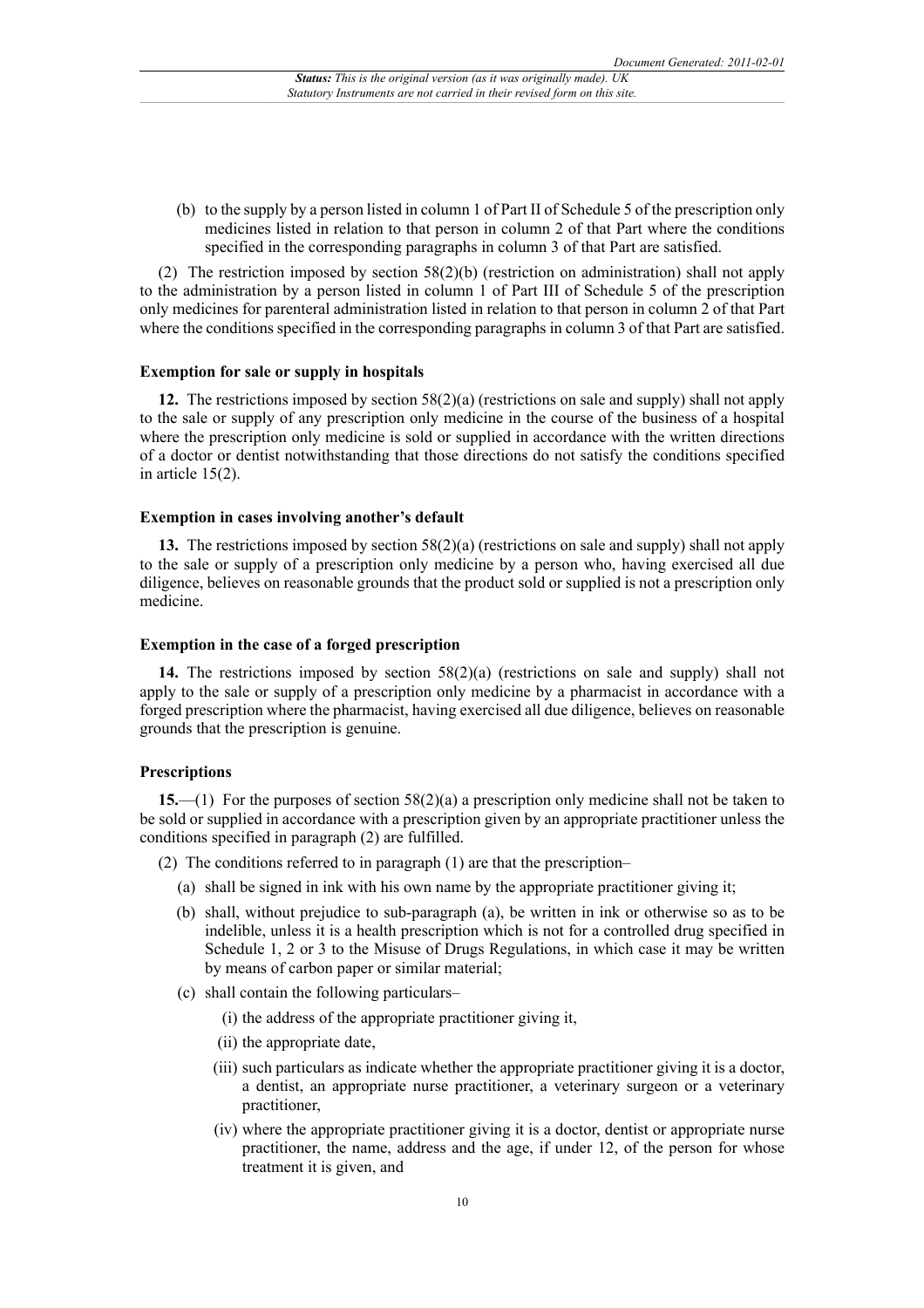- (v) where the appropriate practitioner giving it is a veterinary surgeon or a veterinary practitioner, the name and address of the person to whom the prescription only medicine is to be delivered and a declaration by the veterinary surgeon or veterinary practitioner giving it that the prescription only medicine is prescribed for an animal or herd under his care;
- (d) shall not be dispensed after the end of the period of 6 months from the appropriate date, unless it is a repeatable prescription in which case it shall not be dispensed for the first time after the end of that period nor otherwise than in accordance with the directions contained in the repeatable prescription;
- (e) in the case of a repeatable prescription which does not specify the number of times it may be dispensed, shall not be dispensed on more than two occasions unless it is a prescription for an oral contraceptive in which case it may be dispensed 6 times before the end of the period of 6 months from the appropriate date.

(3) The restrictions imposed by section 58(2)(a) (restrictions on sale and supply) shall not apply to a sale or supply of a prescription only medicine which is not in accordance with a prescription given by an appropriate practitioner by reason only that a condition specified in paragraph (2) is not satisfied where the person selling or supplying the prescription only medicine, having exercised all due diligence, believes on reasonable grounds that that condition is satisfied in relation to that sale or supply.

- (4) In paragraph (2) "the appropriate date" means–
	- (a) in the case of a health prescription, the date on which it was signed by the appropriate practitioner giving it or a date indicated by him as being the date before which it shall not be dispensed; and
	- (b) in every other case, the date on which the prescription was signed by the appropriate practitioner giving it;

and, for the purposes of sub-paragraphs (d) and (e) of that paragraph, where a health prescription bears both the date on which it was signed and a date indicated as being that before which it shall not be dispensed, the appropriate date is the later of those dates.

## **Revocations**

**16.**—(1) The Orders specified in Schedule 6 are revoked.

(2) In the Medicines (Prescription Only, Pharmacy and General Sale) Amendment Order 1989(**19**) articles 2 to 6 and Schedules 1 and 2 are revoked.

Signed by authority of the Secretary of State for Health

*Baroness Jay* Minister of State, Department of Health

21st July 1997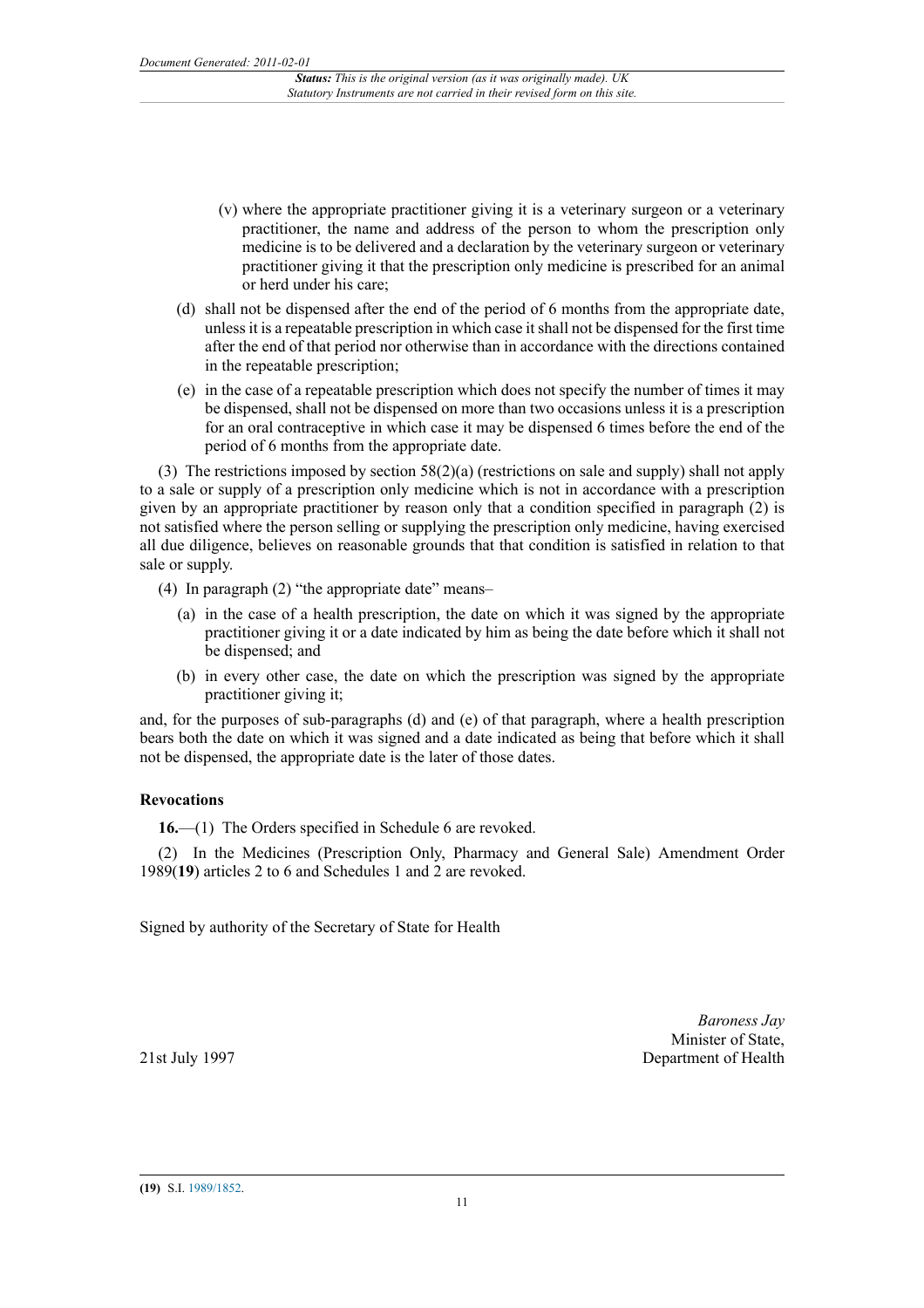*Status: This is the original version (as it was originally made). UK Statutory Instruments are not carried in their revised form on this site.*

> *Win Griffiths* Parliamentary Under Secretary of State, Welsh **Office**

*Sam Galbraith* Parliamentary Under Secretary of State, The Scottish Office

*Jeff Rooker* Minister of State, Ministry of Agriculture, Fisheries and Food

25th July 1997

23rd July 1997

25th July 1997

Sealed with the Official Seal of the Department of Health and Social Services for Northern Ireland on 22nd July 1997.

> *D. C. Gowdy* Permanent Secretary

Sealed with the Official Seal of the Department of Agriculture for Northern Ireland on 18th July 1997.

> *P. Small* Permanent Secretary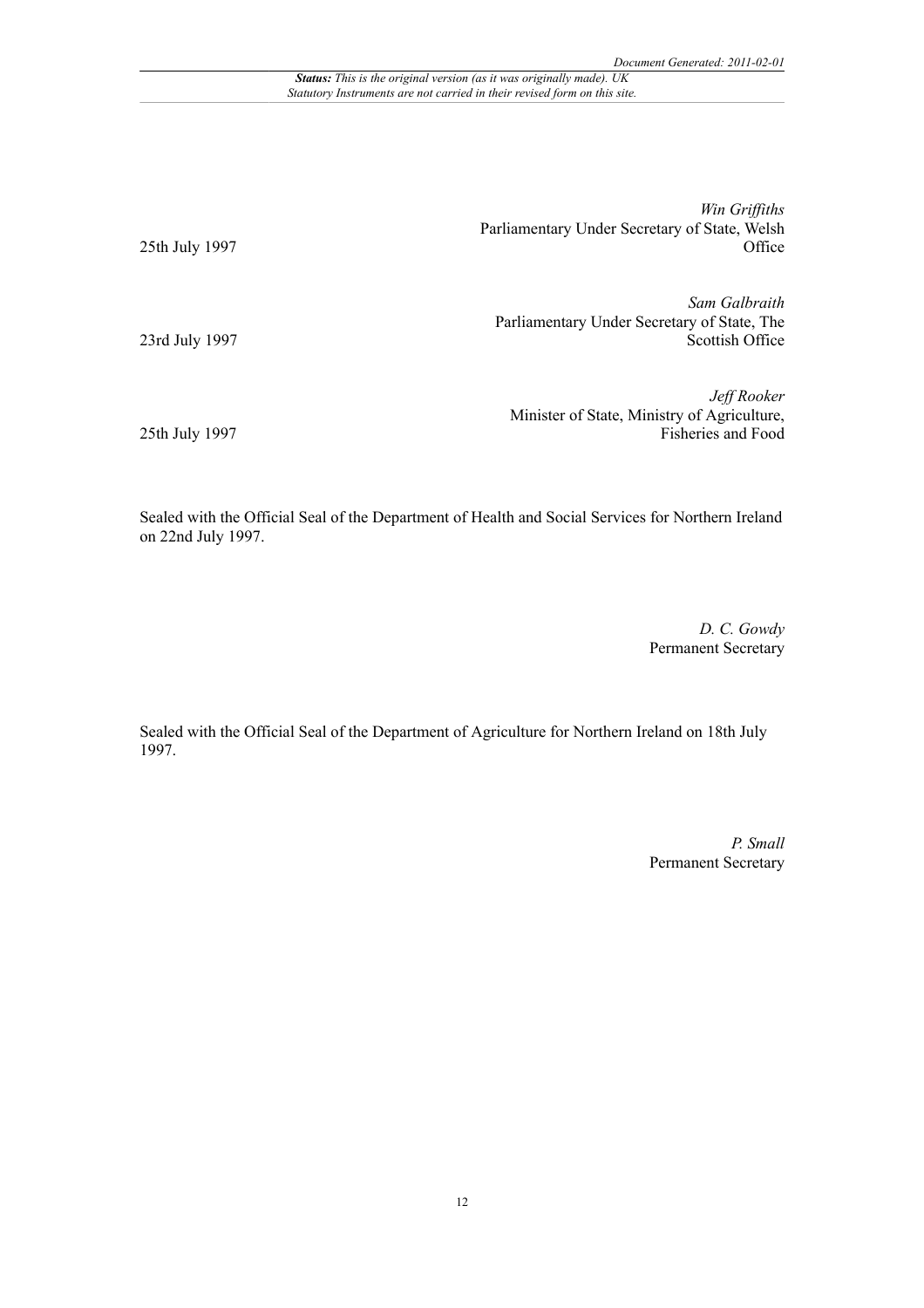*Status: This is the original version (as it was originally made). UK Statutory Instruments are not carried in their revised form on this site.*

**SCHEDULE 1** Articles  $3(a)$ ,  $5(1)$  and  $10$ 

## SUBSTANCES WHICH IF INCLUDED IN MEDICINAL PRODUCTS MAKE THOSE PRODUCTS PRESCRIPTION ONLY MEDICINES AND EXEMP TIONS FROM RESTRICTIONS ON THE SALE AND SUPPLY OF PRESCRIPTION ONLY MEDICINES

| Exemptions from the restrictions on the sale and supply of<br>prescription only medicines |                                            |                                                                                                           |                       |                                                                                      |
|-------------------------------------------------------------------------------------------|--------------------------------------------|-----------------------------------------------------------------------------------------------------------|-----------------------|--------------------------------------------------------------------------------------|
| Column 1<br>Substance                                                                     | Column <sub>2</sub><br>Maximum<br>strength | Column 3<br>Route of<br>administration, limitations<br>use or<br>pharmaceutical<br>form                   | Column 4<br>Treatment | Column 5<br>Maximum<br>quantity                                                      |
| Acarbose                                                                                  |                                            |                                                                                                           |                       |                                                                                      |
| Acebutolol<br>Hydrochloride                                                               |                                            |                                                                                                           |                       |                                                                                      |
| Acemetacin                                                                                |                                            |                                                                                                           |                       |                                                                                      |
| Acetarsol                                                                                 |                                            |                                                                                                           |                       |                                                                                      |
| Acetazolamide                                                                             |                                            |                                                                                                           |                       |                                                                                      |
| Acetazolamide<br>Sodium                                                                   |                                            |                                                                                                           |                       |                                                                                      |
| Acetohexamide                                                                             |                                            |                                                                                                           |                       |                                                                                      |
| Acetylcholine<br>Chloride                                                                 | $0.2$ per cent                             | External                                                                                                  |                       |                                                                                      |
| Acetylcysteine                                                                            |                                            |                                                                                                           |                       |                                                                                      |
| Acipimox                                                                                  |                                            |                                                                                                           |                       |                                                                                      |
| Aciclovir                                                                                 | 5.0 per cent                               | External                                                                                                  |                       | Container<br>or package<br>containing not<br>more than 2g<br>of medicinal<br>product |
|                                                                                           |                                            | For treatment<br>of herpes<br>simplex virus<br>infections of<br>the lips and<br>face (Herpes<br>labialis) |                       |                                                                                      |
| Acitretin                                                                                 |                                            |                                                                                                           |                       |                                                                                      |
| Aclarubicin<br>Hydrochloride                                                              |                                            |                                                                                                           |                       |                                                                                      |
| Aconite                                                                                   | 1.3 per cent                               | External                                                                                                  |                       |                                                                                      |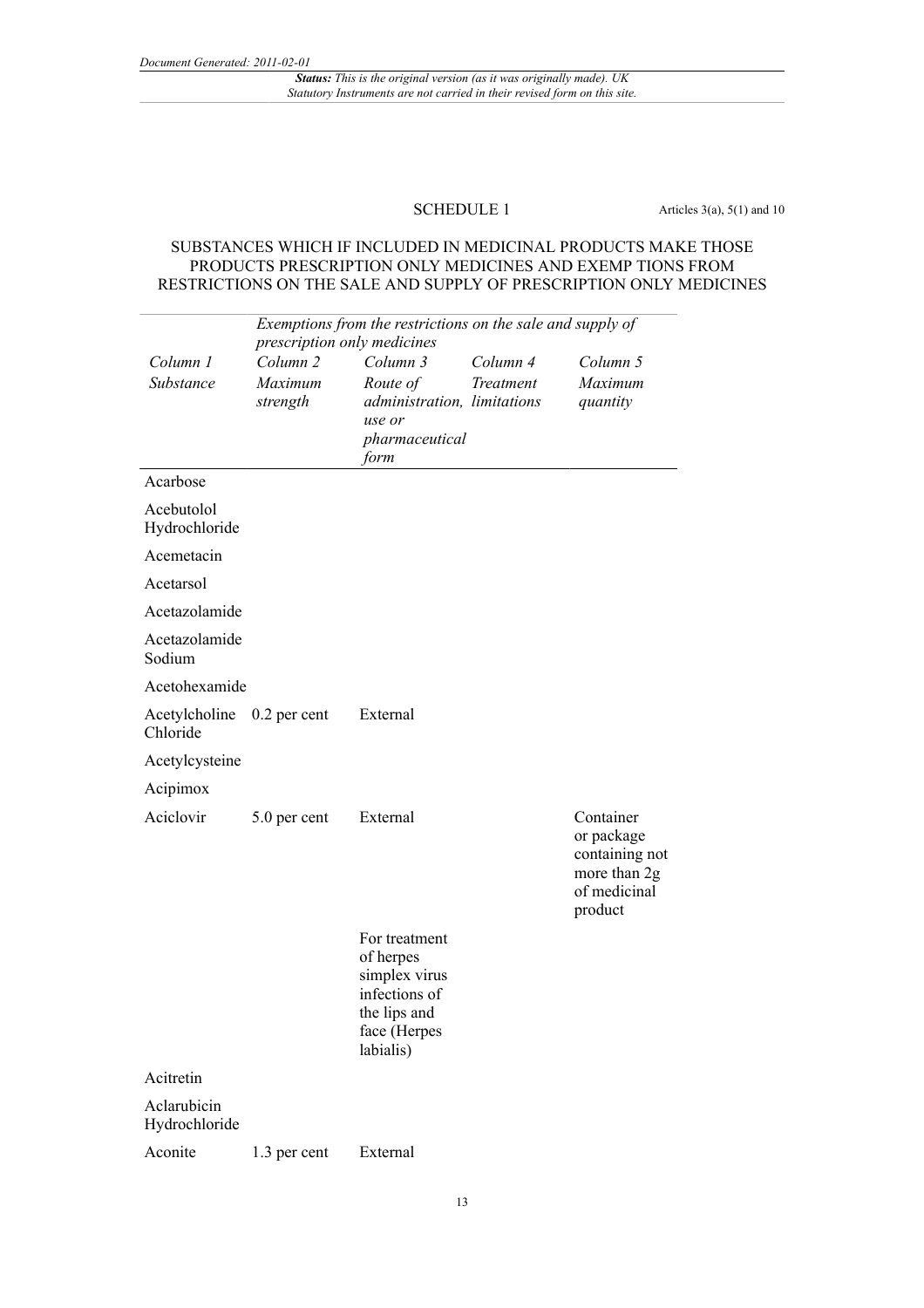|                                    | Exemptions from the restrictions on the sale and supply of<br>prescription only medicines |                                                                                         |                       |                                                                                      |  |
|------------------------------------|-------------------------------------------------------------------------------------------|-----------------------------------------------------------------------------------------|-----------------------|--------------------------------------------------------------------------------------|--|
| Column 1<br>Substance              | Column <sub>2</sub><br>Maximum<br>strength                                                | Column 3<br>Route of<br>administration, limitations<br>use or<br>pharmaceutical<br>form | Column 4<br>Treatment | Column 5<br>Maximum<br>quantity                                                      |  |
| Acrivastine                        |                                                                                           |                                                                                         | $24$ mg (MDD)         | Container<br>or package<br>containing<br>not more than<br>$240$ mg of<br>Acrivastine |  |
| Acrosoxacin                        |                                                                                           |                                                                                         |                       |                                                                                      |  |
| Actinomycin<br>C                   |                                                                                           |                                                                                         |                       |                                                                                      |  |
| Actinomycin<br>D                   |                                                                                           |                                                                                         |                       |                                                                                      |  |
| Adenosine                          |                                                                                           |                                                                                         |                       |                                                                                      |  |
| Adrenaline                         |                                                                                           | $(1)$ By inhaler                                                                        |                       |                                                                                      |  |
| 3                                  |                                                                                           | (2) External                                                                            |                       |                                                                                      |  |
| Adrenaline<br><b>Acid Tartrate</b> |                                                                                           | $(1)$ By inhaler                                                                        |                       |                                                                                      |  |
| 3                                  |                                                                                           | (2) External                                                                            |                       |                                                                                      |  |
| Adrenaline<br>Hydrochloride        |                                                                                           | $(1)$ By inhaler                                                                        |                       |                                                                                      |  |
| 3                                  |                                                                                           | (2) External                                                                            |                       |                                                                                      |  |
| Adrenocortical<br>Extract          |                                                                                           |                                                                                         |                       |                                                                                      |  |
| Albendazole                        |                                                                                           |                                                                                         |                       |                                                                                      |  |
| Alclofenac                         |                                                                                           |                                                                                         |                       |                                                                                      |  |
| Alclometasone<br>Dipropionate      |                                                                                           |                                                                                         |                       |                                                                                      |  |
| Alcuronium<br>Chloride             |                                                                                           |                                                                                         |                       |                                                                                      |  |
| Aldesleukin                        |                                                                                           |                                                                                         |                       |                                                                                      |  |
| Aldosterone                        |                                                                                           |                                                                                         |                       |                                                                                      |  |
| Alfacalcidol                       |                                                                                           |                                                                                         |                       |                                                                                      |  |
| Alfuzosin<br>Hydrochloride         |                                                                                           |                                                                                         |                       |                                                                                      |  |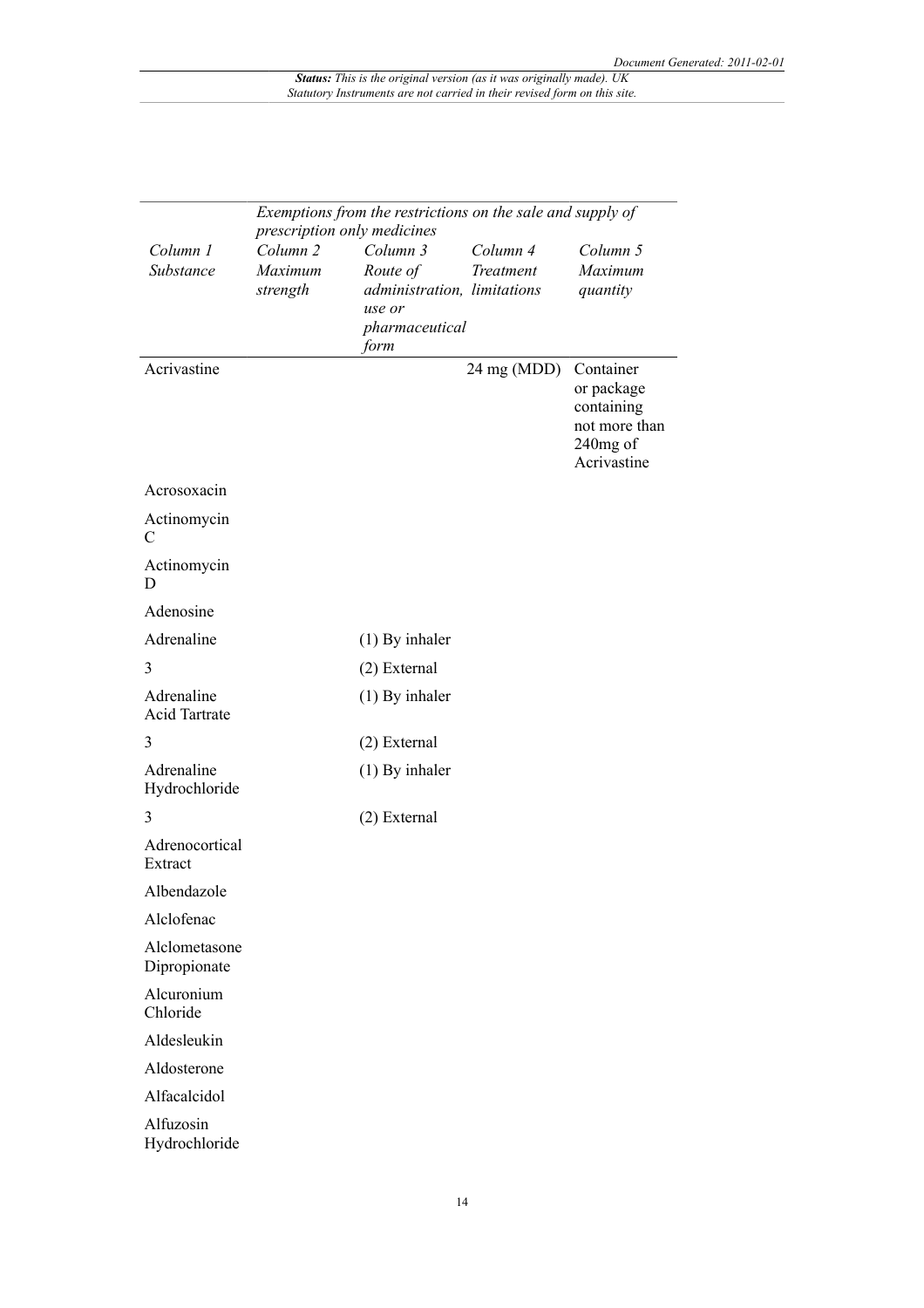|                              | Exemptions from the restrictions on the sale and supply of |                                       |           |          |
|------------------------------|------------------------------------------------------------|---------------------------------------|-----------|----------|
|                              | prescription only medicines                                |                                       |           |          |
| Column 1                     | Column <sub>2</sub>                                        | Column 3                              | Column 4  | Column 5 |
| Substance                    | Maximum                                                    | Route of                              | Treatment | Maximum  |
|                              | strength                                                   | administration, limitations<br>use or |           | quantity |
|                              |                                                            | pharmaceutical                        |           |          |
|                              |                                                            | form                                  |           |          |
| Allergen<br>Extracts         |                                                            |                                       |           |          |
| Allopurinol                  |                                                            |                                       |           |          |
| Allyloestrenol               |                                                            |                                       |           |          |
| Alphadolone<br>Acetate       |                                                            |                                       |           |          |
| Alphaxalone                  |                                                            |                                       |           |          |
| Alprenolol                   |                                                            |                                       |           |          |
| Alprenolol<br>Hydrochloride  |                                                            |                                       |           |          |
| Alprostadil                  |                                                            |                                       |           |          |
| Alseroxylon                  |                                                            |                                       |           |          |
| Amantadine<br>Hydrochloride  |                                                            |                                       |           |          |
| Ambenonium<br>Chloride       |                                                            |                                       |           |          |
| Ambutonium<br><b>Bromide</b> |                                                            |                                       |           |          |
| Amcinonide                   |                                                            |                                       |           |          |
| Ametazole<br>Hydrochloride   |                                                            |                                       |           |          |
| Amethocaine                  |                                                            | Non-<br>ophthalmic<br>use             |           |          |
| Amethocaine<br>Gentisate     |                                                            | Non-<br>ophthalmic<br>use             |           |          |
| Amethocaine<br>Hydrochloride |                                                            | Non-<br>ophthalmic<br>use             |           |          |
| Amikacin<br>Sulphate         |                                                            |                                       |           |          |
| Amiloride<br>Hydrochloride   |                                                            |                                       |           |          |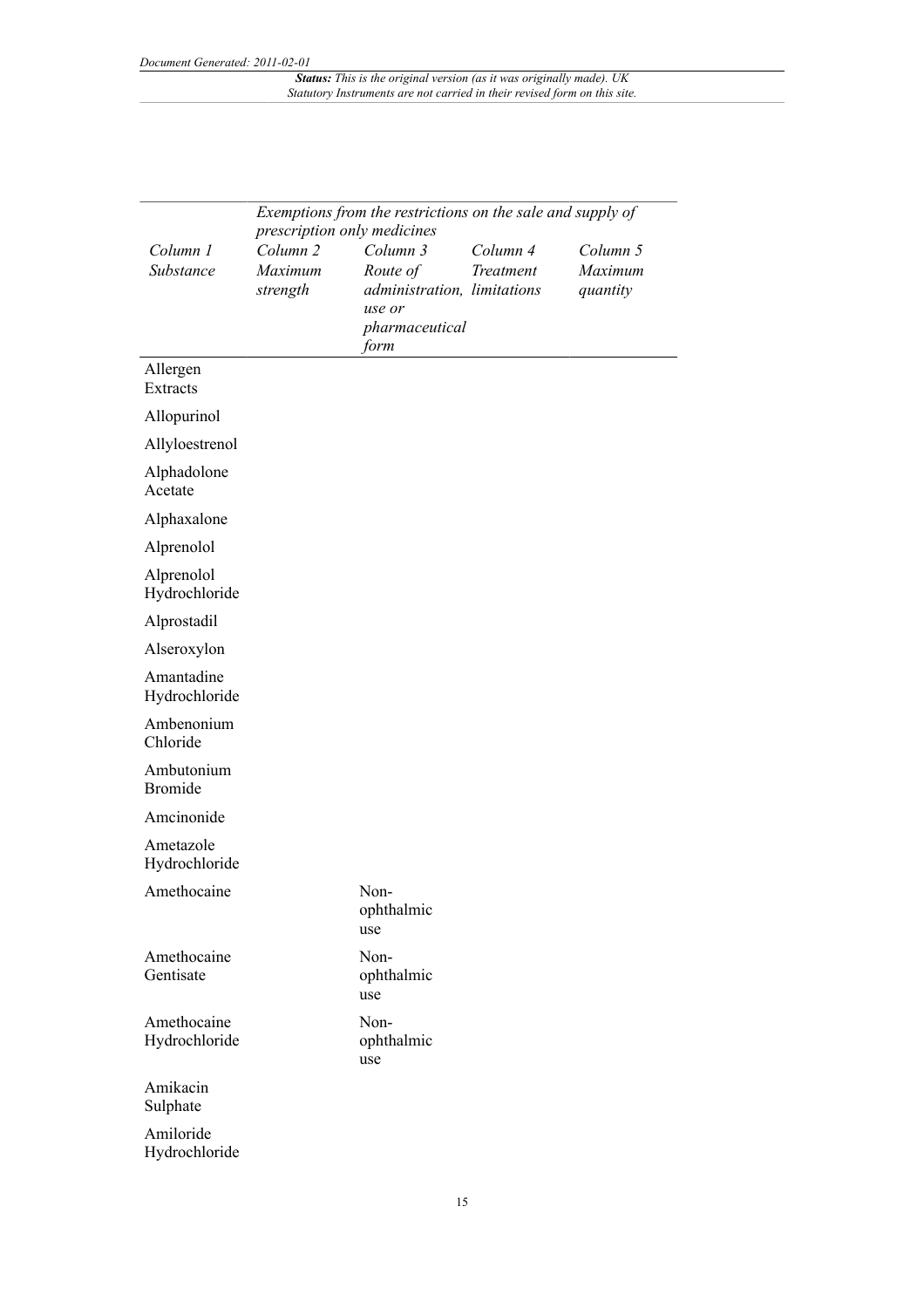|                                | Exemptions from the restrictions on the sale and supply of<br>prescription only medicines |                                                                                         |                       |                                 |  |  |
|--------------------------------|-------------------------------------------------------------------------------------------|-----------------------------------------------------------------------------------------|-----------------------|---------------------------------|--|--|
| Column 1<br>Substance          | Column <sub>2</sub><br>Maximum<br>strength                                                | Column 3<br>Route of<br>administration, limitations<br>use or<br>pharmaceutical<br>form | Column 4<br>Treatment | Column 5<br>Maximum<br>quantity |  |  |
| Aminocaproic<br>Acid           |                                                                                           |                                                                                         |                       |                                 |  |  |
| Aminoglutethimide              |                                                                                           |                                                                                         |                       |                                 |  |  |
| Aminopterin<br>Sodium          |                                                                                           |                                                                                         |                       |                                 |  |  |
| Amiodarone<br>Hydrochloride    |                                                                                           |                                                                                         |                       |                                 |  |  |
| Amiphenazole<br>Hydrochloride  |                                                                                           |                                                                                         |                       |                                 |  |  |
| Amitriptyline                  |                                                                                           |                                                                                         |                       |                                 |  |  |
| Amitriptyline<br>Embonate      |                                                                                           |                                                                                         |                       |                                 |  |  |
| Amitriptyline<br>Hydrochloride |                                                                                           |                                                                                         |                       |                                 |  |  |
| Amlodipine<br>Besylate         |                                                                                           |                                                                                         |                       |                                 |  |  |
| Ammonium<br><b>Bromide</b>     |                                                                                           |                                                                                         |                       |                                 |  |  |
| Amodiaquine<br>Hydrochloride   |                                                                                           |                                                                                         |                       |                                 |  |  |
| Amorolfine<br>Hydrochloride    |                                                                                           |                                                                                         |                       |                                 |  |  |
| Amoxapine                      |                                                                                           |                                                                                         |                       |                                 |  |  |
| Amoxycillin                    |                                                                                           |                                                                                         |                       |                                 |  |  |
| Amoxycillin<br>Sodium          |                                                                                           |                                                                                         |                       |                                 |  |  |
| Amoxycillin<br>Trihydrate      |                                                                                           |                                                                                         |                       |                                 |  |  |
| Amphomycin<br>Calcium          |                                                                                           |                                                                                         |                       |                                 |  |  |
| Amphotericin                   |                                                                                           |                                                                                         |                       |                                 |  |  |
| Ampicillin                     |                                                                                           |                                                                                         |                       |                                 |  |  |
| Ampicillin<br>Sodium           |                                                                                           |                                                                                         |                       |                                 |  |  |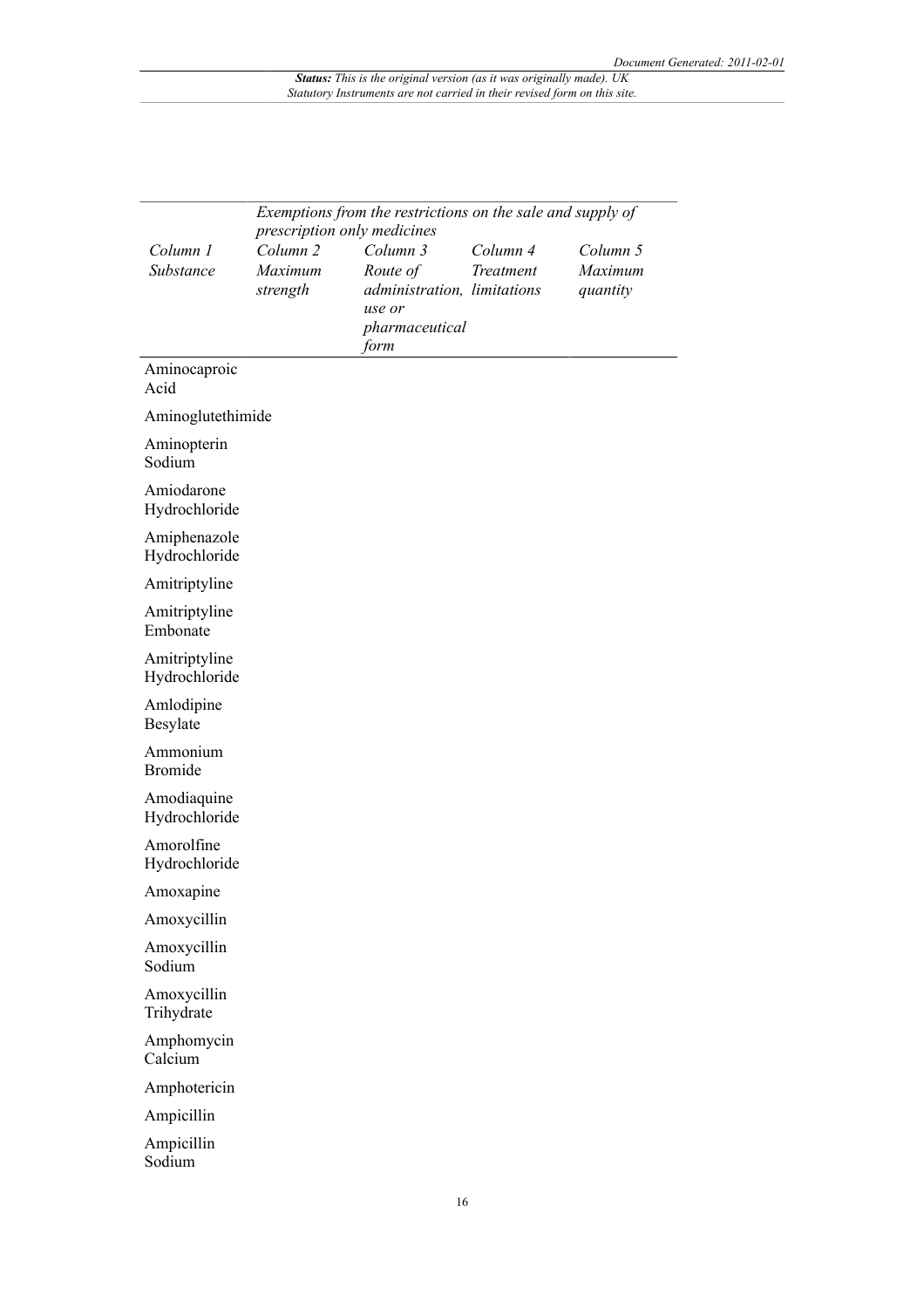|                                       | Exemptions from the restrictions on the sale and supply of                |                                                                                         |                       |                                 |
|---------------------------------------|---------------------------------------------------------------------------|-----------------------------------------------------------------------------------------|-----------------------|---------------------------------|
| Column 1<br>Substance                 | prescription only medicines<br>Column <sub>2</sub><br>Maximum<br>strength | Column 3<br>Route of<br>administration, limitations<br>use or<br>pharmaceutical<br>form | Column 4<br>Treatment | Column 5<br>Maximum<br>quantity |
| Ampicillin<br>Trihydrate              |                                                                           |                                                                                         |                       |                                 |
| Amsacrine                             |                                                                           |                                                                                         |                       |                                 |
| Amygdalin                             |                                                                           |                                                                                         |                       |                                 |
| Amyl Nitrite                          |                                                                           |                                                                                         |                       |                                 |
| Amylocaine<br>Hydrochloride           |                                                                           | Non-<br>ophthalmic<br>use                                                               |                       |                                 |
| Ancrod                                |                                                                           |                                                                                         |                       |                                 |
| Androsterone                          |                                                                           |                                                                                         |                       |                                 |
| Angiotensin<br>Amide                  |                                                                           |                                                                                         |                       |                                 |
| Anistreplase                          |                                                                           |                                                                                         |                       |                                 |
| Anterior<br>Pituitary<br>Extract      |                                                                           |                                                                                         |                       |                                 |
| Antimony<br><b>Barium</b><br>Tartrate |                                                                           |                                                                                         |                       |                                 |
| Antimony<br>Dimercaptosuccinate       |                                                                           |                                                                                         |                       |                                 |
| Antimony<br>Lithium<br>Thiomalate     |                                                                           |                                                                                         |                       |                                 |
| Antimony<br>Pentasulphide             |                                                                           |                                                                                         |                       |                                 |
| Antimony<br>Potassium<br>Tartrate     |                                                                           |                                                                                         |                       |                                 |
| Antimony<br>Sodium<br>Tartrate        |                                                                           |                                                                                         |                       |                                 |
| Antimony<br>Sodium<br>Thioglycollate  |                                                                           |                                                                                         |                       |                                 |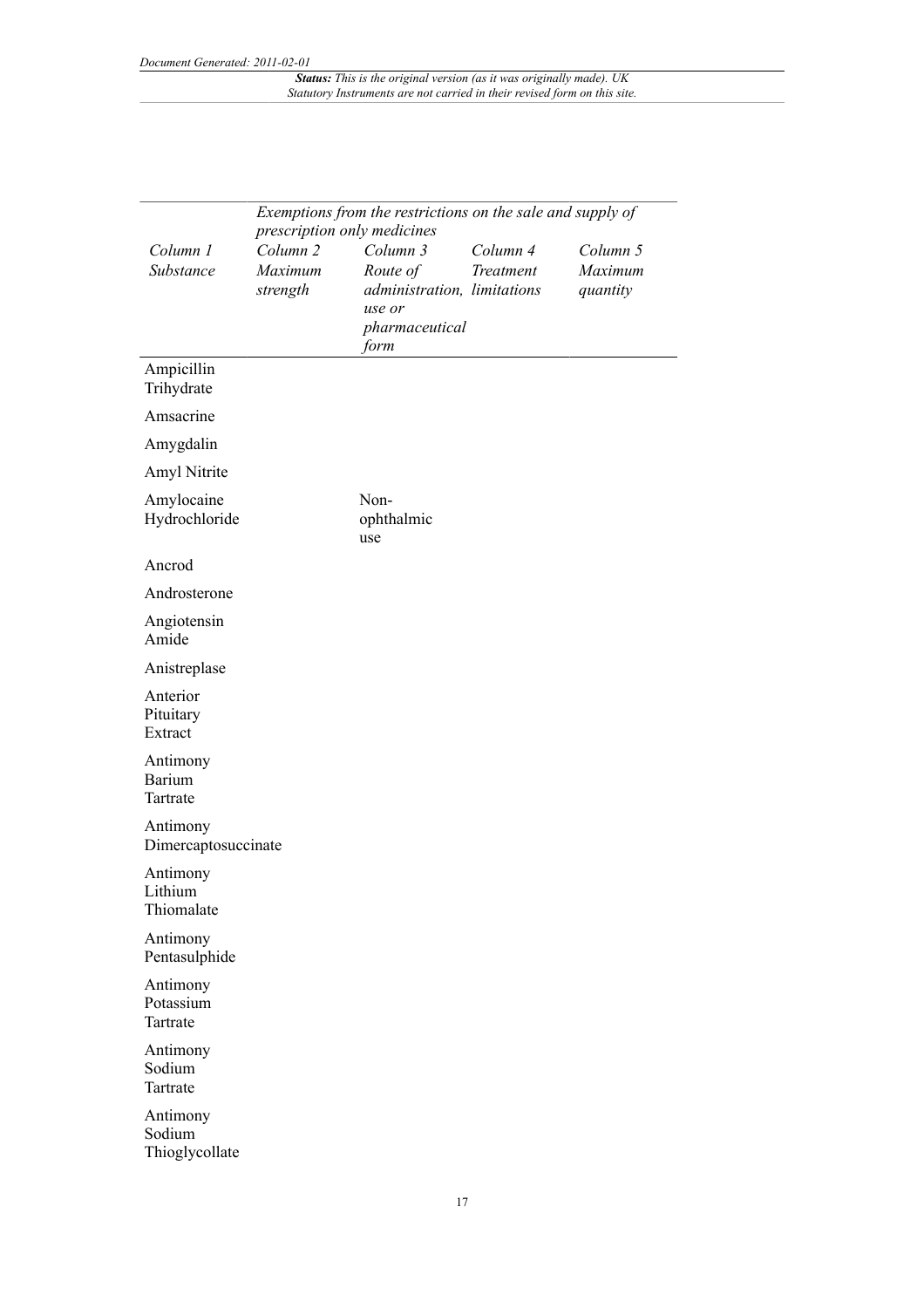|                               | Exemptions from the restrictions on the sale and supply of<br>prescription only medicines |                                                                                         |                       |                                 |  |  |
|-------------------------------|-------------------------------------------------------------------------------------------|-----------------------------------------------------------------------------------------|-----------------------|---------------------------------|--|--|
| Column 1<br>Substance         | Column <sub>2</sub><br>Maximum<br>strength                                                | Column 3<br>Route of<br>administration, limitations<br>use or<br>pharmaceutical<br>form | Column 4<br>Treatment | Column 5<br>Maximum<br>quantity |  |  |
| Antimony<br>Sulphate          |                                                                                           |                                                                                         |                       |                                 |  |  |
| Antimony<br>Trichloride       |                                                                                           |                                                                                         |                       |                                 |  |  |
| Antimony<br>Trioxide          |                                                                                           |                                                                                         |                       |                                 |  |  |
| Antimony<br>Trisulphide       |                                                                                           |                                                                                         |                       |                                 |  |  |
| Apiol                         |                                                                                           |                                                                                         |                       |                                 |  |  |
| Apomorphine                   |                                                                                           |                                                                                         |                       |                                 |  |  |
| Apomorphine<br>Hydrochloride  |                                                                                           |                                                                                         |                       |                                 |  |  |
| Aprotinin                     |                                                                                           |                                                                                         |                       |                                 |  |  |
| Arecoline<br>Hydrobromide     |                                                                                           |                                                                                         |                       |                                 |  |  |
| Argipressin                   |                                                                                           |                                                                                         |                       |                                 |  |  |
| Aristolochia                  |                                                                                           |                                                                                         |                       |                                 |  |  |
| Aristolochia<br>Clematitis    |                                                                                           |                                                                                         |                       |                                 |  |  |
| Aristolochia<br>Contorta      |                                                                                           |                                                                                         |                       |                                 |  |  |
| Aristolochia<br>Debelis       |                                                                                           |                                                                                         |                       |                                 |  |  |
| Aristolochia<br>Fang-chi      |                                                                                           |                                                                                         |                       |                                 |  |  |
| Aristolochia<br>Manshuriensis |                                                                                           |                                                                                         |                       |                                 |  |  |
| Aristolochia<br>Serpentaria   |                                                                                           |                                                                                         |                       |                                 |  |  |
| Arsenic                       |                                                                                           |                                                                                         |                       |                                 |  |  |
| Arsenic<br>Triiodide          |                                                                                           |                                                                                         |                       |                                 |  |  |
| Arsenic<br>Trioxide           |                                                                                           |                                                                                         |                       |                                 |  |  |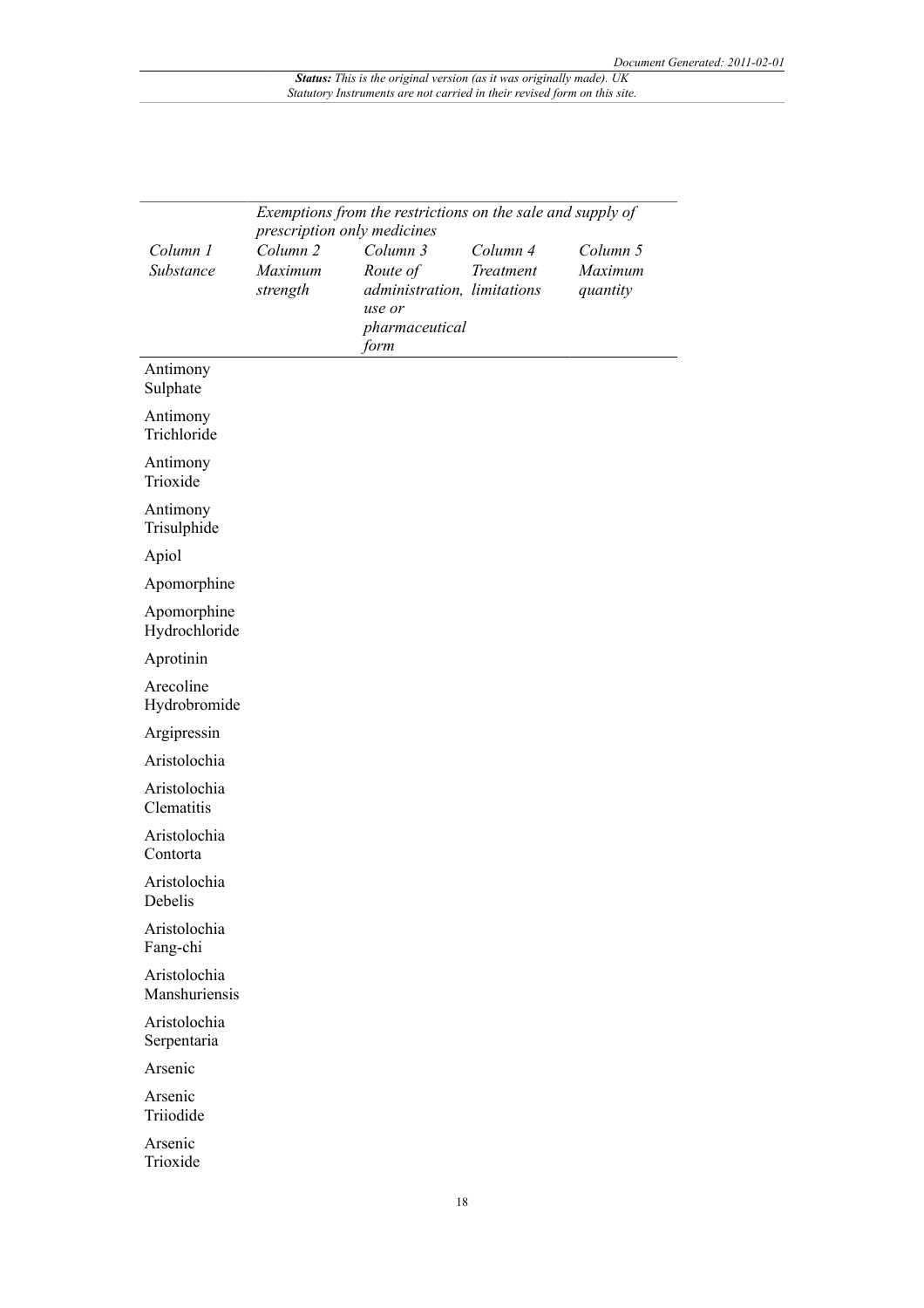|                          | Exemptions from the restrictions on the sale and supply of<br>prescription only medicines |                                                                                         |                        |                                                                                  |
|--------------------------|-------------------------------------------------------------------------------------------|-----------------------------------------------------------------------------------------|------------------------|----------------------------------------------------------------------------------|
| Column 1<br>Substance    | Column <sub>2</sub><br>Maximum<br>strength                                                | Column 3<br>Route of<br>administration, limitations<br>use or<br>pharmaceutical<br>form | Column 4<br>Treatment  | Column 5<br>Maximum<br>quantity                                                  |
| Arsphenamine             |                                                                                           |                                                                                         |                        |                                                                                  |
| Astemizole               |                                                                                           | Oral                                                                                    | 10mg (MDD)             | Container<br>or package<br>containing<br>not more than<br>100mg of<br>Astemizole |
|                          |                                                                                           | For treatment<br>of hayfever<br>in adults and<br>children not<br>less than 12<br>years  |                        |                                                                                  |
|                          |                                                                                           | Not a<br>prolonged<br>release<br>preparation                                            |                        |                                                                                  |
| Atenolol                 |                                                                                           |                                                                                         |                        |                                                                                  |
| Atracurium<br>Besylate   |                                                                                           |                                                                                         |                        |                                                                                  |
| Atropine                 |                                                                                           | $(1)$ Internal                                                                          |                        |                                                                                  |
|                          |                                                                                           | (a) by inhaler                                                                          |                        |                                                                                  |
|                          |                                                                                           | (b) otherwise<br>than by inhaler (MD)                                                   | $(b)$ 300 $\text{mcg}$ |                                                                                  |
|                          |                                                                                           |                                                                                         | lmg (MDD)              |                                                                                  |
|                          |                                                                                           | (2) External<br>(except<br>ophthalmic)                                                  |                        |                                                                                  |
| Atropine<br>Methobromide |                                                                                           | $(1)$ Internal                                                                          |                        |                                                                                  |
|                          |                                                                                           | (a) by inhaler                                                                          |                        |                                                                                  |
|                          |                                                                                           | (b) otherwise<br>than by inhaler (MD)                                                   | $(b)$ 400 $\text{mcg}$ |                                                                                  |
|                          |                                                                                           |                                                                                         | 1.3mg(MDD)             |                                                                                  |
|                          |                                                                                           | (2) External<br>(except<br>ophthalmic)                                                  |                        |                                                                                  |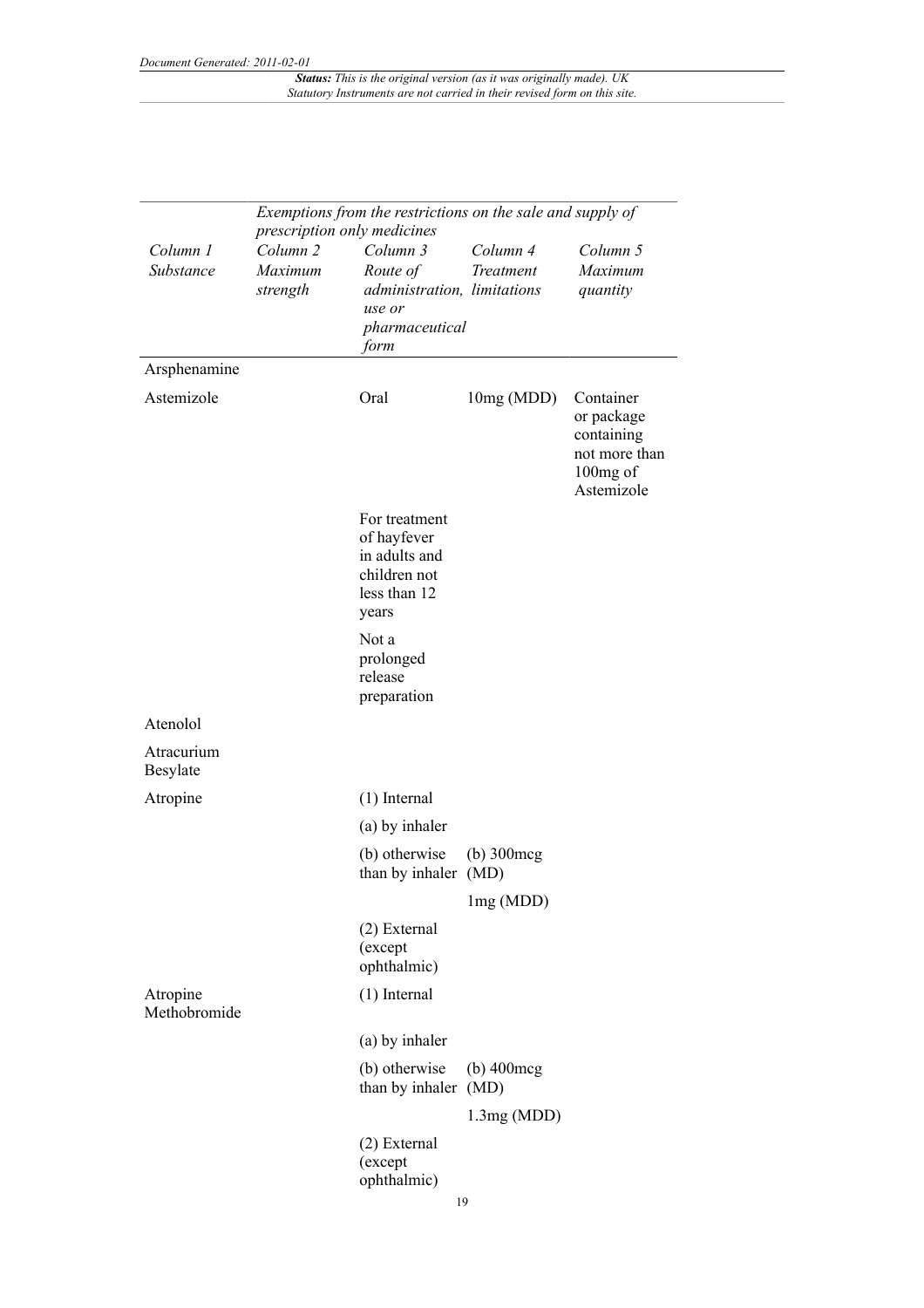|                             | Exemptions from the restrictions on the sale and supply of<br>prescription only medicines |                                                                                         |                             |                                       |
|-----------------------------|-------------------------------------------------------------------------------------------|-----------------------------------------------------------------------------------------|-----------------------------|---------------------------------------|
| Column 1<br>Substance       | Column <sub>2</sub><br>Maximum<br>strength                                                | Column 3<br>Route of<br>administration, limitations<br>use or<br>pharmaceutical<br>form | Column 4<br>Treatment       | Column 5<br>Maximum<br>quantity       |
| Atropine<br>Methonitrate    |                                                                                           | Internal                                                                                |                             |                                       |
|                             |                                                                                           | (a) by inhaler                                                                          |                             |                                       |
|                             |                                                                                           | (b) otherwise<br>than by inhaler (MD)                                                   | $(b)$ 400 $\text{mcg}$      |                                       |
|                             |                                                                                           |                                                                                         | 1.3mg(MDD)                  | Atropine<br>Oxide<br>Hydrochloride    |
|                             |                                                                                           | $(1)$ Internal                                                                          |                             |                                       |
|                             |                                                                                           | (a) by inhaler                                                                          |                             |                                       |
|                             |                                                                                           | (b) otherwise<br>than by inhaler (MD)                                                   | $(b)$ 360 $\text{mcg}$      |                                       |
|                             |                                                                                           |                                                                                         | 1.2mg(MDD)<br>3             |                                       |
|                             |                                                                                           | $(2)$ External<br>(except<br>ophthalmic)                                                |                             |                                       |
| Atropine<br>Sulphate        |                                                                                           | $(1)$ Internal                                                                          |                             |                                       |
|                             |                                                                                           | (a) by inhaler                                                                          |                             |                                       |
|                             |                                                                                           | (b) otherwise<br>than by inhaler (MD)                                                   | $(b)$ 360 $\text{mcg}$      |                                       |
|                             |                                                                                           |                                                                                         | 1.2mg(MDD)                  |                                       |
|                             |                                                                                           | (2) External<br>(except<br>ophthalmic)                                                  |                             |                                       |
| Auranofin                   |                                                                                           |                                                                                         |                             |                                       |
| Azapropazone                |                                                                                           |                                                                                         |                             |                                       |
| Azathioprine                |                                                                                           |                                                                                         |                             |                                       |
| Azathioprine<br>Sodium      |                                                                                           |                                                                                         |                             |                                       |
| Azelaic Acid                |                                                                                           |                                                                                         |                             |                                       |
| Azelastine<br>Hydrochloride |                                                                                           | For nasal<br>administration                                                             | 140 mcg per<br>nostril (MD) | Container<br>or package<br>containing |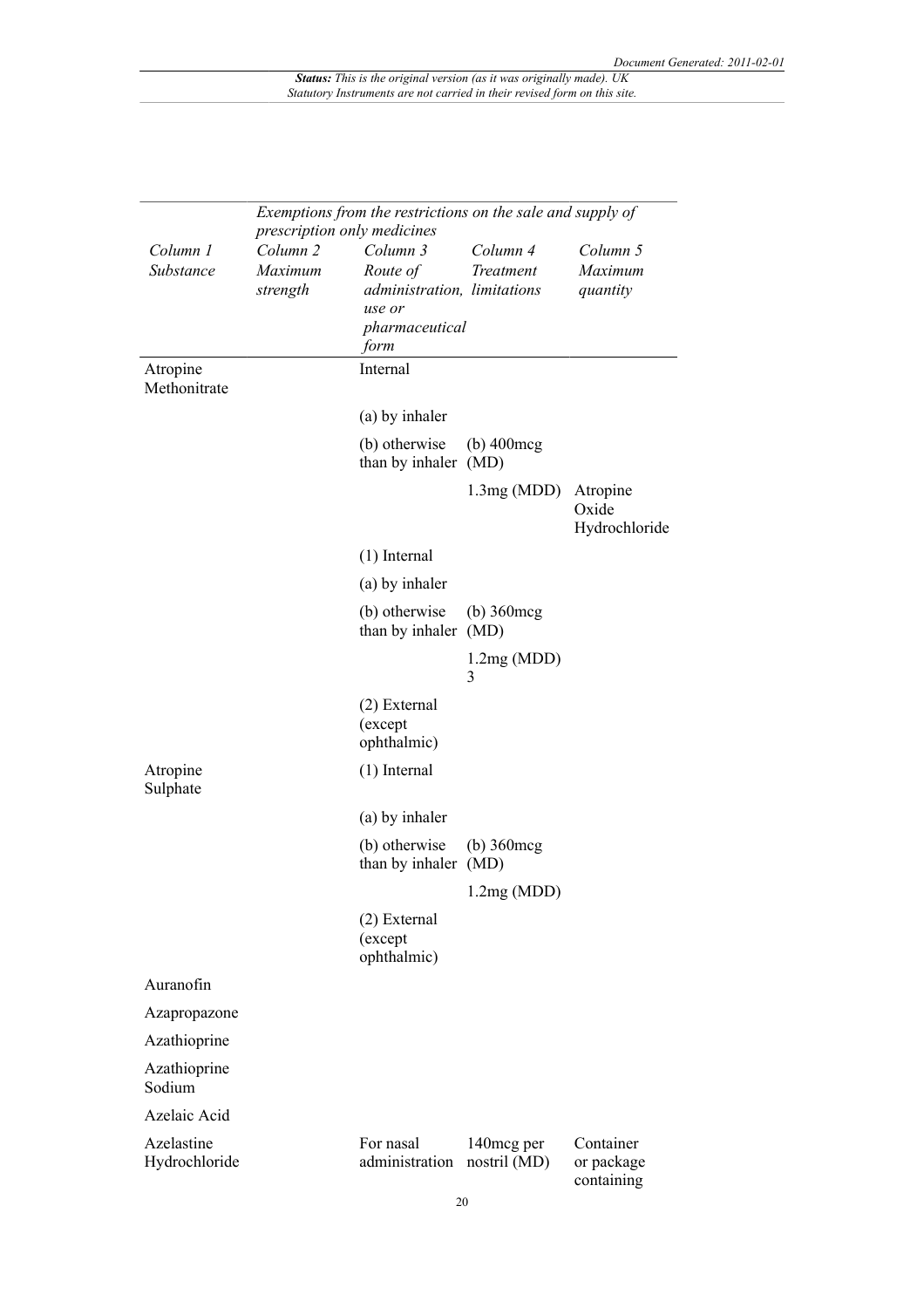|                                         | Exemptions from the restrictions on the sale and supply of<br>prescription only medicines |                                                                                         |                             |                                                             |
|-----------------------------------------|-------------------------------------------------------------------------------------------|-----------------------------------------------------------------------------------------|-----------------------------|-------------------------------------------------------------|
| Column 1<br>Substance                   | Column <sub>2</sub><br>Maximum<br>strength                                                | Column 3<br>Route of<br>administration, limitations<br>use or<br>pharmaceutical<br>form | Column 4<br>Treatment       | Column 5<br>Maximum<br>quantity                             |
|                                         |                                                                                           |                                                                                         |                             | not more than<br>5,040mcg of<br>Azelastine<br>Hydrochloride |
|                                         |                                                                                           | For the<br>treatment<br>of seasonal<br>allergic<br>rhinitis                             | 280mcg per<br>nostril (MDD) |                                                             |
|                                         |                                                                                           | For use in<br>adults and<br>children not<br>less than 12<br>years                       |                             |                                                             |
|                                         |                                                                                           | As a non-<br>aerosol,<br>aqueous form                                                   |                             |                                                             |
| Azidocillin<br>Potassium                |                                                                                           |                                                                                         |                             |                                                             |
| Azithromycin                            |                                                                                           |                                                                                         |                             |                                                             |
| Azlocillin<br>Sodium                    |                                                                                           |                                                                                         |                             |                                                             |
| Aztreonam                               |                                                                                           |                                                                                         |                             |                                                             |
| Bacampicillin<br>Hydrochloride          |                                                                                           |                                                                                         |                             |                                                             |
| Bacitracin                              |                                                                                           |                                                                                         |                             |                                                             |
| Bacitracin<br>Methylene<br>Disalicylate |                                                                                           |                                                                                         |                             |                                                             |
| Bacitracin<br>Zinc                      |                                                                                           |                                                                                         |                             |                                                             |
| Baclofen                                |                                                                                           |                                                                                         |                             |                                                             |
| Bambuterol<br>Hydrochloride             |                                                                                           |                                                                                         |                             |                                                             |
| Barium<br>Carbonate                     |                                                                                           |                                                                                         |                             |                                                             |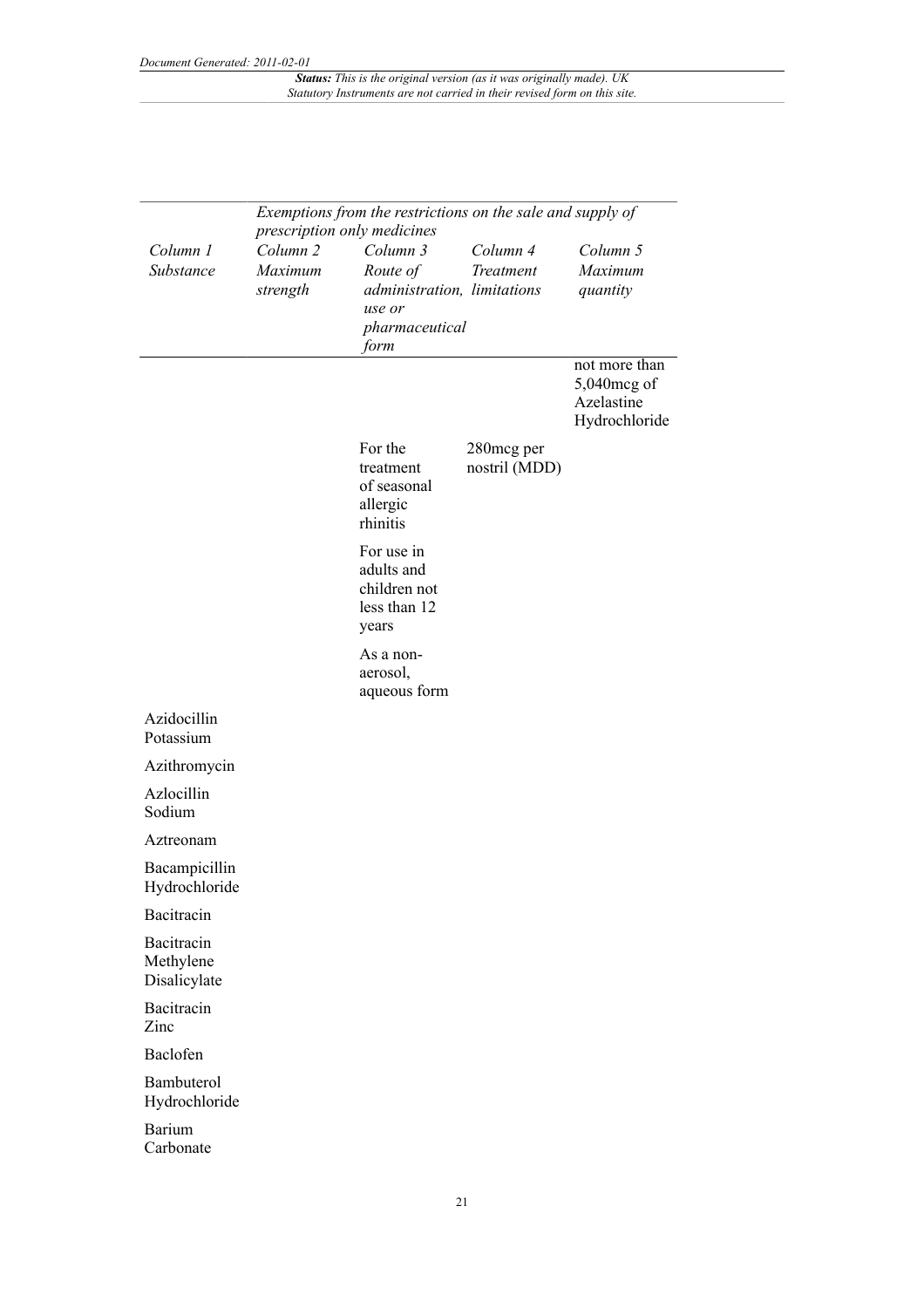|                                | Exemptions from the restrictions on the sale and supply of |                                                                   |                                        |                                                                                                         |  |
|--------------------------------|------------------------------------------------------------|-------------------------------------------------------------------|----------------------------------------|---------------------------------------------------------------------------------------------------------|--|
|                                |                                                            | prescription only medicines                                       |                                        |                                                                                                         |  |
| Column 1                       | Column <sub>2</sub>                                        | Column 3                                                          | Column 4                               | Column 5                                                                                                |  |
| Substance                      | Maximum                                                    | Route of<br>administration, limitations                           | Treatment                              | Maximum                                                                                                 |  |
|                                | strength                                                   | use or                                                            |                                        | quantity                                                                                                |  |
|                                |                                                            | pharmaceutical                                                    |                                        |                                                                                                         |  |
|                                |                                                            | form                                                              |                                        |                                                                                                         |  |
| <b>Barium</b><br>Chloride      |                                                            |                                                                   |                                        |                                                                                                         |  |
| Barium<br>Sulphide             |                                                            |                                                                   |                                        |                                                                                                         |  |
| Beclamide                      |                                                            |                                                                   |                                        |                                                                                                         |  |
| Beclomethasone                 |                                                            |                                                                   |                                        |                                                                                                         |  |
| Beclomethasone<br>Dipropionate |                                                            | For nasal<br>administration<br>(non-aerosol)                      | 100mcg per<br>nostril (MD)             | Container<br>or package<br>containing<br>not more than<br>5,600mcg of<br>Beclomethasone<br>Dipropionate |  |
|                                |                                                            |                                                                   | 200mcg per<br>nostril (MDD)            |                                                                                                         |  |
|                                |                                                            | For the<br>prevention<br>and treatment<br>of allergic<br>rhinitis |                                        |                                                                                                         |  |
|                                |                                                            | For use in<br>adults and<br>children not<br>less than 12<br>years |                                        |                                                                                                         |  |
| Belladonna<br>Herb             |                                                            | $(1)$ Internal                                                    | $(1)$ lmg of<br>the alkaloids<br>(MDD) |                                                                                                         |  |
|                                |                                                            | (2) External                                                      |                                        |                                                                                                         |  |
| Belladonna<br>Root             |                                                            | $(1)$ Internal                                                    | $(1)$ lmg of<br>the alkaloids<br>(MDD) |                                                                                                         |  |
|                                |                                                            | (2) External                                                      |                                        |                                                                                                         |  |
| Bemegride                      |                                                            |                                                                   |                                        |                                                                                                         |  |
| Bemegride                      |                                                            |                                                                   |                                        |                                                                                                         |  |
| Sodium                         |                                                            |                                                                   |                                        |                                                                                                         |  |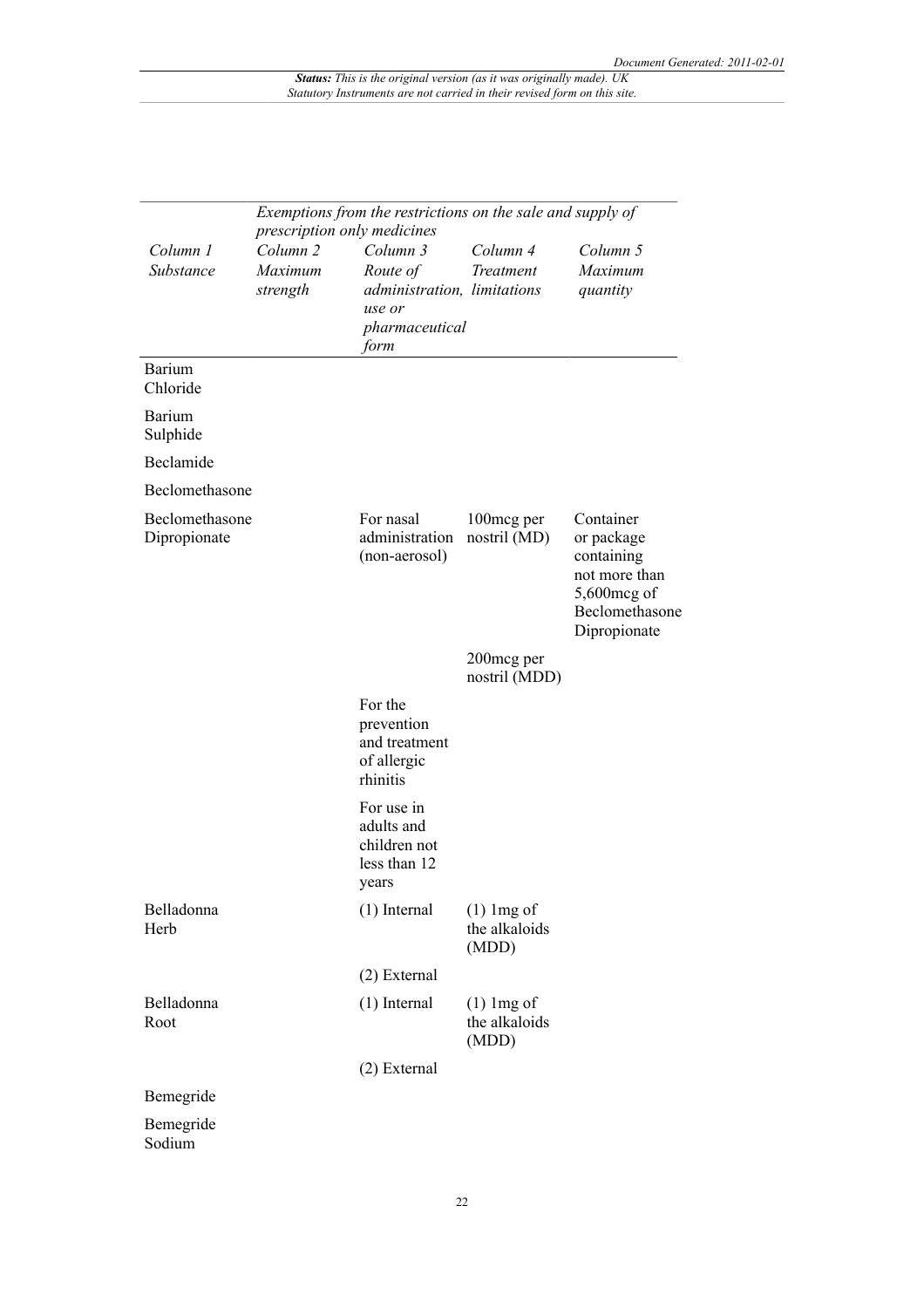|                                | Exemptions from the restrictions on the sale and supply of |                                                   |           |                     |
|--------------------------------|------------------------------------------------------------|---------------------------------------------------|-----------|---------------------|
|                                | prescription only medicines                                |                                                   |           |                     |
| Column 1                       | Column <sub>2</sub>                                        | Column 3                                          | Column 4  | Column 5            |
| Substance                      | Maximum<br>strength                                        | Route of<br>administration, limitations<br>use or | Treatment | Maximum<br>quantity |
|                                |                                                            | pharmaceutical<br>form                            |           |                     |
| Benapryzine<br>Hydrochloride   |                                                            |                                                   |           |                     |
| Bendrofluazide                 |                                                            |                                                   |           |                     |
| Benethamine<br>Penicillin      |                                                            |                                                   |           |                     |
| Benoxaprofen                   |                                                            |                                                   |           |                     |
| Benperidol                     |                                                            |                                                   |           |                     |
| Benserazide<br>Hydrochloride   |                                                            |                                                   |           |                     |
| Bentiromide                    |                                                            |                                                   |           |                     |
| Benzathine<br>Penicillin       |                                                            |                                                   |           |                     |
| Benzbromarone                  |                                                            |                                                   |           |                     |
| Benzhexol<br>Hydrochloride     |                                                            |                                                   |           |                     |
| Benzilonium<br><b>Bromide</b>  |                                                            |                                                   |           |                     |
| Benzocaine                     |                                                            | Any use<br>except<br>ophthalmic<br>use            |           |                     |
| Benzoctamine<br>Hydrochloride  |                                                            |                                                   |           |                     |
| Benzoyl<br>Peroxide            | $10.0$ per cent                                            | External                                          |           |                     |
| N-Benzoyl<br>Sulphanilamide    |                                                            |                                                   |           |                     |
| Benzquinamide                  |                                                            |                                                   |           |                     |
| Benzquinamide<br>Hydrochloride |                                                            |                                                   |           |                     |
| Benzthiazide                   |                                                            |                                                   |           |                     |
| Benztropine<br>Mesylate        |                                                            |                                                   |           |                     |
| Benzylpenicillin<br>Calcium    |                                                            |                                                   |           |                     |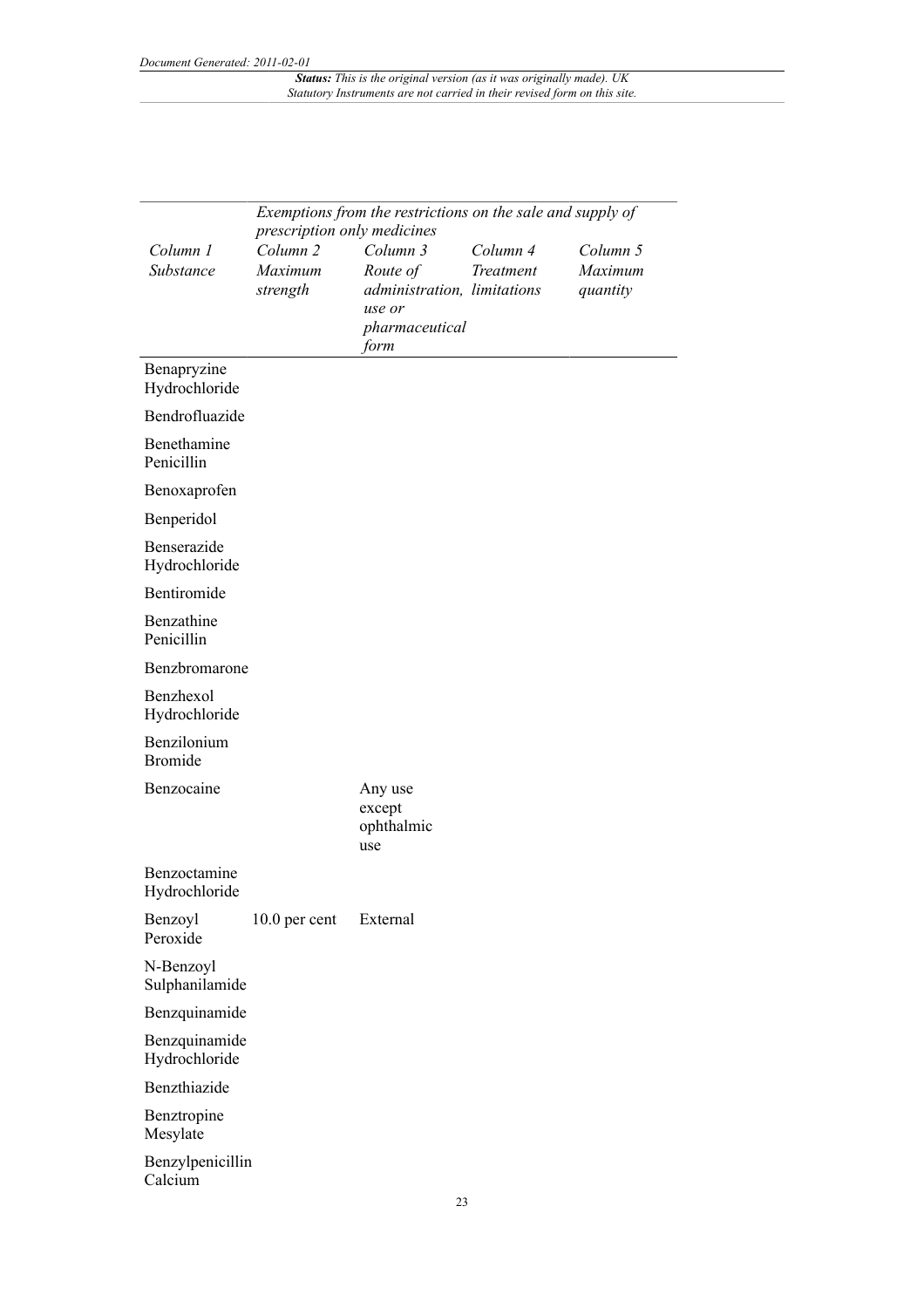|                                       | Exemptions from the restrictions on the sale and supply of<br>prescription only medicines |                             |           |          |  |
|---------------------------------------|-------------------------------------------------------------------------------------------|-----------------------------|-----------|----------|--|
| Column 1                              | Column <sub>2</sub>                                                                       | Column 3                    | Column 4  | Column 5 |  |
| Substance                             | Maximum                                                                                   | Route of                    | Treatment | Maximum  |  |
|                                       | strength                                                                                  | administration, limitations |           | quantity |  |
|                                       |                                                                                           | use or                      |           |          |  |
|                                       |                                                                                           | pharmaceutical<br>form      |           |          |  |
| Benzylpenicillin<br>Potassium         |                                                                                           |                             |           |          |  |
| Benzylpenicillin<br>Sodium            |                                                                                           |                             |           |          |  |
| Beractant                             |                                                                                           |                             |           |          |  |
| Betahistine<br>Hydrochloride          |                                                                                           |                             |           |          |  |
| Betamethasone                         |                                                                                           |                             |           |          |  |
| Betamethasone<br>Adamantoate          |                                                                                           |                             |           |          |  |
| Betamethasone<br>Benzoate             |                                                                                           |                             |           |          |  |
| Betamethasone<br>Dipropionate         |                                                                                           |                             |           |          |  |
| Betamethasone<br>Sodium<br>Phosphate  |                                                                                           |                             |           |          |  |
| Betamethasone<br>Valerate             |                                                                                           |                             |           |          |  |
| Betaxolol<br>Hydrochloride            |                                                                                           |                             |           |          |  |
| Bethanechol<br>Chloride               |                                                                                           |                             |           |          |  |
| Bethanidine<br>Sulphate               |                                                                                           |                             |           |          |  |
| Bezafibrate                           |                                                                                           |                             |           |          |  |
| Biperiden<br>Hydrochloride            |                                                                                           |                             |           |          |  |
| Biperiden<br>Lactate                  |                                                                                           |                             |           |          |  |
| <b>Bismuth</b><br>Glycollylarsanilate |                                                                                           |                             |           |          |  |
| Bisoprolol<br>Fumarate                |                                                                                           |                             |           |          |  |
| Bleomycin                             |                                                                                           |                             |           |          |  |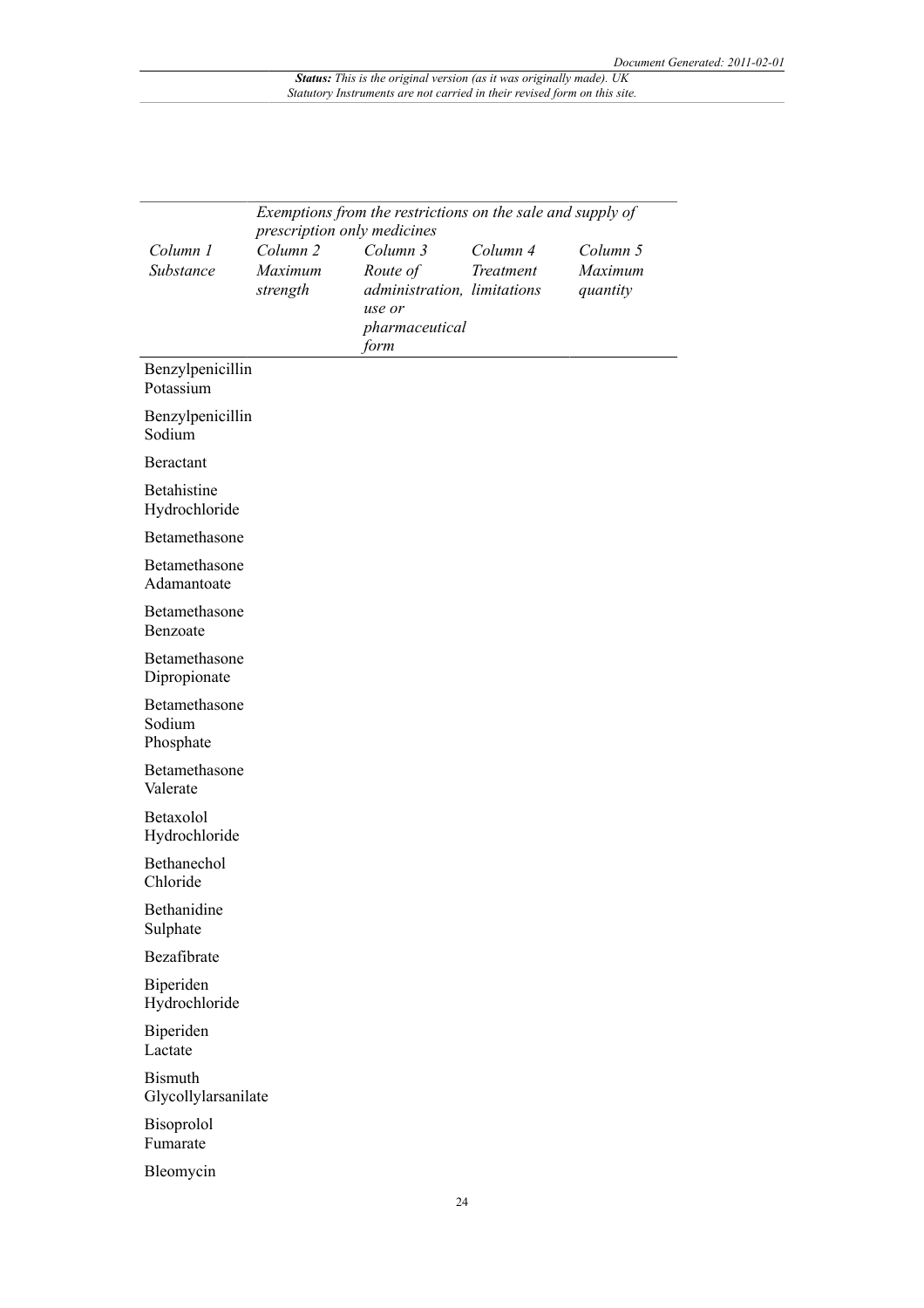|                                  | Exemptions from the restrictions on the sale and supply of |                                                                              |                             |                                                                                 |  |
|----------------------------------|------------------------------------------------------------|------------------------------------------------------------------------------|-----------------------------|---------------------------------------------------------------------------------|--|
| Column 1                         | prescription only medicines<br>Column <sub>2</sub>         | Column 3                                                                     | Column 4                    | Column 5                                                                        |  |
| Substance                        | Maximum                                                    | Route of                                                                     | Treatment                   | Maximum                                                                         |  |
|                                  | strength                                                   | administration, limitations<br>use or                                        |                             | quantity                                                                        |  |
|                                  |                                                            | pharmaceutical<br>form                                                       |                             |                                                                                 |  |
| Bleomycin<br>Sulphate            |                                                            |                                                                              |                             |                                                                                 |  |
| Bretylium<br>Tosylate            |                                                            |                                                                              |                             |                                                                                 |  |
| Bromhexine<br>Hydrochloride      |                                                            |                                                                              |                             |                                                                                 |  |
| <b>Bromocriptine</b><br>Mesylate |                                                            |                                                                              |                             |                                                                                 |  |
| Bromperidol                      |                                                            |                                                                              |                             |                                                                                 |  |
| Bromvaletone                     |                                                            |                                                                              |                             |                                                                                 |  |
| Brotizolam                       |                                                            |                                                                              |                             |                                                                                 |  |
| Budesonide                       |                                                            | For nasal<br>administration                                                  | 200mcg per<br>nostril (MD)  | Container<br>or package<br>containing<br>not more<br>than 10mg of<br>Budesonide |  |
|                                  |                                                            | For the<br>prevention<br>or treatment<br>of seasonal<br>allergic<br>rhinitis | 200mcg per<br>nostril (MDD) |                                                                                 |  |
|                                  |                                                            | For use in<br>adults and in<br>children not<br>less than 12<br>years         |                             |                                                                                 |  |
|                                  |                                                            | As a non-<br>aerosol,<br>aqueous form                                        |                             |                                                                                 |  |
| Bufexamac                        |                                                            |                                                                              |                             |                                                                                 |  |
| Bumetanide                       |                                                            |                                                                              |                             |                                                                                 |  |
| Buphenine<br>Hydrochloride       |                                                            |                                                                              | 6mg(MD)                     |                                                                                 |  |
|                                  |                                                            |                                                                              | 18mg (MDD)                  |                                                                                 |  |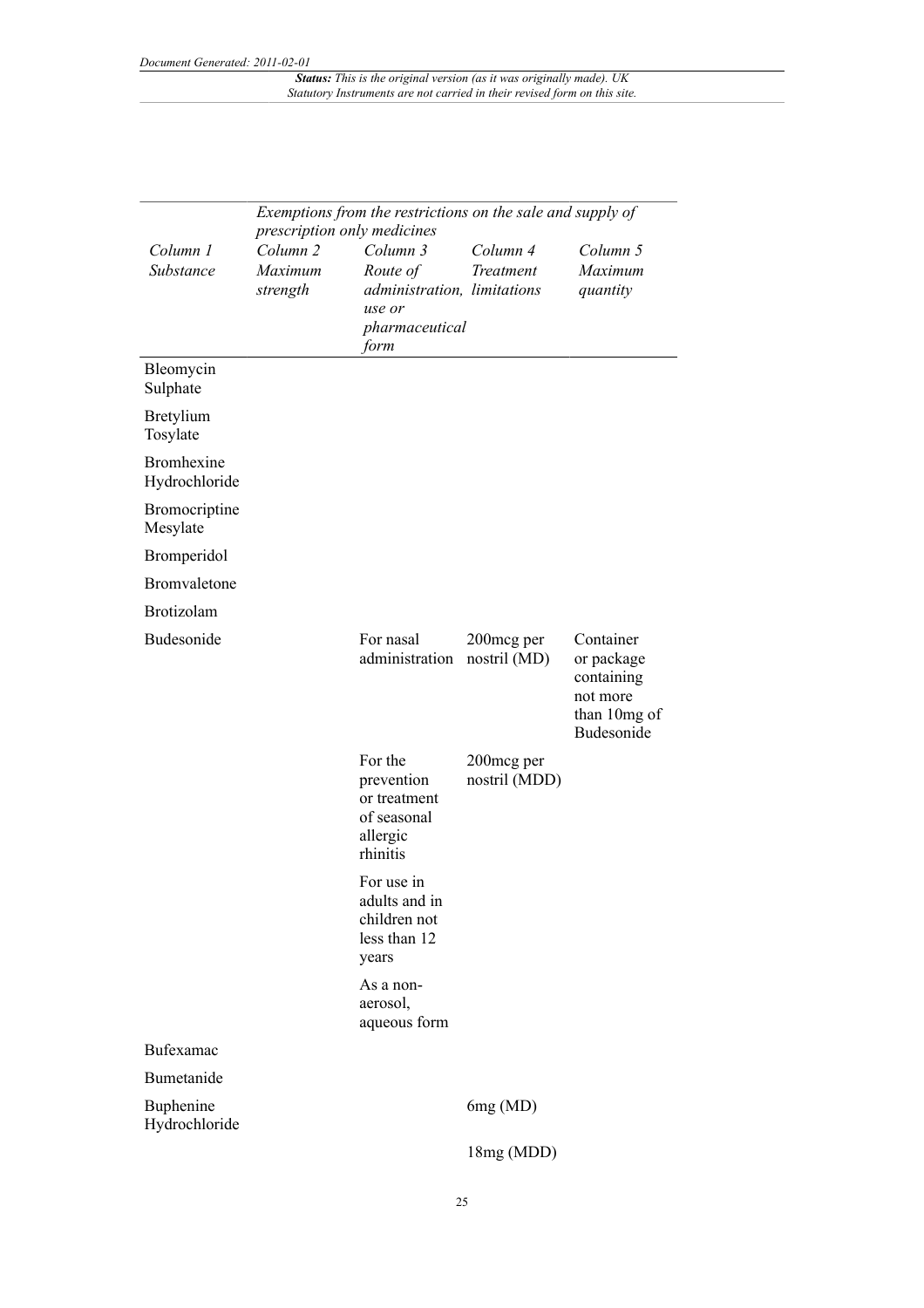|                                |                                | Exemptions from the restrictions on the sale and supply of |                       |                     |
|--------------------------------|--------------------------------|------------------------------------------------------------|-----------------------|---------------------|
|                                | prescription only medicines    |                                                            |                       |                     |
| Column 1<br>Substance          | Column <sub>2</sub><br>Maximum | Column 3<br>Route of                                       | Column 4<br>Treatment | Column 5<br>Maximum |
|                                | strength                       | administration, limitations                                |                       | quantity            |
|                                |                                | use or                                                     |                       |                     |
|                                |                                | pharmaceutical<br>form                                     |                       |                     |
| Bupivacaine                    |                                | Any use                                                    |                       |                     |
|                                |                                | except                                                     |                       |                     |
|                                |                                | ophthalmic<br>use                                          |                       |                     |
| Bupivacaine                    |                                | Any use                                                    |                       |                     |
| Hydrochloride                  |                                | except                                                     |                       |                     |
|                                |                                | ophthalmic<br>use                                          |                       |                     |
| Buserelin                      |                                |                                                            |                       |                     |
| Acetate                        |                                |                                                            |                       |                     |
| Buspirone                      |                                |                                                            |                       |                     |
| Hydrochloride<br>Busulphan     |                                |                                                            |                       |                     |
|                                |                                |                                                            |                       |                     |
| <b>Butacaine</b><br>Sulphate   |                                | Any use<br>except                                          |                       |                     |
|                                |                                | ophthalmic                                                 |                       |                     |
|                                |                                | use                                                        |                       |                     |
| Butorphanol<br>Tartrate        |                                |                                                            |                       |                     |
| Butriptyline<br>Hydrochloride  |                                |                                                            |                       |                     |
| Calcipotriol                   |                                |                                                            |                       |                     |
| Calcitonin                     |                                |                                                            |                       |                     |
| Calcitriol                     |                                |                                                            |                       |                     |
| Calcium<br>Amphomycin          |                                |                                                            |                       |                     |
| Calcium                        |                                |                                                            |                       |                     |
| Benzamidosalicylate            |                                |                                                            |                       |                     |
| Calcium<br><b>Bromide</b>      |                                |                                                            |                       |                     |
| Calcium<br>Bromidolactobionate |                                |                                                            |                       |                     |
| Calcium<br>Carbimide           |                                |                                                            |                       |                     |
| Calcium<br>Folinate            |                                |                                                            |                       |                     |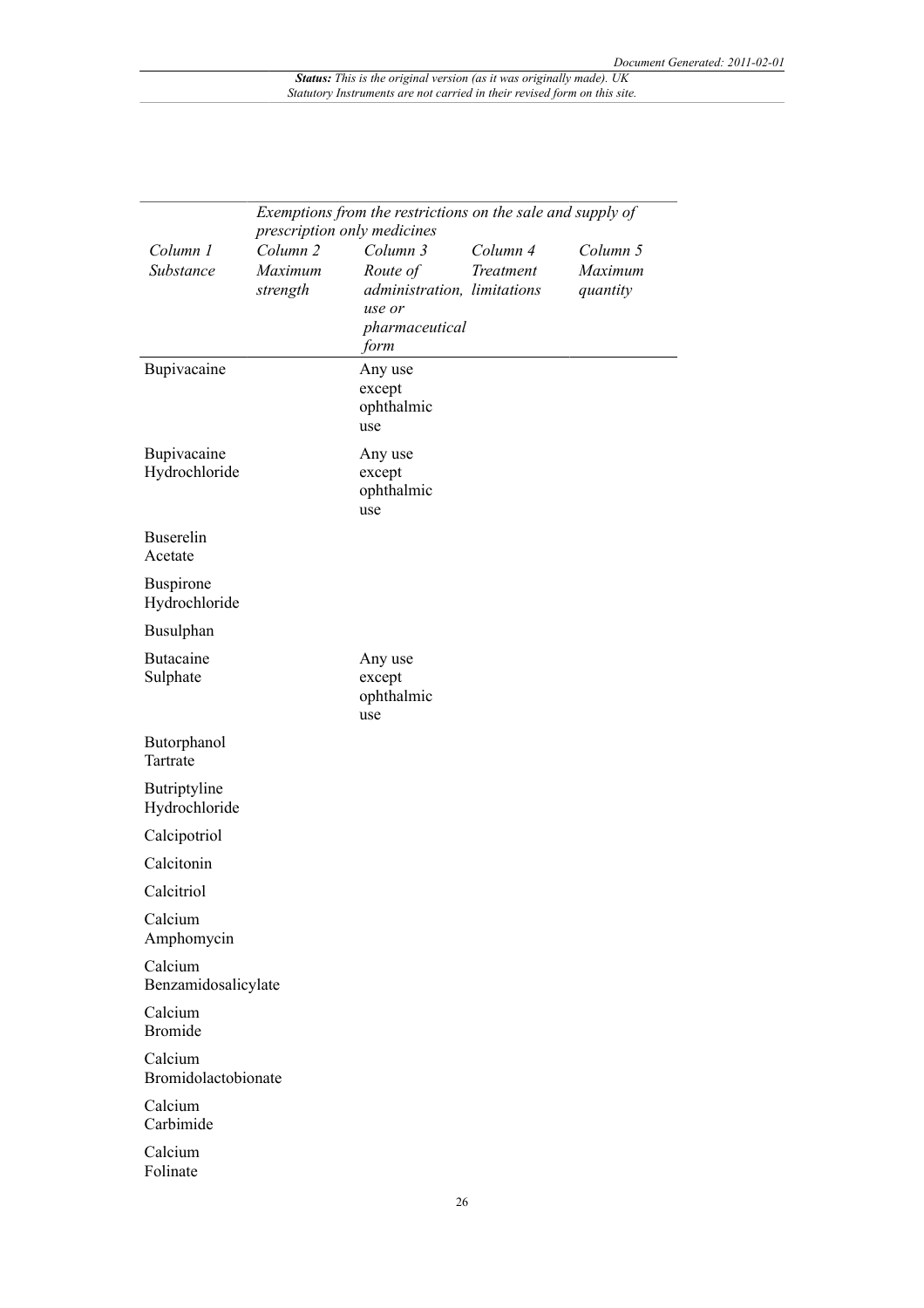|                         | Exemptions from the restrictions on the sale and supply of<br>prescription only medicines |                                                                                            |                       |                                                                                                   |
|-------------------------|-------------------------------------------------------------------------------------------|--------------------------------------------------------------------------------------------|-----------------------|---------------------------------------------------------------------------------------------------|
| Column 1<br>Substance   | Column <sub>2</sub><br>Maximum<br>strength                                                | Column 3<br>Route of<br>administration, limitations<br>use or<br>pharmaceutical<br>form    | Column 4<br>Treatment | Column 5<br>Maximum<br>quantity                                                                   |
| Calcium<br>Metrizoate   |                                                                                           |                                                                                            |                       |                                                                                                   |
| Calcium<br>Sulphaloxate |                                                                                           |                                                                                            |                       |                                                                                                   |
| Candicidin              |                                                                                           |                                                                                            |                       |                                                                                                   |
| Canrenoic<br>Acid       |                                                                                           |                                                                                            |                       |                                                                                                   |
| Cantharidin             | $0.01$ per cent                                                                           | External                                                                                   |                       |                                                                                                   |
| Capreomycin<br>Sulphate |                                                                                           |                                                                                            |                       |                                                                                                   |
| Captopril               |                                                                                           |                                                                                            |                       |                                                                                                   |
| Carbachol               |                                                                                           |                                                                                            |                       |                                                                                                   |
| Carbamazepine           |                                                                                           |                                                                                            |                       |                                                                                                   |
| Carbaryl                |                                                                                           |                                                                                            |                       |                                                                                                   |
| Carbenicillin<br>Sodium |                                                                                           |                                                                                            |                       |                                                                                                   |
| Carbenoxolone<br>Sodium |                                                                                           | $(1)$ Pellet                                                                               | $(1)$ 5mg (MD)        |                                                                                                   |
|                         |                                                                                           |                                                                                            | 25mg (MDD)            |                                                                                                   |
|                         | $(2)$ 2.0 per<br>cent                                                                     | $(2)$ Gel                                                                                  |                       |                                                                                                   |
|                         | $(3) 1.0$ per<br>cent                                                                     | (3)<br>Granules for<br>mouthwash<br>in adults and<br>children not<br>less than 12<br>years | $(3)$ 20mg<br>(MD)    | (3) Container<br>or package<br>containing<br>not more than<br>506mg of<br>Carbenoxolone<br>Sodium |
|                         |                                                                                           |                                                                                            | 80mg (MDD)            |                                                                                                   |
| Carbidopa               |                                                                                           |                                                                                            |                       |                                                                                                   |
| Carbimazole             |                                                                                           |                                                                                            |                       |                                                                                                   |
| Carbocisteine           |                                                                                           |                                                                                            |                       |                                                                                                   |
| Carbon<br>Tetrachloride |                                                                                           |                                                                                            |                       |                                                                                                   |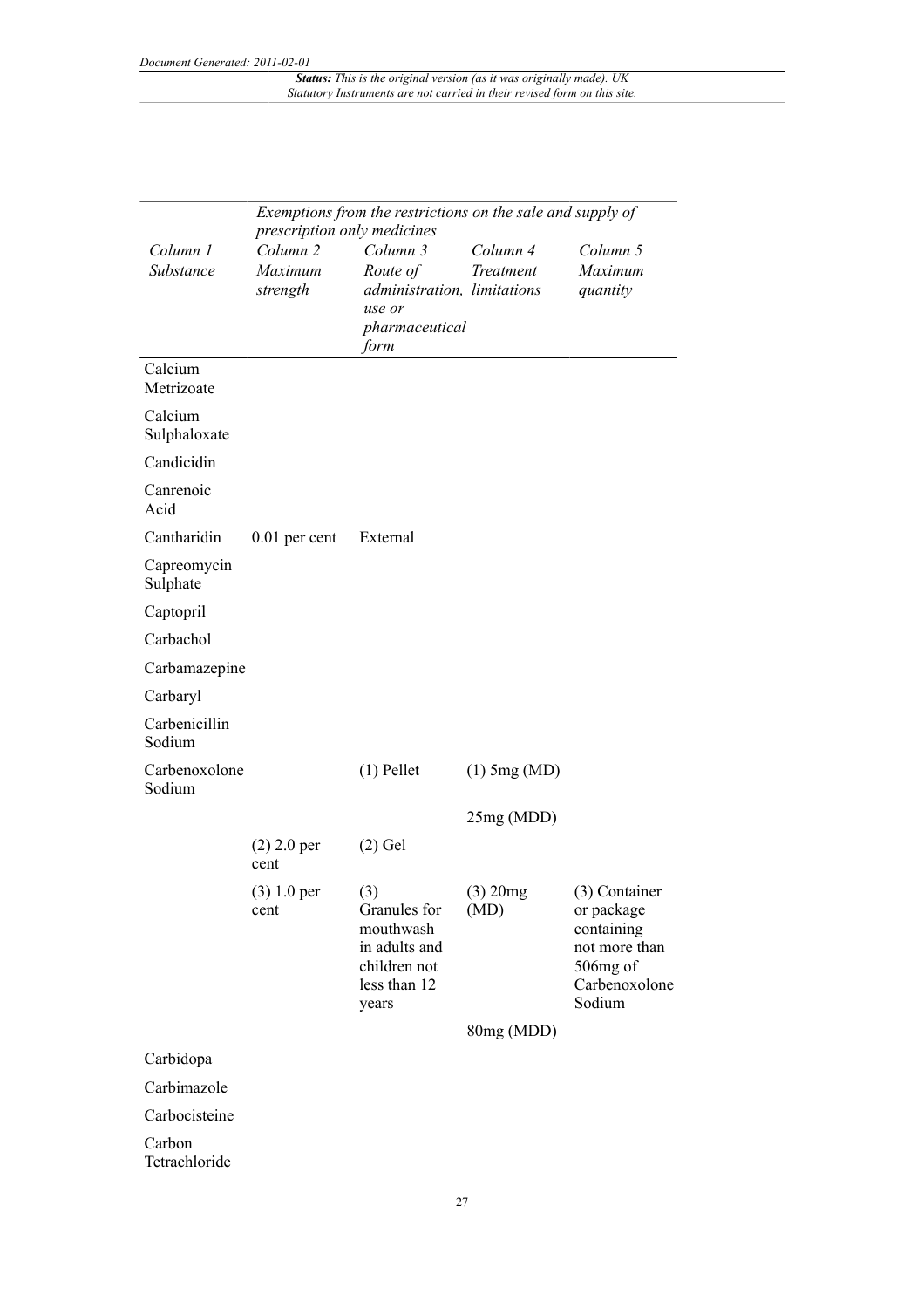|                             | Exemptions from the restrictions on the sale and supply of |                                       |                       |                     |
|-----------------------------|------------------------------------------------------------|---------------------------------------|-----------------------|---------------------|
|                             |                                                            | prescription only medicines           |                       |                     |
| Column 1<br>Substance       | Column <sub>2</sub><br>Maximum                             | Column 3<br>Route of                  | Column 4<br>Treatment | Column 5<br>Maximum |
|                             | strength                                                   | administration, limitations<br>use or |                       | quantity            |
|                             |                                                            | pharmaceutical<br>form                |                       |                     |
| Carboplatin                 |                                                            |                                       |                       |                     |
| Carboprost<br>Trometamol    |                                                            |                                       |                       |                     |
| Carbuterol<br>Hydrochloride |                                                            |                                       |                       |                     |
| Carfecillin<br>Sodium       |                                                            |                                       |                       |                     |
| Carindacillin<br>Sodium     |                                                            |                                       |                       |                     |
| Carisoprodol                |                                                            |                                       |                       |                     |
| Carmustine                  |                                                            |                                       |                       |                     |
| Carperidine                 |                                                            |                                       |                       |                     |
| Carteolol<br>Hydrochloride  |                                                            |                                       |                       |                     |
| Cefaclor                    |                                                            |                                       |                       |                     |
| Cefadroxil                  |                                                            |                                       |                       |                     |
| Cefazedone<br>Sodium        |                                                            |                                       |                       |                     |
| Cefixime                    |                                                            |                                       |                       |                     |
| Cefodizime<br>Sodium        |                                                            |                                       |                       |                     |
| Cefotaxime<br>Sodium        |                                                            |                                       |                       |                     |
| Cefoxitin<br>Sodium         |                                                            |                                       |                       |                     |
| Cefpodoxime<br>Proxetil     |                                                            |                                       |                       |                     |
| Cefsulodin<br>Sodium        |                                                            |                                       |                       |                     |
| Ceftazidime                 |                                                            |                                       |                       |                     |
| Ceftizoxime<br>Sodium       |                                                            |                                       |                       |                     |
| Ceftriaxone<br>Sodium       |                                                            |                                       |                       |                     |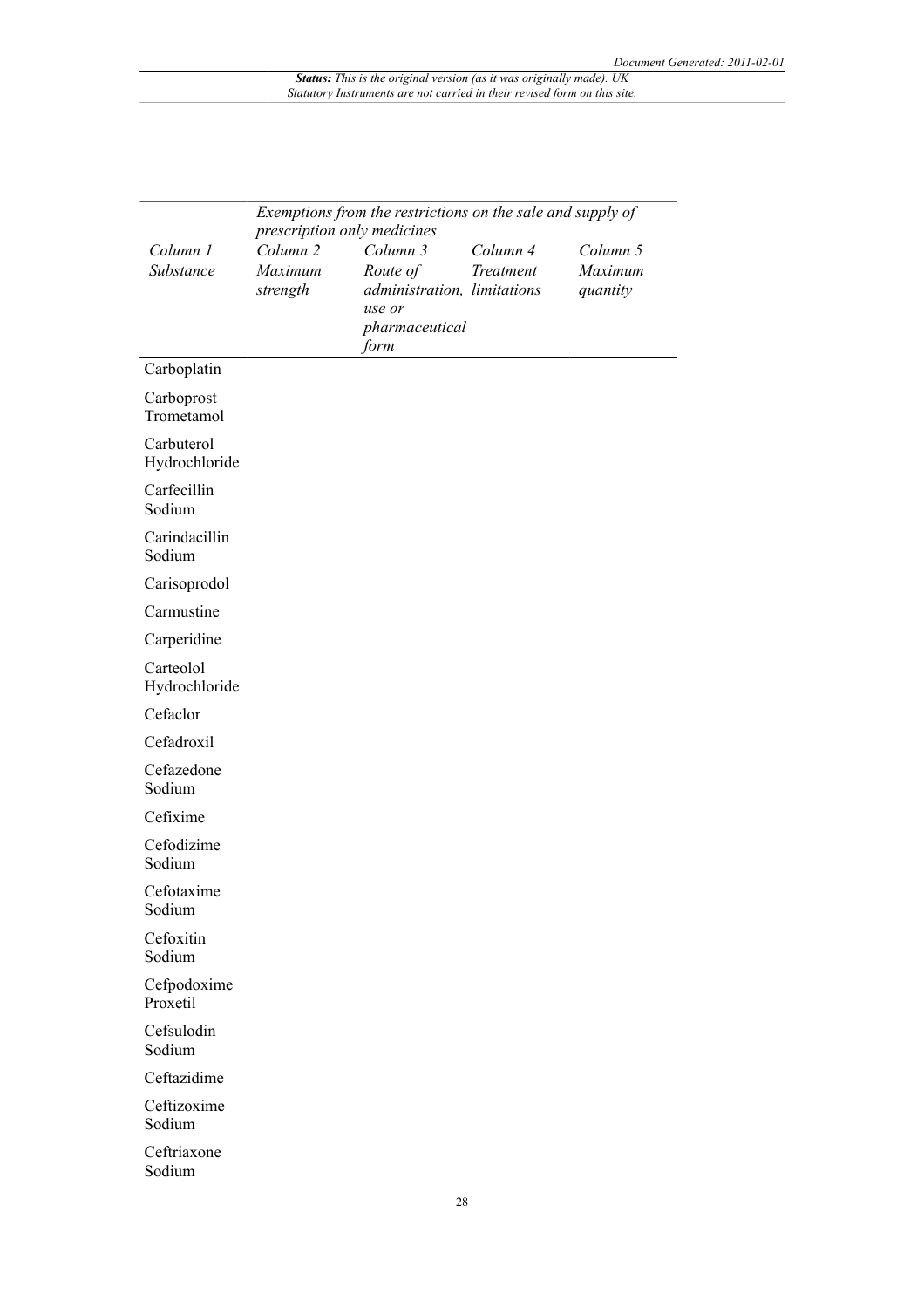|                             | Exemptions from the restrictions on the sale and supply of<br>prescription only medicines |                                                                                         |                       |                                                                                                   |  |
|-----------------------------|-------------------------------------------------------------------------------------------|-----------------------------------------------------------------------------------------|-----------------------|---------------------------------------------------------------------------------------------------|--|
| Column 1<br>Substance       | Column <sub>2</sub><br>Maximum<br>strength                                                | Column 3<br>Route of<br>administration, limitations<br>use or<br>pharmaceutical<br>form | Column 4<br>Treatment | Column 5<br>Maximum<br>quantity                                                                   |  |
| Cefuroxime<br>Axetil        |                                                                                           |                                                                                         |                       |                                                                                                   |  |
| Cefuroxime<br>Sodium        |                                                                                           |                                                                                         |                       |                                                                                                   |  |
| Celiprolol<br>Hydrochloride |                                                                                           |                                                                                         |                       |                                                                                                   |  |
| Cephalexin                  |                                                                                           |                                                                                         |                       |                                                                                                   |  |
| Cephalexin<br>Sodium        |                                                                                           |                                                                                         |                       |                                                                                                   |  |
| Cephaloridine               |                                                                                           |                                                                                         |                       |                                                                                                   |  |
| Cephalothin<br>Sodium       |                                                                                           |                                                                                         |                       |                                                                                                   |  |
| Cephamandole<br>Nafate      |                                                                                           |                                                                                         |                       |                                                                                                   |  |
| Cephazolin<br>Sodium        |                                                                                           |                                                                                         |                       |                                                                                                   |  |
| Cephradine                  |                                                                                           |                                                                                         |                       |                                                                                                   |  |
| Cerium<br>Oxalate           |                                                                                           |                                                                                         |                       |                                                                                                   |  |
| Cerivastatin                |                                                                                           |                                                                                         |                       |                                                                                                   |  |
| Ceruletide<br>Diethylamine  |                                                                                           |                                                                                         |                       |                                                                                                   |  |
| Cetirizine<br>Hydrochloride |                                                                                           |                                                                                         | 10mg (MDD)            | Container<br>or package<br>containing<br>not more than<br>100mg of<br>Cetirizine<br>Hydrochloride |  |
| Chenodeoxycholic<br>Acid    |                                                                                           |                                                                                         |                       |                                                                                                   |  |
| Chloral<br>Hydrate          |                                                                                           | External                                                                                |                       |                                                                                                   |  |
| Chlorambucil                |                                                                                           |                                                                                         |                       |                                                                                                   |  |
| Chloramphenicol             |                                                                                           |                                                                                         |                       |                                                                                                   |  |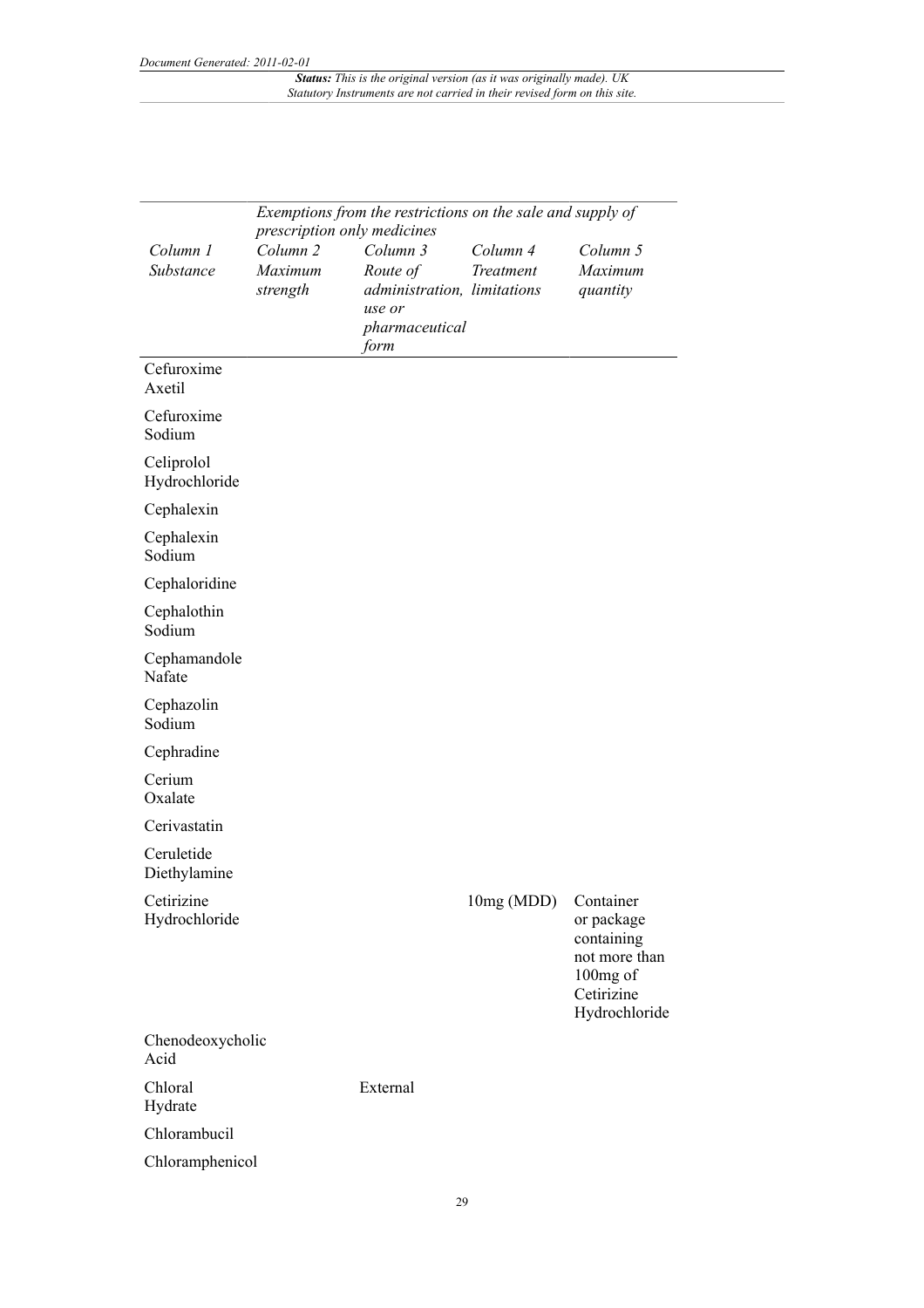|                                        |                                            | Exemptions from the restrictions on the sale and supply of<br>prescription only medicines |                       |                                 |  |
|----------------------------------------|--------------------------------------------|-------------------------------------------------------------------------------------------|-----------------------|---------------------------------|--|
| Column 1<br>Substance                  | Column <sub>2</sub><br>Maximum<br>strength | Column 3<br>Route of<br>administration, limitations<br>use or<br>pharmaceutical<br>form   | Column 4<br>Treatment | Column 5<br>Maximum<br>quantity |  |
| Chloramphenicol<br>Cinnamate           |                                            |                                                                                           |                       |                                 |  |
| Chloramphenicol<br>Palmitate           |                                            |                                                                                           |                       |                                 |  |
| Chloramphenicol<br>Sodium<br>Succinate |                                            |                                                                                           |                       |                                 |  |
| Chlorhexadol                           |                                            |                                                                                           |                       |                                 |  |
| Chlormadinone<br>Acetate               |                                            |                                                                                           |                       |                                 |  |
| Chlormerodrin                          |                                            |                                                                                           |                       |                                 |  |
| Chlormethiazole                        |                                            |                                                                                           |                       |                                 |  |
| Chlormethiazole<br>Edisylate           |                                            |                                                                                           |                       |                                 |  |
| Chlormezanone                          |                                            |                                                                                           |                       |                                 |  |
| Chloroform                             | $(1)$ 5.0 per<br>cent                      | $(1)$ Internal                                                                            |                       |                                 |  |
|                                        |                                            | (2) External                                                                              |                       |                                 |  |
| Chloroquine<br>Phosphate               |                                            | Prophylaxis of<br>malaria                                                                 |                       |                                 |  |
| Chloroquine<br>Sulphate                |                                            | Prophylaxis of<br>malaria                                                                 |                       |                                 |  |
| Chlorothiazide                         |                                            |                                                                                           |                       |                                 |  |
| Chlorotrianisene                       |                                            |                                                                                           |                       |                                 |  |
| Chlorphenoxamine<br>Hydrochloride      |                                            |                                                                                           |                       |                                 |  |
| Chlorpromazine                         |                                            |                                                                                           |                       |                                 |  |
| Chlorpromazine<br>Embonate             |                                            |                                                                                           |                       |                                 |  |
| Chlorpromazine<br>Hydrochloride        |                                            |                                                                                           |                       |                                 |  |
| Chlorpropamide                         |                                            |                                                                                           |                       |                                 |  |
| Chlorprothixene                        |                                            |                                                                                           |                       |                                 |  |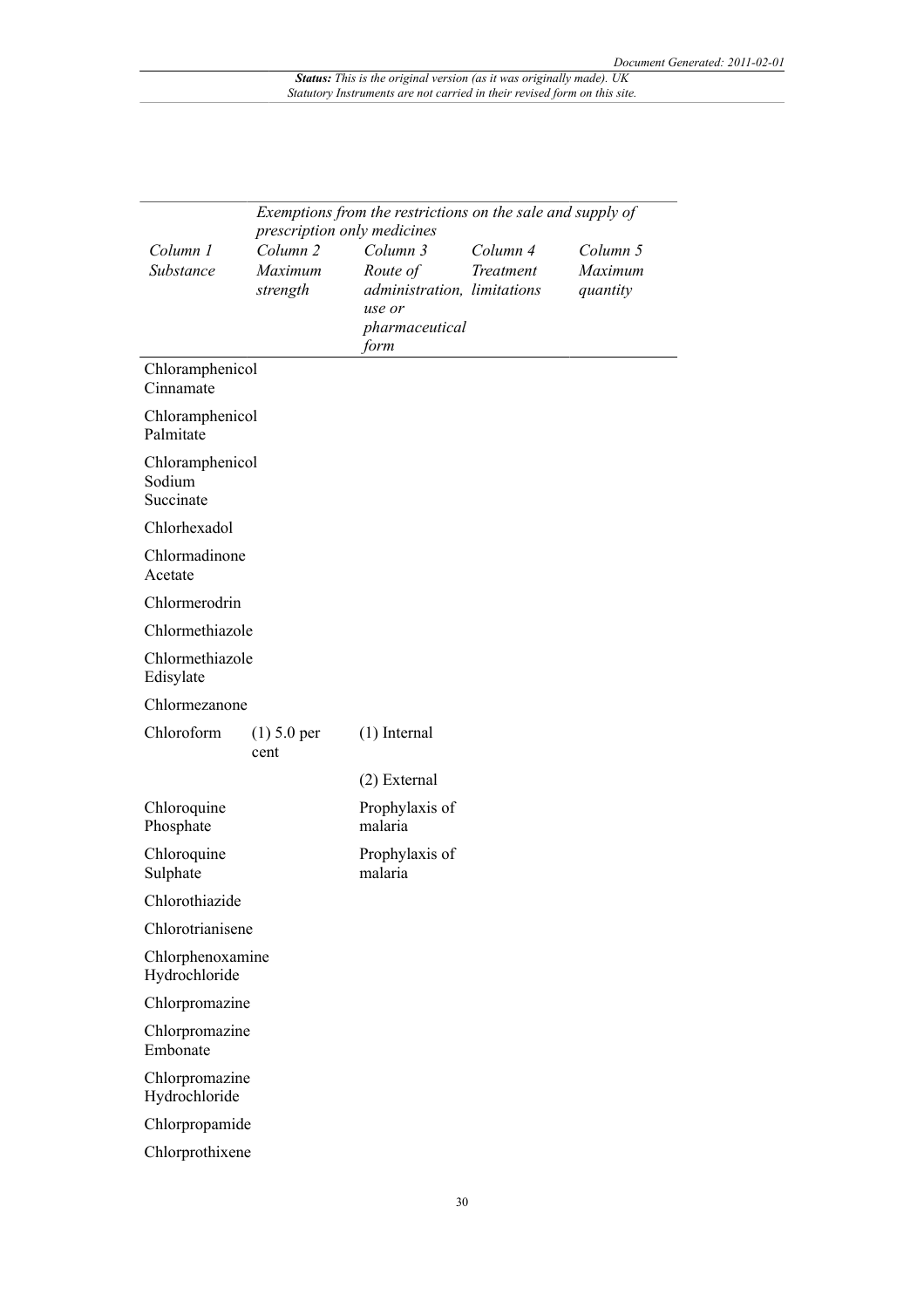| Exemptions from the restrictions on the sale and supply of<br>prescription only medicines |                                            |                                                                                                                                                                                                               |                                          |                                 |  |
|-------------------------------------------------------------------------------------------|--------------------------------------------|---------------------------------------------------------------------------------------------------------------------------------------------------------------------------------------------------------------|------------------------------------------|---------------------------------|--|
| Column 1<br>Substance                                                                     | Column <sub>2</sub><br>Maximum<br>strength | Column 3<br>Route of<br>administration, limitations<br>use or<br>pharmaceutical<br>form                                                                                                                       | Column 4<br>Treatment                    | Column 5<br>Maximum<br>quantity |  |
| Chlorprothixene<br>Hydrochloride                                                          |                                            |                                                                                                                                                                                                               |                                          |                                 |  |
| Chlortetracycline                                                                         |                                            |                                                                                                                                                                                                               |                                          |                                 |  |
| Chlortetracycline<br>Calcium                                                              |                                            |                                                                                                                                                                                                               |                                          |                                 |  |
| Chlortetracycline<br>Hydrochloride                                                        |                                            |                                                                                                                                                                                                               |                                          |                                 |  |
| Chlorthalidone                                                                            |                                            |                                                                                                                                                                                                               |                                          |                                 |  |
| Chlorzoxazone                                                                             |                                            |                                                                                                                                                                                                               |                                          |                                 |  |
| Cholestyramine                                                                            |                                            |                                                                                                                                                                                                               |                                          |                                 |  |
| Ciclacillin                                                                               |                                            |                                                                                                                                                                                                               |                                          |                                 |  |
| Ciclobendazole                                                                            |                                            |                                                                                                                                                                                                               |                                          |                                 |  |
| Cilastatin<br>Sodium                                                                      |                                            |                                                                                                                                                                                                               |                                          |                                 |  |
| Cilazapril                                                                                |                                            |                                                                                                                                                                                                               |                                          |                                 |  |
| Cimetidine                                                                                |                                            | (a) For the<br>short-term<br>symptomatic<br>relief of<br>heartburn,<br>dyspepsia,<br>indigestion,<br>acid<br>indigestion<br>and<br>hyperacidity<br>and for the<br>prophylaxis of<br>meal-induced<br>heartburn | $(a)$ 200 $mg$<br>(MD)                   |                                 |  |
|                                                                                           |                                            |                                                                                                                                                                                                               | 800 <sub>mg</sub><br>(MDD)               |                                 |  |
|                                                                                           |                                            |                                                                                                                                                                                                               | For a<br>maximum<br>period of 14<br>days |                                 |  |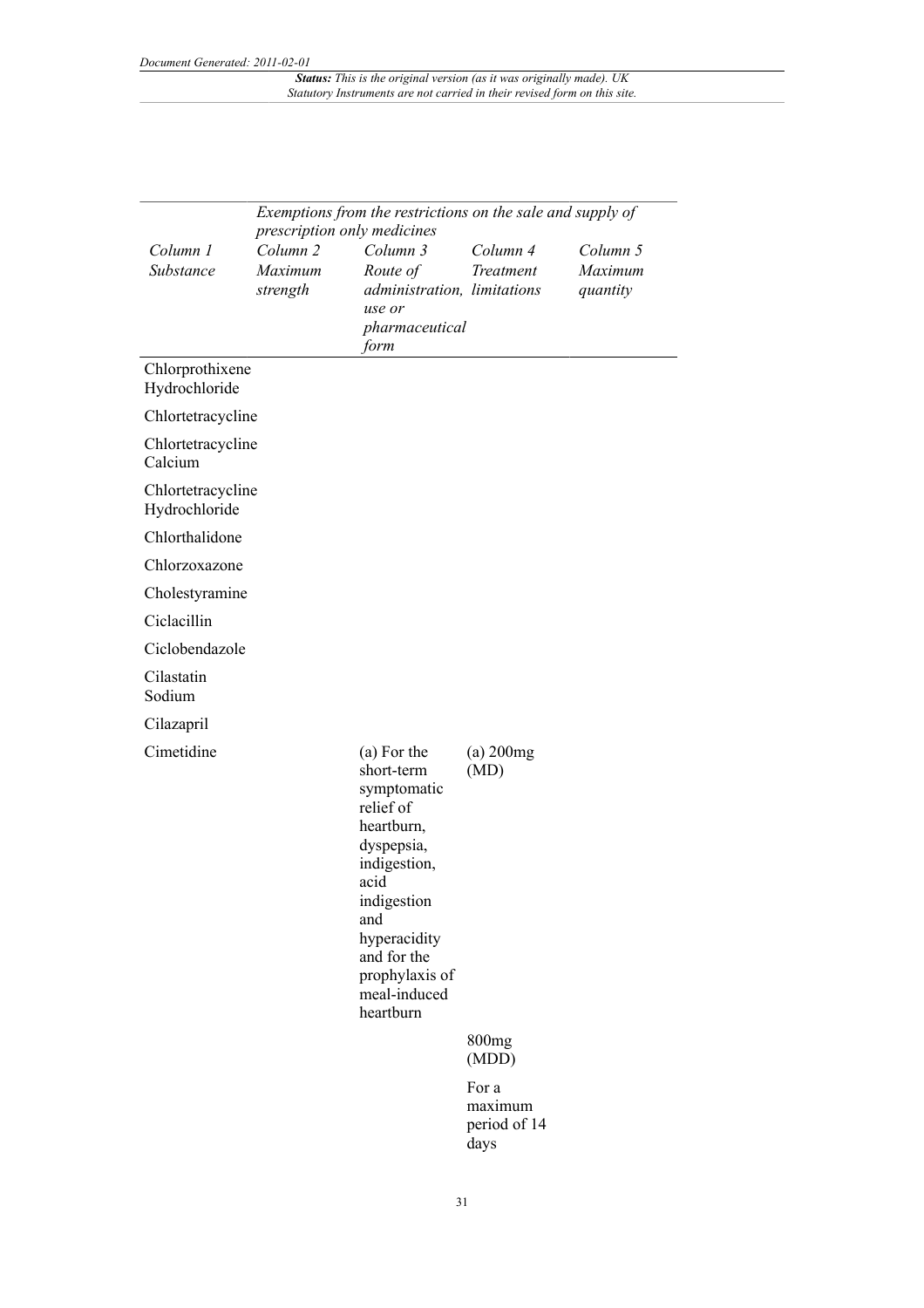|                                |                                                                           | Exemptions from the restrictions on the sale and supply of                                                   |                                                                       |                                 |
|--------------------------------|---------------------------------------------------------------------------|--------------------------------------------------------------------------------------------------------------|-----------------------------------------------------------------------|---------------------------------|
| Column 1<br>Substance          | prescription only medicines<br>Column <sub>2</sub><br>Maximum<br>strength | Column 3<br>Route of<br>administration, limitations<br>use or<br>pharmaceutical                              | Column 4<br>Treatment                                                 | Column 5<br>Maximum<br>quantity |
|                                |                                                                           | form                                                                                                         |                                                                       |                                 |
|                                |                                                                           | (b) For the<br>prophylactic<br>management<br>of nocturnal<br>heartburn by<br>a single dose<br>taken at night | $(b)$ 100 $mg$<br>(MD) to be<br>taken as a<br>single dose at<br>night |                                 |
|                                |                                                                           |                                                                                                              | For a<br>maximum<br>period of 14<br>days                              |                                 |
| Cimetidine                     |                                                                           |                                                                                                              |                                                                       |                                 |
| Hydrochloride                  |                                                                           |                                                                                                              |                                                                       |                                 |
| Cinchocaine                    | 3.0 per cent                                                              | Non-<br>ophthalmic<br>use                                                                                    |                                                                       |                                 |
| Cinchocaine<br>Hydrochloride   | Equivalent of<br>3.0 per cent of<br>Cinchocaine                           | Non-<br>ophthalmic<br>use                                                                                    |                                                                       |                                 |
| Cinchophen                     |                                                                           |                                                                                                              |                                                                       |                                 |
| Cinoxacin                      |                                                                           |                                                                                                              |                                                                       |                                 |
| Ciprofibrate                   |                                                                           |                                                                                                              |                                                                       |                                 |
| Ciprofloxacin                  |                                                                           |                                                                                                              |                                                                       |                                 |
| Ciprofloxacin<br>Hydrochloride |                                                                           |                                                                                                              |                                                                       |                                 |
| Cisapride                      |                                                                           |                                                                                                              |                                                                       |                                 |
| Cisplatin                      |                                                                           |                                                                                                              |                                                                       |                                 |
| Clarithromycin                 |                                                                           |                                                                                                              |                                                                       |                                 |
| Clavulanic<br>Acid             |                                                                           |                                                                                                              |                                                                       |                                 |
| Clidinium<br><b>Bromide</b>    |                                                                           |                                                                                                              |                                                                       |                                 |
| Clindamycin                    |                                                                           |                                                                                                              |                                                                       |                                 |
| Clindamycin<br>Hydrochloride   |                                                                           |                                                                                                              |                                                                       |                                 |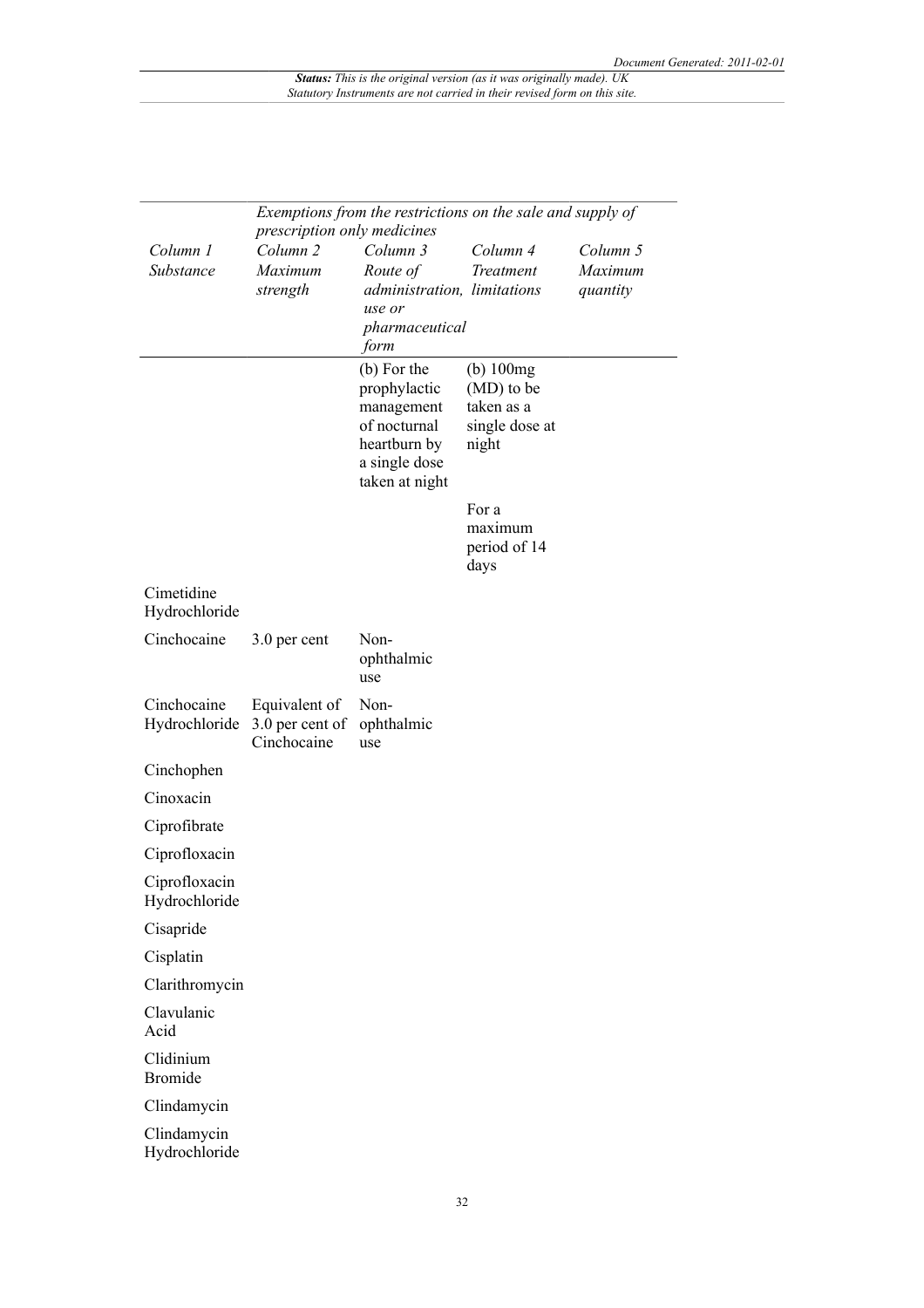| Exemptions from the restrictions on the sale and supply of<br>prescription only medicines |                                            |                                                                                         |                         |                                 |
|-------------------------------------------------------------------------------------------|--------------------------------------------|-----------------------------------------------------------------------------------------|-------------------------|---------------------------------|
| Column 1<br>Substance                                                                     | Column <sub>2</sub><br>Maximum<br>strength | Column 3<br>Route of<br>administration, limitations<br>use or<br>pharmaceutical<br>form | Column 4<br>Treatment   | Column 5<br>Maximum<br>quantity |
| Clindamycin<br>Palmitate<br>Hydrochloride                                                 |                                            |                                                                                         |                         |                                 |
| Clindamycin<br>Phosphate                                                                  |                                            |                                                                                         |                         |                                 |
| Clioquinol                                                                                |                                            | $(1)$ External<br>(other than<br>treatment of<br>mouth ulcers)                          |                         |                                 |
|                                                                                           | $(2)$ 35mg                                 | (2) Treatment<br>of mouth<br>ulcers                                                     | $(2)$ 350 $mg$<br>(MDD) |                                 |
| Clobetasol<br>Propionate                                                                  |                                            |                                                                                         |                         |                                 |
| Clobetasone<br><b>Butyrate</b>                                                            |                                            |                                                                                         |                         |                                 |
| Clofazimine                                                                               |                                            |                                                                                         |                         |                                 |
| Clofibrate                                                                                |                                            |                                                                                         |                         |                                 |
| Clomiphene<br>Citrate                                                                     |                                            |                                                                                         |                         |                                 |
| Clomipramine                                                                              |                                            |                                                                                         |                         |                                 |
| Clomipramine<br>Hydrochloride                                                             |                                            |                                                                                         |                         |                                 |
| Clomocycline                                                                              |                                            |                                                                                         |                         |                                 |
| Clomocycline<br>Sodium                                                                    |                                            |                                                                                         |                         |                                 |
| Clonidine                                                                                 |                                            |                                                                                         |                         |                                 |
| Clonidine<br>Hydrochloride                                                                |                                            |                                                                                         |                         |                                 |
| Clopamide                                                                                 |                                            |                                                                                         |                         |                                 |
| Clopenthixol<br>Decanoate                                                                 |                                            |                                                                                         |                         |                                 |
| Clopenthixol<br>Hydrochloride                                                             |                                            |                                                                                         |                         |                                 |
| Clorexolone                                                                               |                                            |                                                                                         |                         |                                 |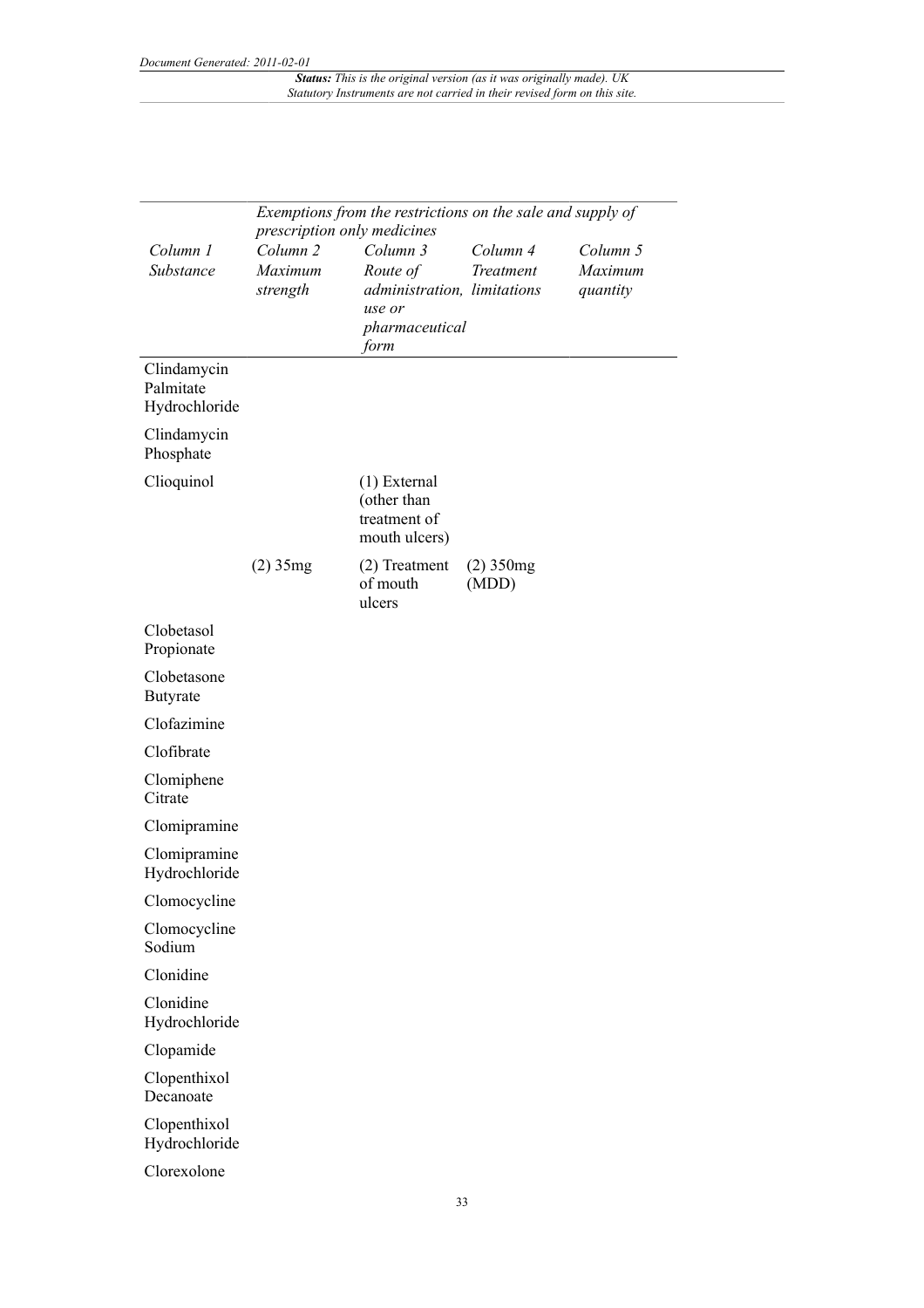| Exemptions from the restrictions on the sale and supply of<br>prescription only medicines |                                            |                                                                                                                         |                       |                                 |
|-------------------------------------------------------------------------------------------|--------------------------------------------|-------------------------------------------------------------------------------------------------------------------------|-----------------------|---------------------------------|
| Column 1<br>Substance                                                                     | Column <sub>2</sub><br>Maximum<br>strength | Column 3<br>Route of<br>administration, limitations<br>use or<br>pharmaceutical<br>form                                 | Column 4<br>Treatment | Column 5<br>Maximum<br>quantity |
| Clotrimazole                                                                              |                                            | External but<br>in the case of<br>vaginal use<br>only external<br>use for the<br>treatment<br>of vaginal<br>candidiasis |                       |                                 |
| Cloxacillin<br>Benzathine                                                                 |                                            |                                                                                                                         |                       |                                 |
| Cloxacillin<br>Sodium                                                                     |                                            |                                                                                                                         |                       |                                 |
| Clozapine                                                                                 |                                            |                                                                                                                         |                       |                                 |
| Cocculus<br>Indicus                                                                       |                                            |                                                                                                                         |                       |                                 |
| Co-dergocrine<br>Mesylate                                                                 |                                            |                                                                                                                         |                       |                                 |
| Colaspase                                                                                 |                                            |                                                                                                                         |                       |                                 |
| Colchicine                                                                                |                                            |                                                                                                                         |                       |                                 |
| Colestipol<br>Hydrochloride                                                               |                                            |                                                                                                                         |                       |                                 |
| Colfosceril<br>Palmitate                                                                  |                                            |                                                                                                                         |                       |                                 |
| Colistin<br>Sulphate                                                                      |                                            |                                                                                                                         |                       |                                 |
| Colistin<br>Sulphomethate                                                                 |                                            |                                                                                                                         |                       |                                 |
| Colistin<br>Sulphomethate<br>Sodium                                                       |                                            |                                                                                                                         |                       |                                 |
| Coniine                                                                                   |                                            |                                                                                                                         |                       |                                 |
| Conium Leaf                                                                               | 7.0 per cent                               | External                                                                                                                |                       |                                 |
| Corticotrophin                                                                            |                                            |                                                                                                                         |                       |                                 |
| Cortisone                                                                                 |                                            |                                                                                                                         |                       |                                 |
| Cortisone<br>Acetate                                                                      |                                            |                                                                                                                         |                       |                                 |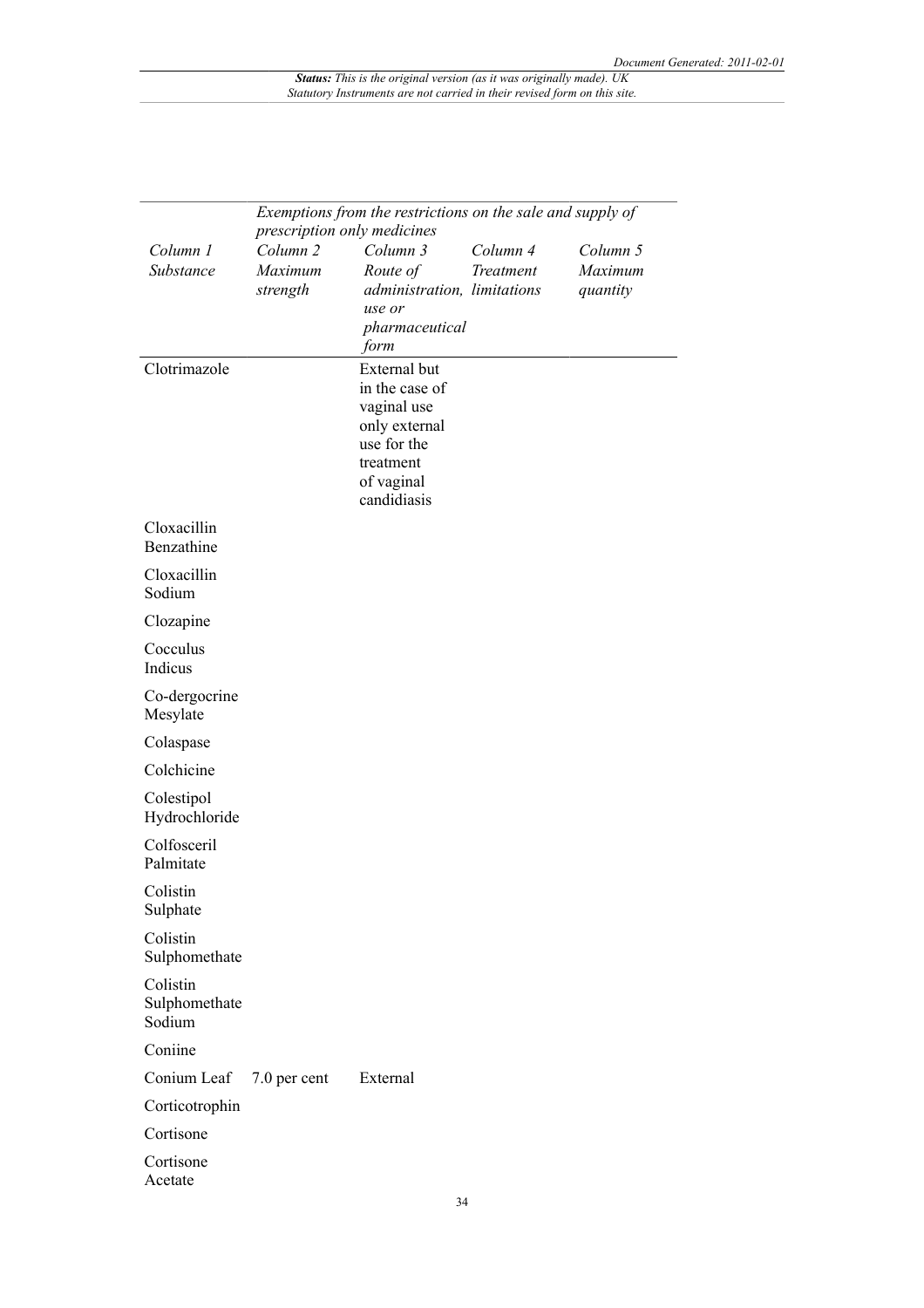|                                                                                        | Exemptions from the restrictions on the sale and supply of |                             |           |                     |  |
|----------------------------------------------------------------------------------------|------------------------------------------------------------|-----------------------------|-----------|---------------------|--|
| prescription only medicines<br>Column <sub>2</sub><br>Column 1<br>Column 3<br>Column 4 |                                                            |                             |           |                     |  |
| Substance                                                                              | Maximum                                                    | Route of                    | Treatment | Column 5<br>Maximum |  |
|                                                                                        | strength                                                   | administration, limitations |           | quantity            |  |
|                                                                                        |                                                            | use or                      |           |                     |  |
|                                                                                        |                                                            | pharmaceutical              |           |                     |  |
|                                                                                        |                                                            | form                        |           |                     |  |
| Co-tetroxazine                                                                         |                                                            |                             |           |                     |  |
| $Co-$                                                                                  |                                                            |                             |           |                     |  |
| trimoxazole                                                                            |                                                            |                             |           |                     |  |
| Cropropamide                                                                           |                                                            |                             |           |                     |  |
| Crotethamide                                                                           |                                                            |                             |           |                     |  |
| Croton Oil                                                                             |                                                            |                             |           |                     |  |
| Croton Seed                                                                            |                                                            |                             |           |                     |  |
| Curare                                                                                 |                                                            |                             |           |                     |  |
| Cyclofenil                                                                             |                                                            |                             |           |                     |  |
| Cyclopenthiazide                                                                       |                                                            |                             |           |                     |  |
| Cyclopentolate<br>Hydrochloride                                                        |                                                            |                             |           |                     |  |
| Cyclophosphamide                                                                       |                                                            |                             |           |                     |  |
| Cycloserine                                                                            |                                                            |                             |           |                     |  |
| Cyclosporin                                                                            |                                                            |                             |           |                     |  |
| Cyclothiazide                                                                          |                                                            |                             |           |                     |  |
| Cyproterone                                                                            |                                                            |                             |           |                     |  |
| Acetate                                                                                |                                                            |                             |           |                     |  |
| Cytarabine                                                                             |                                                            |                             |           |                     |  |
| Cytarabine<br>Hydrochloride                                                            |                                                            |                             |           |                     |  |
| Dacarbazine                                                                            |                                                            |                             |           |                     |  |
| Dalteparin<br>Sodium                                                                   |                                                            |                             |           |                     |  |
| Danazol                                                                                |                                                            |                             |           |                     |  |
| Danthron                                                                               |                                                            |                             |           |                     |  |
| Dantrolene                                                                             |                                                            |                             |           |                     |  |
| Sodium                                                                                 |                                                            |                             |           |                     |  |
| Dapsone                                                                                |                                                            |                             |           |                     |  |
| Dapsone                                                                                |                                                            |                             |           |                     |  |
| Ethane Ortho<br>Sulphonate                                                             |                                                            |                             |           |                     |  |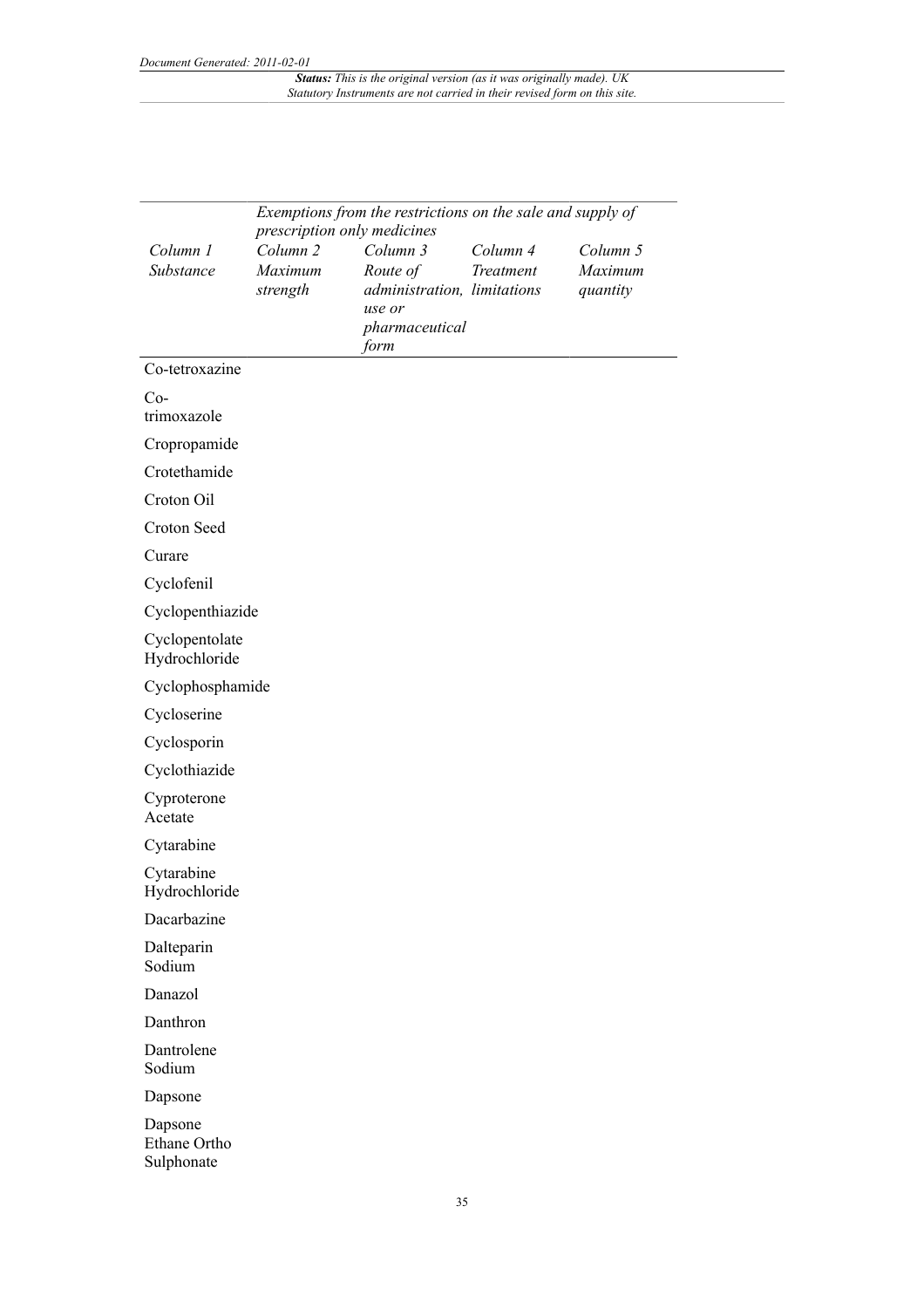|                                 | Exemptions from the restrictions on the sale and supply of<br>prescription only medicines |                                                                                         |                       |                                 |
|---------------------------------|-------------------------------------------------------------------------------------------|-----------------------------------------------------------------------------------------|-----------------------|---------------------------------|
| Column 1<br>Substance           | Column <sub>2</sub><br>Maximum<br>strength                                                | Column 3<br>Route of<br>administration, limitations<br>use or<br>pharmaceutical<br>form | Column 4<br>Treatment | Column 5<br>Maximum<br>quantity |
| Daunorubicin<br>Hydrochloride   |                                                                                           |                                                                                         |                       |                                 |
| Deanol<br><b>Bitartrate</b>     |                                                                                           |                                                                                         | 26mg (MDD)            |                                 |
| Debrisoquine<br>Sulphate        |                                                                                           |                                                                                         |                       |                                 |
| Demecarium<br><b>Bromide</b>    |                                                                                           |                                                                                         |                       |                                 |
| Demeclocycline                  |                                                                                           |                                                                                         |                       |                                 |
| Demeclocycline<br>Calcium       |                                                                                           |                                                                                         |                       |                                 |
| Demeclocycline<br>Hydrochloride |                                                                                           |                                                                                         |                       |                                 |
| Deoxycortone<br>Acetate         |                                                                                           |                                                                                         |                       |                                 |
| Deoxycortone<br>Pivalate        |                                                                                           |                                                                                         |                       |                                 |
| Deptropine<br>Citrate           |                                                                                           |                                                                                         |                       |                                 |
| Dequalinium<br>Chloride         | $(1)$ 0.25mg                                                                              | $(1)$ Internal:<br>throat<br>lozenges or<br>throat pastilles                            |                       |                                 |
|                                 | $(2) 1.0$ per<br>cent                                                                     | $(2)$ External:<br>paint                                                                |                       |                                 |
| Deserpidine                     |                                                                                           |                                                                                         |                       |                                 |
| Desferrioxamine<br>Mesylate     |                                                                                           |                                                                                         |                       |                                 |
| Desflurane                      |                                                                                           |                                                                                         |                       |                                 |
| Desipramine<br>Hydrochloride    |                                                                                           |                                                                                         |                       |                                 |
| Deslanoside                     |                                                                                           |                                                                                         |                       |                                 |
| Desmopressin                    |                                                                                           |                                                                                         |                       |                                 |
| Desmopressin<br>Acetate         |                                                                                           |                                                                                         |                       |                                 |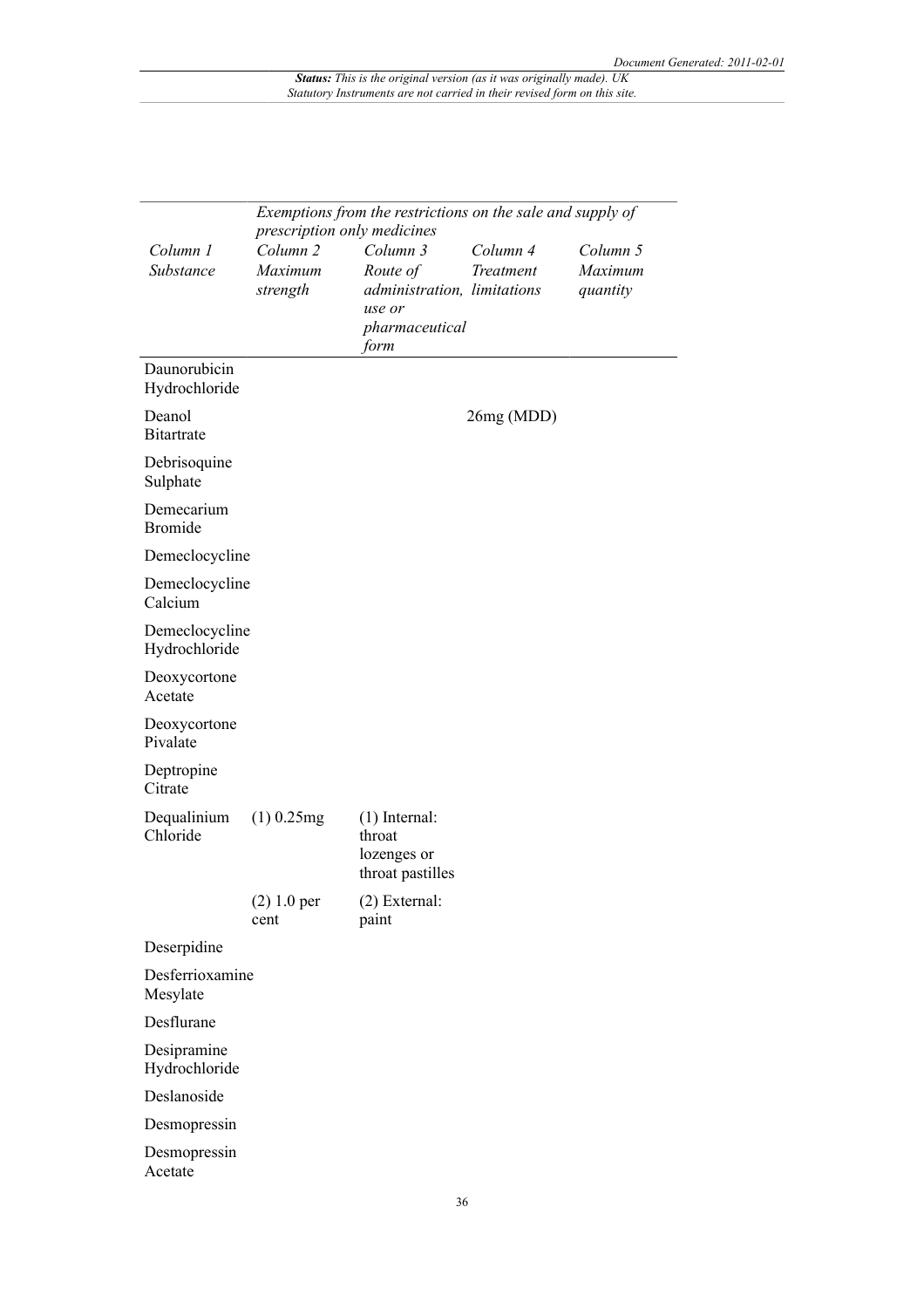| Exemptions from the restrictions on the sale and supply of<br>prescription only medicines |                                            |                                                                                         |                                                                                                                      |                                 |
|-------------------------------------------------------------------------------------------|--------------------------------------------|-----------------------------------------------------------------------------------------|----------------------------------------------------------------------------------------------------------------------|---------------------------------|
| Column 1<br>Substance                                                                     | Column <sub>2</sub><br>Maximum<br>strength | Column 3<br>Route of<br>administration, limitations<br>use or<br>pharmaceutical<br>form | Column 4<br>Treatment                                                                                                | Column 5<br>Maximum<br>quantity |
| Desogestrel                                                                               |                                            |                                                                                         |                                                                                                                      |                                 |
| Desonide                                                                                  |                                            |                                                                                         |                                                                                                                      |                                 |
| Desoxymethasone                                                                           |                                            |                                                                                         |                                                                                                                      |                                 |
| Dexamethasone                                                                             |                                            |                                                                                         |                                                                                                                      |                                 |
| Dexamethasone<br>Acetate                                                                  |                                            |                                                                                         |                                                                                                                      |                                 |
| Dexamethasone<br>Isonicotinate                                                            |                                            |                                                                                         |                                                                                                                      |                                 |
| Dexamethasone<br>Phenylpropionate                                                         |                                            |                                                                                         |                                                                                                                      |                                 |
| Dexamethasone<br>Pivalate                                                                 |                                            |                                                                                         |                                                                                                                      |                                 |
| Dexamethasone<br>Sodium<br>Metasulphobenzoate                                             |                                            |                                                                                         |                                                                                                                      |                                 |
| Dexamethasone<br>Sodium<br>Phosphate                                                      |                                            |                                                                                         |                                                                                                                      |                                 |
| Dexamethasone<br>Troxundate                                                               |                                            |                                                                                         |                                                                                                                      |                                 |
| Dexfenfluramine<br>Hydrochloride                                                          |                                            |                                                                                         |                                                                                                                      |                                 |
| Dextromethorphan<br>Hydrobromide                                                          |                                            | Internal                                                                                | (a) In the case<br>of a prolonged<br>release<br>preparation:<br>equivalent<br>of 30mg of<br>Dextromethorphan<br>(MD) |                                 |
|                                                                                           |                                            |                                                                                         | equivalent<br>of 75mg of<br>Dextromethorphan<br>(MDD)                                                                |                                 |
|                                                                                           |                                            |                                                                                         | $(b)$ in any<br>other case:<br>equivalent                                                                            |                                 |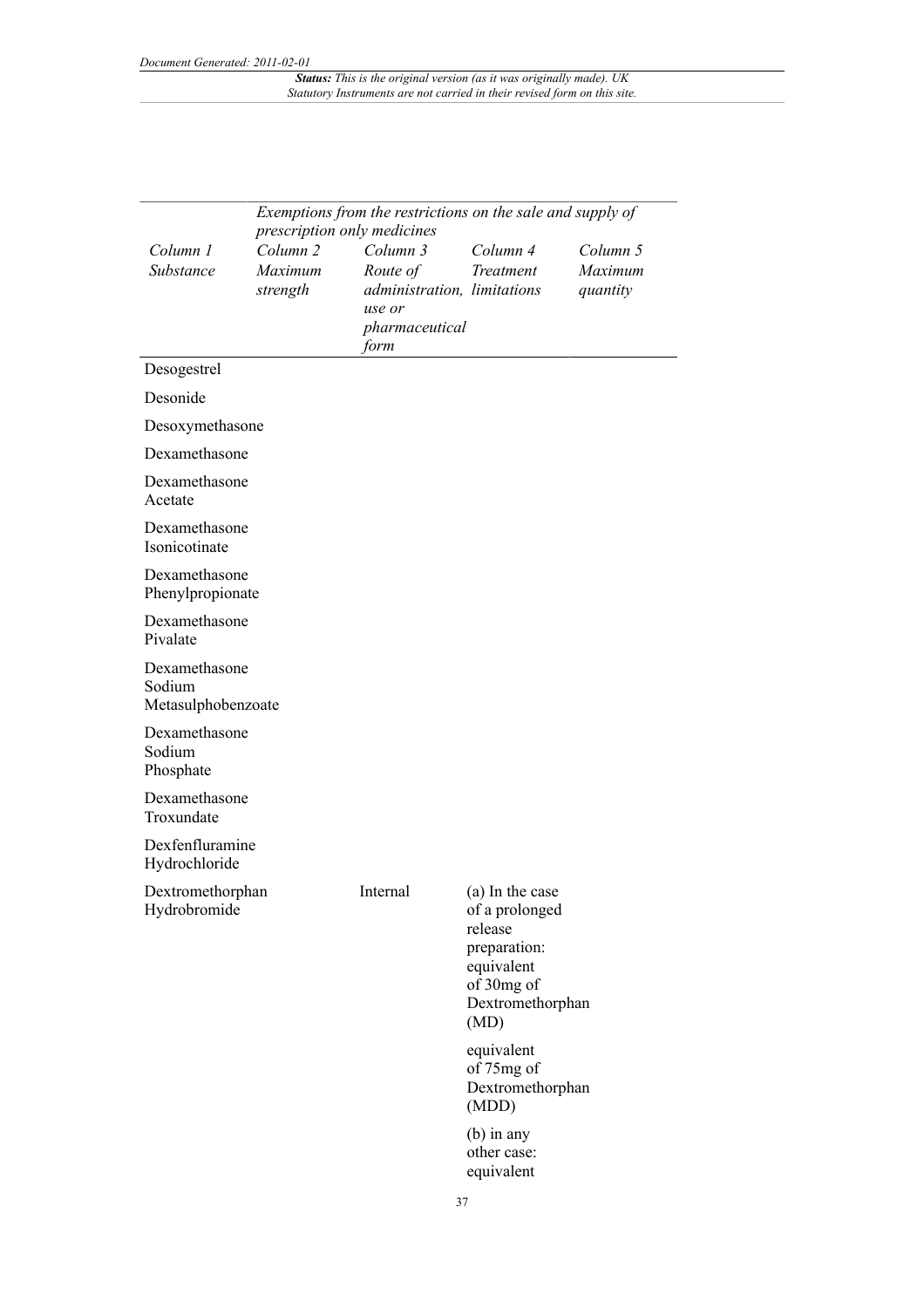| Exemptions from the restrictions on the sale and supply of<br>prescription only medicines |                                            |                                                                                                                                                                                                       |                                                                                                 |                                                                                       |
|-------------------------------------------------------------------------------------------|--------------------------------------------|-------------------------------------------------------------------------------------------------------------------------------------------------------------------------------------------------------|-------------------------------------------------------------------------------------------------|---------------------------------------------------------------------------------------|
| Column 1<br>Substance                                                                     | Column <sub>2</sub><br>Maximum<br>strength | Column 3<br>Route of<br>administration, limitations<br>use or<br>pharmaceutical<br>form                                                                                                               | Column 4<br>Treatment                                                                           | Column 5<br>Maximum<br>quantity                                                       |
|                                                                                           |                                            |                                                                                                                                                                                                       | of 15mg of<br>Dextromethorphan<br>(MD)<br>equivalent<br>of 75mg of<br>Dextromethorphan<br>(MDD) |                                                                                       |
| Dextrothyroxine<br>Sodium                                                                 |                                            |                                                                                                                                                                                                       |                                                                                                 |                                                                                       |
| Diazoxide                                                                                 |                                            |                                                                                                                                                                                                       |                                                                                                 |                                                                                       |
| Dibenzepin<br>Hydrochloride                                                               |                                            |                                                                                                                                                                                                       |                                                                                                 |                                                                                       |
| Dichloralphenazone                                                                        |                                            |                                                                                                                                                                                                       |                                                                                                 |                                                                                       |
| Dichlorphenamide                                                                          |                                            |                                                                                                                                                                                                       |                                                                                                 |                                                                                       |
| Diclofenac<br>Diethylammonium                                                             | $1.16$ per cent                            | External                                                                                                                                                                                              | For maximum<br>period of 7<br>days                                                              | Container<br>or package<br>containing not<br>more than 30g<br>of medicinal<br>product |
|                                                                                           |                                            | For local<br>symptomatic<br>relief of<br>pain and<br>inflammation<br>in trauma of<br>the tendons,<br>ligaments,<br>muscles and<br>joints and<br>in localised<br>forms of<br>soft tissue<br>rheumatism |                                                                                                 |                                                                                       |
|                                                                                           |                                            | For use in<br>adults and<br>children not<br>less than 12<br>years                                                                                                                                     |                                                                                                 |                                                                                       |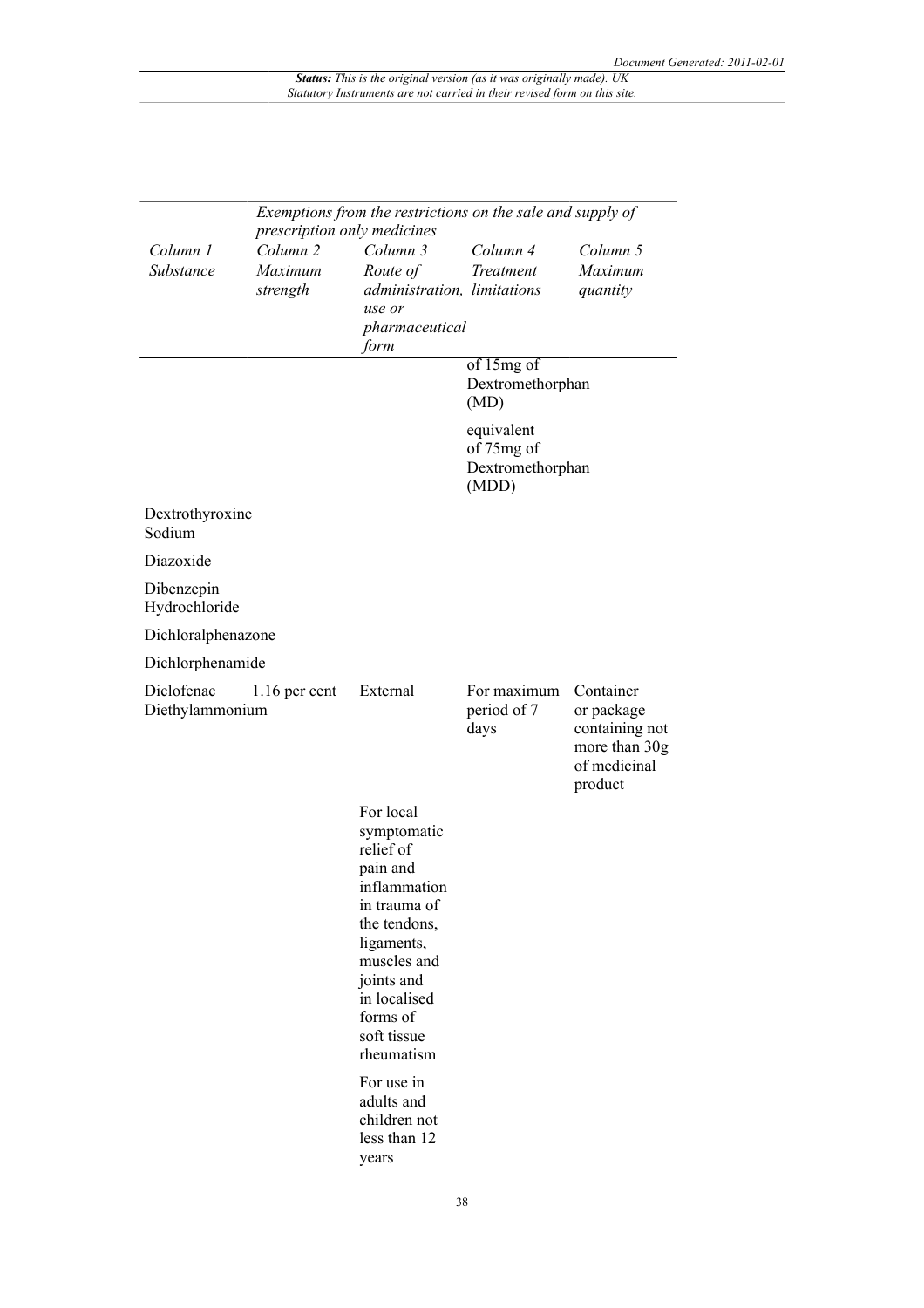|                                 |                                            | Exemptions from the restrictions on the sale and supply of<br>prescription only medicines |                       |                                 |
|---------------------------------|--------------------------------------------|-------------------------------------------------------------------------------------------|-----------------------|---------------------------------|
| Column 1<br>Substance           | Column <sub>2</sub><br>Maximum<br>strength | Column 3<br>Route of<br>administration, limitations<br>use or<br>pharmaceutical<br>form   | Column 4<br>Treatment | Column 5<br>Maximum<br>quantity |
| Diclofenac<br>Potassium         |                                            |                                                                                           |                       |                                 |
| Diclofenac<br>Sodium            |                                            |                                                                                           |                       |                                 |
| Dicyclomine<br>Hydrochloride    |                                            |                                                                                           | 10mg(MD)              |                                 |
|                                 |                                            |                                                                                           | 60mg (MDD)            |                                 |
| Dienoestrol                     |                                            |                                                                                           |                       |                                 |
| Diethanolamine<br>Fusidate      |                                            |                                                                                           |                       |                                 |
| Diflucortolone<br>Valerate      |                                            |                                                                                           |                       |                                 |
| Diflunisal                      |                                            |                                                                                           |                       |                                 |
| Digitalin                       |                                            |                                                                                           |                       |                                 |
| Digitalis Leaf                  |                                            |                                                                                           |                       |                                 |
| Digitalis<br>Prepared           |                                            |                                                                                           |                       |                                 |
| Digitoxin                       |                                            |                                                                                           |                       |                                 |
| Digoxin                         |                                            |                                                                                           |                       |                                 |
| Dihydralazine<br>Sulphate       |                                            |                                                                                           |                       |                                 |
| Dihydroergotamine<br>Mesylate   |                                            |                                                                                           |                       |                                 |
| Dihydrostreptomycin             |                                            |                                                                                           |                       |                                 |
| Dihydrostreptomycin<br>Sulphate |                                            |                                                                                           |                       |                                 |
| Diloxanide<br>Furoate           |                                            |                                                                                           |                       |                                 |
| Diltiazem<br>Hydrochloride      |                                            |                                                                                           |                       |                                 |
| Dimercaprol                     |                                            |                                                                                           |                       |                                 |
| Dimethisoquin<br>Hydrochloride  |                                            | Non-<br>ophthalmic<br>use                                                                 |                       |                                 |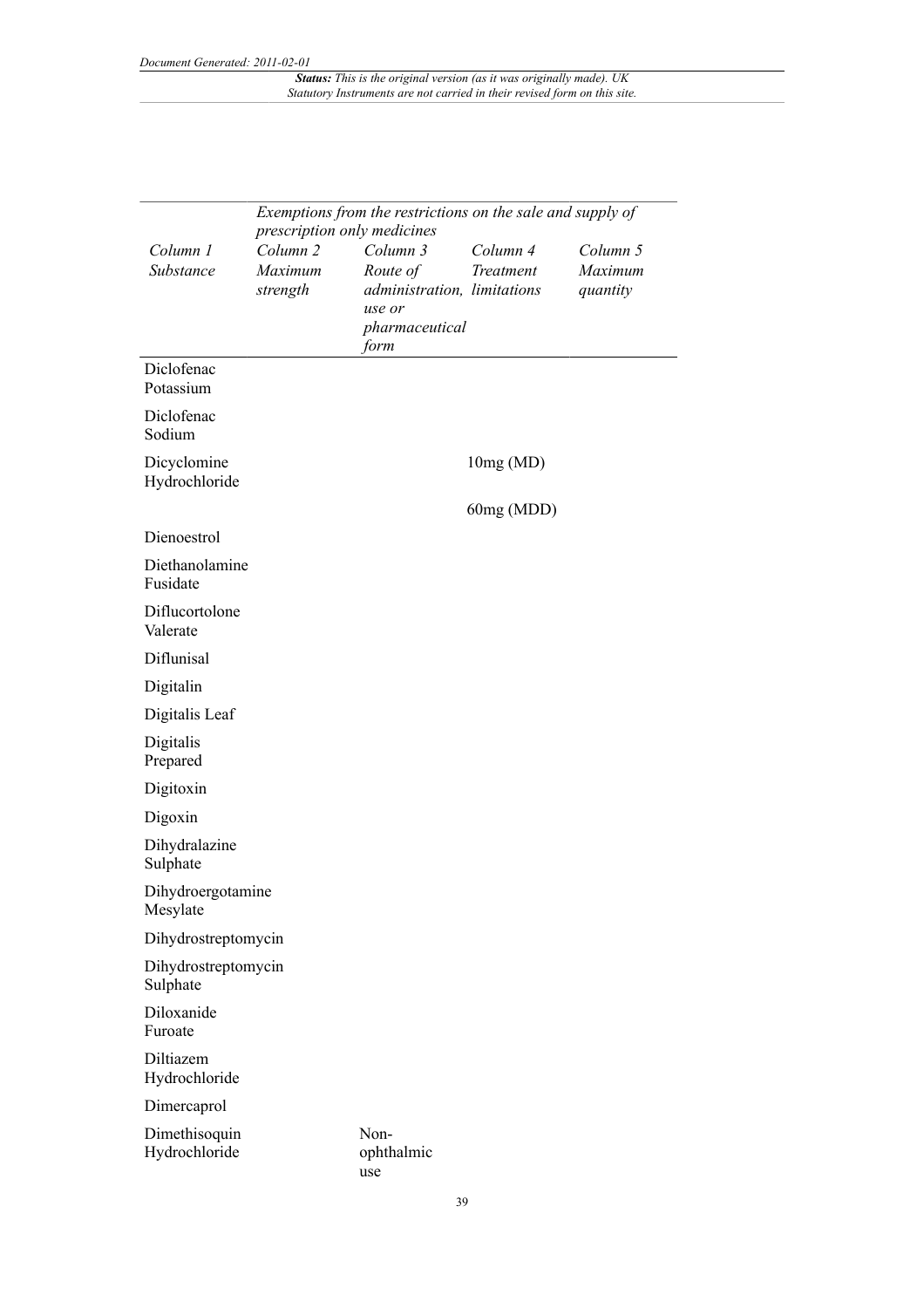|                                        |                                            | Exemptions from the restrictions on the sale and supply of<br>prescription only medicines |                       |                                 |
|----------------------------------------|--------------------------------------------|-------------------------------------------------------------------------------------------|-----------------------|---------------------------------|
| Column 1<br>Substance                  | Column <sub>2</sub><br>Maximum<br>strength | Column 3<br>Route of<br>administration, limitations<br>use or<br>pharmaceutical<br>form   | Column 4<br>Treatment | Column 5<br>Maximum<br>quantity |
| Dimethisterone                         |                                            |                                                                                           |                       |                                 |
| Dimethothiazine<br>Mesylate            |                                            |                                                                                           |                       |                                 |
| Dimethyl<br>Sulphoxide                 |                                            |                                                                                           |                       |                                 |
| Dimethyltubocurarine<br><b>Bromide</b> |                                            |                                                                                           |                       |                                 |
| Dimethyltubocurarine<br>Chloride       |                                            |                                                                                           |                       |                                 |
| Dimethyltubocurarine<br>Iodide         |                                            |                                                                                           |                       |                                 |
| Dinoprost                              |                                            |                                                                                           |                       |                                 |
| Dinoprost<br>Trometamol                |                                            |                                                                                           |                       |                                 |
| Dinoprostone                           |                                            |                                                                                           |                       |                                 |
| Dipivefrin<br>Hydrochloride            |                                            |                                                                                           |                       |                                 |
| Dipyridamole                           |                                            |                                                                                           |                       |                                 |
| Disodium<br>Etidronate                 |                                            |                                                                                           |                       |                                 |
| Disodium<br>Pamidronate                |                                            |                                                                                           |                       |                                 |
| Disopyramide                           |                                            |                                                                                           |                       |                                 |
| Disopyramide<br>Phosphate              |                                            |                                                                                           |                       |                                 |
| Distigmine<br><b>Bromide</b>           |                                            |                                                                                           |                       |                                 |
| Disulfiram                             |                                            |                                                                                           |                       |                                 |
| Dithranol                              | 1.0 per cent                               |                                                                                           |                       |                                 |
| Dobutamine<br>Hydrochloride            |                                            |                                                                                           |                       |                                 |
| Domperidone                            |                                            |                                                                                           |                       |                                 |
| Domperidone<br>Maleate                 |                                            |                                                                                           |                       |                                 |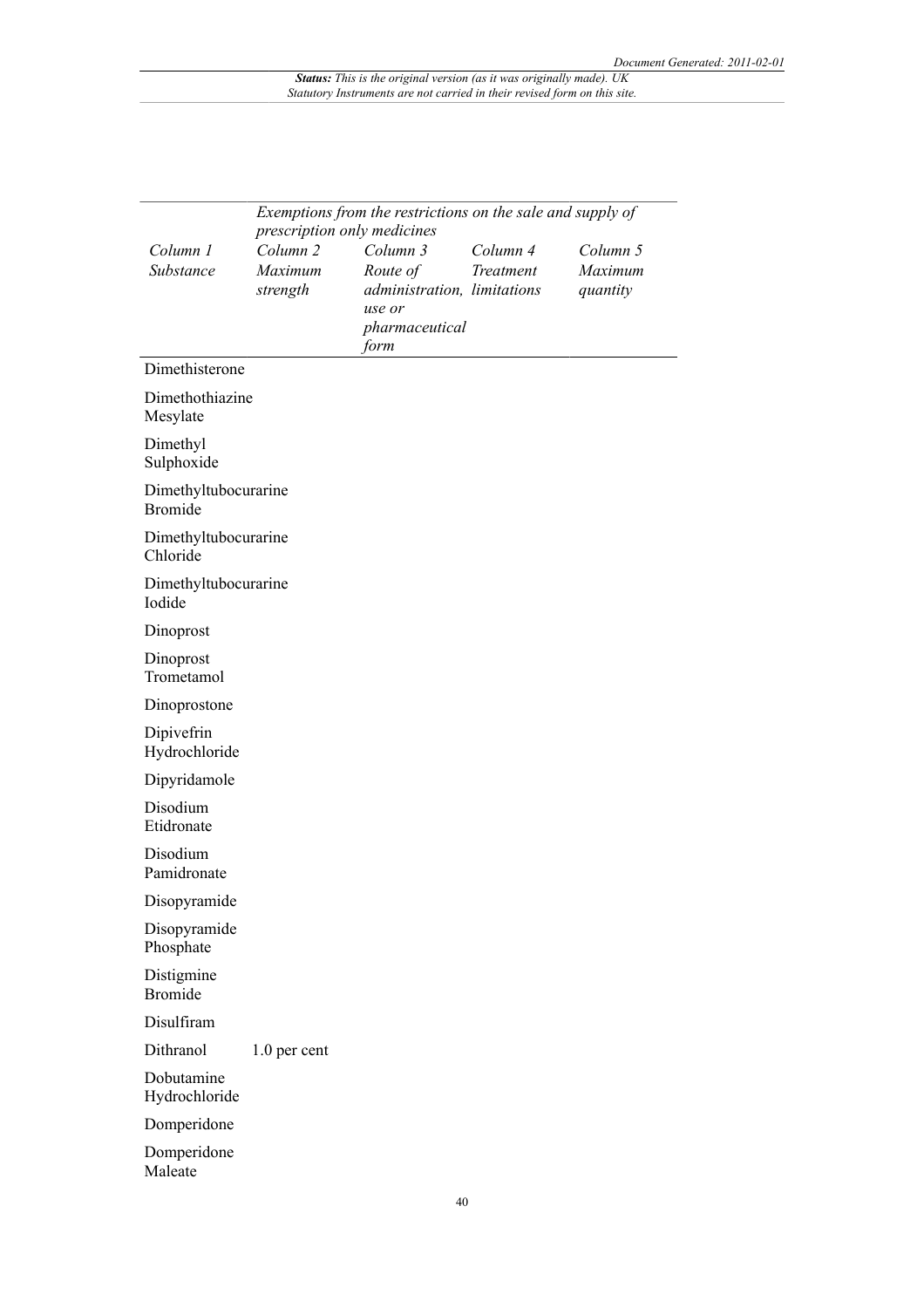|                                   | prescription only medicines                | Exemptions from the restrictions on the sale and supply of                                                              |                       |                                 |
|-----------------------------------|--------------------------------------------|-------------------------------------------------------------------------------------------------------------------------|-----------------------|---------------------------------|
| Column 1<br>Substance             | Column <sub>2</sub><br>Maximum<br>strength | Column 3<br>Route of<br>administration, limitations<br>use or<br>pharmaceutical<br>form                                 | Column 4<br>Treatment | Column 5<br>Maximum<br>quantity |
| Dopamine<br>Hydrochloride         |                                            |                                                                                                                         |                       |                                 |
| Dopexamine<br>Hydrochloride       |                                            |                                                                                                                         |                       |                                 |
| Dothiepin                         |                                            |                                                                                                                         |                       |                                 |
| Dothiepin<br>Hydrochloride        |                                            |                                                                                                                         |                       |                                 |
| Doxapram<br>Hydrochloride         |                                            |                                                                                                                         |                       |                                 |
| Doxazosin<br>Mesylate             |                                            |                                                                                                                         |                       |                                 |
| Doxepin<br>Hydrochloride          |                                            |                                                                                                                         |                       |                                 |
| Doxorubicin                       |                                            |                                                                                                                         |                       |                                 |
| Doxorubicin<br>Hydrochloride      |                                            |                                                                                                                         |                       |                                 |
| Doxycycline                       |                                            |                                                                                                                         |                       |                                 |
| Doxycycline<br>Calcium<br>Chelate |                                            |                                                                                                                         |                       |                                 |
| Doxycycline<br>Hydrochloride      |                                            |                                                                                                                         |                       |                                 |
| Droperidol                        |                                            |                                                                                                                         |                       |                                 |
| Dydrogesterone                    |                                            |                                                                                                                         |                       |                                 |
| <b>Dyflos</b>                     |                                            |                                                                                                                         |                       |                                 |
| Econazole                         |                                            | External but<br>in the case of<br>vaginal use<br>only external<br>use for the<br>treatment<br>of vaginal<br>candidiasis |                       |                                 |
| Econazole<br>Nitrate              |                                            | External but<br>in the case of<br>vaginal use                                                                           |                       |                                 |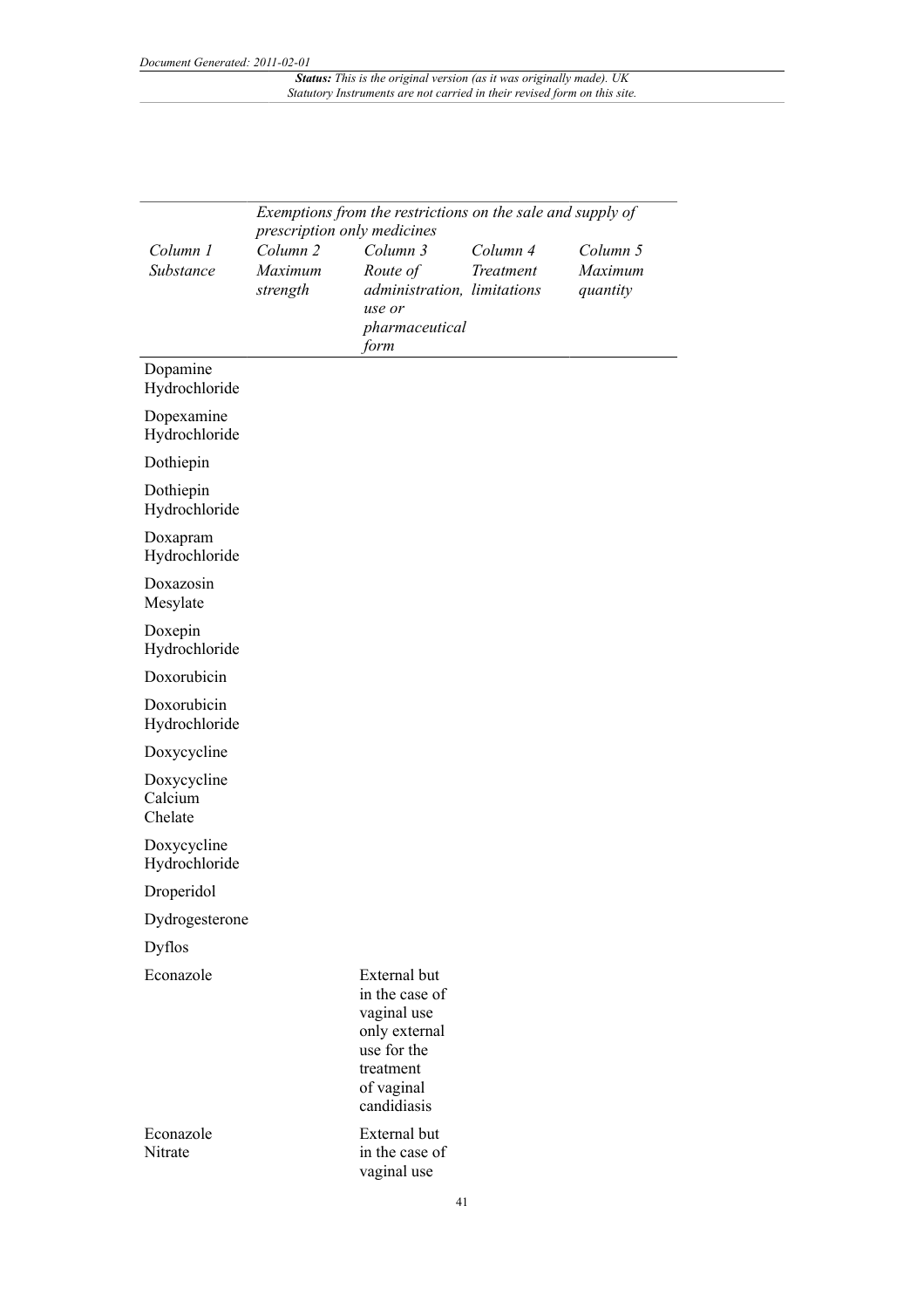|                                                    | Exemptions from the restrictions on the sale and supply of<br>prescription only medicines |                                                                                         |                       |                                 |
|----------------------------------------------------|-------------------------------------------------------------------------------------------|-----------------------------------------------------------------------------------------|-----------------------|---------------------------------|
| Column 1<br>Substance                              | Column <sub>2</sub><br>Maximum<br>strength                                                | Column 3<br>Route of<br>administration, limitations<br>use or<br>pharmaceutical<br>form | Column 4<br>Treatment | Column 5<br>Maximum<br>quantity |
|                                                    |                                                                                           | only external<br>use for the<br>treatment<br>of vaginal<br>candidiasis                  |                       |                                 |
| Ecothiopate<br>Iodide                              |                                                                                           |                                                                                         |                       |                                 |
| Edrophonium<br>Chloride                            |                                                                                           |                                                                                         |                       |                                 |
| Eflornithine<br>Hydrochloride                      |                                                                                           |                                                                                         |                       |                                 |
| Embutramide                                        |                                                                                           |                                                                                         |                       |                                 |
| Emepronium<br><b>Bromide</b>                       |                                                                                           |                                                                                         |                       |                                 |
| Emetine                                            | 1.0 per cent                                                                              |                                                                                         |                       |                                 |
| Emetine<br><b>Bismuth</b><br>Iodide                |                                                                                           |                                                                                         |                       |                                 |
| Emetine<br>Hydrochloride                           | Equivalent of<br>1.0 per cent of<br>Emetine                                               |                                                                                         |                       |                                 |
| Enalapril<br>Maleate                               |                                                                                           |                                                                                         |                       |                                 |
| Encephalitis<br>Virus, Tick-<br>borne, Cent<br>Eur |                                                                                           |                                                                                         |                       |                                 |
| Enoxacin                                           |                                                                                           |                                                                                         |                       |                                 |
| Enoxaparin<br>Sodium                               |                                                                                           |                                                                                         |                       |                                 |
| Enoximone                                          |                                                                                           |                                                                                         |                       |                                 |
| Ephedrine                                          |                                                                                           | $(1)$ Internal<br>(other than<br>nasal sprays or<br>nasal drops)                        | $(1)$ 30 $mg$<br>(MD) |                                 |
|                                                    |                                                                                           | 60mg (MDD)                                                                              |                       |                                 |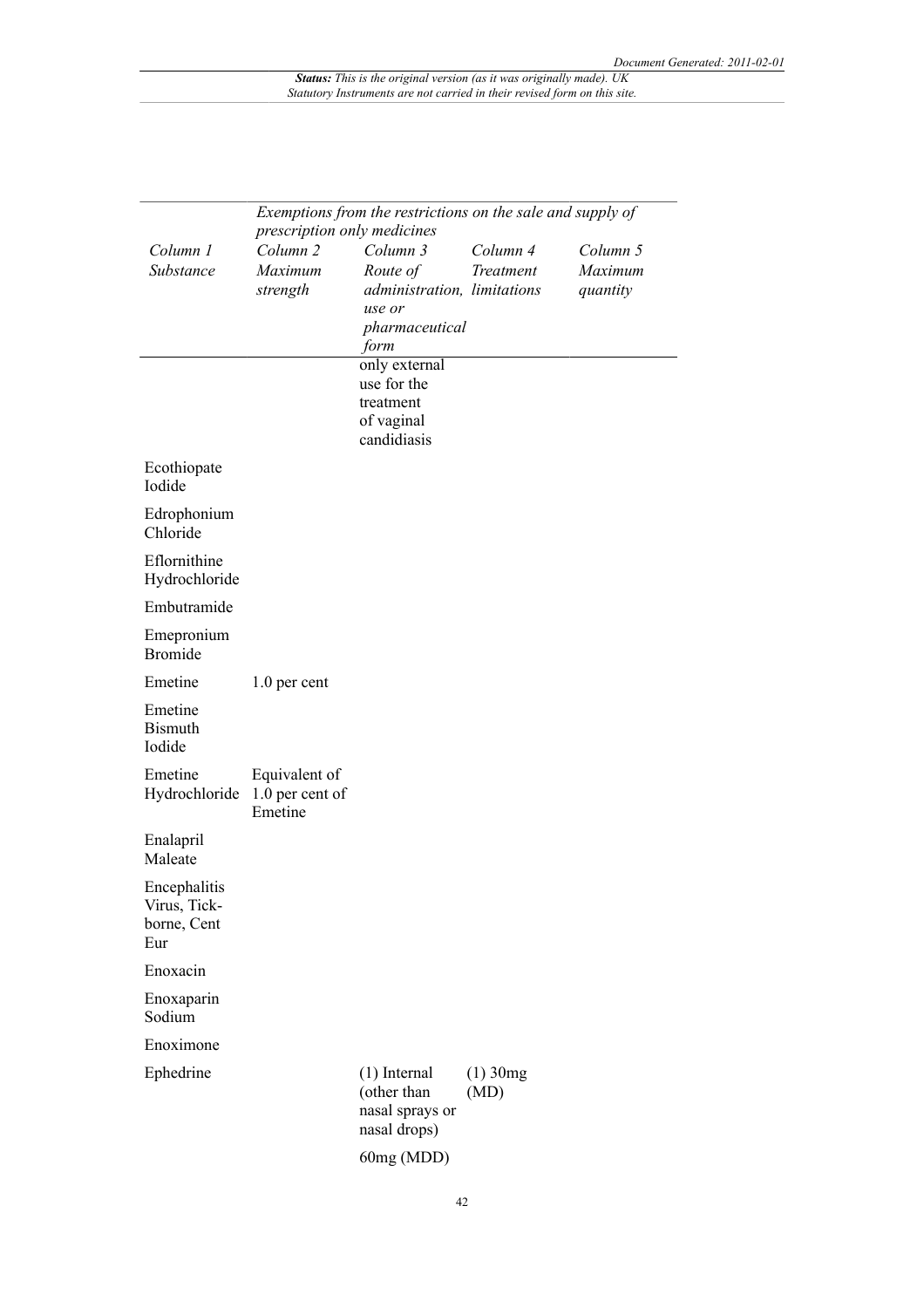| Exemptions from the restrictions on the sale and supply of<br>prescription only medicines |                                                             |                                                                                         |                                                     |                                 |
|-------------------------------------------------------------------------------------------|-------------------------------------------------------------|-----------------------------------------------------------------------------------------|-----------------------------------------------------|---------------------------------|
| Column 1<br>Substance                                                                     | Column <sub>2</sub><br>Maximum<br>strength                  | Column 3<br>Route of<br>administration, limitations<br>use or<br>pharmaceutical<br>form | Column 4<br><b>Treatment</b>                        | Column 5<br>Maximum<br>quantity |
|                                                                                           | $(2)$ 2.0 per<br>cent                                       | $(2)$ Nasal<br>sprays or nasal<br>drops                                                 |                                                     |                                 |
|                                                                                           |                                                             | (3) External                                                                            |                                                     |                                 |
| Ephedrine<br>Hydrochloride                                                                |                                                             | $(1)$ Internal<br>(other than<br>nasal sprays or Ephedrine<br>nasal drops)              | $(1)$ Equivalent<br>of 30mg of<br>(MD)              |                                 |
|                                                                                           |                                                             |                                                                                         | Equivalent<br>of 60mg of<br>Ephedrine<br>(MDD)      |                                 |
|                                                                                           | (2) Equivalent<br>of 2.0 per cent<br>of Ephedrine           | $(2)$ Nasal<br>sprays or nasal<br>drops                                                 |                                                     |                                 |
|                                                                                           |                                                             | (3) External                                                                            |                                                     |                                 |
| Ephedrine<br>Sulphate                                                                     |                                                             | $(1)$ Internal<br>(other than<br>nasal sprays or<br>nasal drops)                        | $(1)$ Equivalent<br>of 30mg of<br>Ephedrine<br>(MD) |                                 |
|                                                                                           |                                                             |                                                                                         | Equivalent<br>of 60mg of<br>Ephedrine<br>(MDD)      |                                 |
|                                                                                           | (2) Equivalent (2) Nasal<br>of 2.0 per cent<br>of Ephedrine | sprays or nasal<br>drops                                                                |                                                     |                                 |
|                                                                                           |                                                             | (3) External                                                                            |                                                     |                                 |
| Epicillin                                                                                 |                                                             |                                                                                         |                                                     |                                 |
| Epirubicin                                                                                |                                                             |                                                                                         |                                                     |                                 |
| Epirubicin<br>Hydrochloride                                                               |                                                             |                                                                                         |                                                     |                                 |
| Epithiazide                                                                               |                                                             |                                                                                         |                                                     |                                 |
| Epoetin Alfa                                                                              |                                                             |                                                                                         |                                                     |                                 |
| Epoetin Beta                                                                              |                                                             |                                                                                         |                                                     |                                 |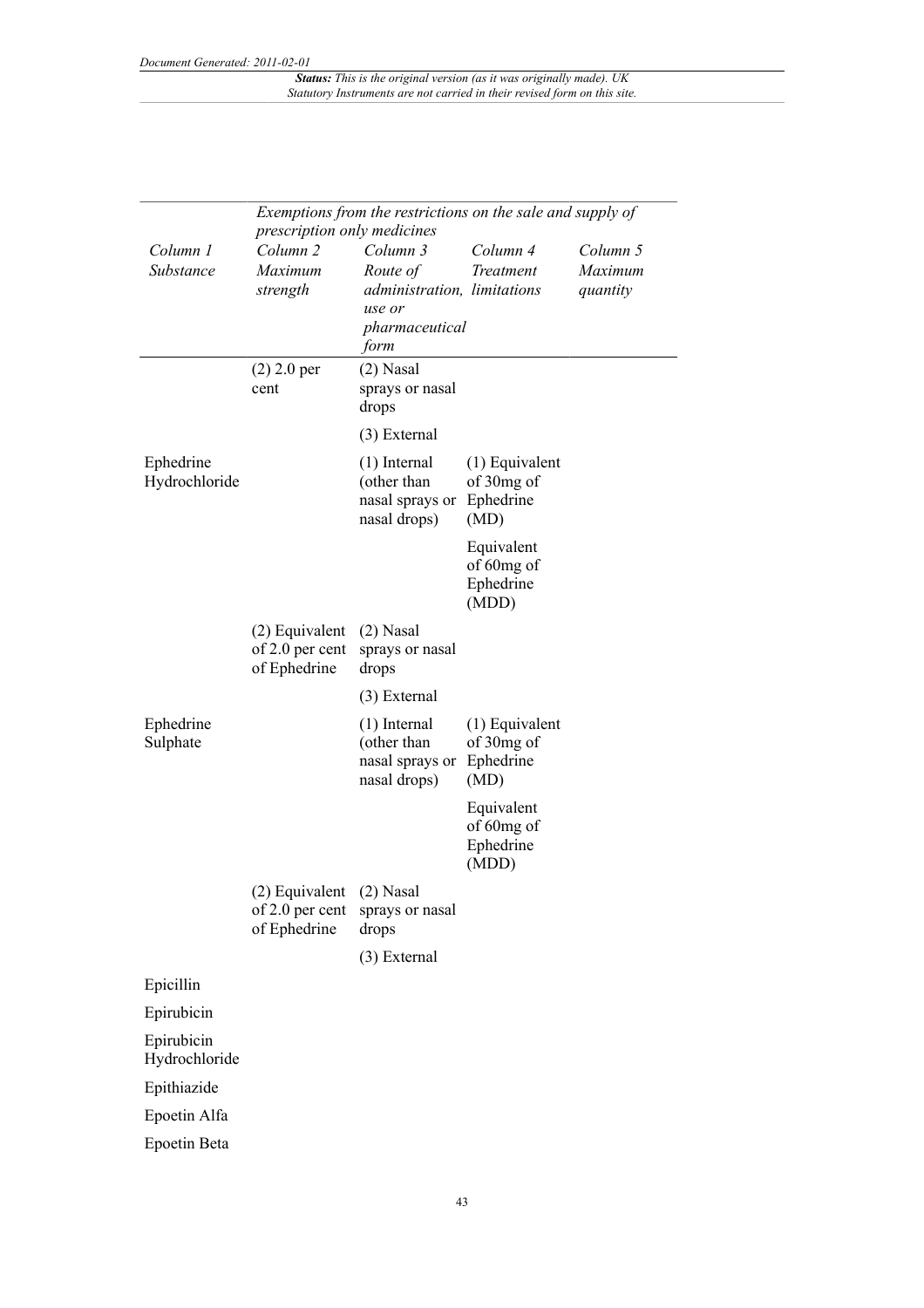|                                    | Exemptions from the restrictions on the sale and supply of |                             |           |          |  |
|------------------------------------|------------------------------------------------------------|-----------------------------|-----------|----------|--|
|                                    | prescription only medicines                                |                             |           |          |  |
| Column 1                           | Column <sub>2</sub>                                        | Column 3                    | Column 4  | Column 5 |  |
| Substance                          | Maximum                                                    | Route of                    | Treatment | Maximum  |  |
|                                    | strength                                                   | administration, limitations |           | quantity |  |
|                                    |                                                            | use or                      |           |          |  |
|                                    |                                                            | pharmaceutical<br>form      |           |          |  |
| Epoprostenol<br>Sodium             |                                                            |                             |           |          |  |
| Ergometrine<br>Maleate             |                                                            |                             |           |          |  |
| Ergometrine<br>Tartrate            |                                                            |                             |           |          |  |
| Ergot,<br>Prepared                 |                                                            |                             |           |          |  |
| Ergotamine<br>Tartrate             |                                                            |                             |           |          |  |
| Erythromycin                       |                                                            |                             |           |          |  |
| Erythromycin<br>Estolate           |                                                            |                             |           |          |  |
| Erythromycin<br>Ethylcarbonate     |                                                            |                             |           |          |  |
| Erythromycin<br>Ethyl<br>Succinate |                                                            |                             |           |          |  |
| Erythromycin<br>Lactobionate       |                                                            |                             |           |          |  |
| Erythromycin<br>Phosphate          |                                                            |                             |           |          |  |
| Erythromycin<br>Stearate           |                                                            |                             |           |          |  |
| Erythromycin<br>Thiocyanate        |                                                            |                             |           |          |  |
| Esmolol<br>Hydrochloride           |                                                            |                             |           |          |  |
| Estramustine<br>Phosphate          |                                                            |                             |           |          |  |
| Etafedrine<br>Hydrochloride        |                                                            |                             |           |          |  |
| Ethacrynic<br>Acid                 |                                                            |                             |           |          |  |
| Ethambutol<br>Hydrochloride        |                                                            |                             |           |          |  |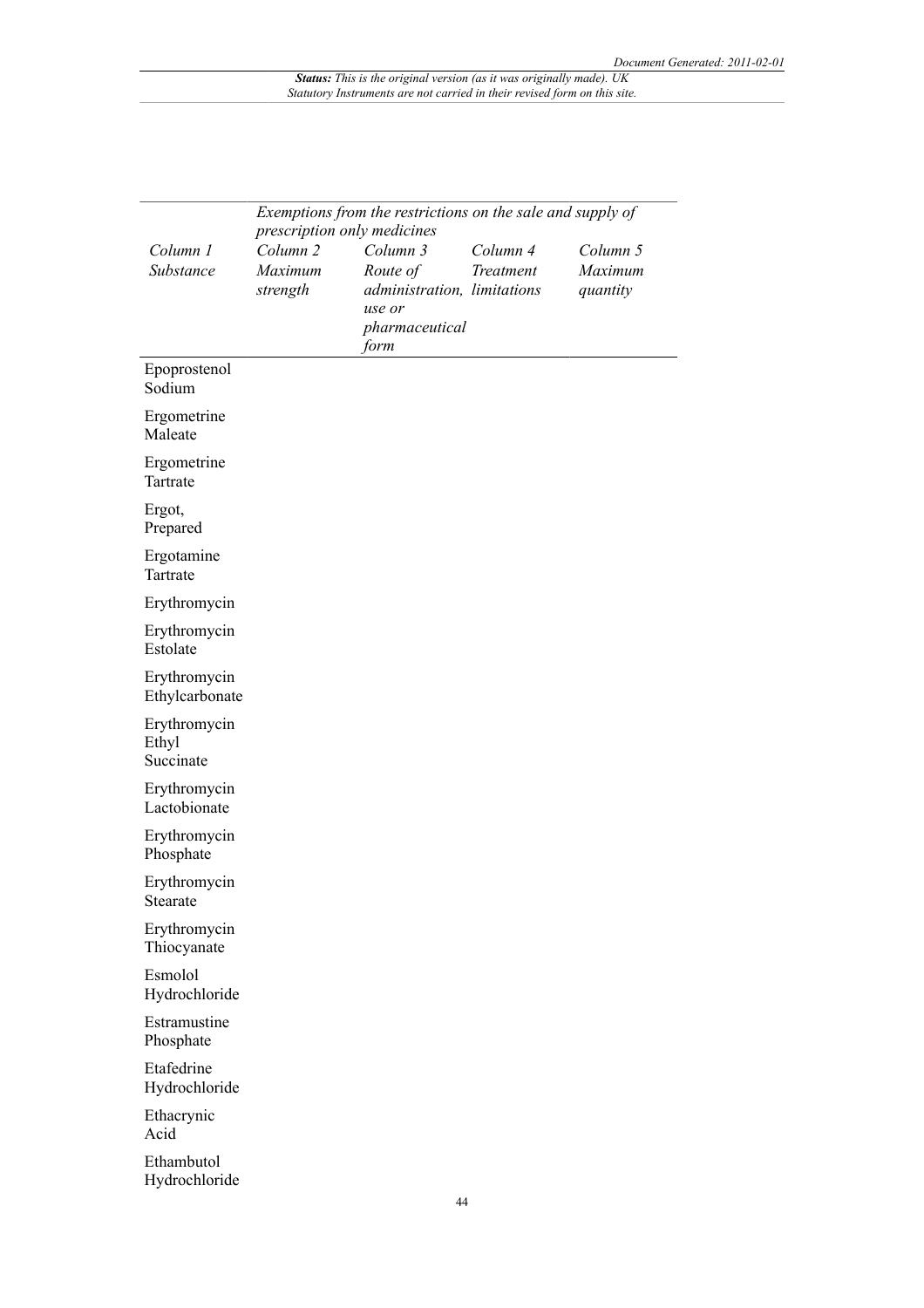|                                | Exemptions from the restrictions on the sale and supply of |                                                                                                       |                       |                     |  |  |  |
|--------------------------------|------------------------------------------------------------|-------------------------------------------------------------------------------------------------------|-----------------------|---------------------|--|--|--|
|                                | prescription only medicines<br>Column <sub>2</sub>         |                                                                                                       |                       |                     |  |  |  |
| Column 1<br>Substance          | Maximum                                                    | Column 3<br>Route of                                                                                  | Column 4<br>Treatment | Column 5<br>Maximum |  |  |  |
|                                | strength                                                   | administration, limitations<br>use or                                                                 |                       | quantity            |  |  |  |
|                                |                                                            | pharmaceutical<br>form                                                                                |                       |                     |  |  |  |
| Ethamivan                      |                                                            |                                                                                                       |                       |                     |  |  |  |
| Ethamsylate                    |                                                            |                                                                                                       |                       |                     |  |  |  |
| Ethiazide                      |                                                            |                                                                                                       |                       |                     |  |  |  |
| Ethinyl<br>Androstenediol      |                                                            |                                                                                                       |                       |                     |  |  |  |
| Ethinyloestradiol              |                                                            |                                                                                                       |                       |                     |  |  |  |
| Ethionamide                    |                                                            |                                                                                                       |                       |                     |  |  |  |
| Ethisterone                    |                                                            |                                                                                                       |                       |                     |  |  |  |
| Ethoglucid                     |                                                            |                                                                                                       |                       |                     |  |  |  |
| Ethoheptazine<br>Citrate       |                                                            |                                                                                                       |                       |                     |  |  |  |
| Ethopropazine<br>Hydrochloride |                                                            |                                                                                                       |                       |                     |  |  |  |
| Ethosuximide                   |                                                            |                                                                                                       |                       |                     |  |  |  |
| Ethotoin                       |                                                            |                                                                                                       |                       |                     |  |  |  |
| Ethyl<br>Biscoumacetate        |                                                            |                                                                                                       |                       |                     |  |  |  |
| Ethynodiol<br>Diacetate        |                                                            |                                                                                                       |                       |                     |  |  |  |
| Etodolac                       |                                                            |                                                                                                       |                       |                     |  |  |  |
| Etomidate                      |                                                            |                                                                                                       |                       |                     |  |  |  |
| Etomidate<br>Hydrochloride     |                                                            |                                                                                                       |                       |                     |  |  |  |
| Etoposide                      |                                                            |                                                                                                       |                       |                     |  |  |  |
| Etretinate                     |                                                            |                                                                                                       |                       |                     |  |  |  |
| Famciclovir                    |                                                            |                                                                                                       |                       |                     |  |  |  |
| Famotidine                     |                                                            | For the<br>short-term<br>symptomatic<br>relief of<br>heartburn,<br>dyspepsia,<br>indigestion,<br>acid | 10mg(MD)              |                     |  |  |  |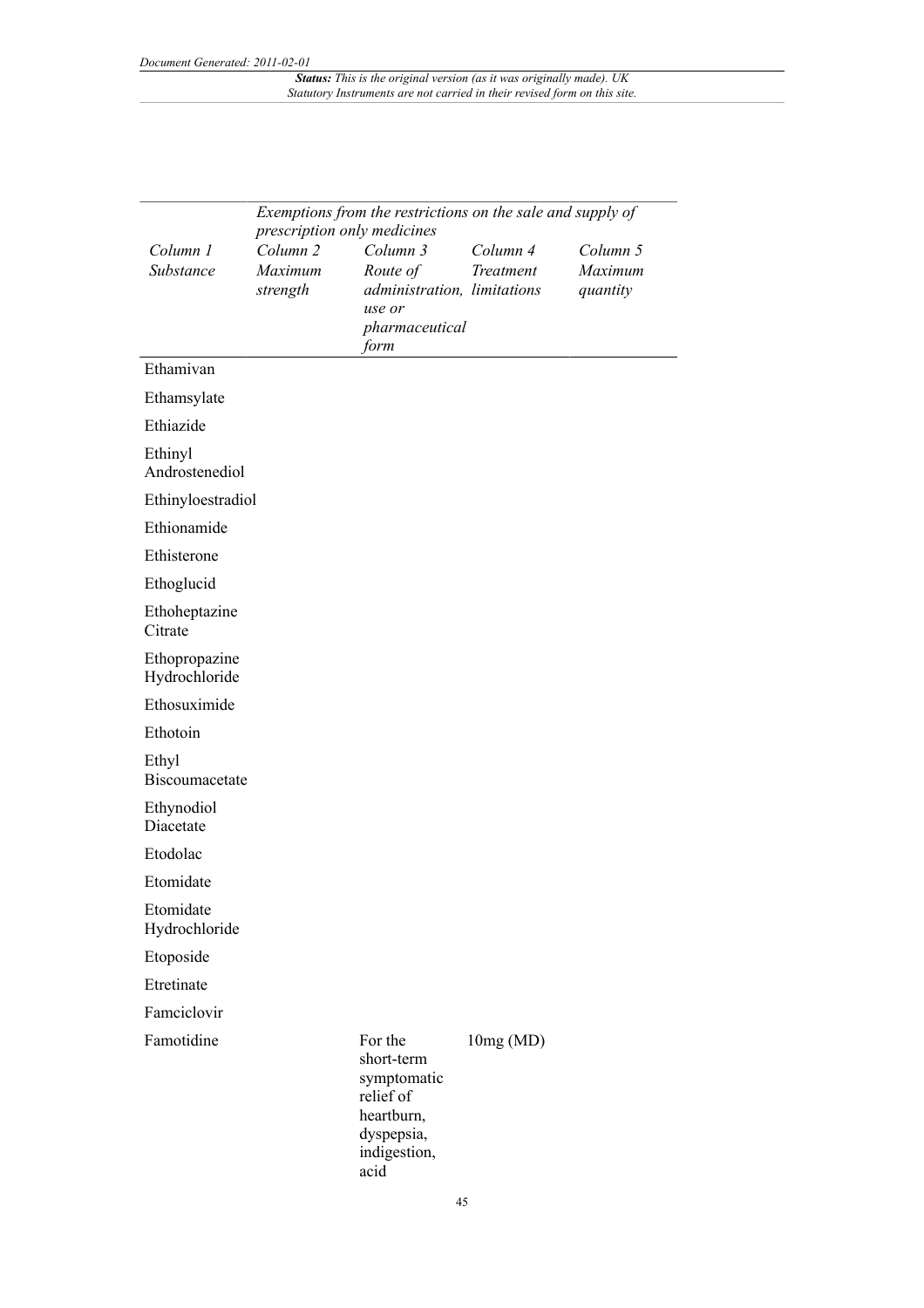| Exemptions from the restrictions on the sale and supply of<br>prescription only medicines |                                            |                                                                                                                                                                      |                                     |                                                                                       |
|-------------------------------------------------------------------------------------------|--------------------------------------------|----------------------------------------------------------------------------------------------------------------------------------------------------------------------|-------------------------------------|---------------------------------------------------------------------------------------|
| Column 1<br>Substance                                                                     | Column <sub>2</sub><br>Maximum<br>strength | Column 3<br>Route of<br>administration, limitations<br>use or<br>pharmaceutical<br>form                                                                              | Column 4<br>Treatment               | Column 5<br>Maximum<br>quantity                                                       |
|                                                                                           |                                            | indigestion<br>and<br>hyperacidity,<br>and prevention<br>of these<br>symptoms<br>when<br>associated<br>with food<br>and drink,<br>including<br>nocturnal<br>symptoms |                                     |                                                                                       |
|                                                                                           |                                            |                                                                                                                                                                      | 20mg (MDD)                          |                                                                                       |
|                                                                                           |                                            |                                                                                                                                                                      | For maximum<br>period of 14<br>days |                                                                                       |
| Fazadinium<br><b>Bromide</b>                                                              |                                            |                                                                                                                                                                      |                                     |                                                                                       |
| Felbinac                                                                                  | 3.17 per cent                              | External                                                                                                                                                             | For maximum<br>period of 7<br>days  | Container<br>or package<br>containing not<br>more than 30g<br>of medicinal<br>product |
|                                                                                           |                                            | For the relief<br>of symptoms<br>associated<br>with soft<br>tissue injury<br>such as<br>strains, sprains<br>and contusions                                           |                                     |                                                                                       |
|                                                                                           |                                            | For use in<br>adults and<br>children not<br>less than 12<br>years                                                                                                    |                                     |                                                                                       |
| Felodipine                                                                                |                                            |                                                                                                                                                                      |                                     |                                                                                       |
| Felypressin                                                                               |                                            |                                                                                                                                                                      |                                     |                                                                                       |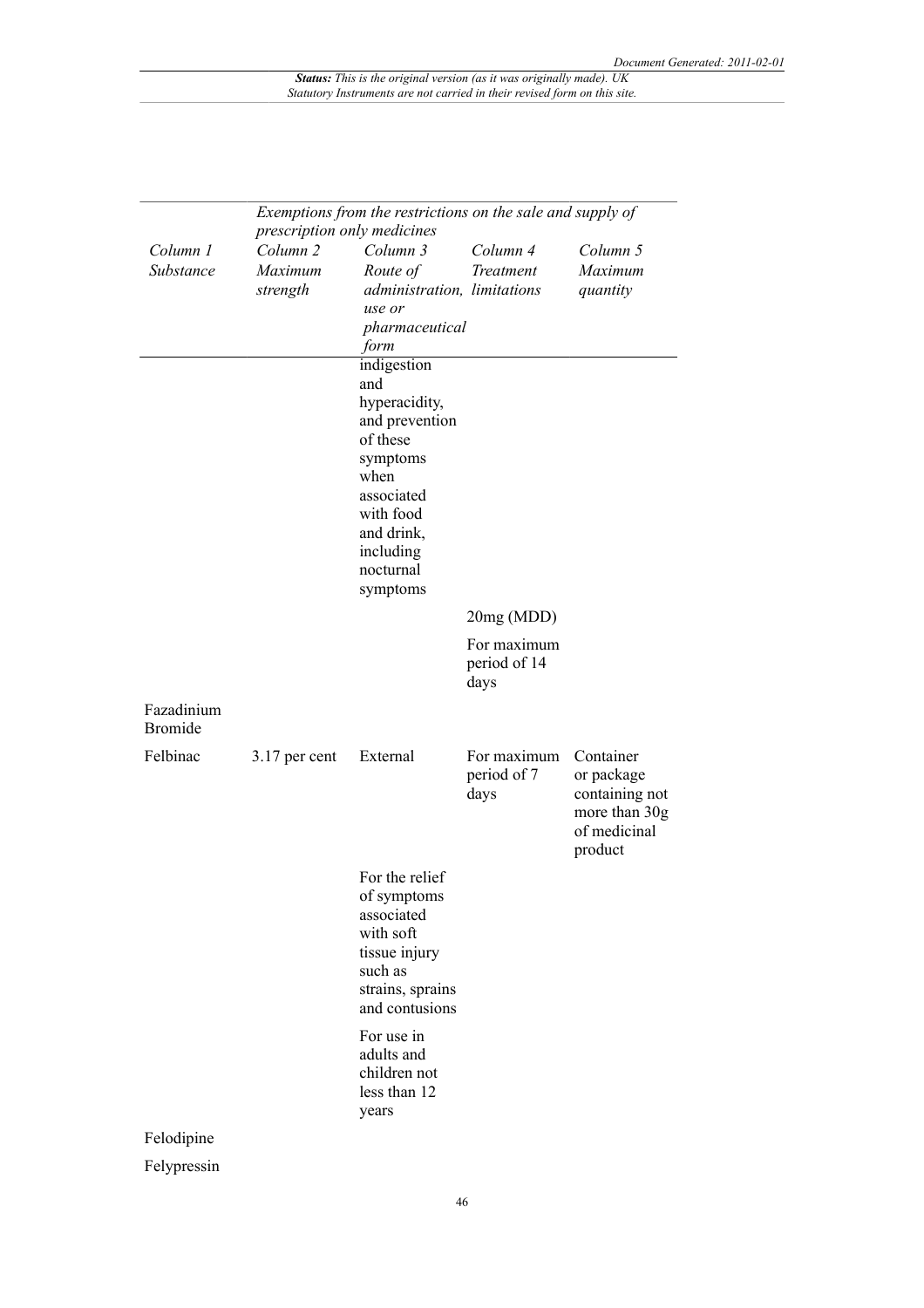|                               | Exemptions from the restrictions on the sale and supply of<br>prescription only medicines |                                                                                         |                       |                                                        |
|-------------------------------|-------------------------------------------------------------------------------------------|-----------------------------------------------------------------------------------------|-----------------------|--------------------------------------------------------|
| Column 1<br>Substance         | Column <sub>2</sub><br>Maximum<br>strength                                                | Column 3<br>Route of<br>administration, limitations<br>use or<br>pharmaceutical<br>form | Column 4<br>Treatment | Column 5<br>Maximum<br>quantity                        |
| Fenbufen                      |                                                                                           |                                                                                         |                       |                                                        |
| Fenclofenac                   |                                                                                           |                                                                                         |                       |                                                        |
| Fenfluramine<br>Hydrochloride |                                                                                           |                                                                                         |                       |                                                        |
| Fenofibrate                   |                                                                                           |                                                                                         |                       |                                                        |
| Fenoprofen                    |                                                                                           |                                                                                         |                       |                                                        |
| Fenoprofen<br>Calcium         |                                                                                           |                                                                                         |                       |                                                        |
| Fenoterol<br>Hydrobromide     |                                                                                           |                                                                                         |                       |                                                        |
| Fenticonazole<br>Nitrate      |                                                                                           |                                                                                         |                       |                                                        |
| Feprazone                     |                                                                                           |                                                                                         |                       |                                                        |
| Ferrous<br>Arsenate           |                                                                                           |                                                                                         |                       |                                                        |
| Filgrastim                    |                                                                                           |                                                                                         |                       |                                                        |
| Finasteride                   |                                                                                           |                                                                                         |                       |                                                        |
| Flavoxate<br>Hydrochloride    |                                                                                           |                                                                                         |                       |                                                        |
| Flecainide<br>Acetate         |                                                                                           |                                                                                         |                       |                                                        |
| Flosequinan                   |                                                                                           |                                                                                         |                       |                                                        |
| Fluanisone                    |                                                                                           |                                                                                         |                       |                                                        |
| Flubendazole                  |                                                                                           |                                                                                         |                       |                                                        |
| Fluclorolone<br>Acetonide     |                                                                                           |                                                                                         |                       |                                                        |
| Flucloxacillin<br>Magnesium   |                                                                                           |                                                                                         |                       |                                                        |
| Flucloxacillin<br>Sodium      |                                                                                           |                                                                                         |                       |                                                        |
| Fluconazole                   |                                                                                           | For oral<br>administration<br>for the<br>treatment                                      | 150mg(MD)             | Container<br>or package<br>containing<br>not more than |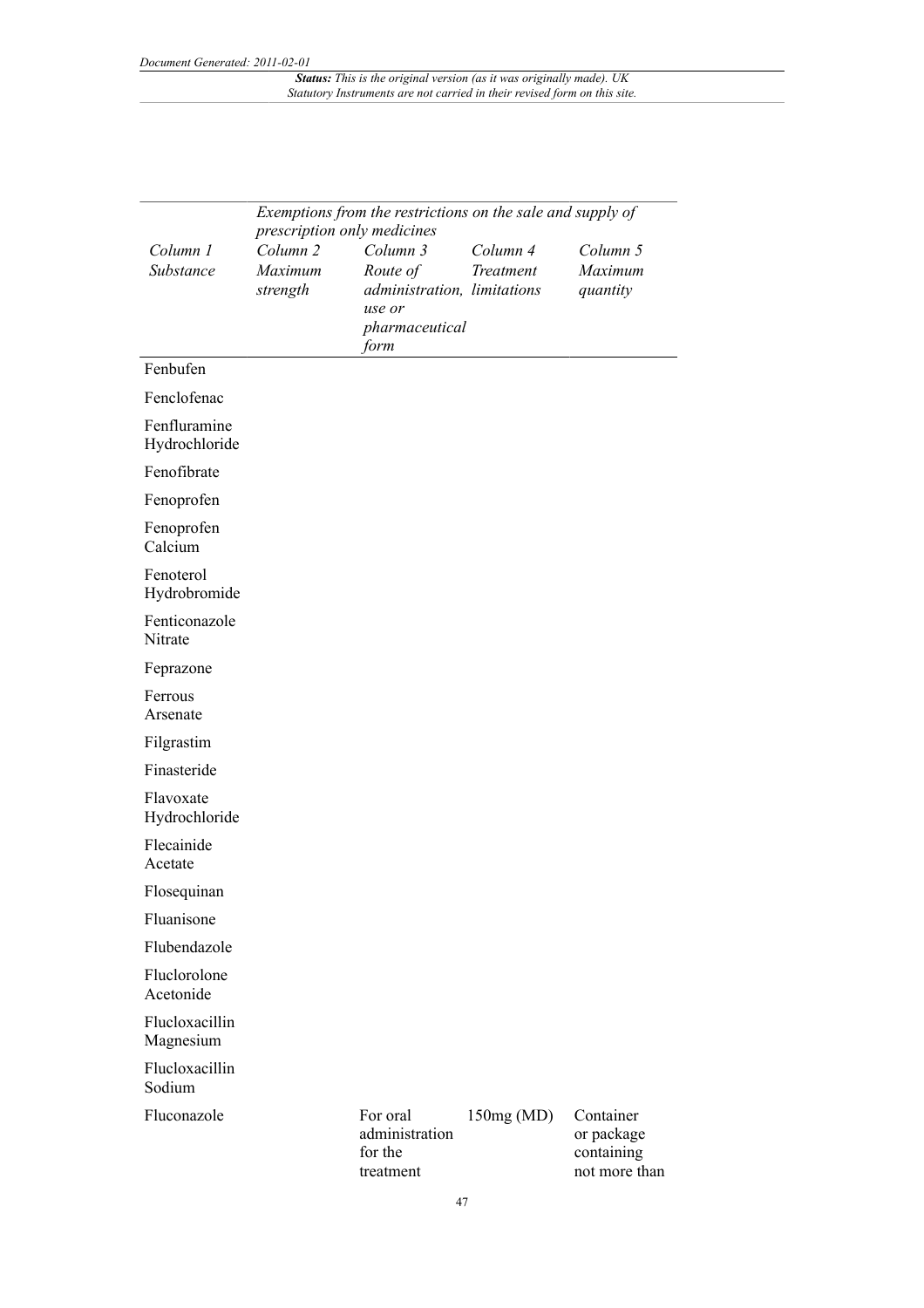|                            | Exemptions from the restrictions on the sale and supply of<br>prescription only medicines |                                                                                                              |                                  |                                                                                             |  |
|----------------------------|-------------------------------------------------------------------------------------------|--------------------------------------------------------------------------------------------------------------|----------------------------------|---------------------------------------------------------------------------------------------|--|
| Column 1<br>Substance      | Column <sub>2</sub><br>Maximum<br>strength                                                | Column 3<br>Route of<br>administration, limitations<br>use or<br>pharmaceutical<br>form                      | Column 4<br>Treatment            | Column 5<br>Maximum<br>quantity                                                             |  |
|                            |                                                                                           | of vaginal<br>candidiasis in<br>persons aged<br>not less than<br>16 but less<br>than 60 years                |                                  | 150mg of<br>Fluconazole                                                                     |  |
| Flucytosine                |                                                                                           |                                                                                                              |                                  |                                                                                             |  |
| Fludrocortisone<br>Acetate |                                                                                           |                                                                                                              |                                  |                                                                                             |  |
| Flufenamic<br>Acid         |                                                                                           |                                                                                                              |                                  |                                                                                             |  |
| Flumazenil                 |                                                                                           |                                                                                                              |                                  |                                                                                             |  |
| Flumethasone               |                                                                                           |                                                                                                              |                                  |                                                                                             |  |
| Flumethasone<br>Pivalate   |                                                                                           |                                                                                                              |                                  |                                                                                             |  |
| Flunisolide                | $0.025$ per cent                                                                          | (a) For the<br>prevention<br>and treatment<br>of seasonal<br>allergic<br>rhinitis,<br>including hay<br>fever | $(a)$ 50 mcg per<br>nostril (MD) | (a) Container<br>or package<br>containing<br>not more than<br>$6,000$ mcg of<br>Flunisolide |  |
|                            |                                                                                           |                                                                                                              | 100mcg per<br>nostril (MDD)      |                                                                                             |  |
|                            |                                                                                           | For use in<br>adults and<br>children not<br>less than 16<br>years                                            |                                  |                                                                                             |  |
|                            |                                                                                           | In the form<br>of a non-<br>pressurised<br>nasal spray                                                       |                                  |                                                                                             |  |
|                            |                                                                                           | (b) For the<br>prevention<br>and treatment<br>of seasonal<br>allergic                                        | $(b)$ 25 mcg per<br>nostril (MD) | (b) Container<br>or package<br>containing<br>not more than                                  |  |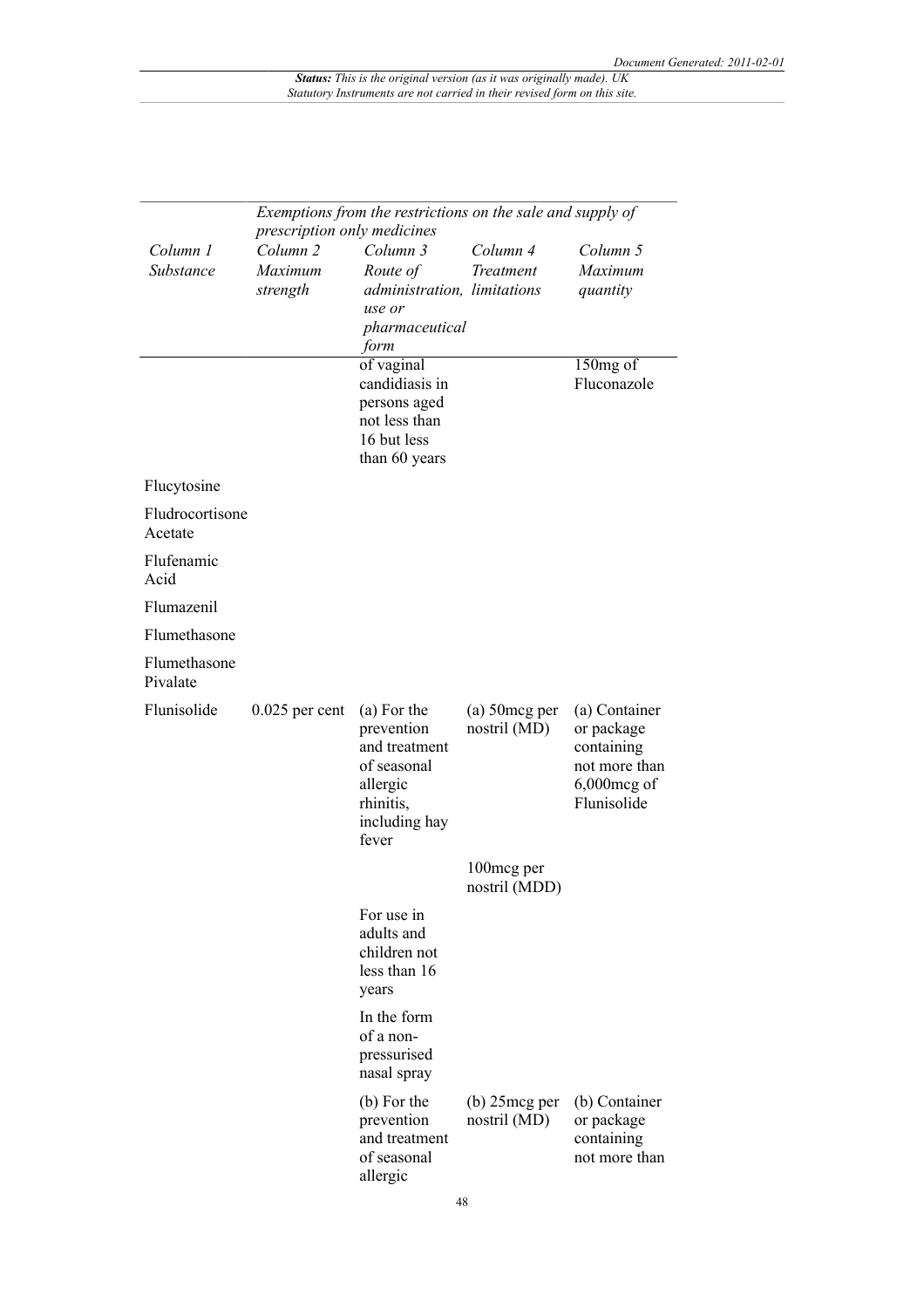|                               | Exemptions from the restrictions on the sale and supply of<br>prescription only medicines |                                                                                         |                             |                                 |  |
|-------------------------------|-------------------------------------------------------------------------------------------|-----------------------------------------------------------------------------------------|-----------------------------|---------------------------------|--|
| Column 1<br>Substance         | Column <sub>2</sub><br>Maximum<br>strength                                                | Column 3<br>Route of<br>administration, limitations<br>use or<br>pharmaceutical<br>form | Column 4<br>Treatment       | Column 5<br>Maximum<br>quantity |  |
|                               |                                                                                           | rhinitis<br>including hay<br>fever                                                      |                             | 6,000mcg of<br>Flunisolide      |  |
|                               |                                                                                           |                                                                                         | 75 mcg per<br>nostril (MDD) |                                 |  |
|                               |                                                                                           | For use in<br>children not<br>less than 12<br>years but less<br>than 16 years           |                             |                                 |  |
|                               |                                                                                           | In the form<br>of a non-<br>pressurised<br>nasal spray                                  |                             |                                 |  |
| Fluocinolone<br>Acetonide     |                                                                                           |                                                                                         |                             |                                 |  |
| Fluocinonide                  |                                                                                           |                                                                                         |                             |                                 |  |
| Fluocortin<br><b>Butyl</b>    |                                                                                           |                                                                                         |                             |                                 |  |
| Fluocortolone                 |                                                                                           |                                                                                         |                             |                                 |  |
| Fluocortolone<br>Hexanoate    |                                                                                           |                                                                                         |                             |                                 |  |
| Fluocortolone<br>Pivalate     |                                                                                           |                                                                                         |                             |                                 |  |
| Fluorescein<br>Dilaurate      |                                                                                           |                                                                                         |                             |                                 |  |
| Fluorometholone               |                                                                                           |                                                                                         |                             |                                 |  |
| Fluorouracil                  |                                                                                           |                                                                                         |                             |                                 |  |
| Fluorouracil<br>Trometamol    |                                                                                           |                                                                                         |                             |                                 |  |
| Fluoxetine<br>Hydrochloride   |                                                                                           |                                                                                         |                             |                                 |  |
| Flupenthixol<br>Decanoate     |                                                                                           |                                                                                         |                             |                                 |  |
| Flupenthixol<br>Hydrochloride |                                                                                           |                                                                                         |                             |                                 |  |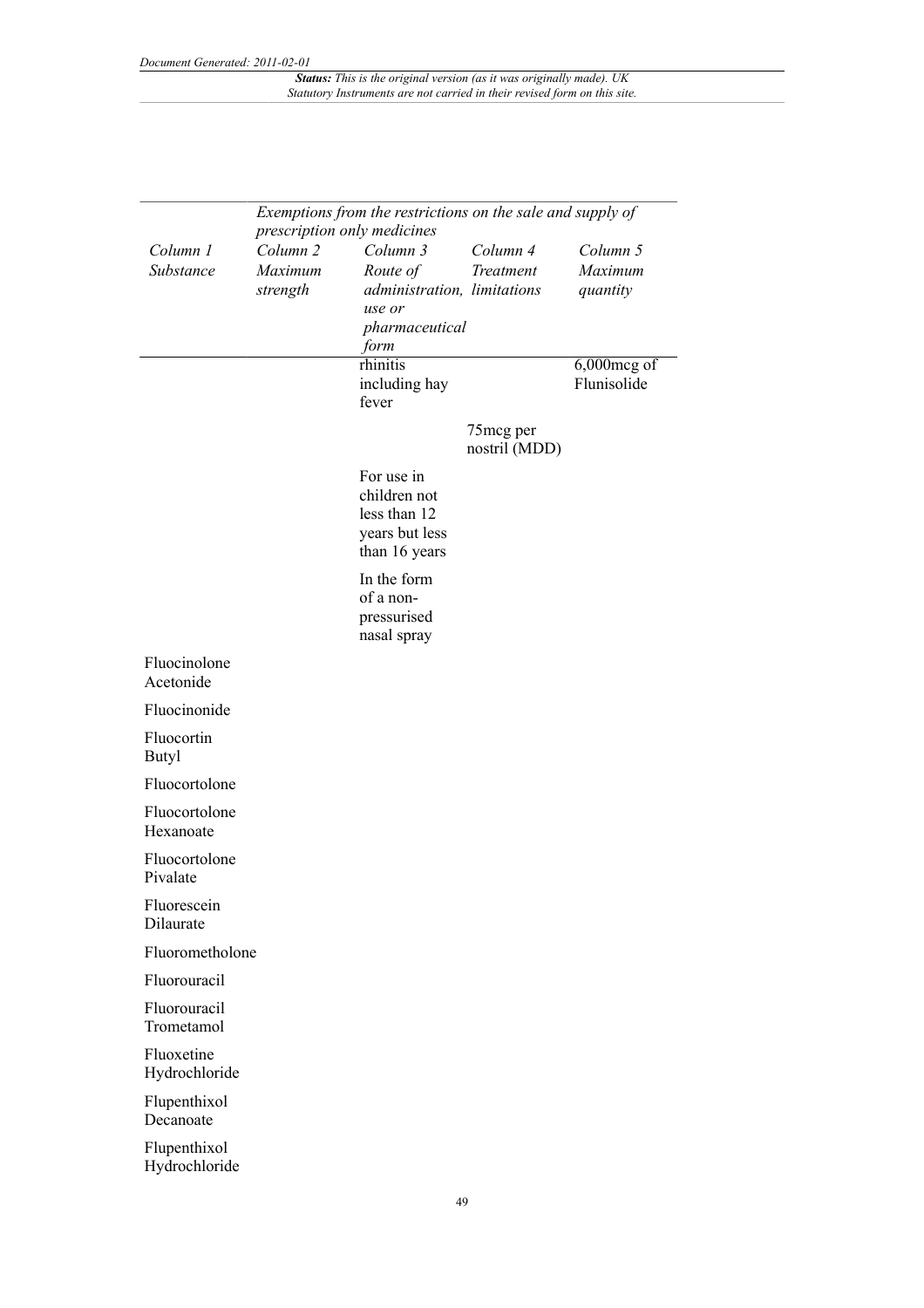|                               | Exemptions from the restrictions on the sale and supply of<br>prescription only medicines |                             |                       |                     |  |
|-------------------------------|-------------------------------------------------------------------------------------------|-----------------------------|-----------------------|---------------------|--|
| Column 1<br>Substance         | Column <sub>2</sub><br>Maximum                                                            | Column 3<br>Route of        | Column 4<br>Treatment | Column 5<br>Maximum |  |
|                               | strength                                                                                  | administration, limitations |                       | quantity            |  |
|                               |                                                                                           | use or<br>pharmaceutical    |                       |                     |  |
|                               |                                                                                           | form                        |                       |                     |  |
| Fluperolone<br>Acetate        |                                                                                           |                             |                       |                     |  |
| Fluphenazine<br>Decanoate     |                                                                                           |                             |                       |                     |  |
| Fluphenazine<br>Enanthate     |                                                                                           |                             |                       |                     |  |
| Fluphenazine<br>Hydrochloride |                                                                                           |                             |                       |                     |  |
| Fluprednidene<br>Acetate      |                                                                                           |                             |                       |                     |  |
| Fluprednisolone               |                                                                                           |                             |                       |                     |  |
| Fluprostenol<br>Sodium        |                                                                                           |                             |                       |                     |  |
| Flurandrenolone               |                                                                                           |                             |                       |                     |  |
| Flurbiprofen                  |                                                                                           |                             |                       |                     |  |
| Flurbiprofen<br>Sodium        |                                                                                           |                             |                       |                     |  |
| Fluspirilene                  |                                                                                           |                             |                       |                     |  |
| Flutamide                     |                                                                                           |                             |                       |                     |  |
| Fluticasone<br>Propionate     |                                                                                           |                             |                       |                     |  |
| Fluvastatin<br>Sodium         |                                                                                           |                             |                       |                     |  |
| Fluvoxamine<br>Maleate        |                                                                                           |                             |                       |                     |  |
| Folic Acic                    |                                                                                           |                             | 500mcg<br>(MDD)       |                     |  |
| Formestane                    |                                                                                           |                             |                       |                     |  |
| Formocortal                   |                                                                                           |                             |                       |                     |  |
| Foscarnet<br>Sodium           |                                                                                           |                             |                       |                     |  |
| Fosfestrol<br>Sodium          |                                                                                           |                             |                       |                     |  |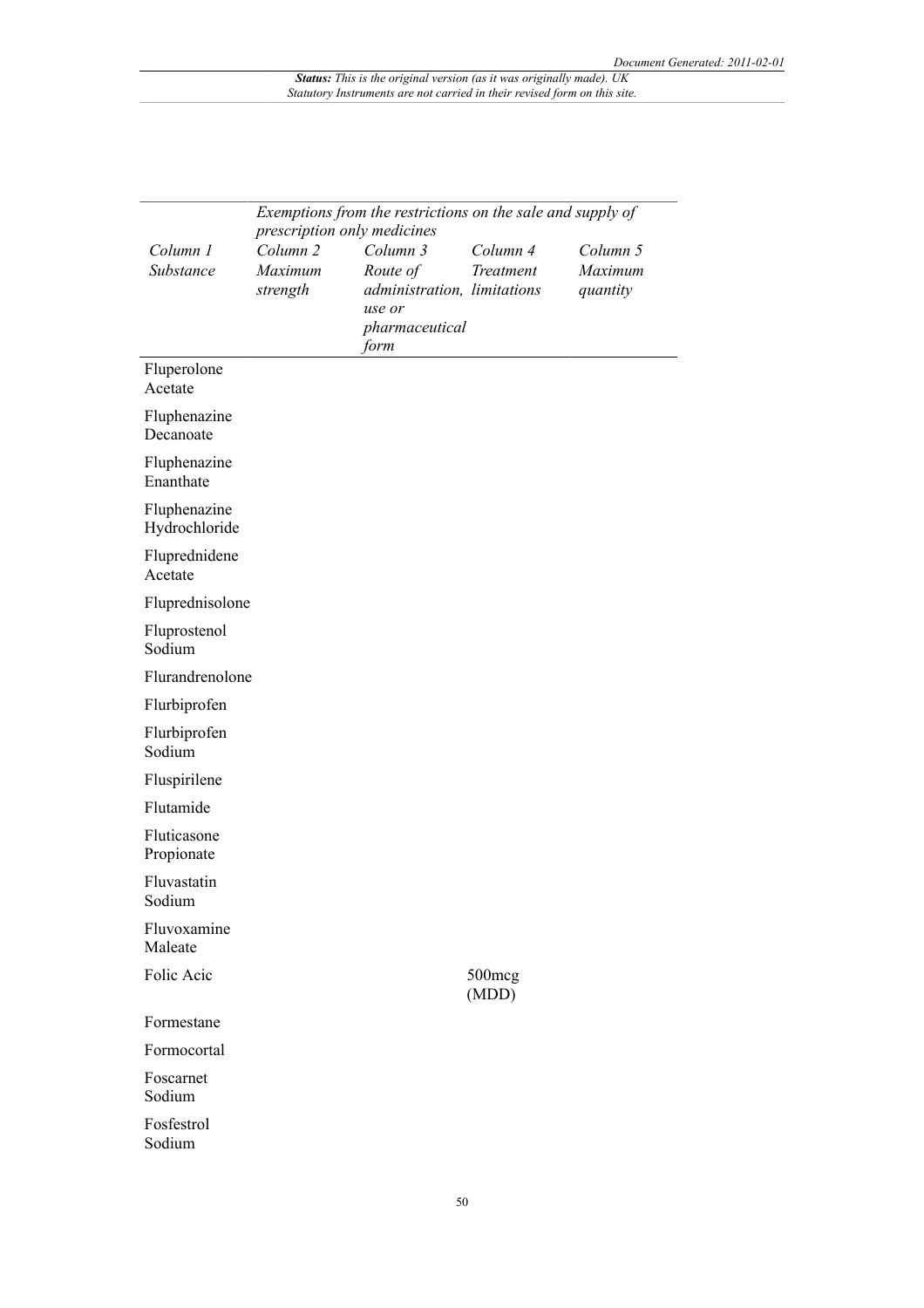| Exemptions from the restrictions on the sale and supply of<br>prescription only medicines |                                            |                                                                                 |                       |                                 |
|-------------------------------------------------------------------------------------------|--------------------------------------------|---------------------------------------------------------------------------------|-----------------------|---------------------------------|
| Column 1<br>Substance                                                                     | Column <sub>2</sub><br>Maximum<br>strength | Column 3<br>Route of<br>administration, limitations<br>use or<br>pharmaceutical | Column 4<br>Treatment | Column 5<br>Maximum<br>quantity |
|                                                                                           |                                            | form                                                                            |                       |                                 |
| Fosfomycin<br>Trometamol                                                                  |                                            |                                                                                 |                       |                                 |
| Fosinopril<br>Sodium                                                                      |                                            |                                                                                 |                       |                                 |
| Framycetin<br>Sulphate                                                                    |                                            |                                                                                 |                       |                                 |
| Frusemide                                                                                 |                                            |                                                                                 |                       |                                 |
| Furazolidone                                                                              |                                            |                                                                                 |                       |                                 |
| Fusafungine                                                                               |                                            |                                                                                 |                       |                                 |
| <b>Fusidic Acid</b>                                                                       |                                            |                                                                                 |                       |                                 |
| Gabapentin                                                                                |                                            |                                                                                 |                       |                                 |
| Gadoteridol                                                                               |                                            |                                                                                 |                       |                                 |
| Gallamine<br>Triethiodide                                                                 |                                            |                                                                                 |                       |                                 |
| Ganciclovir                                                                               |                                            |                                                                                 |                       |                                 |
| Ganciclovir<br>Sodium                                                                     |                                            |                                                                                 |                       |                                 |
| Gelsemine                                                                                 | $0.1$ per cent                             |                                                                                 |                       |                                 |
| Gelsemium                                                                                 |                                            |                                                                                 | 25mg(MD)              |                                 |
|                                                                                           |                                            |                                                                                 | 75mg (MDD)            |                                 |
| Gemeprost                                                                                 |                                            |                                                                                 |                       |                                 |
| Gemfibrozil                                                                               |                                            |                                                                                 |                       |                                 |
| Gentamicin                                                                                |                                            |                                                                                 |                       |                                 |
| Gentamicin<br>Sulphate                                                                    |                                            |                                                                                 |                       |                                 |
| Gestodene                                                                                 |                                            |                                                                                 |                       |                                 |
| Gestrinone                                                                                |                                            |                                                                                 |                       |                                 |
| Gestronol                                                                                 |                                            |                                                                                 |                       |                                 |
| Gestronol<br>Hexanoate                                                                    |                                            |                                                                                 |                       |                                 |
| Glibenclamide                                                                             |                                            |                                                                                 |                       |                                 |
| Glibornuride                                                                              |                                            |                                                                                 |                       |                                 |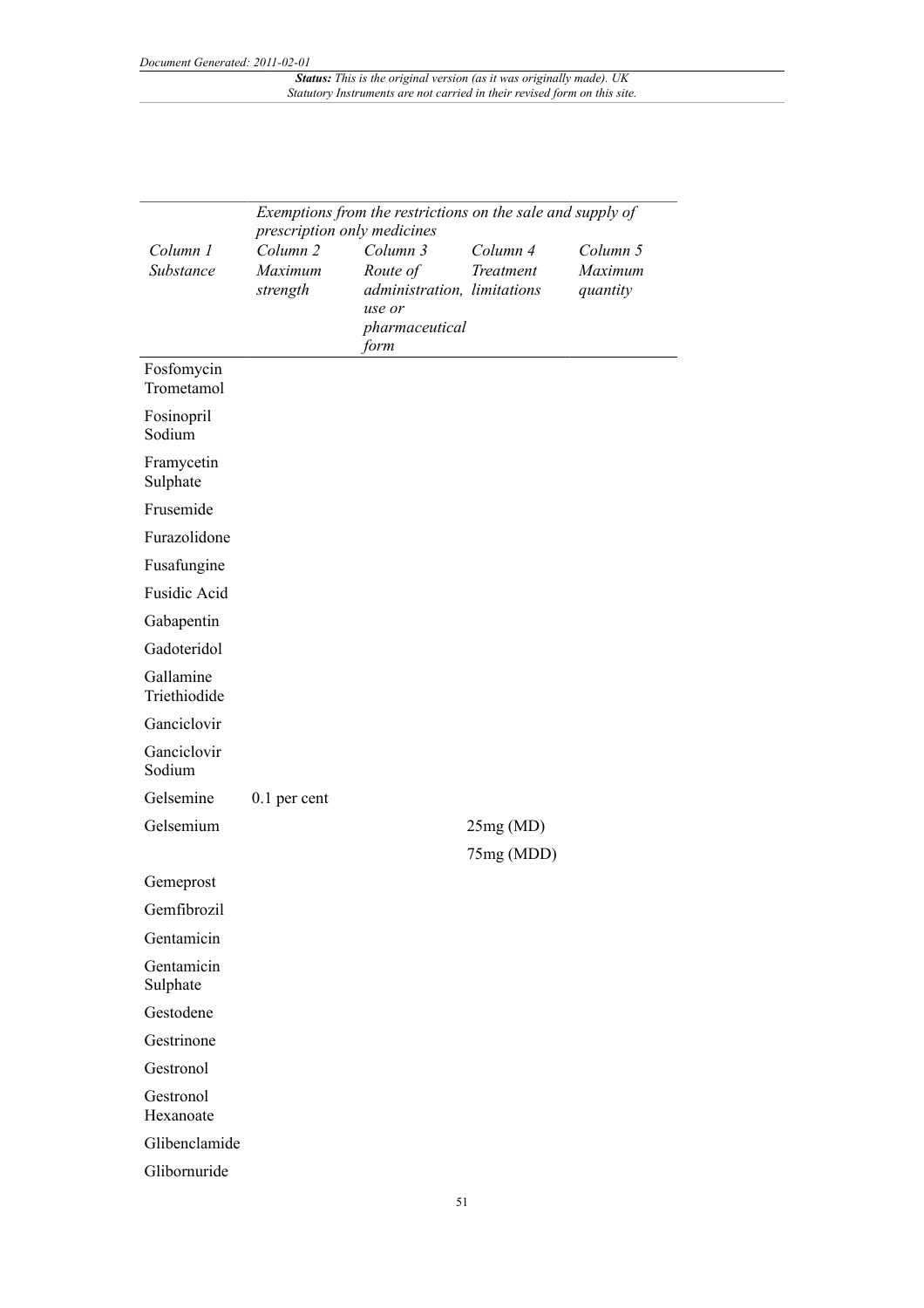|                                  | Exemptions from the restrictions on the sale and supply of<br>prescription only medicines |                                                                                         |                       |                                 |  |  |
|----------------------------------|-------------------------------------------------------------------------------------------|-----------------------------------------------------------------------------------------|-----------------------|---------------------------------|--|--|
| Column 1<br>Substance            | Column <sub>2</sub><br>Maximum<br>strength                                                | Column 3<br>Route of<br>administration, limitations<br>use or<br>pharmaceutical<br>form | Column 4<br>Treatment | Column 5<br>Maximum<br>quantity |  |  |
| Gliclazide                       |                                                                                           |                                                                                         |                       |                                 |  |  |
| Glipizide                        |                                                                                           |                                                                                         |                       |                                 |  |  |
| Gliquidone                       |                                                                                           |                                                                                         |                       |                                 |  |  |
| Glisoxepide                      |                                                                                           |                                                                                         |                       |                                 |  |  |
| Glucagon                         |                                                                                           |                                                                                         |                       |                                 |  |  |
| Glycopyrronium<br><b>Bromide</b> |                                                                                           |                                                                                         | lmg(MD)               |                                 |  |  |
|                                  |                                                                                           |                                                                                         | 2mg (MDD)             |                                 |  |  |
| Glymidine                        |                                                                                           |                                                                                         |                       |                                 |  |  |
| Gonadorelin                      |                                                                                           |                                                                                         |                       |                                 |  |  |
| Goserelin<br>Acetate             |                                                                                           |                                                                                         |                       |                                 |  |  |
| Gramicidin                       | 0.2 per cent                                                                              | External                                                                                |                       |                                 |  |  |
| Granisetron<br>Hydrochloride     |                                                                                           |                                                                                         |                       |                                 |  |  |
| Griseofulvin                     |                                                                                           |                                                                                         |                       |                                 |  |  |
| Growth<br>Hormone                |                                                                                           |                                                                                         |                       |                                 |  |  |
| Guanethidine<br>Monosulphate     |                                                                                           |                                                                                         |                       |                                 |  |  |
| Guanfacine<br>Hydrochloride      |                                                                                           |                                                                                         |                       |                                 |  |  |
| Guanoclor<br>Sulphate            |                                                                                           |                                                                                         |                       |                                 |  |  |
| Guanoxan<br>Sulphate             |                                                                                           |                                                                                         |                       |                                 |  |  |
| Halcinonide                      |                                                                                           |                                                                                         |                       |                                 |  |  |
| Halofantrine<br>Hydrochloride    |                                                                                           |                                                                                         |                       |                                 |  |  |
| Haloperidol                      |                                                                                           |                                                                                         |                       |                                 |  |  |
| Haloperidol<br>Decanoate         |                                                                                           |                                                                                         |                       |                                 |  |  |
| Heparin                          |                                                                                           | External                                                                                |                       |                                 |  |  |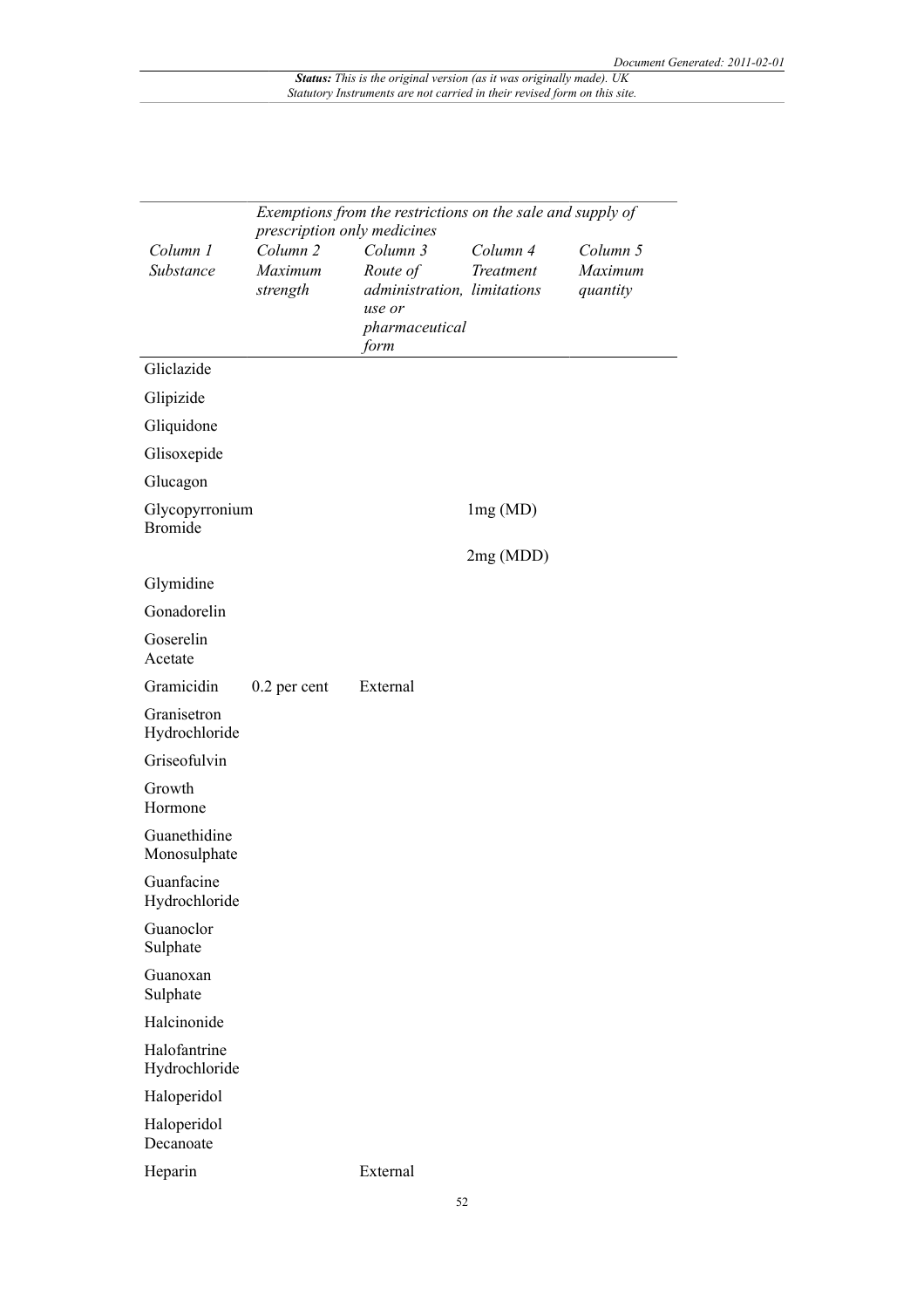| Exemptions from the restrictions on the sale and supply of<br>prescription only medicines |                                                            |                                                                                         |                       |                                 |
|-------------------------------------------------------------------------------------------|------------------------------------------------------------|-----------------------------------------------------------------------------------------|-----------------------|---------------------------------|
| Column 1<br>Substance                                                                     | Column <sub>2</sub><br>Maximum<br>strength                 | Column 3<br>Route of<br>administration, limitations<br>use or<br>pharmaceutical<br>form | Column 4<br>Treatment | Column 5<br>Maximum<br>quantity |
| Heparin<br>Calcium                                                                        |                                                            | External                                                                                |                       |                                 |
| Heparin<br>Sodium                                                                         |                                                            |                                                                                         |                       |                                 |
| Hexachlorophane                                                                           |                                                            | External                                                                                |                       |                                 |
| $(a)$ 2.0 per<br>cent                                                                     | (a) Soaps                                                  |                                                                                         |                       |                                 |
|                                                                                           | $(b)$ 0.1 per<br>cent                                      | (b) Aerosols                                                                            |                       |                                 |
| $(c)$ 0.75 per<br>cent                                                                    | (c)<br>preparations<br>other than<br>soaps and<br>aerosols |                                                                                         |                       |                                 |
| Hexamine<br>Phenylcinchoninate                                                            |                                                            |                                                                                         |                       |                                 |
| Hexobarbitone                                                                             |                                                            |                                                                                         |                       |                                 |
| Hexobarbitone<br>Sodium                                                                   |                                                            |                                                                                         |                       |                                 |
| Hexoestrol                                                                                |                                                            |                                                                                         |                       |                                 |
| Hexoestrol<br>Dipropionate                                                                |                                                            |                                                                                         |                       |                                 |
| L-Histidine<br>Hydrochloride                                                              |                                                            | Dietary<br>supplementation                                                              |                       |                                 |
| Homatropine                                                                               |                                                            | $(1)$ Internal                                                                          | $(1)$ 0.15mg<br>(MD)  |                                 |
|                                                                                           |                                                            |                                                                                         | 0.45mg<br>(MDD)       |                                 |
|                                                                                           |                                                            | (2) External<br>(except<br>ophthalmic)                                                  |                       |                                 |
| Homatropine<br>Hydrobromide                                                               |                                                            |                                                                                         | 0.2mg(MD)             |                                 |
|                                                                                           |                                                            |                                                                                         | 0.6mg(MDD)            |                                 |
| Homatropine<br>Methylbromide                                                              |                                                            |                                                                                         | 2mg(MD)               |                                 |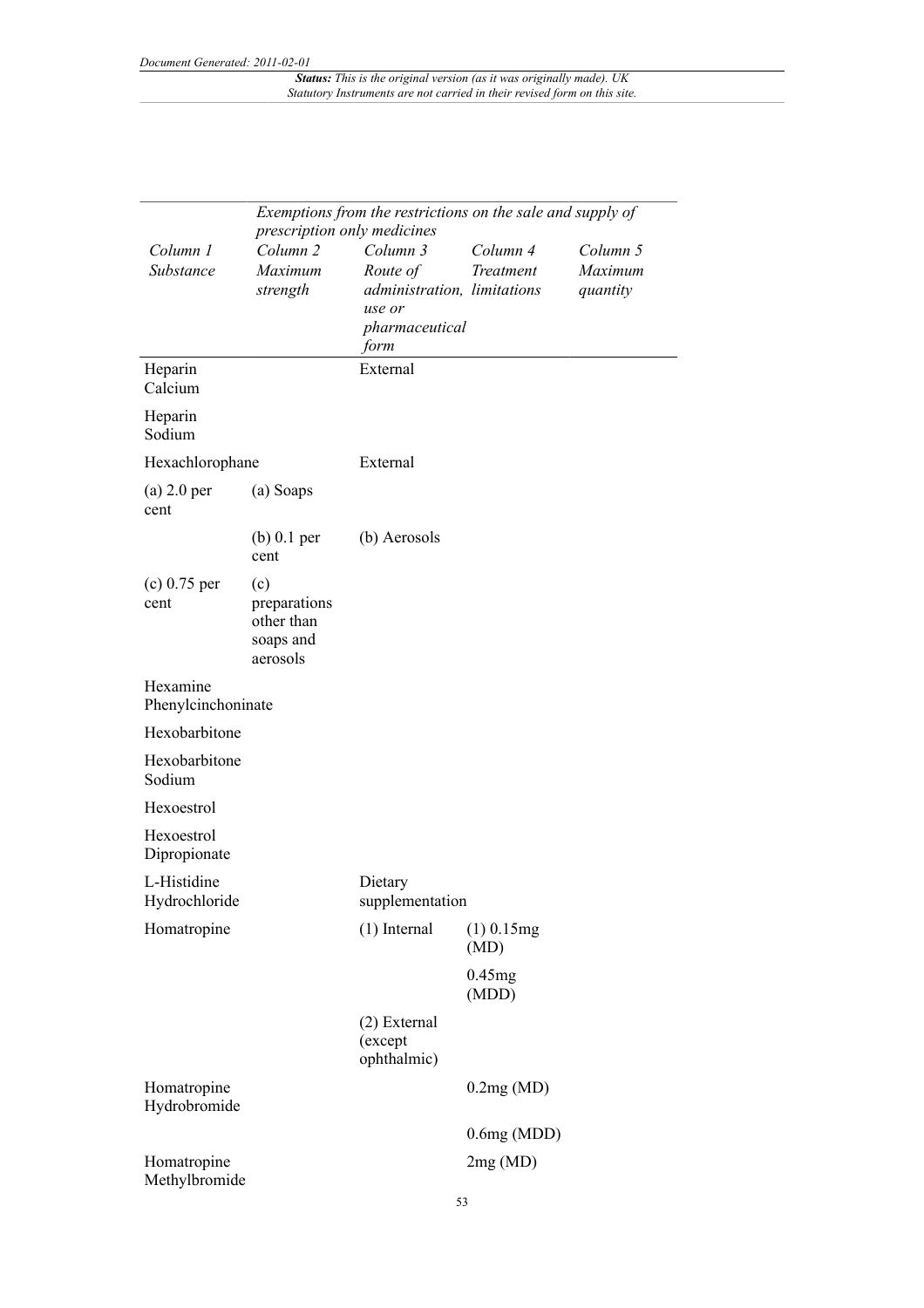|                              | Exemptions from the restrictions on the sale and supply of<br>prescription only medicines |                                                                                                                                                                                                                                                                                                                                        |                       |                                                                                                                                    |
|------------------------------|-------------------------------------------------------------------------------------------|----------------------------------------------------------------------------------------------------------------------------------------------------------------------------------------------------------------------------------------------------------------------------------------------------------------------------------------|-----------------------|------------------------------------------------------------------------------------------------------------------------------------|
| Column 1<br>Substance        | Column <sub>2</sub><br>Maximum<br>strength                                                | Column 3<br>Route of<br>administration, limitations<br>use or<br>pharmaceutical<br>form                                                                                                                                                                                                                                                | Column 4<br>Treatment | Column 5<br>Maximum<br>quantity                                                                                                    |
|                              |                                                                                           |                                                                                                                                                                                                                                                                                                                                        | 6mg (MDD)             |                                                                                                                                    |
| Hydralazine<br>Hydrochloride |                                                                                           |                                                                                                                                                                                                                                                                                                                                        |                       |                                                                                                                                    |
| Hydrargaphen                 |                                                                                           | Local<br>application to<br>skin                                                                                                                                                                                                                                                                                                        |                       |                                                                                                                                    |
| Hydrobromic<br>Acid          |                                                                                           |                                                                                                                                                                                                                                                                                                                                        |                       |                                                                                                                                    |
| Hydrochlorothiazide          |                                                                                           |                                                                                                                                                                                                                                                                                                                                        |                       |                                                                                                                                    |
| Hydrocortisone 1.0 per cent  |                                                                                           | External                                                                                                                                                                                                                                                                                                                               |                       | Container<br>or package<br>containing not<br>more than 15g<br>of medicinal<br>product<br>(cream or<br>ointment) or<br>30ml (spray) |
|                              |                                                                                           | For use either<br>alone or in<br>conjunction<br>with<br>Crotamiton<br>in irritant<br>dermatitis,<br>contact<br>allergic<br>dermatitis,<br>insect bite<br>reactions, mild<br>to moderate<br>eczema, and<br>either in<br>combination<br>with<br>Clotrimazole<br>for athlete's<br>foot and<br>candidal<br>intertrigo or in<br>combination |                       |                                                                                                                                    |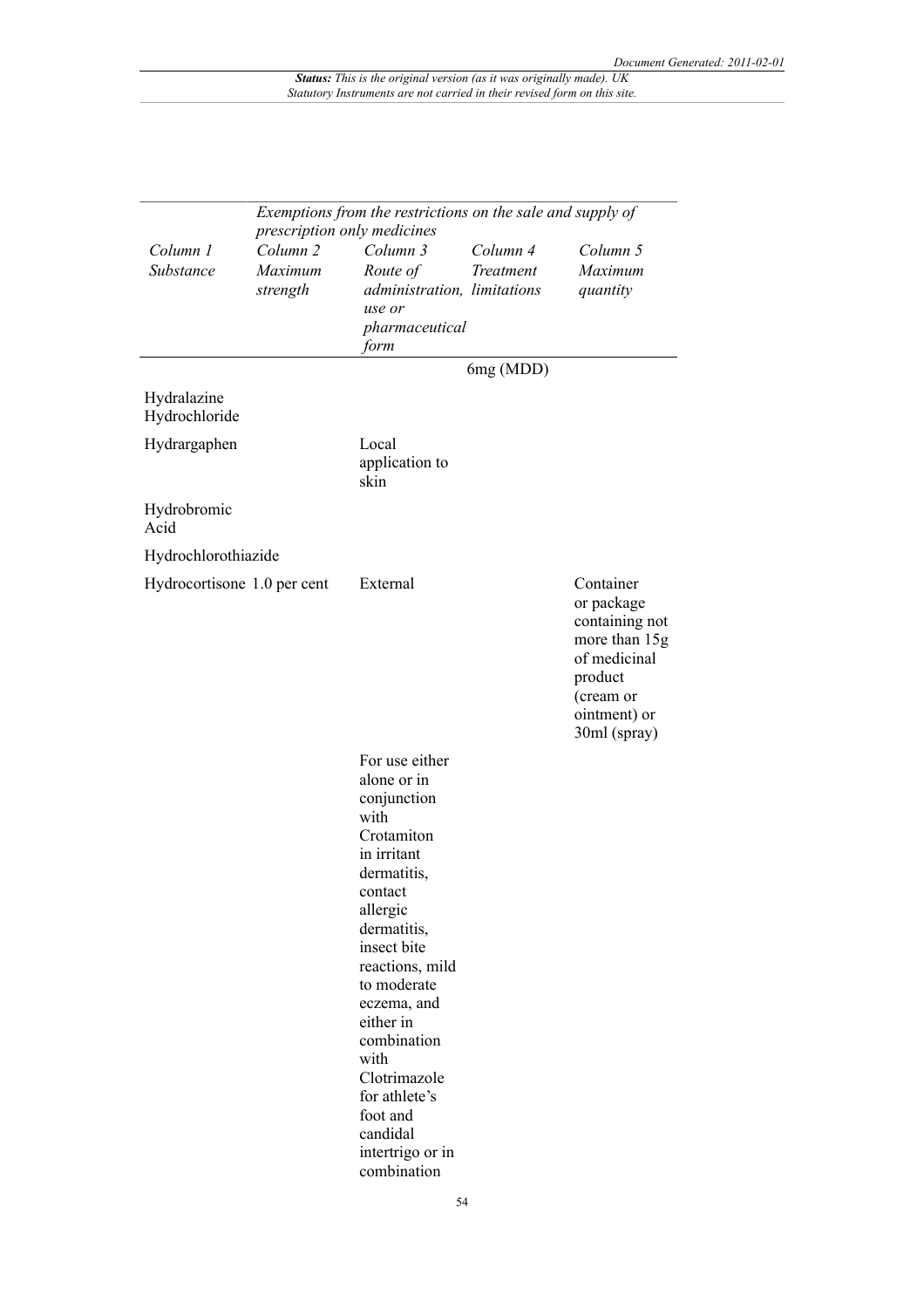|                                         | Exemptions from the restrictions on the sale and supply of                |                                                                                                                                                                                                                                                                                                                                                      |                       |                                                                                       |
|-----------------------------------------|---------------------------------------------------------------------------|------------------------------------------------------------------------------------------------------------------------------------------------------------------------------------------------------------------------------------------------------------------------------------------------------------------------------------------------------|-----------------------|---------------------------------------------------------------------------------------|
| Column 1<br>Substance                   | prescription only medicines<br>Column <sub>2</sub><br>Maximum<br>strength | Column 3<br>Route of<br>administration, limitations<br>use or<br>pharmaceutical<br>form                                                                                                                                                                                                                                                              | Column 4<br>Treatment | Column 5<br>Maximum<br>quantity                                                       |
|                                         |                                                                           | with<br>lignocaine<br>for anal and<br>perianal itch<br>associated<br>with<br>haemorrhoids                                                                                                                                                                                                                                                            |                       |                                                                                       |
|                                         |                                                                           | For use in<br>adults and<br>children not<br>less than 10<br>years                                                                                                                                                                                                                                                                                    |                       |                                                                                       |
|                                         |                                                                           | Cream<br>ointment or<br>spray                                                                                                                                                                                                                                                                                                                        |                       |                                                                                       |
| Hydrocortisone Equivalent to<br>Acetate | 1.0 per cent<br>Hydrocortisone                                            | External                                                                                                                                                                                                                                                                                                                                             |                       |                                                                                       |
|                                         |                                                                           | For use<br>in irritant<br>dermatitis,<br>contact<br>allergic<br>dermatitis,<br>insect bite<br>reactions, mild<br>to moderate<br>eczema, and in<br>combination<br>with one or<br>more of the<br>following:<br>Benzyl<br>Benzoate,<br><b>Bismuth</b><br>Oxide,<br><b>Bismuth</b><br>Subgallate,<br>Peru Balsam,<br>Pramoxine<br>Hydrochloride,<br>Zinc |                       | Container<br>or package<br>containing not<br>more than 15g<br>of medicinal<br>product |

55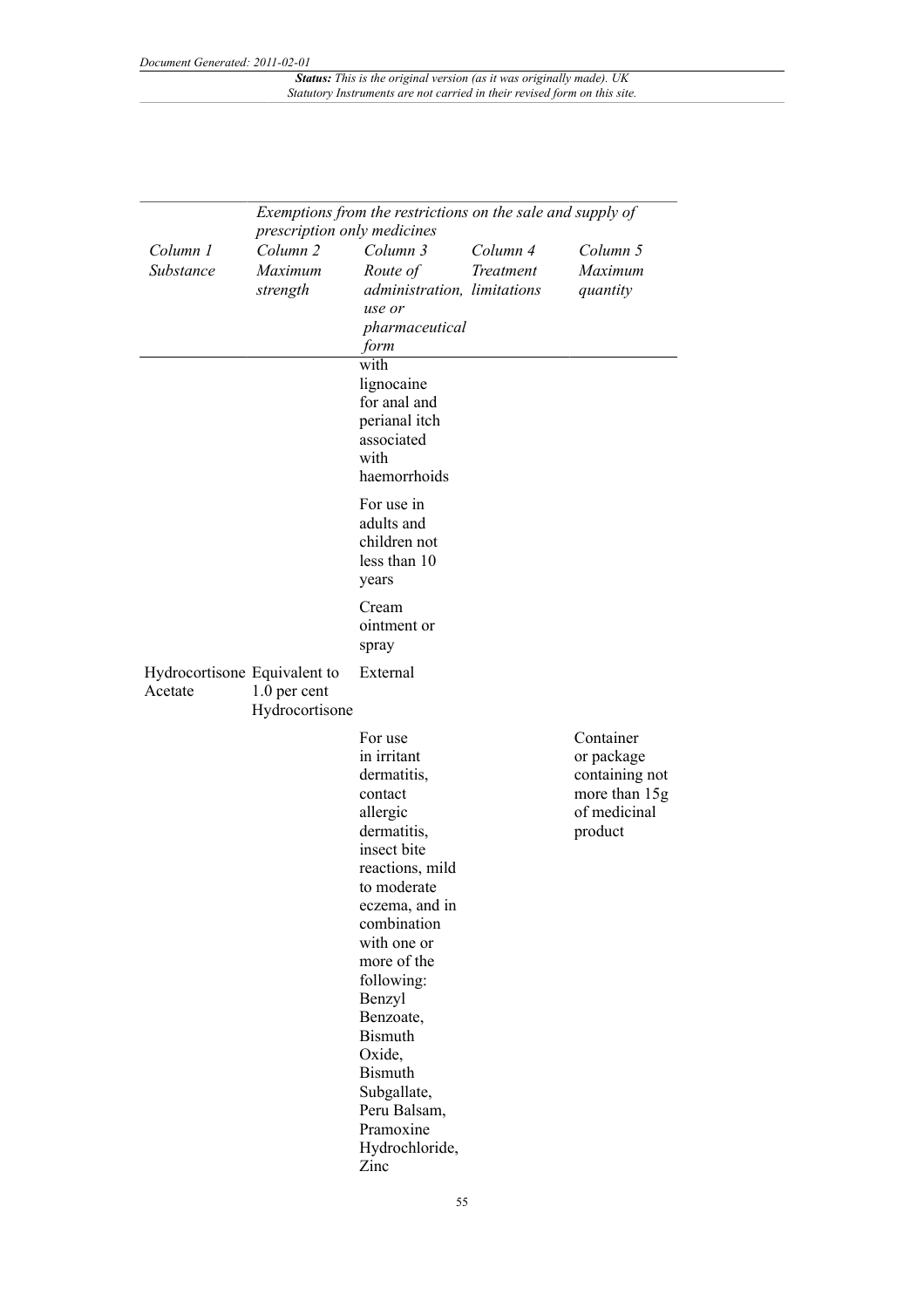|                                                  | Exemptions from the restrictions on the sale and supply of<br>prescription only medicines |                                                                                                       |                              |                                                                                                      |  |
|--------------------------------------------------|-------------------------------------------------------------------------------------------|-------------------------------------------------------------------------------------------------------|------------------------------|------------------------------------------------------------------------------------------------------|--|
| Column 1<br>Substance                            | Column <sub>2</sub><br>Maximum<br>strength                                                | Column 3<br>Route of<br>administration, limitations<br>use or<br>pharmaceutical<br>form               | Column 4<br><b>Treatment</b> | Column 5<br>Maximum<br>quantity                                                                      |  |
|                                                  |                                                                                           | Oxide, for<br>haemorrhoids                                                                            |                              |                                                                                                      |  |
|                                                  |                                                                                           |                                                                                                       |                              | In the case of<br>suppositories,<br>container<br>or package<br>containing no<br>more than 12         |  |
|                                                  |                                                                                           | For use in<br>adults and<br>children not<br>less than 10<br>years                                     |                              |                                                                                                      |  |
|                                                  |                                                                                           | Cream,<br>ointment or<br>suppositories                                                                |                              |                                                                                                      |  |
| Hydrocortisone<br>Butyrate                       |                                                                                           |                                                                                                       |                              |                                                                                                      |  |
| Hydrocortisone<br>Caprylate                      |                                                                                           |                                                                                                       |                              |                                                                                                      |  |
| Hydrocortisone<br>Hydrogen<br>Succinate          |                                                                                           |                                                                                                       |                              |                                                                                                      |  |
| Hydrocortisone<br>Sodium<br>Phosphate            |                                                                                           |                                                                                                       |                              |                                                                                                      |  |
| Hydrocortisone Equivalent<br>Sodium<br>Succinate | to 2.5mg<br>Hydrocortisone                                                                | External                                                                                              |                              | Container<br>or package<br>containing<br>not more than<br>equivalent<br>to 50mg of<br>Hydrocortisone |  |
|                                                  |                                                                                           | For aphthous<br>ulceration of<br>the mouth for<br>adults and<br>children not<br>less than 12<br>years |                              |                                                                                                      |  |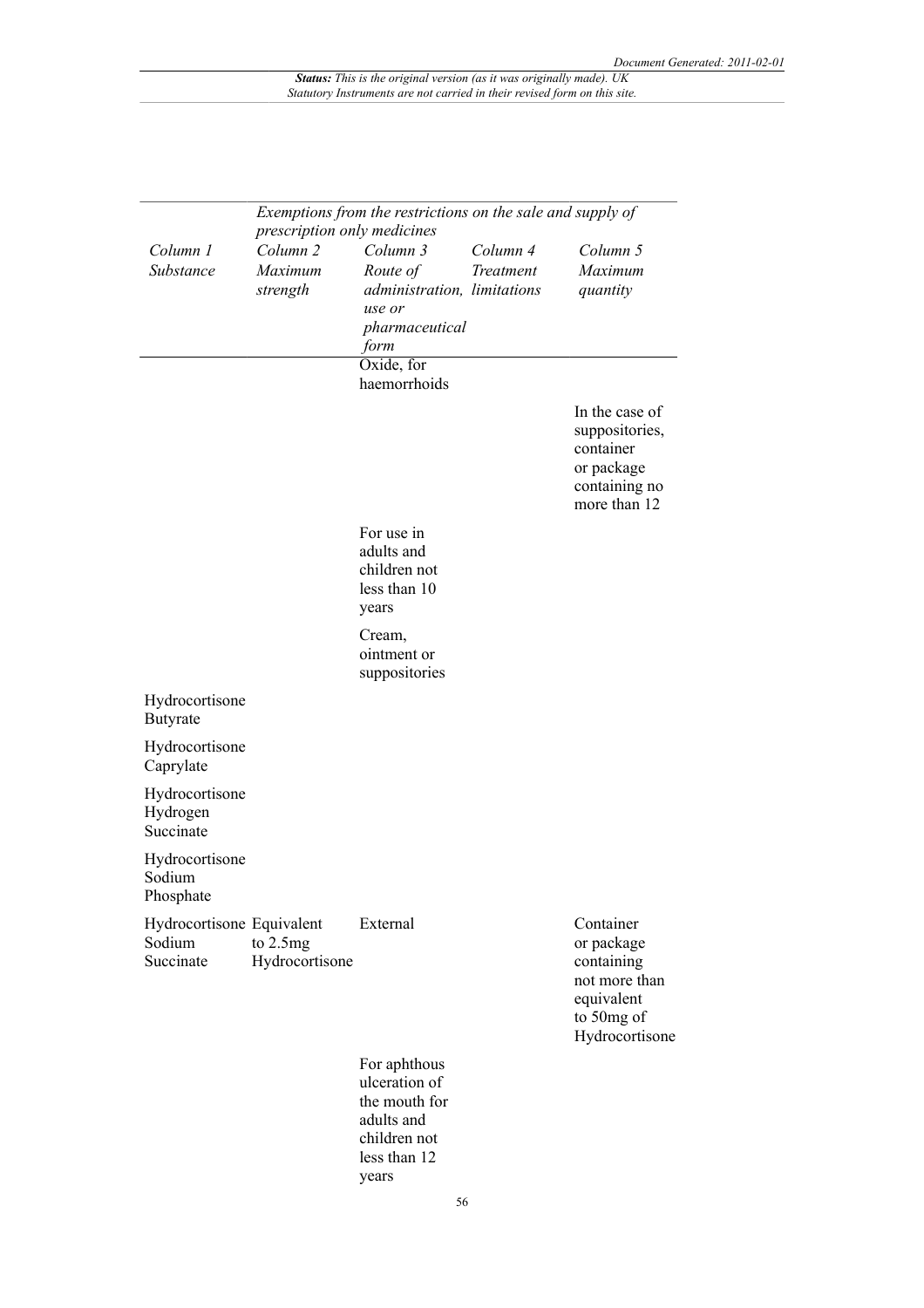|                                  |                                            | prescription only medicines                                                                                                                                                                                          | Exemptions from the restrictions on the sale and supply of |                                                                                                        |  |  |
|----------------------------------|--------------------------------------------|----------------------------------------------------------------------------------------------------------------------------------------------------------------------------------------------------------------------|------------------------------------------------------------|--------------------------------------------------------------------------------------------------------|--|--|
| Column 1<br>Substance            | Column <sub>2</sub><br>Maximum<br>strength | Column 3<br>Route of<br>administration, limitations<br>use or<br>pharmaceutical<br>form                                                                                                                              | Column 4<br><b>Treatment</b>                               | Column 5<br>Maximum<br>quantity                                                                        |  |  |
|                                  |                                            | In the form of<br>pellets                                                                                                                                                                                            |                                                            |                                                                                                        |  |  |
| Hydroflumethiazide               |                                            |                                                                                                                                                                                                                      |                                                            |                                                                                                        |  |  |
| Hydroxychloroquine<br>Sulphate   |                                            | Prophylaxis of<br>malaria                                                                                                                                                                                            |                                                            |                                                                                                        |  |  |
| Hydroxyprogesterone              |                                            |                                                                                                                                                                                                                      |                                                            |                                                                                                        |  |  |
| Hydroxyprogesterone<br>Enanthate |                                            |                                                                                                                                                                                                                      |                                                            |                                                                                                        |  |  |
| Hydroxyprogesterone<br>Hexanoate |                                            |                                                                                                                                                                                                                      |                                                            |                                                                                                        |  |  |
| Hydroxyurea                      |                                            |                                                                                                                                                                                                                      |                                                            |                                                                                                        |  |  |
| Hydroxyzine<br>Embonate          |                                            |                                                                                                                                                                                                                      |                                                            |                                                                                                        |  |  |
| Hydroxyzine<br>Hydrochloride     |                                            | (a) For the<br>management<br>of pruritis<br>associated<br>with acute<br>or chronic<br>urticaria<br>or atopic<br>dermatitis<br>or contact<br>dermatitis, in<br>adults and in<br>children not<br>less than 12<br>years | $(a)$ 25 $mg$<br>(MD)                                      | (a) Container<br>or package<br>containing<br>not more than<br>750mg of<br>Hydroxyzine<br>Hydrochloride |  |  |
|                                  |                                            |                                                                                                                                                                                                                      | 75mg (MDD)                                                 |                                                                                                        |  |  |
|                                  |                                            | (b) For the<br>management<br>of pruritis<br>associated<br>with acute<br>or chronic<br>urticaria<br>or atopic<br>dermatitis<br>or contact                                                                             | $(b)$ 25 mg<br>(MD)                                        | (b) Container<br>or package<br>containing<br>not more than<br>750mg of<br>Hydroxyzine<br>Hydrochloride |  |  |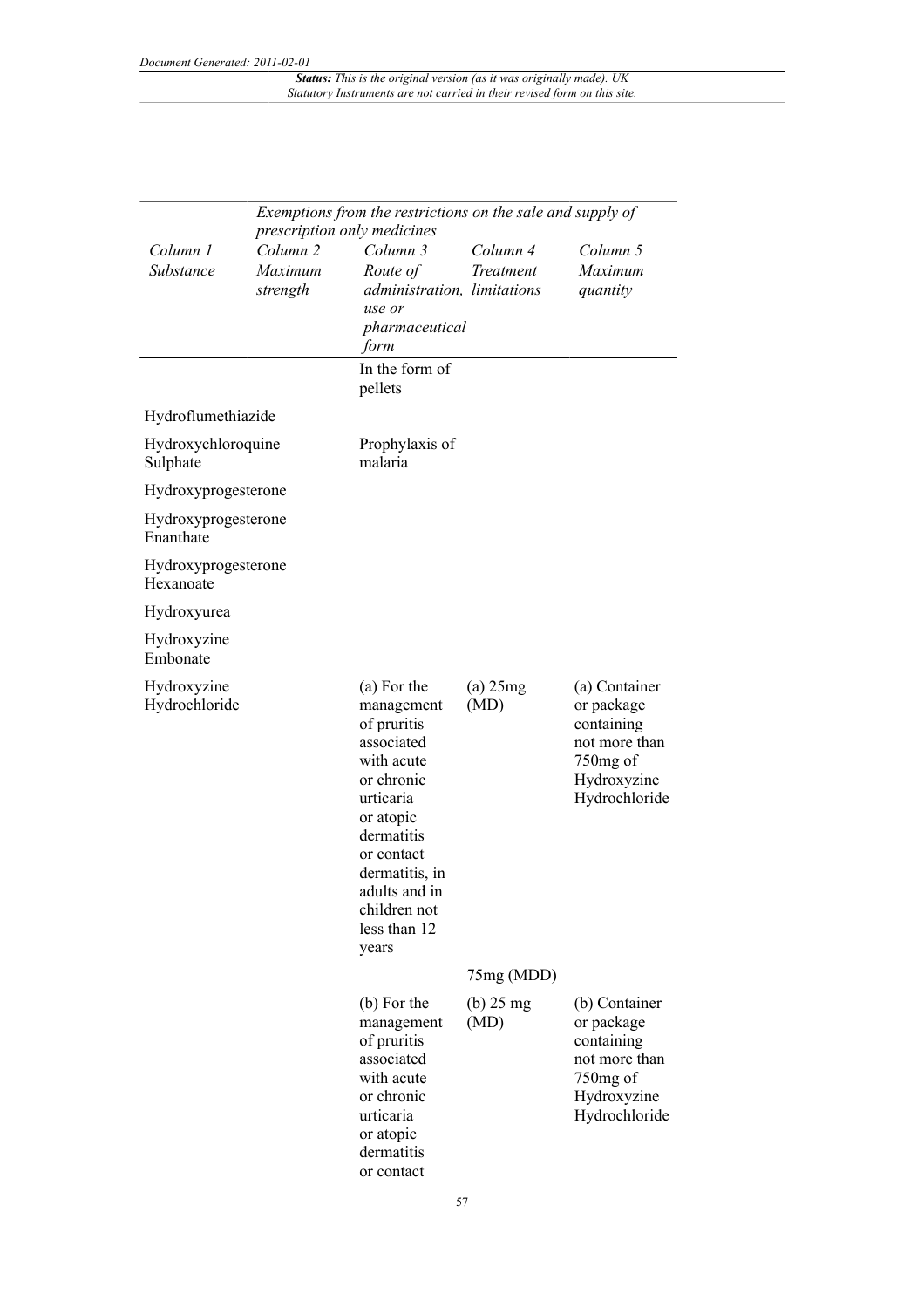| Exemptions from the restrictions on the sale and supply of<br>prescription only medicines |                        |                                        |                                |                                                                                                    |            |
|-------------------------------------------------------------------------------------------|------------------------|----------------------------------------|--------------------------------|----------------------------------------------------------------------------------------------------|------------|
| Column 1                                                                                  | Column <sub>2</sub>    | Column 3                               | Column 4                       | Column 5                                                                                           |            |
| Substance                                                                                 | Maximum                | Route of                               | Treatment                      | Maximum                                                                                            |            |
|                                                                                           | strength               | administration, limitations            |                                | quantity                                                                                           |            |
|                                                                                           |                        | use or                                 |                                |                                                                                                    |            |
|                                                                                           |                        | pharmaceutical<br>form                 |                                |                                                                                                    |            |
|                                                                                           |                        | dermatitis, in                         |                                |                                                                                                    |            |
|                                                                                           |                        | children not                           |                                |                                                                                                    |            |
|                                                                                           |                        | less than 6                            |                                |                                                                                                    |            |
|                                                                                           |                        | years but less                         |                                |                                                                                                    |            |
|                                                                                           |                        | than 12 years                          |                                |                                                                                                    |            |
|                                                                                           |                        |                                        | 50mg (MDD)                     |                                                                                                    |            |
| Hyoscine                                                                                  | $(1)$ 0.15 per<br>cent | $(1)$ Internal                         |                                |                                                                                                    |            |
|                                                                                           |                        | (2) External<br>(except<br>ophthalmic) |                                |                                                                                                    |            |
| Hyoscine                                                                                  |                        | $(1)$ Internal                         |                                |                                                                                                    |            |
| Butylbromide                                                                              |                        |                                        |                                |                                                                                                    |            |
|                                                                                           |                        | (a) by inhaler                         |                                |                                                                                                    |            |
|                                                                                           |                        | (b) otherwise<br>than by inhaler (MD)  | $(b)$ 20 $mg$                  | (b) Container<br>or package<br>containing<br>not more<br>than 240mg<br>of Hyoscine<br>Butylbromide | 80mg (MDD) |
|                                                                                           |                        | (2) External                           |                                |                                                                                                    |            |
| Hyoscine<br>Hydrobromide                                                                  |                        | $(1)$ Internal                         |                                |                                                                                                    |            |
|                                                                                           |                        | (a) by inhaler                         |                                |                                                                                                    |            |
|                                                                                           |                        | (b) otherwise<br>than by inhaler       | $(b)$ 300 $\text{mcg}$<br>(MD) |                                                                                                    |            |
|                                                                                           |                        |                                        | 900mcg<br>(MDD)                |                                                                                                    |            |
|                                                                                           |                        | (2) External<br>(except<br>ophthalmic) |                                |                                                                                                    |            |
| Hyoscine<br>Methobromide                                                                  |                        | $(1)$ Internal                         |                                |                                                                                                    |            |
|                                                                                           |                        | (a) by inhaler                         |                                |                                                                                                    |            |
|                                                                                           |                        | (b) otherwise<br>than by inhaler (MD)  | $(b)$ 2.5 $mg$                 |                                                                                                    |            |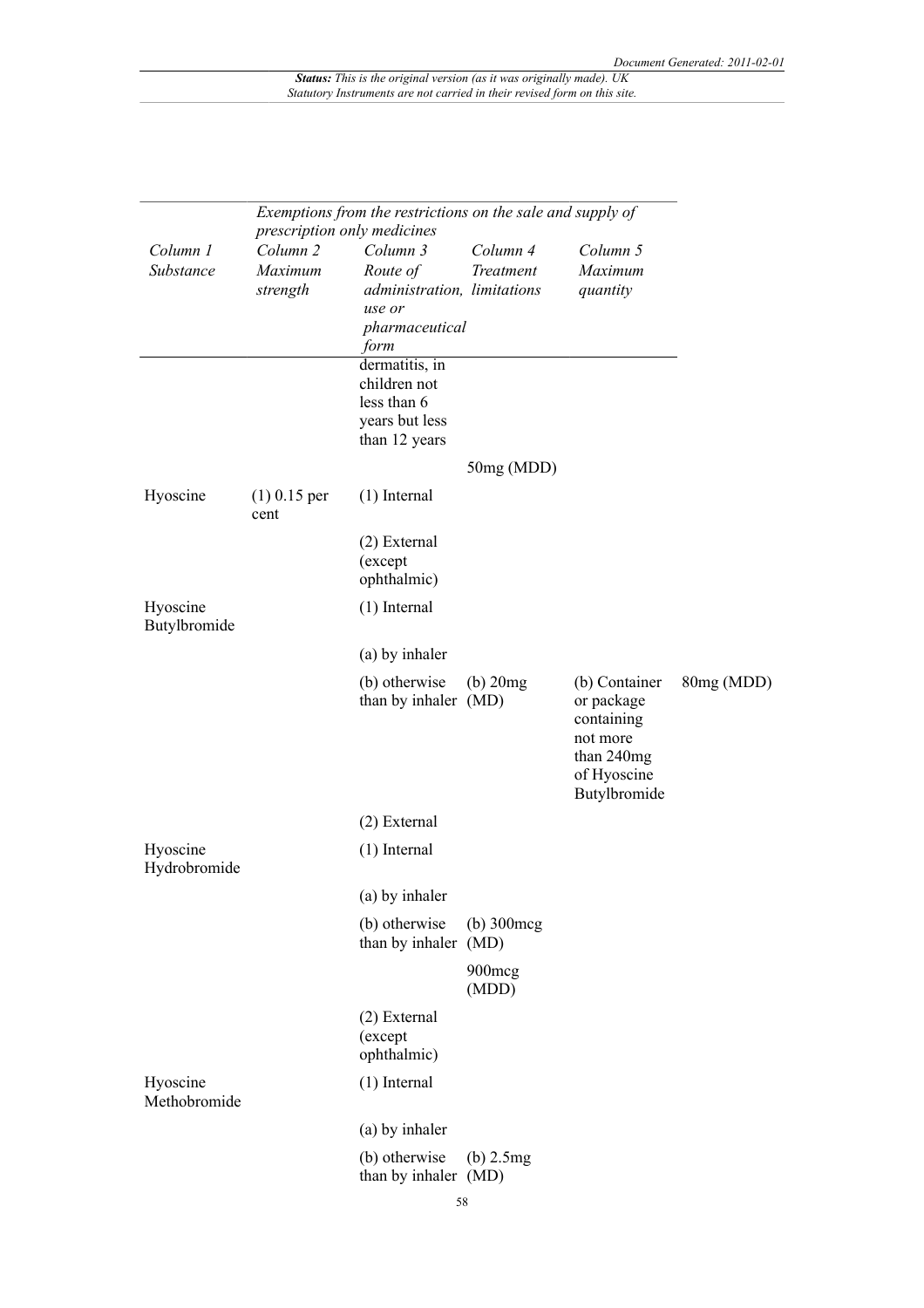|                             | Exemptions from the restrictions on the sale and supply of |                                         |                             |                     |  |
|-----------------------------|------------------------------------------------------------|-----------------------------------------|-----------------------------|---------------------|--|
|                             | prescription only medicines                                |                                         |                             |                     |  |
| Column 1                    | Column <sub>2</sub>                                        | Column 3                                | Column 4                    | Column 5            |  |
| Substance                   | Maximum<br>strength                                        | Route of<br>administration, limitations | <b>Treatment</b>            | Maximum<br>quantity |  |
|                             |                                                            | use or                                  |                             |                     |  |
|                             |                                                            | pharmaceutical                          |                             |                     |  |
|                             |                                                            | form                                    |                             |                     |  |
|                             |                                                            |                                         | 7.5mg(MDD)                  |                     |  |
|                             |                                                            | $(2)$ External                          |                             |                     |  |
| Hyoscine<br>Methonitrate    |                                                            | $(1)$ Internal                          |                             |                     |  |
|                             |                                                            | (a) by inhaler                          |                             |                     |  |
|                             |                                                            | (b) otherwise<br>than by inhaler (MD)   | $(b)$ 2.5 $mg$              |                     |  |
|                             |                                                            |                                         | 7.5mg(MDD)                  |                     |  |
|                             |                                                            | $(2)$ External                          |                             |                     |  |
| Hyoscyamine                 |                                                            | $(1)$ Internal                          |                             |                     |  |
|                             |                                                            | (a) by inhaler                          |                             |                     |  |
|                             |                                                            | (b) otherwise<br>than by inhaler (MD)   | $(b)$ 300 $\text{mcg}$      |                     |  |
|                             |                                                            |                                         | lmg(MDD)                    |                     |  |
|                             |                                                            | $(2)$ External                          |                             |                     |  |
| Hyoscyamine<br>Hydrobromide |                                                            | $(1)$ Internal                          |                             |                     |  |
|                             |                                                            | (a) by inhaler                          |                             |                     |  |
|                             |                                                            | (b) otherwise                           | (b) Equivalent              |                     |  |
|                             |                                                            | than by inhaler                         | of 300mcg of                |                     |  |
|                             |                                                            |                                         | Hyoscyamine<br>(MD)         |                     |  |
|                             |                                                            |                                         | Equivalent                  |                     |  |
|                             |                                                            |                                         | of 1mg of                   |                     |  |
|                             |                                                            |                                         | Hyoscyamine<br>(MDD)        |                     |  |
|                             |                                                            | (2) External                            |                             |                     |  |
| Hyoscyamine<br>Sulphate     |                                                            | $(1)$ Internal                          |                             |                     |  |
|                             |                                                            | (a) by inhaler                          |                             |                     |  |
|                             |                                                            | (b) otherwise                           | (b) Equivalent              |                     |  |
|                             |                                                            | than by inhaler                         | of 300mcg of<br>Hyoscyamine |                     |  |
|                             |                                                            |                                         | (MD)                        |                     |  |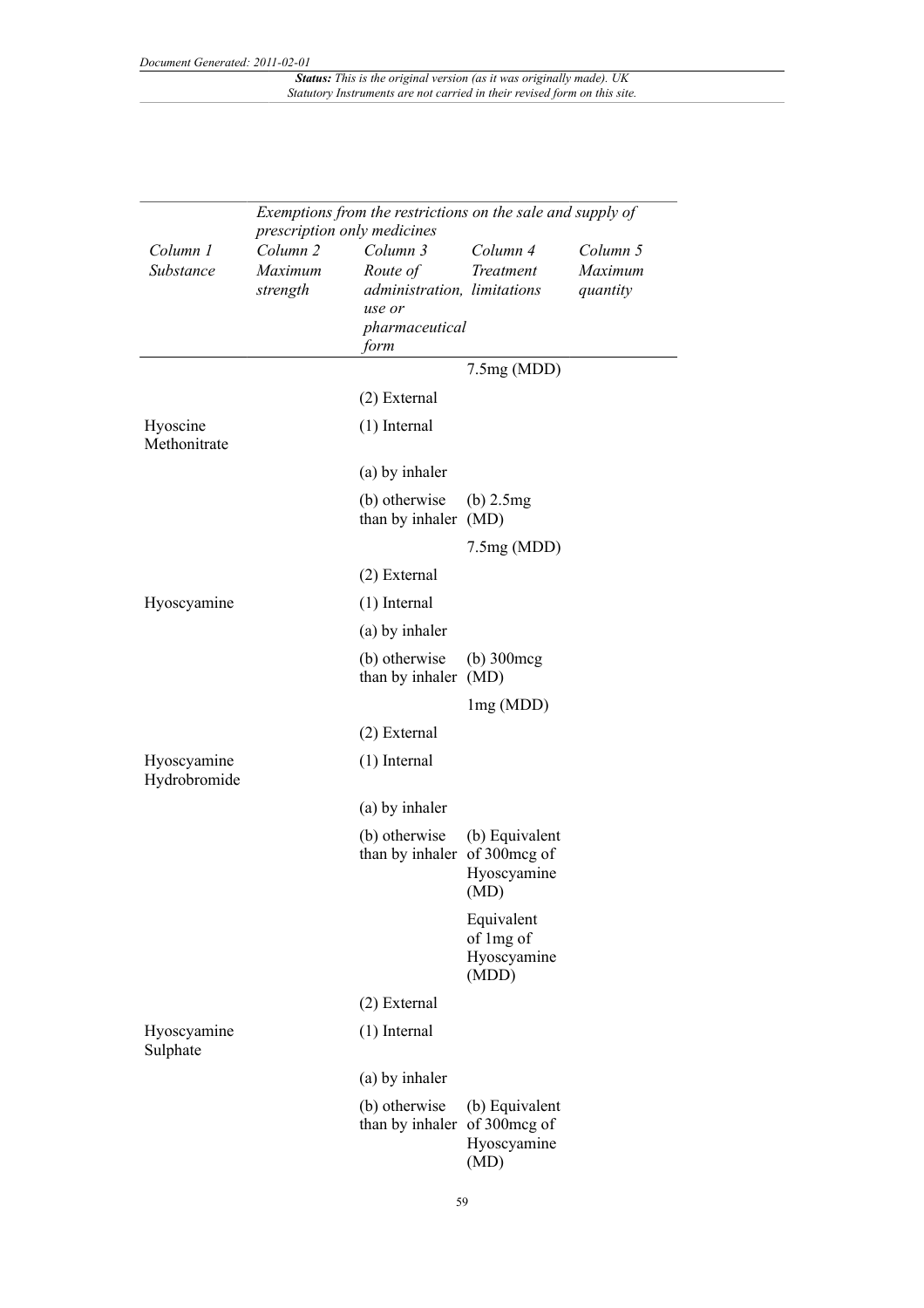|                             | Exemptions from the restrictions on the sale and supply of<br>prescription only medicines |                                                                                                                                                                                                                                        |                                                                                   |                                 |  |
|-----------------------------|-------------------------------------------------------------------------------------------|----------------------------------------------------------------------------------------------------------------------------------------------------------------------------------------------------------------------------------------|-----------------------------------------------------------------------------------|---------------------------------|--|
| Column 1<br>Substance       | Column <sub>2</sub><br>Maximum<br>strength                                                | Column 3<br>Route of<br>administration, limitations<br>use or<br>pharmaceutical<br>form                                                                                                                                                | Column 4<br>Treatment                                                             | Column 5<br>Maximum<br>quantity |  |
|                             |                                                                                           |                                                                                                                                                                                                                                        | Equivalent<br>of 1mg of<br>Hyoscyamine<br>(MDD)                                   |                                 |  |
|                             |                                                                                           | $(2)$ External                                                                                                                                                                                                                         |                                                                                   |                                 |  |
| Ibuprofen                   |                                                                                           | Rheumatic<br>and muscular<br>pain, pain of<br>non-serious<br>arthritic<br>conditions,<br>backache,<br>neuralgia,<br>migraine,<br>headache,<br>dental pain,<br>dysmenorrhoea,<br>feverishness,<br>symptoms<br>of colds and<br>influenza |                                                                                   |                                 |  |
|                             |                                                                                           | $(1)$ Internal                                                                                                                                                                                                                         | $(1)(a)$ In the<br>case of a<br>prolonged<br>release<br>preparation<br>600mg (MD) |                                 |  |
|                             |                                                                                           |                                                                                                                                                                                                                                        | 1,200mg<br>(MDD)                                                                  |                                 |  |
|                             |                                                                                           |                                                                                                                                                                                                                                        | $(b)$ in any<br>other case<br>400mg (MD)                                          |                                 |  |
|                             |                                                                                           |                                                                                                                                                                                                                                        | 1,200mg<br>(MDD)                                                                  |                                 |  |
|                             | $(2) 5.0$ per<br>cent                                                                     | (2) External                                                                                                                                                                                                                           |                                                                                   |                                 |  |
| Idarubicin<br>Hydrochloride |                                                                                           |                                                                                                                                                                                                                                        |                                                                                   |                                 |  |

Idoxuridine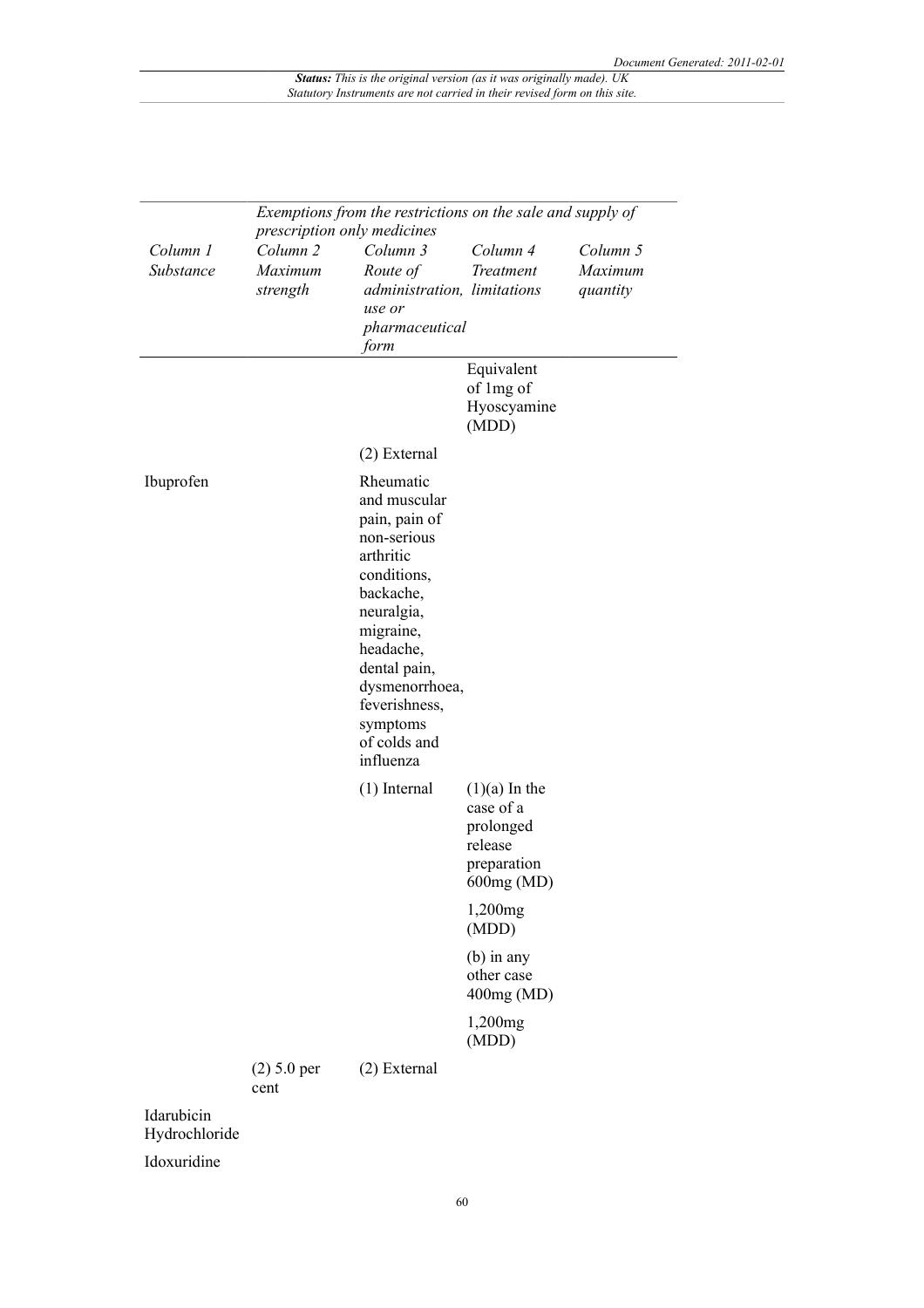|                                                                 | Exemptions from the restrictions on the sale and supply of |                             |           |          |
|-----------------------------------------------------------------|------------------------------------------------------------|-----------------------------|-----------|----------|
|                                                                 | prescription only medicines                                |                             |           |          |
| Column 1                                                        | Column <sub>2</sub>                                        | Column 3                    | Column 4  | Column 5 |
| Substance                                                       | Maximum                                                    | Route of                    | Treatment | Maximum  |
|                                                                 | strength                                                   | administration, limitations |           | quantity |
|                                                                 |                                                            | use or<br>pharmaceutical    |           |          |
|                                                                 |                                                            | form                        |           |          |
| Ifosfamide                                                      |                                                            |                             |           |          |
| Ignatius Bean                                                   |                                                            |                             |           |          |
| Imipenem<br>Hydrochloride                                       |                                                            |                             |           |          |
| Imipramine                                                      |                                                            |                             |           |          |
| Imipramine<br>Hydrochloride                                     |                                                            |                             |           |          |
| Imipramine<br>Ion Exchange<br>Resin Bound<br>Salt or<br>Complex |                                                            |                             |           |          |
| Indapamide<br>Hemihydrate                                       |                                                            |                             |           |          |
| Indomethacin                                                    |                                                            |                             |           |          |
| Indomethacin<br>Sodium                                          |                                                            |                             |           |          |
| Indoprofen                                                      |                                                            |                             |           |          |
| Indoramin<br>Hydrochloride                                      |                                                            |                             |           |          |
| Inosine<br>Pranobex                                             |                                                            |                             |           |          |
| Iodamide                                                        |                                                            |                             |           |          |
| Iodamide<br>Meglumine                                           |                                                            |                             |           |          |
| Iodamide<br>Sodium                                              |                                                            |                             |           |          |
| Iohexol                                                         |                                                            |                             |           |          |
| Iomeprol                                                        |                                                            |                             |           |          |
| Iopamidol                                                       |                                                            |                             |           |          |
| Iopentol                                                        |                                                            |                             |           |          |
| Iothalamic<br>Acid                                              |                                                            |                             |           |          |
| Ioversol                                                        |                                                            |                             |           |          |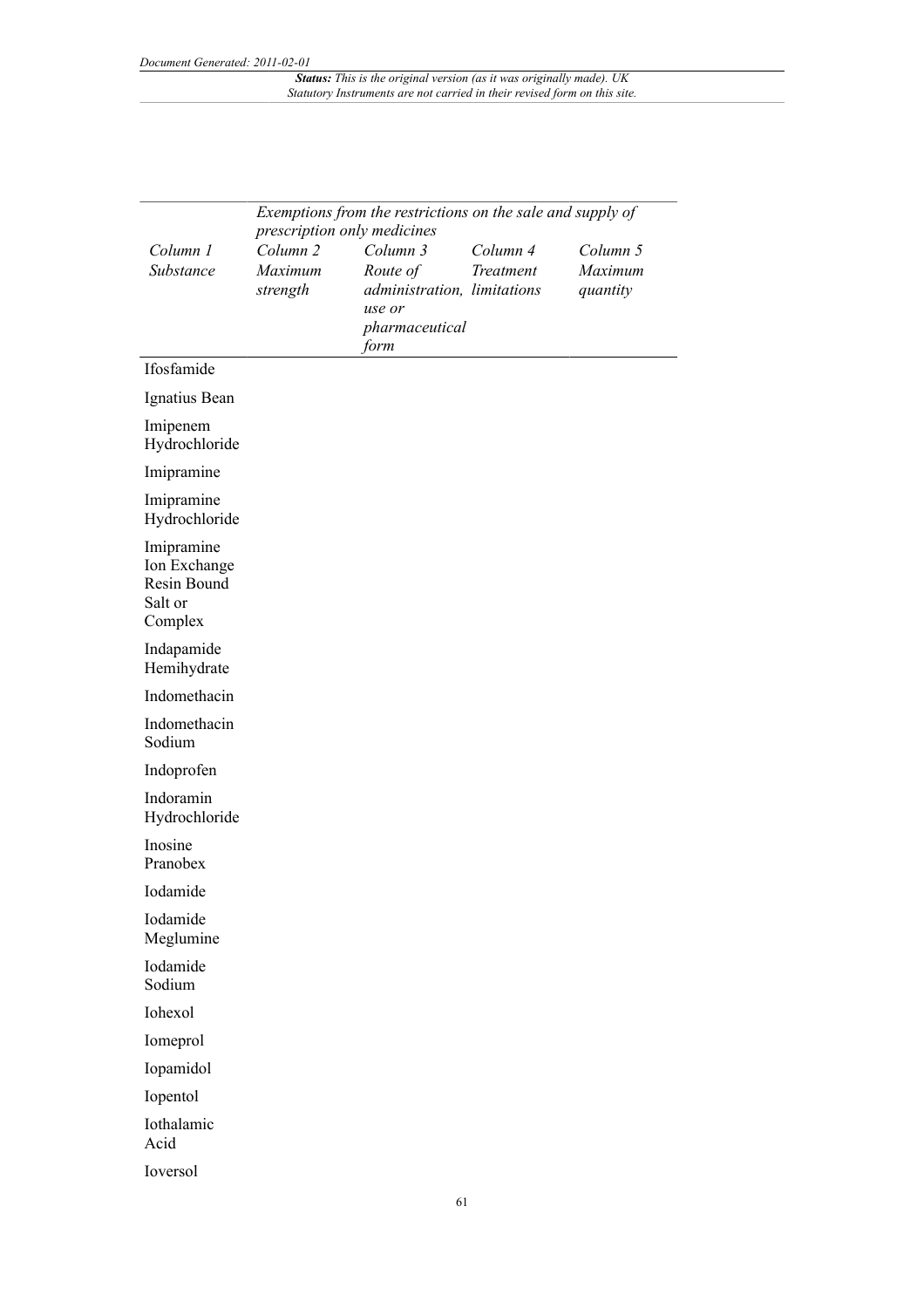|                               | Exemptions from the restrictions on the sale and supply of |                                                                                                                         |                                                        |                                 |  |
|-------------------------------|------------------------------------------------------------|-------------------------------------------------------------------------------------------------------------------------|--------------------------------------------------------|---------------------------------|--|
|                               | prescription only medicines                                |                                                                                                                         |                                                        |                                 |  |
| Column 1<br>Substance         | Column <sub>2</sub><br>Maximum<br>strength                 | Column 3<br>Route of<br>administration, limitations<br>use or<br>pharmaceutical<br>form                                 | Column 4<br>Treatment                                  | Column 5<br>Maximum<br>quantity |  |
| Ioxaglic Acid                 |                                                            |                                                                                                                         |                                                        |                                 |  |
| Ipratropium<br><b>Bromide</b> |                                                            |                                                                                                                         |                                                        |                                 |  |
| Iprindole<br>Hydrochloride    |                                                            |                                                                                                                         |                                                        |                                 |  |
| Iproniazid<br>Phosphate       |                                                            |                                                                                                                         |                                                        |                                 |  |
| Isoaminile                    |                                                            |                                                                                                                         |                                                        |                                 |  |
| Isoaminile<br>Citrate         |                                                            |                                                                                                                         |                                                        |                                 |  |
| Isocarboxazid                 |                                                            |                                                                                                                         |                                                        |                                 |  |
| Isoconazole<br>Nitrate        |                                                            | External but<br>in the case of<br>vaginal use<br>only external<br>use for the<br>treatment<br>of vaginal<br>candidiasis |                                                        |                                 |  |
| Isoetharine                   |                                                            |                                                                                                                         |                                                        |                                 |  |
| Isoetharine<br>Hydrochloride  |                                                            |                                                                                                                         |                                                        |                                 |  |
| Isoetharine<br>Mesylate       |                                                            |                                                                                                                         |                                                        |                                 |  |
| Isoniazid                     |                                                            |                                                                                                                         |                                                        |                                 |  |
| Isoprenaline<br>Hydrochloride |                                                            |                                                                                                                         |                                                        |                                 |  |
| Isoprenaline<br>Sulphate      |                                                            |                                                                                                                         |                                                        |                                 |  |
| Isopropamide<br>Iodide        |                                                            |                                                                                                                         | Equivalent<br>of 2.5mg of<br>Isopropamide<br>ion (MD)  |                                 |  |
|                               |                                                            |                                                                                                                         | Equivalent<br>of 5.0mg of<br>Isopropamide<br>ion (MDD) |                                 |  |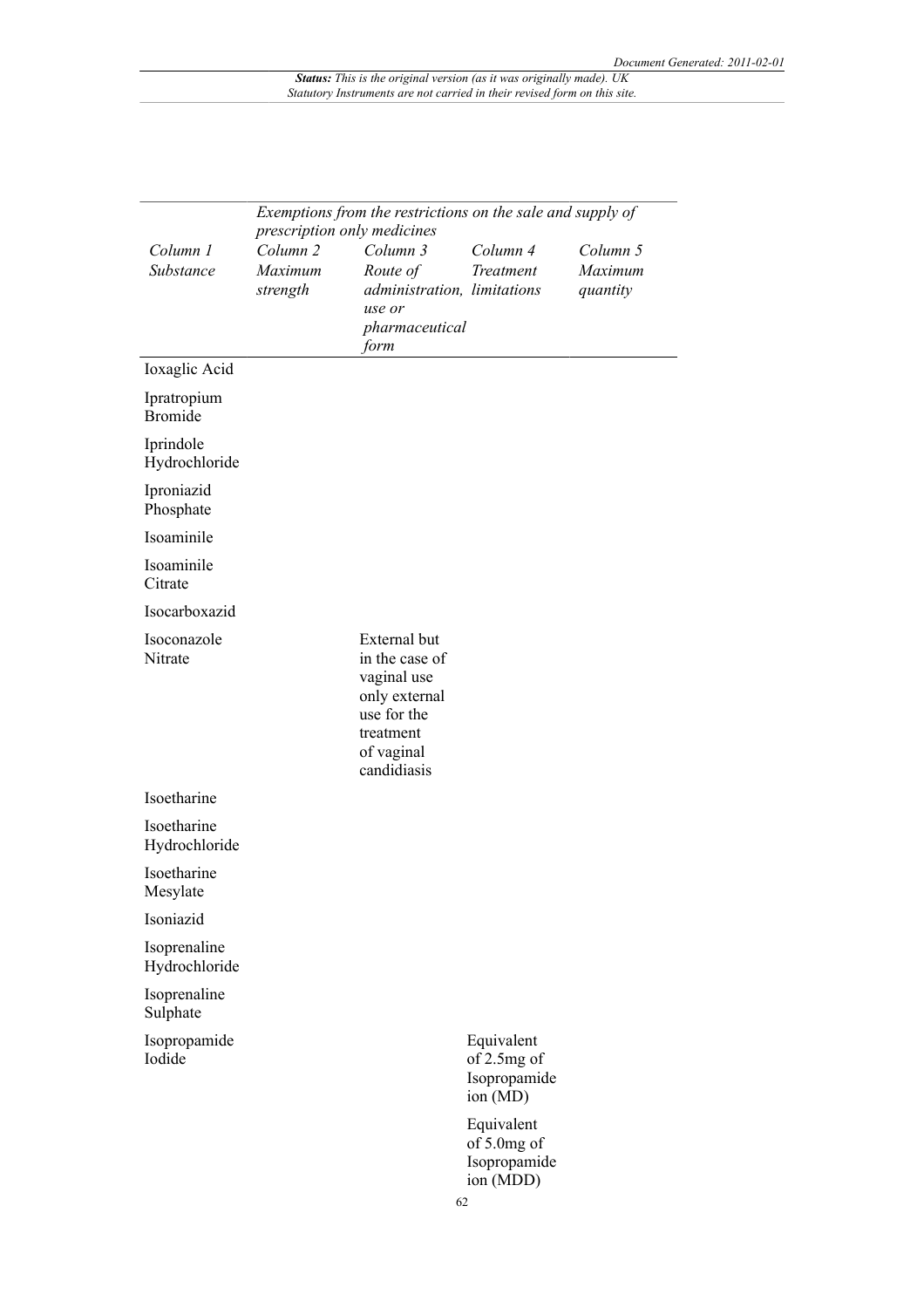|                            | Exemptions from the restrictions on the sale and supply of<br>prescription only medicines |                                                                                                        |                                                                   |                                                                                                                                                             |
|----------------------------|-------------------------------------------------------------------------------------------|--------------------------------------------------------------------------------------------------------|-------------------------------------------------------------------|-------------------------------------------------------------------------------------------------------------------------------------------------------------|
| Column 1<br>Substance      | Column <sub>2</sub><br>Maximum<br>strength                                                | Column 3<br>Route of<br>administration, limitations<br>use or<br>pharmaceutical<br>form                | Column 4<br>Treatment                                             | Column 5<br>Maximum<br>quantity                                                                                                                             |
| Isotretinoin               |                                                                                           |                                                                                                        |                                                                   |                                                                                                                                                             |
| Isradipine                 |                                                                                           |                                                                                                        |                                                                   |                                                                                                                                                             |
| Itraconazole               |                                                                                           |                                                                                                        |                                                                   |                                                                                                                                                             |
| Jaborandi                  |                                                                                           | External                                                                                               |                                                                   |                                                                                                                                                             |
| Kanamycin<br>Acid Sulphate |                                                                                           |                                                                                                        |                                                                   |                                                                                                                                                             |
| Kanamycin<br>Sulphate      |                                                                                           |                                                                                                        |                                                                   |                                                                                                                                                             |
| Ketamine<br>Hydrochloride  |                                                                                           |                                                                                                        |                                                                   |                                                                                                                                                             |
| Ketoconazole               | 2.0 per cent                                                                              | For the<br>prevention and<br>treatment of<br>dandruff and<br>seborrhoeic<br>dermatitis of<br>the scalp | Maximum<br>frequency of<br>application of<br>once every 3<br>days | Container<br>or package<br>containing<br>not more<br>than 120ml<br>of medicinal<br>product and<br>containing<br>not more than<br>2,400mg of<br>Ketoconazole |
|                            |                                                                                           | In the form of<br>a shampoo                                                                            |                                                                   |                                                                                                                                                             |
| Ketoprofen                 | 2.5 per cent                                                                              | External                                                                                               | For maximum<br>period of 7<br>days                                | Container<br>or package<br>containing not<br>more than 30g<br>of medicinal<br>product                                                                       |
|                            |                                                                                           | For rheumatic<br>and muscular<br>pain in adults<br>and children<br>not less than<br>12                 |                                                                   |                                                                                                                                                             |
| Ketorolac<br>Trometamol    |                                                                                           |                                                                                                        |                                                                   |                                                                                                                                                             |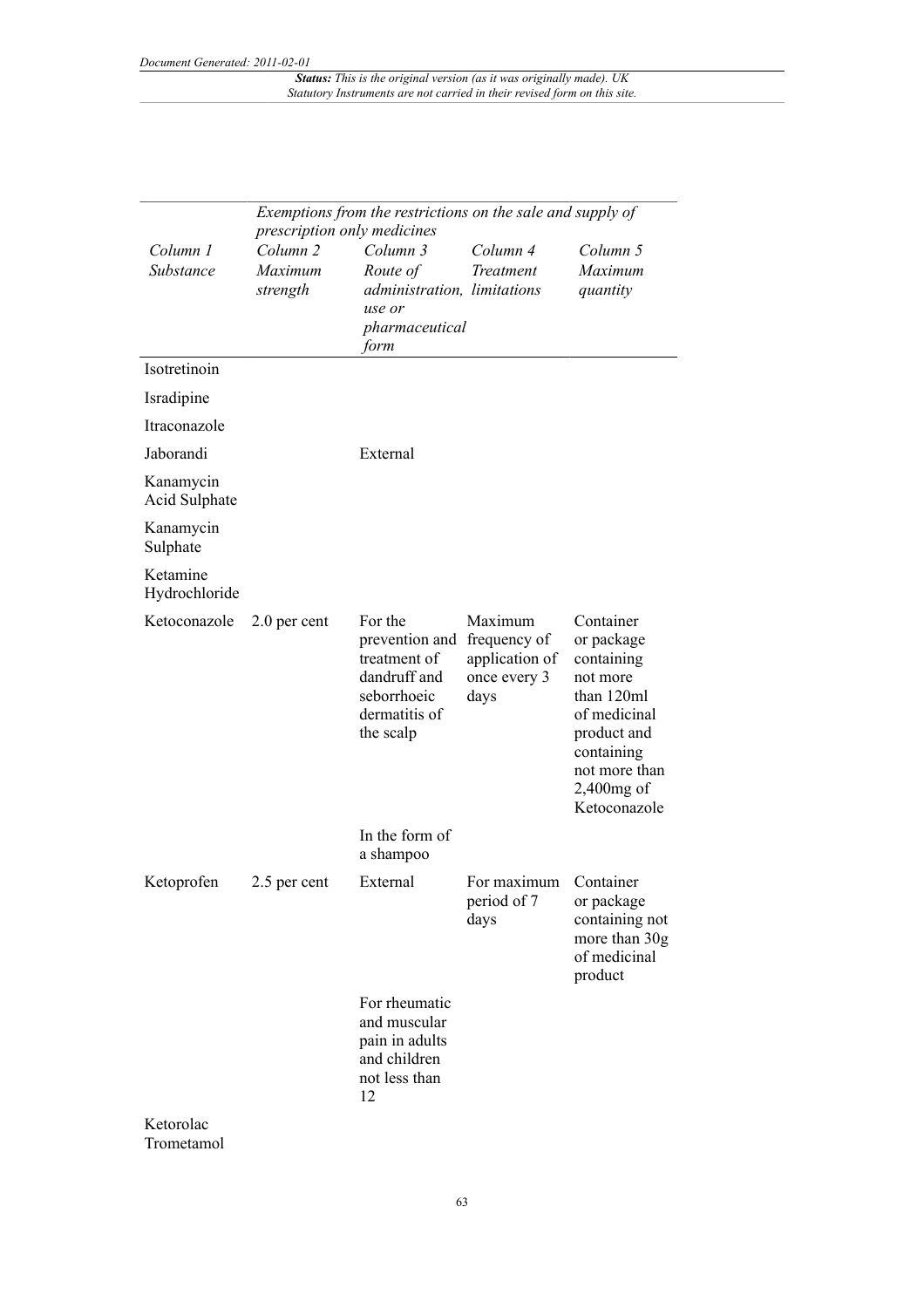|                                     | Exemptions from the restrictions on the sale and supply of<br>prescription only medicines |                             |           |          |  |
|-------------------------------------|-------------------------------------------------------------------------------------------|-----------------------------|-----------|----------|--|
| Column 1                            | Column <sub>2</sub>                                                                       | Column 3                    | Column 4  | Column 5 |  |
| Substance                           | Maximum                                                                                   | Route of                    | Treatment | Maximum  |  |
|                                     | strength                                                                                  | administration, limitations |           | quantity |  |
|                                     |                                                                                           | use or<br>pharmaceutical    |           |          |  |
|                                     |                                                                                           | form                        |           |          |  |
| Ketotifen<br>Fumarate               |                                                                                           |                             |           |          |  |
| Labetalol<br>Hydrocholoride         |                                                                                           |                             |           |          |  |
| Lachesine<br>Chloride               |                                                                                           |                             |           |          |  |
| Lacidipine                          |                                                                                           |                             |           |          |  |
| Lamotrigine                         |                                                                                           |                             |           |          |  |
| Lanatoside C                        |                                                                                           |                             |           |          |  |
| Lanatoside<br>Complex A, B<br>and C |                                                                                           |                             |           |          |  |
| Latamoxef<br>Disodium               |                                                                                           |                             |           |          |  |
| Levallorphan<br>Tartrate            |                                                                                           |                             |           |          |  |
| Levobunolol<br>Hydrochloride        |                                                                                           |                             |           |          |  |
| Levodopa                            |                                                                                           |                             |           |          |  |
| Levonorgestrel                      |                                                                                           |                             |           |          |  |
| Lidoflazine                         |                                                                                           |                             |           |          |  |
| Lignocaine                          |                                                                                           | Non-<br>ophthalmic<br>use   |           |          |  |
| Lignocaine<br>Hydrochloride         |                                                                                           | Non-<br>ophthalmic<br>use   |           |          |  |
| Lincomycin                          |                                                                                           |                             |           |          |  |
| Lincomycin<br>Hydrochloride         |                                                                                           |                             |           |          |  |
| Liothyronine<br>Sodium              |                                                                                           |                             |           |          |  |
| Lisinopril                          |                                                                                           |                             |           |          |  |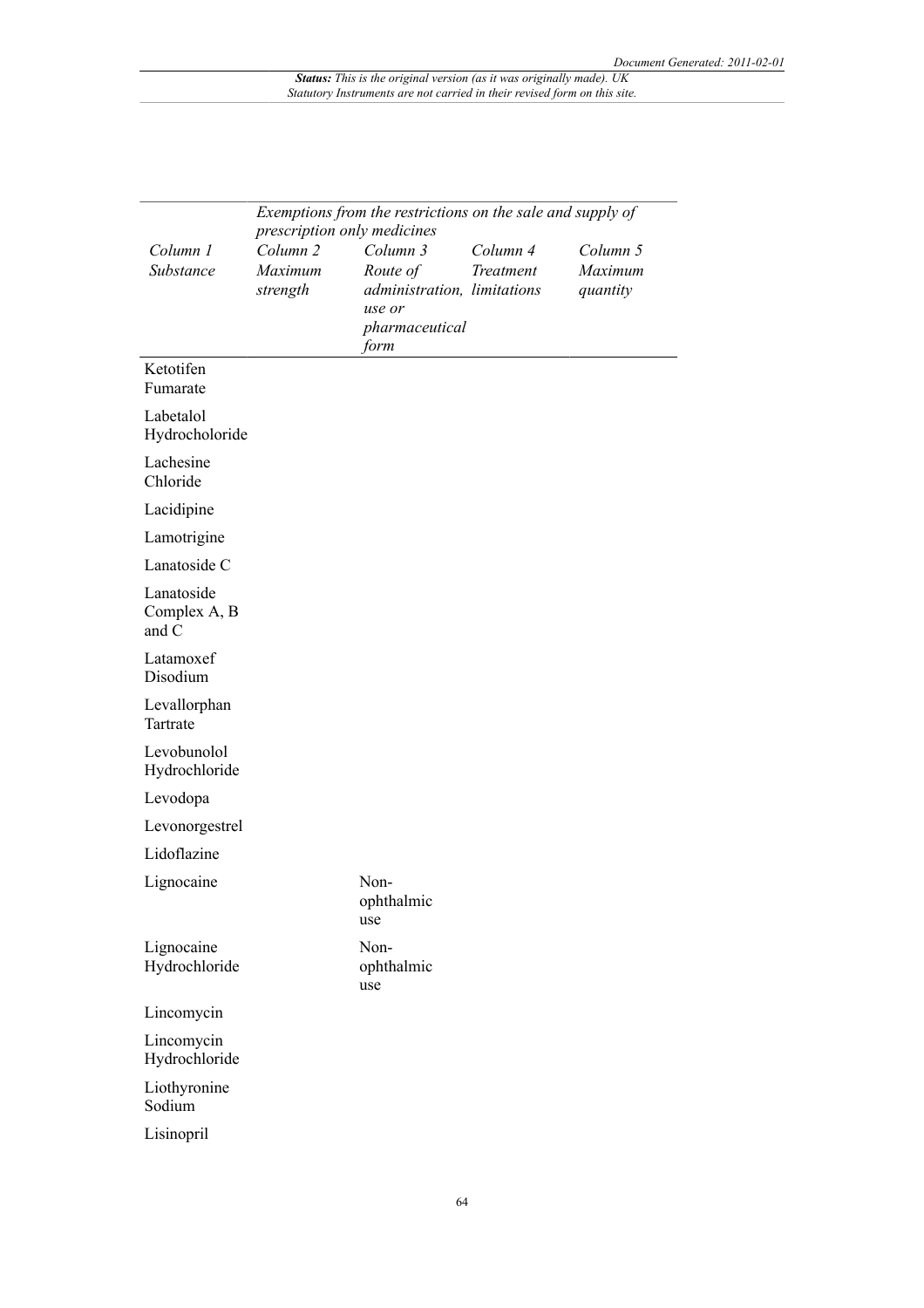|                           | Exemptions from the restrictions on the sale and supply of<br>prescription only medicines |                                                                                         |                                                   |                                 |
|---------------------------|-------------------------------------------------------------------------------------------|-----------------------------------------------------------------------------------------|---------------------------------------------------|---------------------------------|
| Column 1<br>Substance     | Column <sub>2</sub><br>Maximum<br>strength                                                | Column 3<br>Route of<br>administration, limitations<br>use or<br>pharmaceutical<br>form | Column 4<br>Treatment                             | Column 5<br>Maximum<br>quantity |
| Lithium<br>Carbonate      |                                                                                           |                                                                                         | Equivalent<br>of 5mg of<br>Lithium (MD)           |                                 |
|                           |                                                                                           |                                                                                         | Equivalent<br>of 15mg<br>of Lithium<br>(MDD)      |                                 |
| Lithium<br>Citrate        |                                                                                           |                                                                                         |                                                   |                                 |
| Lithium<br>Succinate      |                                                                                           |                                                                                         |                                                   |                                 |
| Lithium<br>Sulphate       |                                                                                           |                                                                                         | Equivalent<br>of 5mg of<br>Lithium (MD)           |                                 |
|                           |                                                                                           |                                                                                         | Equivalent<br>of 15mg<br>of Lithium<br>(MDD)      |                                 |
| Lobeline                  |                                                                                           | $(1)$ Internal                                                                          | $(1)$ 3mg (MD)<br>9mg (MDD)                       |                                 |
|                           |                                                                                           | (2) External                                                                            |                                                   |                                 |
| Lobeline<br>Hydrochloride |                                                                                           | $(1)$ Internal                                                                          | $(1)$ Equivalent<br>of 3mg of<br>Lobeline<br>(MD) |                                 |
|                           |                                                                                           |                                                                                         | Equivalent<br>of 9mg of<br>Lobeline<br>(MDD)      |                                 |
|                           |                                                                                           | (2) External                                                                            |                                                   |                                 |
| Lobeline<br>Sulphate      |                                                                                           | $(1)$ Internal                                                                          | $(1)$ Equivalent<br>of 3mg of<br>Lobeline<br>(MD) |                                 |
|                           |                                                                                           |                                                                                         | Equivalent<br>of 9mg of<br>Lobeline<br>(MDD)      |                                 |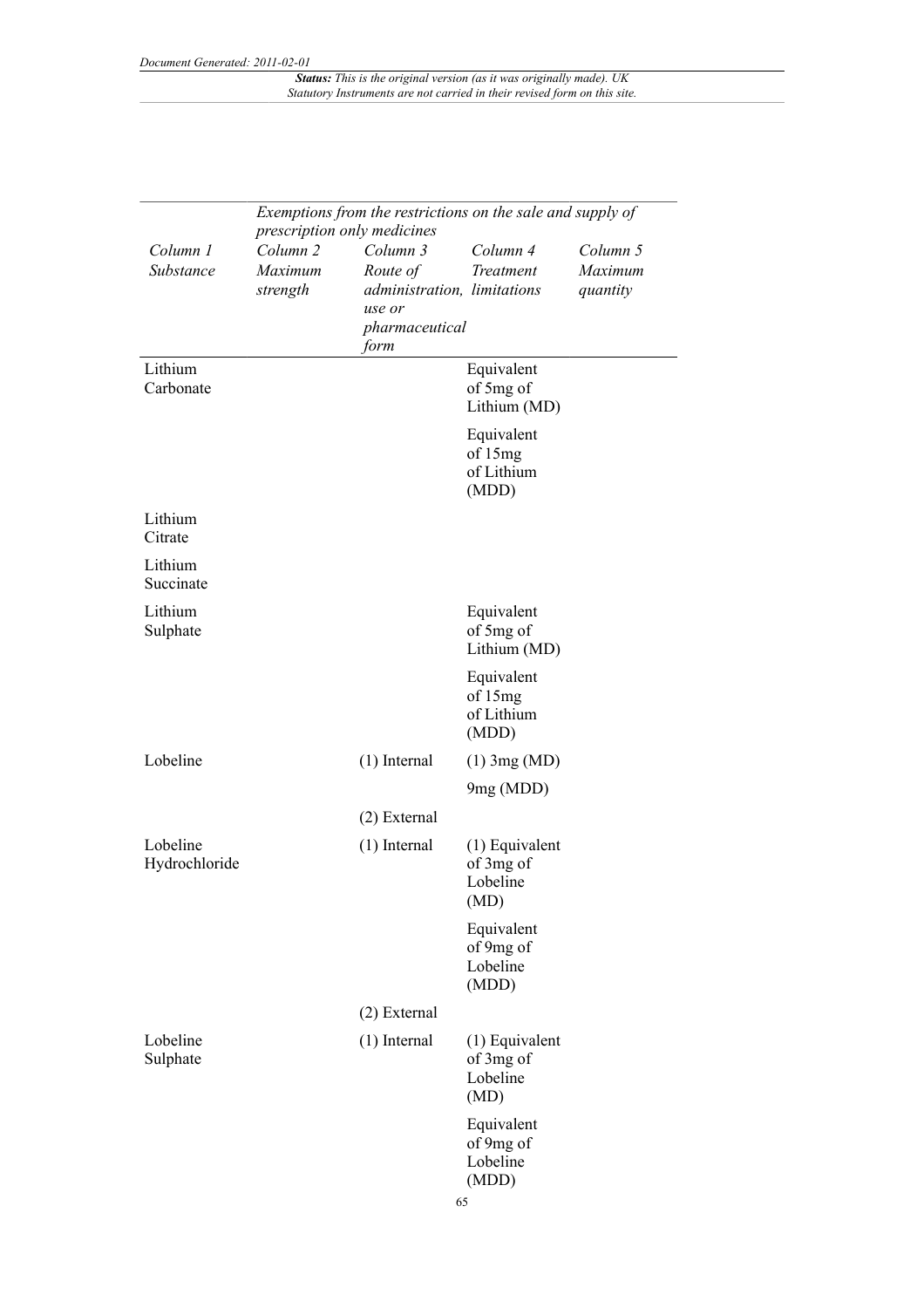|                               | Exemptions from the restrictions on the sale and supply of<br>prescription only medicines |                                                                                         |                       |                                                                                  |  |
|-------------------------------|-------------------------------------------------------------------------------------------|-----------------------------------------------------------------------------------------|-----------------------|----------------------------------------------------------------------------------|--|
| Column 1<br>Substance         | Column <sub>2</sub><br>Maximum<br>strength                                                | Column 3<br>Route of<br>administration, limitations<br>use or<br>pharmaceutical<br>form | Column 4<br>Treatment | Column 5<br>Maximum<br>quantity                                                  |  |
|                               |                                                                                           | (2) External                                                                            |                       |                                                                                  |  |
| Lodoxamide<br>Trometamol      |                                                                                           |                                                                                         |                       |                                                                                  |  |
| Lofepramine                   |                                                                                           |                                                                                         |                       |                                                                                  |  |
| Lofepramine<br>Hydrochloride  |                                                                                           |                                                                                         |                       |                                                                                  |  |
| Lofexidine<br>Hydrochloride   |                                                                                           |                                                                                         |                       |                                                                                  |  |
| Lomefloxacin<br>Hydrochloride |                                                                                           |                                                                                         |                       |                                                                                  |  |
| Lomustine                     |                                                                                           |                                                                                         |                       |                                                                                  |  |
| Loperamide<br>Hydrochloride   |                                                                                           | Treatment<br>of acute<br>diarrhoea                                                      |                       |                                                                                  |  |
| Loratidine                    |                                                                                           |                                                                                         | 10mg (MDD)            | Container<br>or package<br>containing<br>not more than<br>100mg of<br>Loratidine |  |
| Loxapine<br>Succinate         |                                                                                           |                                                                                         |                       |                                                                                  |  |
| Lung<br>Surfactant<br>Porcine |                                                                                           |                                                                                         |                       |                                                                                  |  |
| Luteinising<br>Hormone        |                                                                                           |                                                                                         |                       |                                                                                  |  |
| Lymecycline                   |                                                                                           |                                                                                         |                       |                                                                                  |  |
| Lynoestrenol                  |                                                                                           |                                                                                         |                       |                                                                                  |  |
| Lypressin                     |                                                                                           |                                                                                         |                       |                                                                                  |  |
| Lysuride<br>Maleate           |                                                                                           |                                                                                         |                       |                                                                                  |  |
| Mafenide                      |                                                                                           |                                                                                         |                       |                                                                                  |  |
| Mafenide<br>Acetate           |                                                                                           |                                                                                         |                       |                                                                                  |  |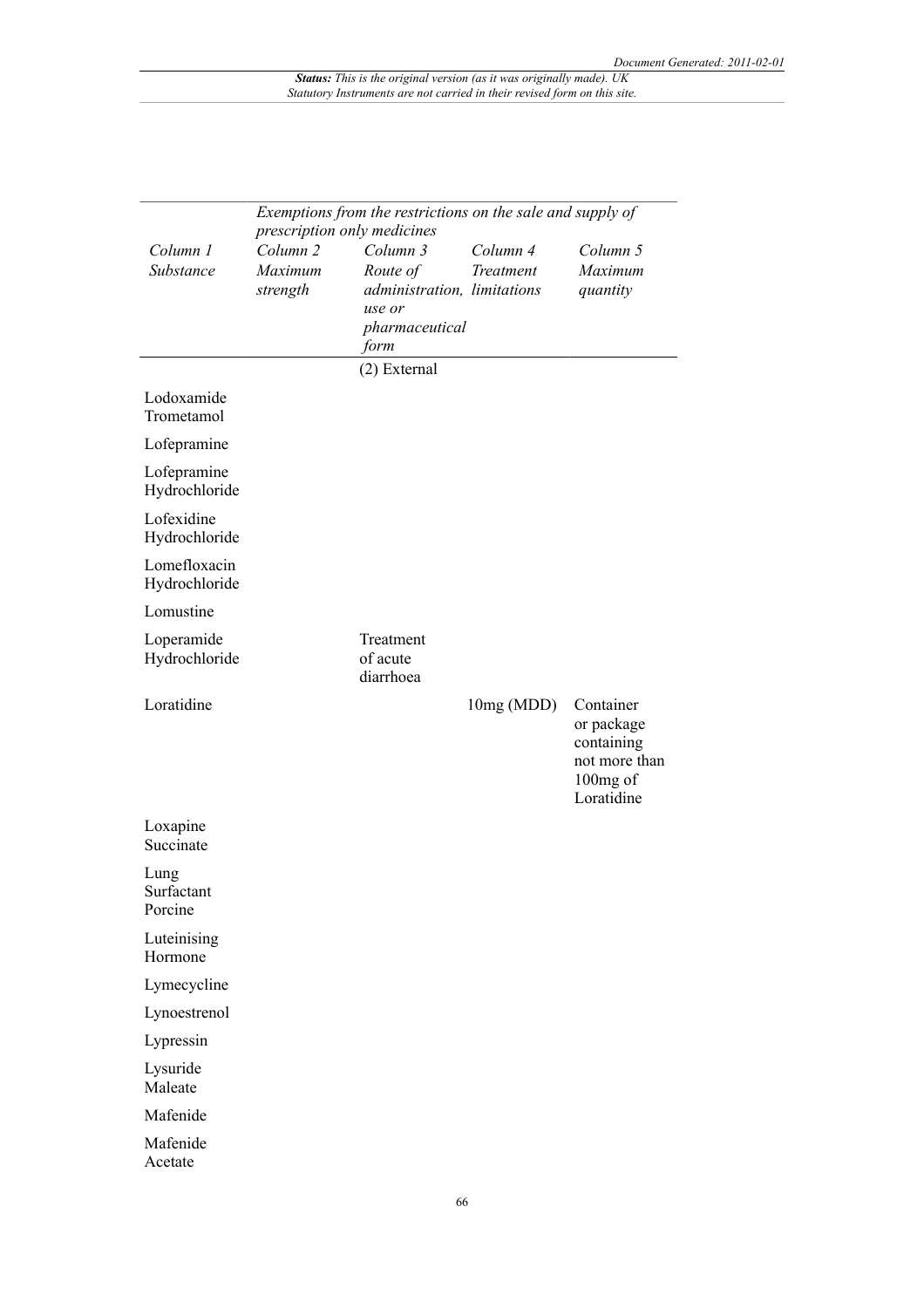|                               | prescription only medicines                | Exemptions from the restrictions on the sale and supply of                                                      |                       |                                                                                   |
|-------------------------------|--------------------------------------------|-----------------------------------------------------------------------------------------------------------------|-----------------------|-----------------------------------------------------------------------------------|
| Column 1<br>Substance         | Column <sub>2</sub><br>Maximum<br>strength | Column 3<br>Route of<br>administration, limitations<br>use or<br>pharmaceutical<br>form                         | Column 4<br>Treatment | Column 5<br>Maximum<br>quantity                                                   |
| Mafenide<br>Hydrochloride     |                                            |                                                                                                                 |                       |                                                                                   |
| Mafenide<br>Propionate        | 5.0 per cent                               | Eye drops                                                                                                       |                       |                                                                                   |
| Magnesium<br>Fluoride         |                                            |                                                                                                                 |                       |                                                                                   |
| Magnesium<br>Metrizoate       |                                            |                                                                                                                 |                       |                                                                                   |
| Mandragora<br>Autumnalis      |                                            |                                                                                                                 |                       |                                                                                   |
| Mannomustine<br>Hydrochloride |                                            |                                                                                                                 |                       |                                                                                   |
| Maprotiline<br>Hydrochloride  |                                            |                                                                                                                 |                       |                                                                                   |
| Mebanazine                    |                                            |                                                                                                                 |                       |                                                                                   |
| Mebendazole                   |                                            | For oral use in<br>the treatment<br>of enterobiasis<br>in adults and<br>in children<br>not less than 2<br>years | 100mg(MD)             | Container<br>or package<br>containing<br>not more than<br>800mg of<br>Mebendazole |
| Mebeverine<br>Hydrochloride   |                                            | For the<br>symptomatic<br>relief of<br>irritable bowel<br>syndrome                                              | 135mg(MD)             |                                                                                   |
|                               |                                            |                                                                                                                 | 405mg<br>(MDD)        |                                                                                   |
| Mebeverine<br>Pamoate         |                                            |                                                                                                                 |                       |                                                                                   |
| Mebhydrolin                   |                                            |                                                                                                                 |                       |                                                                                   |
| Mebhydrolin<br>Napadisylate   |                                            |                                                                                                                 |                       |                                                                                   |
| Mecamylamine<br>Hydrochloride |                                            |                                                                                                                 |                       |                                                                                   |
| Mecillinam                    |                                            |                                                                                                                 |                       |                                                                                   |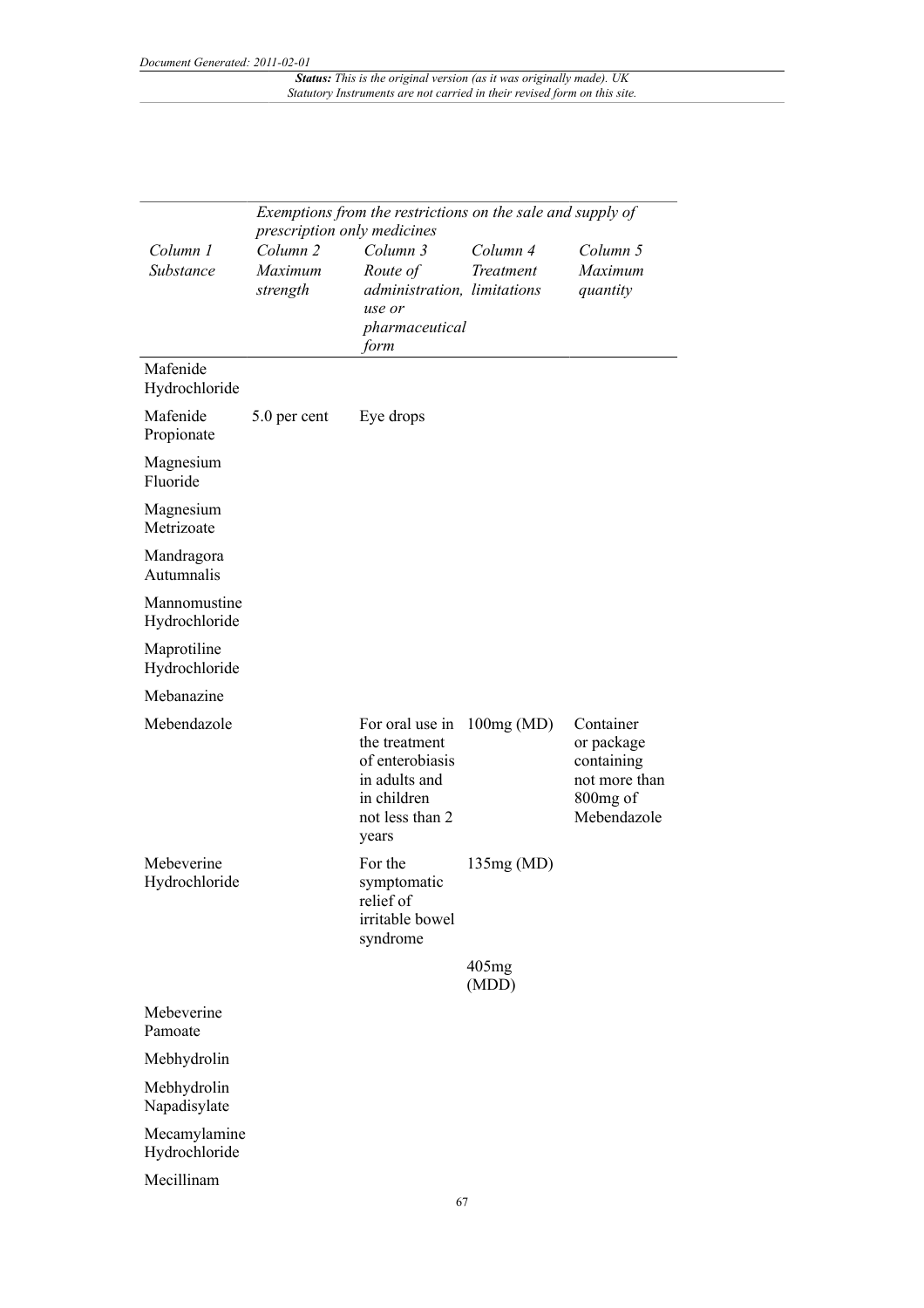|                                | Exemptions from the restrictions on the sale and supply of |                                       |                       |                     |  |
|--------------------------------|------------------------------------------------------------|---------------------------------------|-----------------------|---------------------|--|
|                                | prescription only medicines                                |                                       |                       |                     |  |
| Column 1<br>Substance          | Column <sub>2</sub><br>Maximum                             | Column 3<br>Route of                  | Column 4<br>Treatment | Column 5<br>Maximum |  |
|                                | strength                                                   | administration, limitations<br>use or |                       | quantity            |  |
|                                |                                                            | pharmaceutical<br>form                |                       |                     |  |
| Meclofenoxate<br>Hydrochloride |                                                            |                                       |                       |                     |  |
| Medigoxin                      |                                                            |                                       |                       |                     |  |
| Medrogestone                   |                                                            |                                       |                       |                     |  |
| Medroxyprogesterone<br>Acetate |                                                            |                                       |                       |                     |  |
| Mefenamic<br>Acid              |                                                            |                                       |                       |                     |  |
| Mefloquine<br>Hydrochloride    |                                                            |                                       |                       |                     |  |
| Mefruside                      |                                                            |                                       |                       |                     |  |
| Megestrol                      |                                                            |                                       |                       |                     |  |
| Megestrol<br>Acetate           |                                                            |                                       |                       |                     |  |
| Meglumine<br>Gadopentetate     |                                                            |                                       |                       |                     |  |
| Meglumine<br>Iodoxamate        |                                                            |                                       |                       |                     |  |
| Meglumine<br>Ioglycamate       |                                                            |                                       |                       |                     |  |
| Meglumine<br>Iothalamate       |                                                            |                                       |                       |                     |  |
| Meglumine<br>Iotroxate         |                                                            |                                       |                       |                     |  |
| Meglumine<br>Ioxaglate         |                                                            |                                       |                       |                     |  |
| Melphalan                      |                                                            |                                       |                       |                     |  |
| Melphalan<br>Hydrochloride     |                                                            |                                       |                       |                     |  |
| Menotrophin                    |                                                            |                                       |                       |                     |  |
| Mepenzolate<br><b>Bromide</b>  |                                                            |                                       | 25mg(MD)              |                     |  |
|                                |                                                            |                                       | 75mg (MDD)            |                     |  |
| Mephenesin                     |                                                            |                                       |                       |                     |  |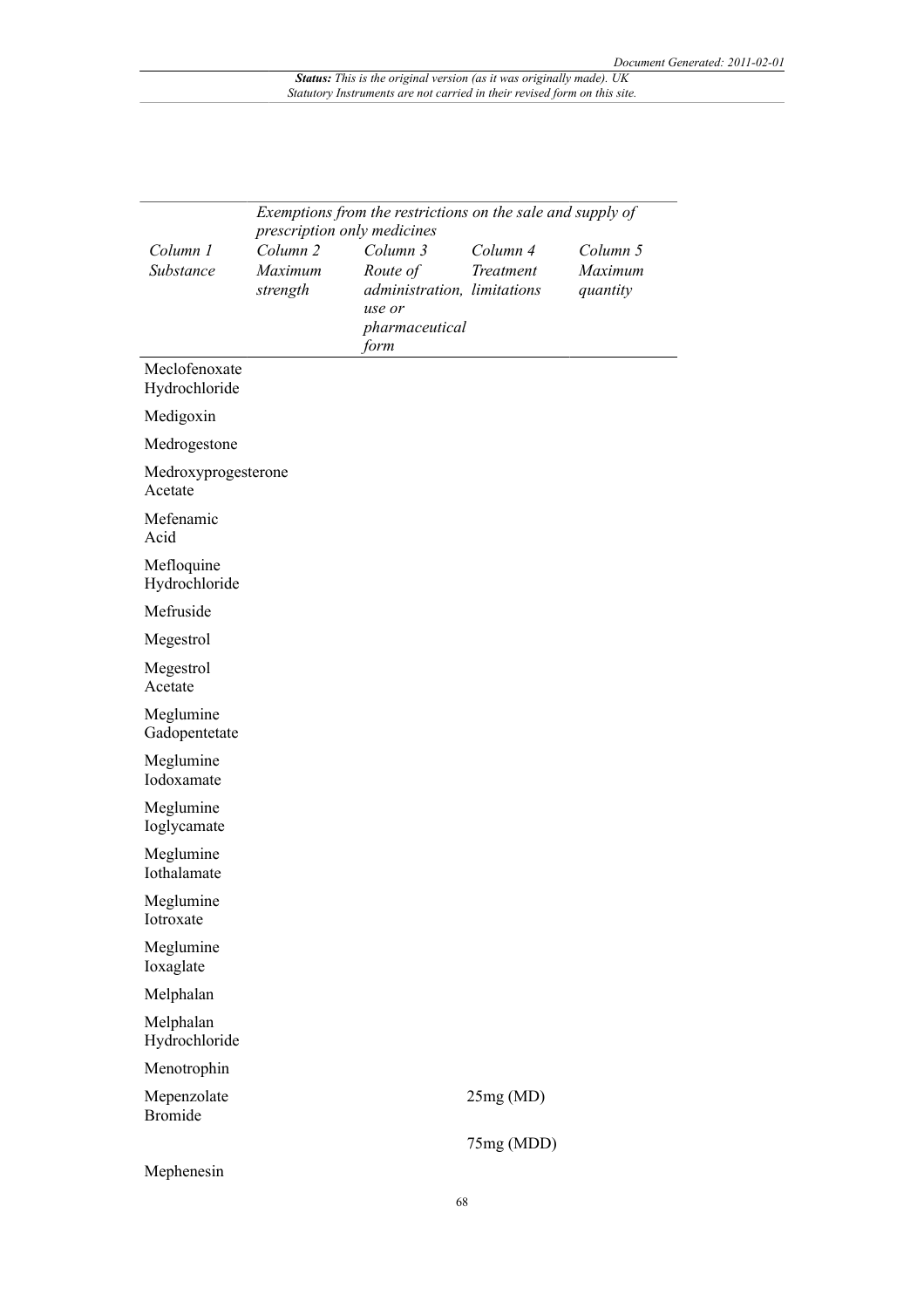|                               | Exemptions from the restrictions on the sale and supply of<br>prescription only medicines |                                                                                         |                       |                                 |  |
|-------------------------------|-------------------------------------------------------------------------------------------|-----------------------------------------------------------------------------------------|-----------------------|---------------------------------|--|
| Column 1<br>Substance         | Column <sub>2</sub><br>Maximum<br>strength                                                | Column 3<br>Route of<br>administration, limitations<br>use or<br>pharmaceutical<br>form | Column 4<br>Treatment | Column 5<br>Maximum<br>quantity |  |
| Mephenesin<br>Carbamate       |                                                                                           |                                                                                         |                       |                                 |  |
| Mepivacaine<br>Hydrochloride  |                                                                                           | Any use<br>except<br>ophthalmic<br>use                                                  |                       |                                 |  |
| Meptazinol<br>Hydrochloride   |                                                                                           |                                                                                         |                       |                                 |  |
| Mequitazine                   |                                                                                           |                                                                                         |                       |                                 |  |
| Mercaptopurine                |                                                                                           |                                                                                         |                       |                                 |  |
| Mersalyl                      |                                                                                           |                                                                                         |                       |                                 |  |
| Mersalyl Acid                 |                                                                                           |                                                                                         |                       |                                 |  |
| Mesalazine                    |                                                                                           |                                                                                         |                       |                                 |  |
| Mesna                         |                                                                                           |                                                                                         |                       |                                 |  |
| Mestranol                     |                                                                                           |                                                                                         |                       |                                 |  |
| Metaraminol<br>Tartrate       |                                                                                           |                                                                                         |                       |                                 |  |
| Metergoline                   |                                                                                           |                                                                                         |                       |                                 |  |
| Metformin<br>Hydrochloride    |                                                                                           |                                                                                         |                       |                                 |  |
| Methacycline                  |                                                                                           |                                                                                         |                       |                                 |  |
| Methacycline<br>Calcium       |                                                                                           |                                                                                         |                       |                                 |  |
| Methacycline<br>Hydrochloride |                                                                                           |                                                                                         |                       |                                 |  |
| Methallenoestril              |                                                                                           |                                                                                         |                       |                                 |  |
| Methicillin<br>Sodium         |                                                                                           |                                                                                         |                       |                                 |  |
| Methixene                     |                                                                                           |                                                                                         |                       |                                 |  |
| Methixene<br>Hydrochloride    |                                                                                           |                                                                                         |                       |                                 |  |
| Methocarbamol                 |                                                                                           |                                                                                         |                       |                                 |  |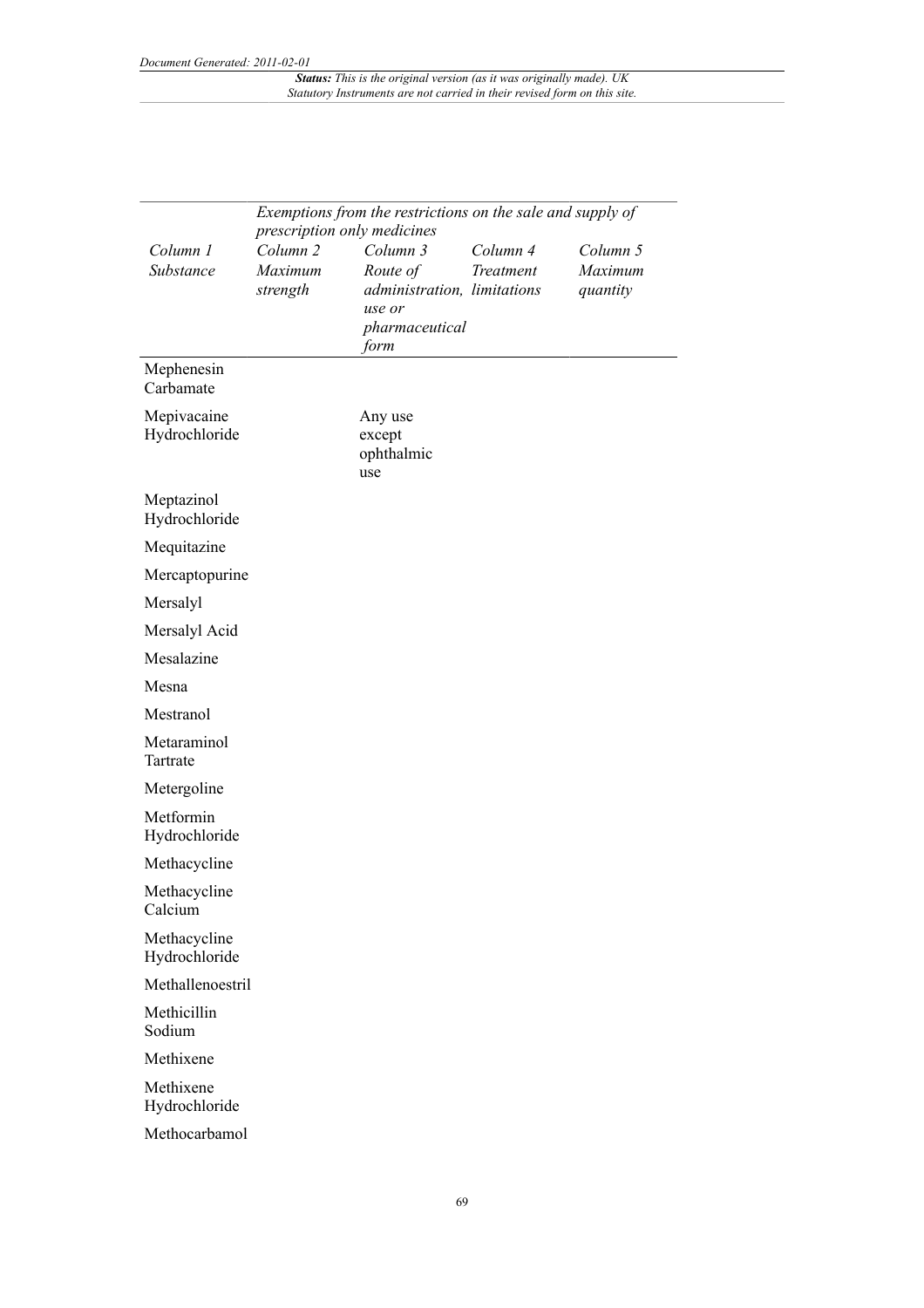|                                           |                                                    | Exemptions from the restrictions on the sale and supply of                          |            |                     |
|-------------------------------------------|----------------------------------------------------|-------------------------------------------------------------------------------------|------------|---------------------|
|                                           | prescription only medicines<br>Column <sub>2</sub> | Column 3                                                                            | Column 4   |                     |
| Column 1<br>Substance                     | Maximum                                            | Route of                                                                            | Treatment  | Column 5<br>Maximum |
|                                           | strength                                           | administration, limitations                                                         |            | quantity            |
|                                           |                                                    | use or                                                                              |            |                     |
|                                           |                                                    | pharmaceutical                                                                      |            |                     |
| Methocidin                                |                                                    | form<br>Throat                                                                      |            |                     |
|                                           |                                                    | lozenges and                                                                        |            |                     |
|                                           |                                                    | throat pastilles                                                                    |            |                     |
| Methohexitone                             |                                                    |                                                                                     |            |                     |
| Sodium                                    |                                                    |                                                                                     |            |                     |
| Methoin                                   |                                                    |                                                                                     |            |                     |
| Methoserpidine                            |                                                    |                                                                                     |            |                     |
| Methotrexate                              |                                                    |                                                                                     |            |                     |
| Methotrexate<br>Sodium                    |                                                    |                                                                                     |            |                     |
| Methotrimeprazine                         |                                                    |                                                                                     |            |                     |
| Methotrimeprazine<br>Hydrochloride        |                                                    |                                                                                     |            |                     |
| Methotrimeprazine<br>Maleate              |                                                    |                                                                                     |            |                     |
| Methoxamine<br>Hydrochloride              | $0.25$ per cent                                    | Nasal sprays<br>or nasal drops<br>not containing<br>liquid paraffin<br>as a vehicle |            |                     |
| Methsuximide                              |                                                    |                                                                                     |            |                     |
| Methyclothiazide                          |                                                    |                                                                                     |            |                     |
| Methyldopa                                |                                                    |                                                                                     |            |                     |
| Methyldopate<br>Hydrochloride             |                                                    |                                                                                     |            |                     |
| Methylephedrine<br>Hydrochloride          |                                                    |                                                                                     | 30mg(MD)   |                     |
|                                           |                                                    |                                                                                     | 60mg (MDD) |                     |
| Methylprednisolone                        |                                                    |                                                                                     |            |                     |
| Methylprednisolone<br>Acetate             |                                                    |                                                                                     |            |                     |
| Methylprednisolone<br>Sodium<br>Succinate |                                                    |                                                                                     |            |                     |
| Methylthiouracil                          |                                                    |                                                                                     |            |                     |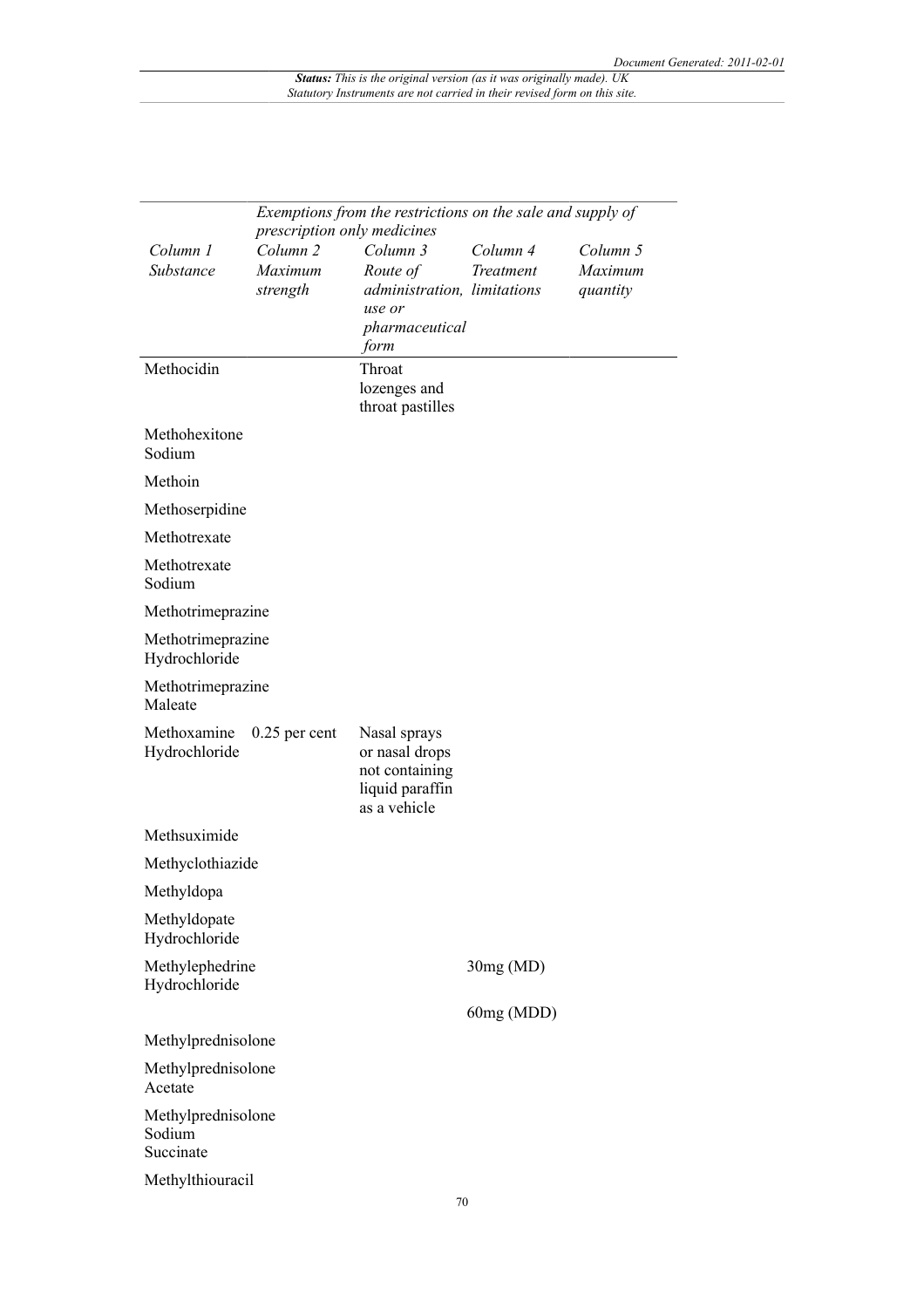|                                 | Exemptions from the restrictions on the sale and supply of |                                                                                                                         |                              |                                 |  |
|---------------------------------|------------------------------------------------------------|-------------------------------------------------------------------------------------------------------------------------|------------------------------|---------------------------------|--|
|                                 | prescription only medicines                                |                                                                                                                         |                              |                                 |  |
| Column 1<br>Substance           | Column <sub>2</sub><br>Maximum<br>strength                 | Column 3<br>Route of<br>administration, limitations<br>use or                                                           | Column 4<br><b>Treatment</b> | Column 5<br>Maximum<br>quantity |  |
|                                 |                                                            | pharmaceutical<br>form                                                                                                  |                              |                                 |  |
| Methysergide<br>Maleate         |                                                            |                                                                                                                         |                              |                                 |  |
| Metipranolol                    |                                                            |                                                                                                                         |                              |                                 |  |
| Metirosine                      |                                                            |                                                                                                                         |                              |                                 |  |
| Metoclopramide<br>Hydrochloride |                                                            |                                                                                                                         |                              |                                 |  |
| Metolazone                      |                                                            |                                                                                                                         |                              |                                 |  |
| Metoprolol<br>Fumarate          |                                                            |                                                                                                                         |                              |                                 |  |
| Metoprolol<br>Succinate         |                                                            |                                                                                                                         |                              |                                 |  |
| Metoprolol<br>Tartrate          |                                                            |                                                                                                                         |                              |                                 |  |
| Metronidazole                   |                                                            |                                                                                                                         |                              |                                 |  |
| Metronidazole<br>Benzoate       |                                                            |                                                                                                                         |                              |                                 |  |
| Metyrapone                      |                                                            |                                                                                                                         |                              |                                 |  |
| Mexiletine<br>Hydrochloride     |                                                            |                                                                                                                         |                              |                                 |  |
| Mezlocillin<br>Sodium           |                                                            |                                                                                                                         |                              |                                 |  |
| Mianserin<br>Hydrochloride      |                                                            |                                                                                                                         |                              |                                 |  |
| Miconazole                      |                                                            | External but<br>in the case of<br>vaginal use<br>only external<br>use for the<br>treatment<br>of vaginal<br>candidiasis |                              |                                 |  |
| Miconazole<br>Nitrate           |                                                            | <b>External</b> but<br>in the case of<br>vaginal use<br>only external<br>use for the<br>treatment                       |                              |                                 |  |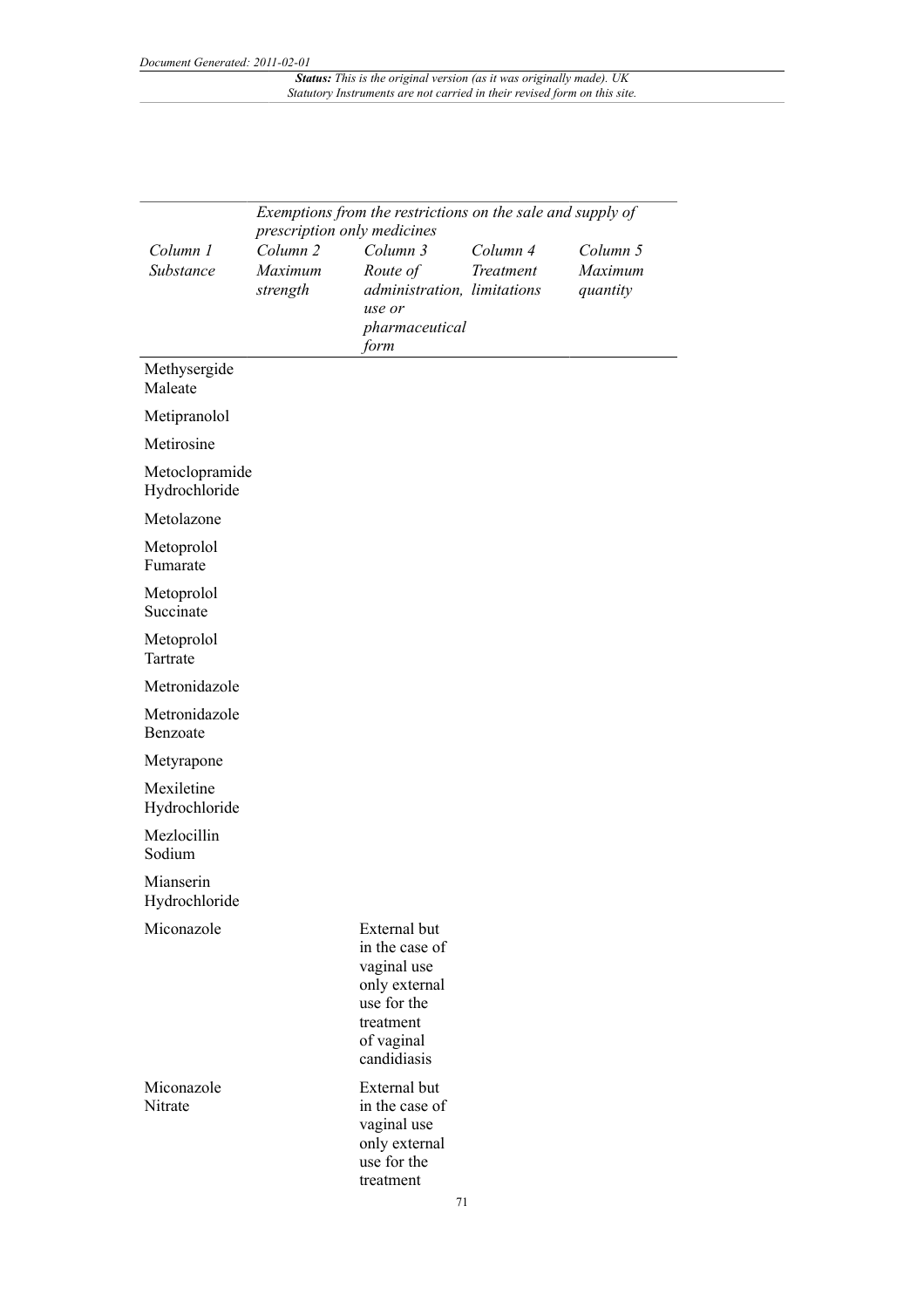| Exemptions from the restrictions on the sale and supply of<br>prescription only medicines |                                            |                                                                                         |                       |                                 |
|-------------------------------------------------------------------------------------------|--------------------------------------------|-----------------------------------------------------------------------------------------|-----------------------|---------------------------------|
| Column 1<br>Substance                                                                     | Column <sub>2</sub><br>Maximum<br>strength | Column 3<br>Route of<br>administration, limitations<br>use or<br>pharmaceutical<br>form | Column 4<br>Treatment | Column 5<br>Maximum<br>quantity |
|                                                                                           |                                            | of vaginal<br>candidiasis                                                               |                       |                                 |
| Mifepristone                                                                              |                                            |                                                                                         |                       |                                 |
| Miglitol                                                                                  |                                            |                                                                                         |                       |                                 |
| Milrinone                                                                                 |                                            |                                                                                         |                       |                                 |
| Milrinone<br>Lactate                                                                      |                                            |                                                                                         |                       |                                 |
| Minocycline                                                                               |                                            |                                                                                         |                       |                                 |
| Minocycline<br>Hydrochloride                                                              |                                            |                                                                                         |                       |                                 |
| Minoxidil                                                                                 | 2.0 per cent                               | External                                                                                |                       |                                 |
| Misoprostol                                                                               |                                            |                                                                                         |                       |                                 |
| Mitobronitol                                                                              |                                            |                                                                                         |                       |                                 |
| Mitomycin                                                                                 |                                            |                                                                                         |                       |                                 |
| Mitozantrone<br>Hydrochloride                                                             |                                            |                                                                                         |                       |                                 |
| Mivacurium<br>Chloride                                                                    |                                            |                                                                                         |                       |                                 |
| Moclobemide                                                                               |                                            |                                                                                         |                       |                                 |
| Molgramostim                                                                              |                                            |                                                                                         |                       |                                 |
| Molindone<br>Hydrochloride                                                                |                                            |                                                                                         |                       |                                 |
| Mometasone<br>Furoate                                                                     |                                            |                                                                                         |                       |                                 |
| Moracizine<br>Hydrochloride                                                               |                                            |                                                                                         |                       |                                 |
| Morazone<br>Hydrochloride                                                                 |                                            |                                                                                         |                       |                                 |
| Mupirocin                                                                                 |                                            |                                                                                         |                       |                                 |
| Mupirocin<br>Calcium                                                                      |                                            |                                                                                         |                       |                                 |
| Mustine<br>Hydrochloride                                                                  |                                            |                                                                                         |                       |                                 |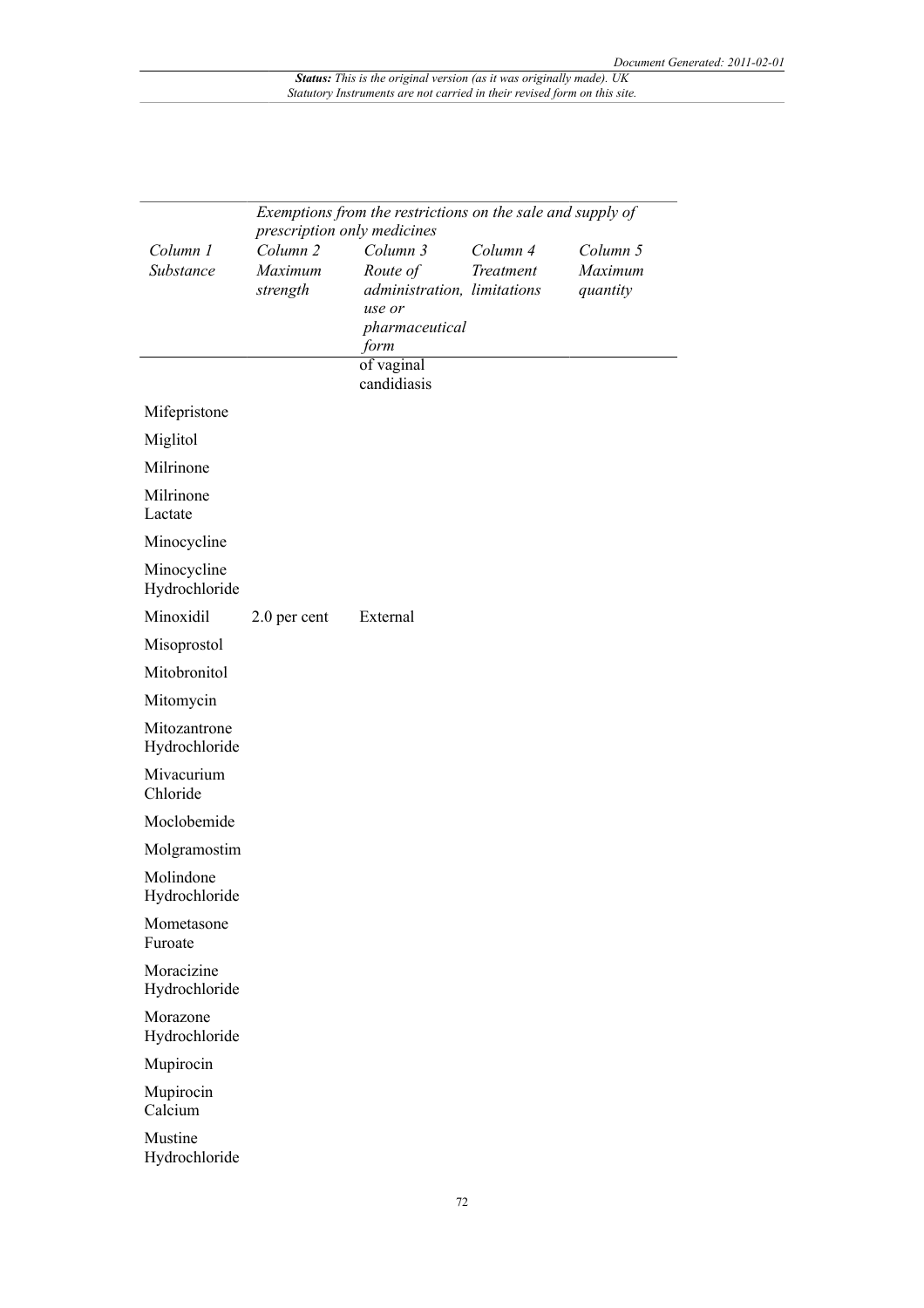|                              | Exemptions from the restrictions on the sale and supply of<br>prescription only medicines |                                                                                              |                       |                                 |
|------------------------------|-------------------------------------------------------------------------------------------|----------------------------------------------------------------------------------------------|-----------------------|---------------------------------|
| Column 1<br>Substance        | Column <sub>2</sub><br>Maximum<br>strength                                                | Column 3<br>Route of<br>administration, limitations<br>use or<br>pharmaceutical<br>form      | Column 4<br>Treatment | Column 5<br>Maximum<br>quantity |
| Nabilone                     |                                                                                           |                                                                                              |                       |                                 |
| Nabumetone                   |                                                                                           |                                                                                              |                       |                                 |
| Nadolol                      |                                                                                           |                                                                                              |                       |                                 |
| Nafarelin<br>Acetate         |                                                                                           |                                                                                              |                       |                                 |
| Naftidrofuryl<br>Oxalate     |                                                                                           |                                                                                              |                       |                                 |
| Naftifine<br>Hydrochloride   |                                                                                           |                                                                                              |                       |                                 |
| Nalbuphine<br>Hydrochloride  |                                                                                           |                                                                                              |                       |                                 |
| Nalidixic Acid               |                                                                                           |                                                                                              |                       |                                 |
| Nalorphine<br>Hydrobromide   |                                                                                           |                                                                                              |                       |                                 |
| Naloxone<br>Hydrochloride    |                                                                                           |                                                                                              |                       |                                 |
| Naltrexone<br>Hydrochloride  |                                                                                           |                                                                                              |                       |                                 |
| Naphazoline<br>Hydrochloride | $(1)$ 0.05 per<br>cent                                                                    | $(1)$ Nasal<br>sprays or nasal<br>drops not<br>containing<br>liquid paraffin<br>as a vehicle |                       |                                 |
|                              | $(2)$ 0.015 per<br>cent                                                                   | $(2)$ Eye drops                                                                              |                       |                                 |
| Naphazoline<br>Nitrate       | 0.05 per cent                                                                             | Nasal sprays<br>or nasal drops<br>not containing<br>liquid paraffin<br>as a vehicle          |                       |                                 |
| Naproxen                     |                                                                                           |                                                                                              |                       |                                 |
| Naproxen<br>Sodium           |                                                                                           |                                                                                              |                       |                                 |
| Natamycin                    |                                                                                           |                                                                                              |                       |                                 |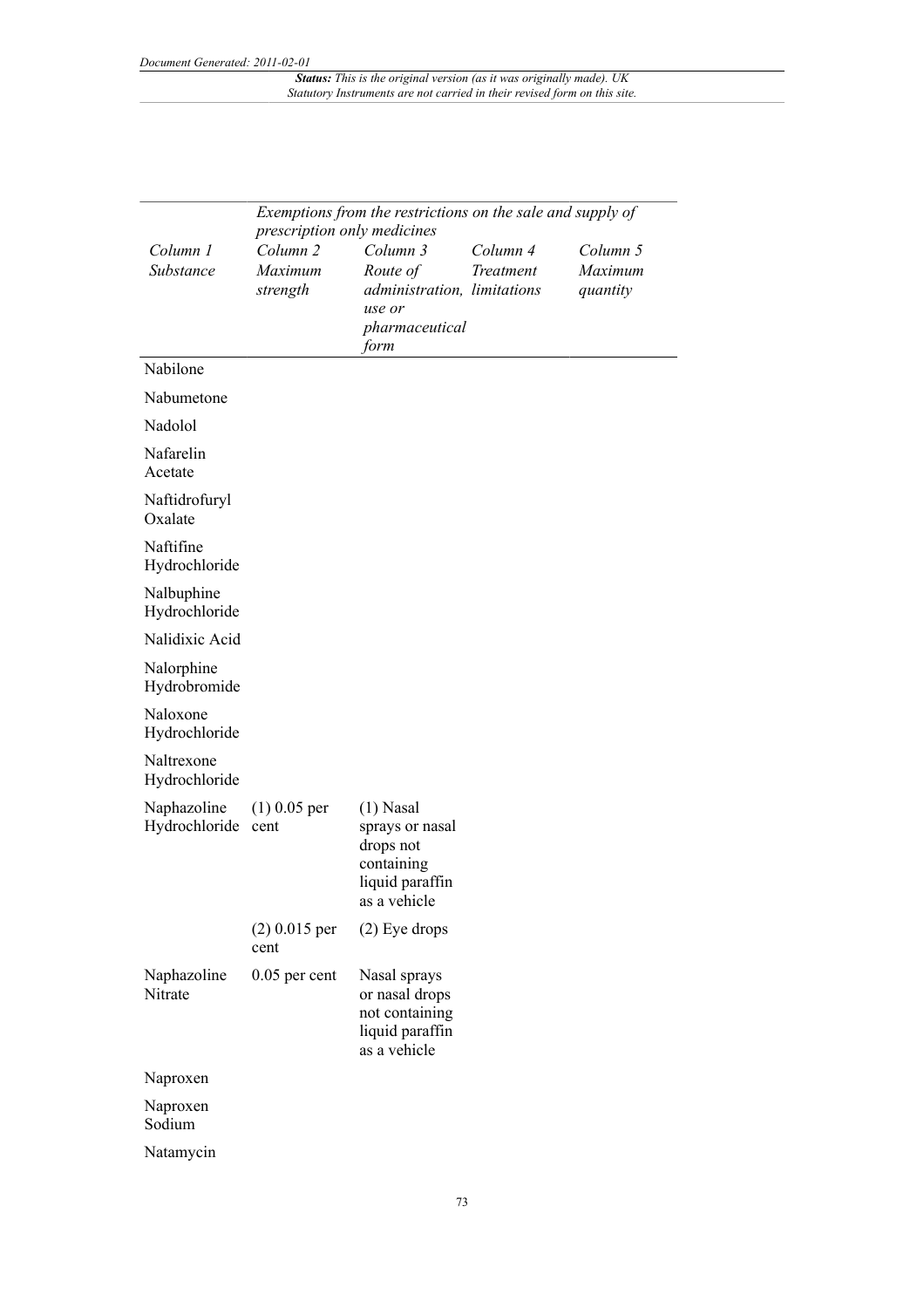|                               | Exemptions from the restrictions on the sale and supply of |                                                               |                |                     |  |  |
|-------------------------------|------------------------------------------------------------|---------------------------------------------------------------|----------------|---------------------|--|--|
|                               | prescription only medicines                                |                                                               |                |                     |  |  |
| Column 1                      | Column <sub>2</sub>                                        | Column 3                                                      | Column 4       | Column 5            |  |  |
| Substance                     | Maximum<br>strength                                        | Route of<br>administration, limitations<br>use or             | Treatment      | Maximum<br>quantity |  |  |
|                               |                                                            | pharmaceutical<br>form                                        |                |                     |  |  |
| Nedocromil<br>Sodium          |                                                            |                                                               |                |                     |  |  |
| Nefazodone<br>Hydrochloride   |                                                            |                                                               |                |                     |  |  |
| Nefopam<br>Hydrochloride      |                                                            |                                                               |                |                     |  |  |
| Neomycin                      |                                                            |                                                               |                |                     |  |  |
| Neomycin<br>Oleate            |                                                            |                                                               |                |                     |  |  |
| Neomycin<br>Palmitate         |                                                            |                                                               |                |                     |  |  |
| Neomycin<br>Sulphate          |                                                            |                                                               |                |                     |  |  |
| Neomycin<br>Undecanoate       |                                                            |                                                               |                |                     |  |  |
| Neostigmine<br><b>Bromide</b> |                                                            |                                                               |                |                     |  |  |
| Neostigmine<br>Methylsulphate |                                                            |                                                               |                |                     |  |  |
| Netilmicin<br>Sulphate        |                                                            |                                                               |                |                     |  |  |
| Nicardipine<br>Hydrochloride  |                                                            |                                                               |                |                     |  |  |
| Nicergoline                   |                                                            |                                                               |                |                     |  |  |
| Nicotinic Acid                |                                                            | Any use,<br>except for the<br>treatment of<br>hyperlipidaemia | 600mg<br>(MDD) |                     |  |  |
| Nicoumalone                   |                                                            |                                                               |                |                     |  |  |
| Nifedipine                    |                                                            |                                                               |                |                     |  |  |
| Nifenazone                    |                                                            |                                                               |                |                     |  |  |
| Nikethamide                   |                                                            |                                                               |                |                     |  |  |
| Nimodipine                    |                                                            |                                                               |                |                     |  |  |
| Niridazole                    |                                                            |                                                               |                |                     |  |  |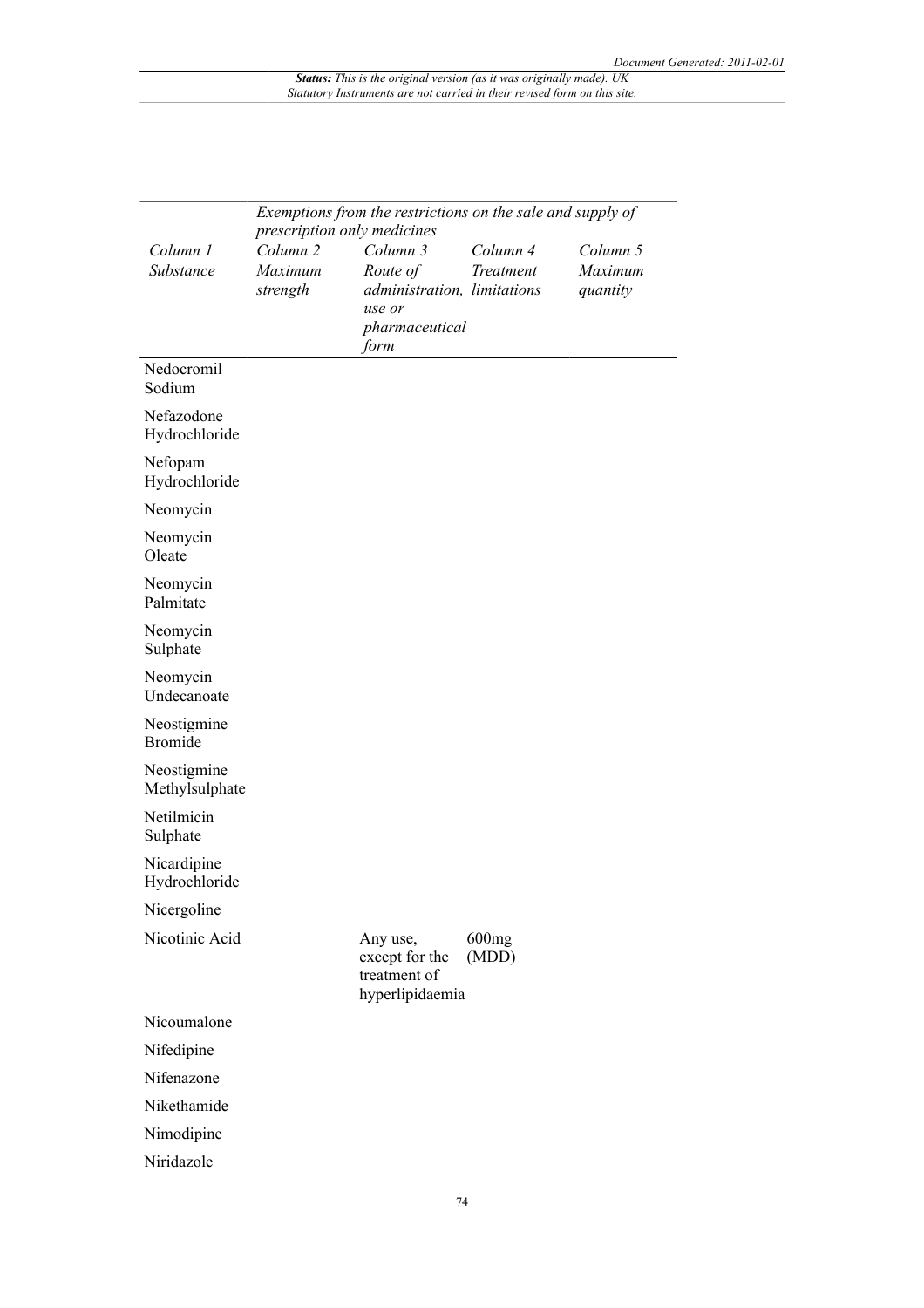|                                | prescription only medicines                | Exemptions from the restrictions on the sale and supply of                              |                                                           |                                 |
|--------------------------------|--------------------------------------------|-----------------------------------------------------------------------------------------|-----------------------------------------------------------|---------------------------------|
| Column 1<br>Substance          | Column <sub>2</sub><br>Maximum<br>strength | Column 3<br>Route of<br>administration, limitations<br>use or<br>pharmaceutical<br>form | Column 4<br>Treatment                                     | Column 5<br>Maximum<br>quantity |
| Nitrendipine                   |                                            |                                                                                         |                                                           |                                 |
| Nitrofurantoin                 |                                            |                                                                                         |                                                           |                                 |
| Nitrofurazone                  |                                            |                                                                                         |                                                           |                                 |
| Nizatidine                     |                                            | For the<br>prevention of<br>the symptoms<br>of food-related<br>heartburn                | 75mg(MD)                                                  |                                 |
|                                |                                            |                                                                                         | Maximum of 4<br>such doses in<br>any period of<br>14 days |                                 |
|                                |                                            | For use in<br>adults and<br>children not<br>less than 16<br>years                       |                                                           |                                 |
| Nomifensine<br>Maleate         |                                            |                                                                                         |                                                           |                                 |
| Noradrenaline                  |                                            |                                                                                         |                                                           |                                 |
| Noradrenaline<br>Acid Tartrate |                                            |                                                                                         |                                                           |                                 |
| Norethisterone                 |                                            |                                                                                         |                                                           |                                 |
| Norethisterone<br>Acetate      |                                            |                                                                                         |                                                           |                                 |
| Norethisterone<br>Enanthate    |                                            |                                                                                         |                                                           |                                 |
| Norethynodrel                  |                                            |                                                                                         |                                                           |                                 |
| Norfloxacin                    |                                            |                                                                                         |                                                           |                                 |
| Norgestimate                   |                                            |                                                                                         |                                                           |                                 |
| Norgestrel                     |                                            |                                                                                         |                                                           |                                 |
| Nortriptyline<br>Hydrochloride |                                            |                                                                                         |                                                           |                                 |
| Noscapine                      |                                            |                                                                                         |                                                           |                                 |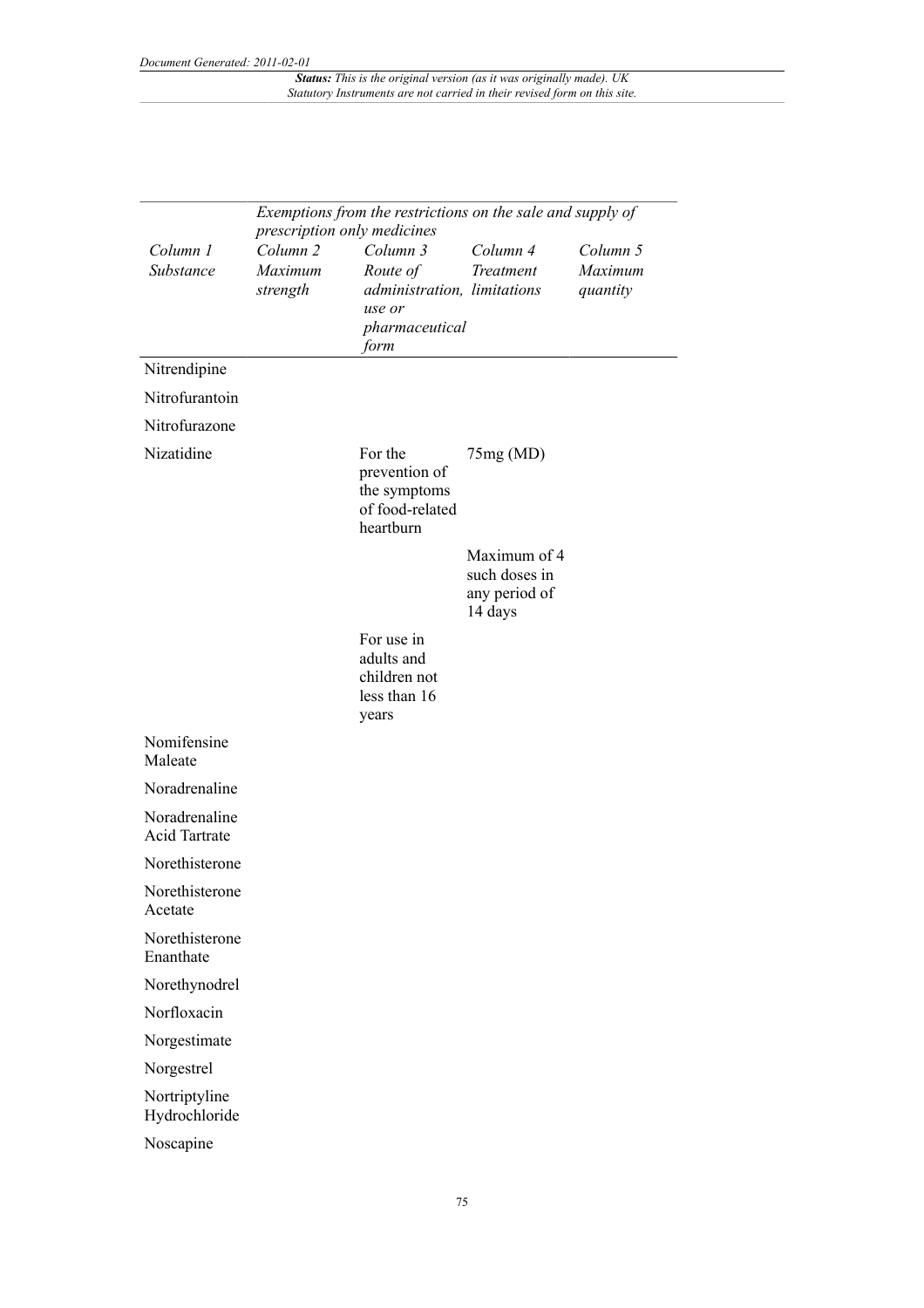|                                         | Exemptions from the restrictions on the sale and supply of<br>prescription only medicines |                                                                                         |                       |                                 |  |
|-----------------------------------------|-------------------------------------------------------------------------------------------|-----------------------------------------------------------------------------------------|-----------------------|---------------------------------|--|
| Column 1<br>Substance                   | Column <sub>2</sub><br>Maximum<br>strength                                                | Column 3<br>Route of<br>administration, limitations<br>use or<br>pharmaceutical<br>form | Column 4<br>Treatment | Column 5<br>Maximum<br>quantity |  |
| Noscapine<br>Hydrochloride              |                                                                                           |                                                                                         |                       |                                 |  |
| Novobiocin<br>Calcium                   |                                                                                           |                                                                                         |                       |                                 |  |
| Novobiocin<br>Sodium                    |                                                                                           |                                                                                         |                       |                                 |  |
| Nux Vomica<br>Seed                      |                                                                                           |                                                                                         |                       |                                 |  |
| Nystatin                                |                                                                                           |                                                                                         |                       |                                 |  |
| Octacosactrin                           |                                                                                           |                                                                                         |                       |                                 |  |
| Octreotide                              |                                                                                           |                                                                                         |                       |                                 |  |
| Oestradiol                              |                                                                                           |                                                                                         |                       |                                 |  |
| Oestradiol<br>Benzoate                  |                                                                                           |                                                                                         |                       |                                 |  |
| Oestradiol<br>Cypionate                 |                                                                                           |                                                                                         |                       |                                 |  |
| Oestradiol<br>Dipropionate              |                                                                                           |                                                                                         |                       |                                 |  |
| Oestradiol<br>Diundecanoate             |                                                                                           |                                                                                         |                       |                                 |  |
| Oestradiol<br>Enanthate                 |                                                                                           |                                                                                         |                       |                                 |  |
| Oestradiol<br>Phenylpropionate          |                                                                                           |                                                                                         |                       |                                 |  |
| Oestradiol<br>Undecanoate               |                                                                                           |                                                                                         |                       |                                 |  |
| Oestradiol<br>Valerate                  |                                                                                           |                                                                                         |                       |                                 |  |
| Oestriol                                |                                                                                           |                                                                                         |                       |                                 |  |
| Oestriol<br>Succinate                   |                                                                                           |                                                                                         |                       |                                 |  |
| Oestrogenic<br>Substances<br>Conjugated |                                                                                           |                                                                                         |                       |                                 |  |
| Oestrone                                |                                                                                           |                                                                                         |                       |                                 |  |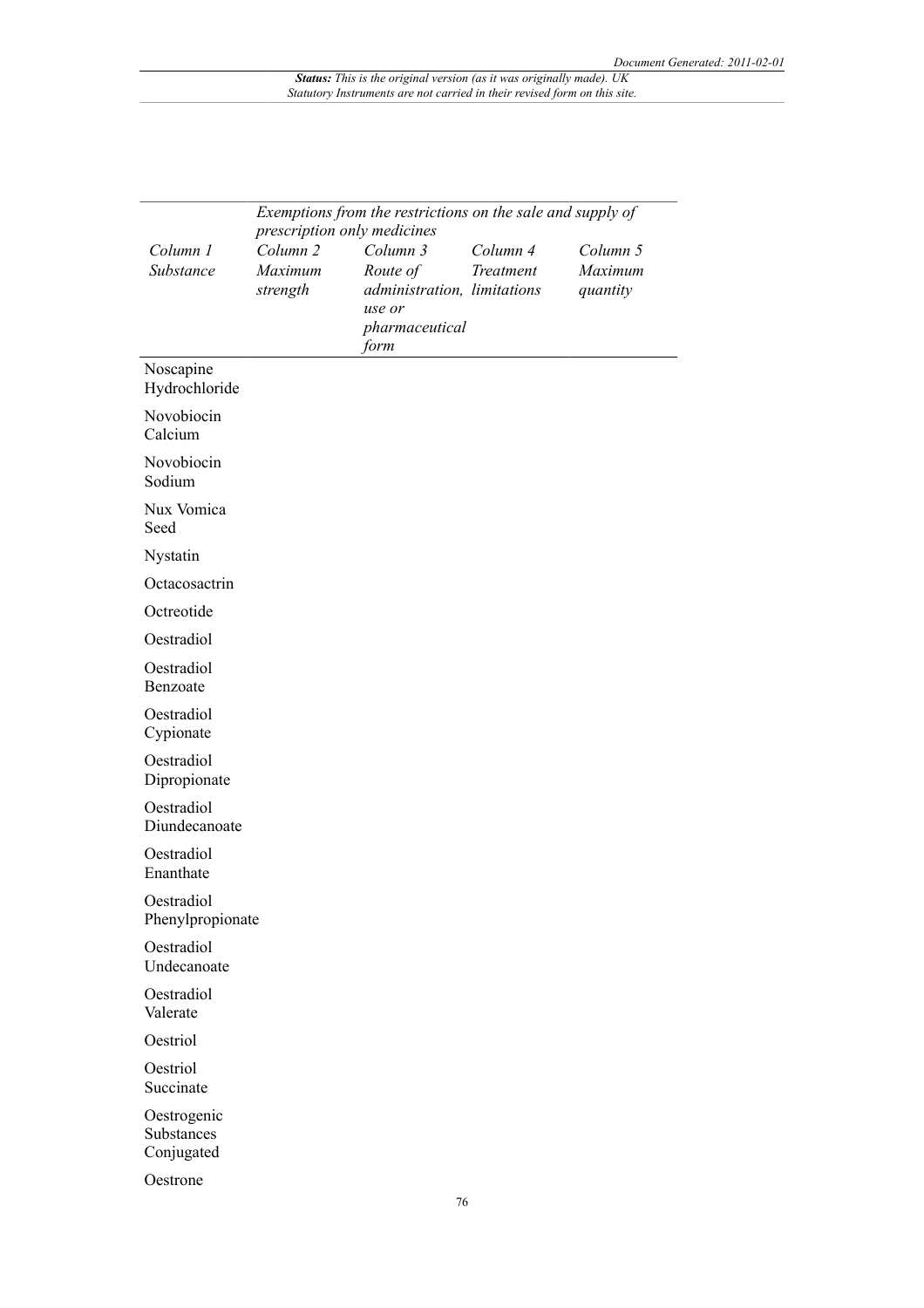|                               | Exemptions from the restrictions on the sale and supply of<br>prescription only medicines |                                                               |                       |                                                                                   |  |
|-------------------------------|-------------------------------------------------------------------------------------------|---------------------------------------------------------------|-----------------------|-----------------------------------------------------------------------------------|--|
| Column 1<br>Substance         | Column <sub>2</sub><br>Maximum<br>strength                                                | Column 3<br>Route of<br>administration, limitations<br>use or | Column 4<br>Treatment | Column 5<br>Maximum<br>quantity                                                   |  |
|                               |                                                                                           | pharmaceutical<br>form                                        |                       |                                                                                   |  |
| Ofloxacin                     |                                                                                           |                                                               |                       |                                                                                   |  |
| Olsalazine<br>Sodium          |                                                                                           |                                                               |                       |                                                                                   |  |
| Omeprazole                    |                                                                                           |                                                               |                       |                                                                                   |  |
| Ondansetron<br>Hydrochloride  |                                                                                           |                                                               |                       |                                                                                   |  |
| Orciprenaline<br>Sulphate     |                                                                                           |                                                               |                       |                                                                                   |  |
| Orphenadrine<br>Citrate       |                                                                                           |                                                               |                       |                                                                                   |  |
| Orphenadrine<br>Hydrochloride |                                                                                           |                                                               |                       |                                                                                   |  |
| Ouabain                       |                                                                                           |                                                               |                       |                                                                                   |  |
| Ovarian Gland<br>Dried        |                                                                                           |                                                               |                       |                                                                                   |  |
| Oxamniquine                   |                                                                                           |                                                               |                       |                                                                                   |  |
| Oxantel<br>Embonate           |                                                                                           |                                                               |                       |                                                                                   |  |
| Oxaprozin                     |                                                                                           |                                                               |                       |                                                                                   |  |
| Oxatomide                     |                                                                                           |                                                               |                       |                                                                                   |  |
| Oxedrine<br>Tartrate          |                                                                                           |                                                               |                       |                                                                                   |  |
| Oxethazaine                   |                                                                                           |                                                               | 10mg(MD)              | Container<br>or package<br>containing<br>not more than<br>400mg of<br>Oxethazaine |  |
|                               |                                                                                           |                                                               | 30mg (MDD)            |                                                                                   |  |
| Oxitropium<br><b>Bromide</b>  |                                                                                           |                                                               |                       |                                                                                   |  |
| Oxolinic Acid                 |                                                                                           |                                                               |                       |                                                                                   |  |
| Oxpentifylline                |                                                                                           |                                                               |                       |                                                                                   |  |
| Oxprenolol<br>Hydrochloride   |                                                                                           |                                                               |                       |                                                                                   |  |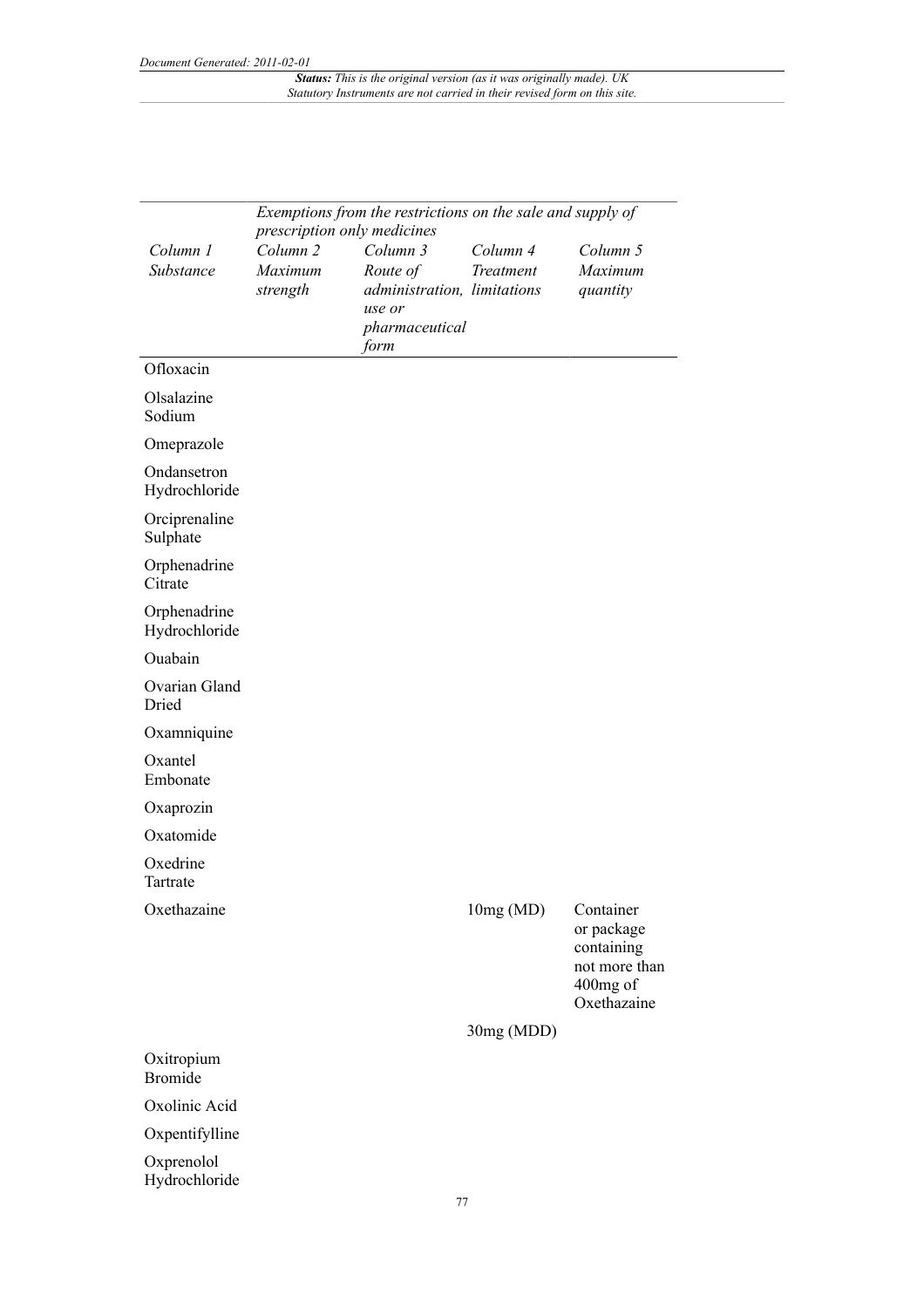|                                  |                                                    | Exemptions from the restrictions on the sale and supply of |            |          |
|----------------------------------|----------------------------------------------------|------------------------------------------------------------|------------|----------|
| Column 1                         | prescription only medicines<br>Column <sub>2</sub> | Column 3                                                   | Column 4   | Column 5 |
| Substance                        | Maximum                                            | Route of                                                   | Treatment  | Maximum  |
|                                  | strength                                           | administration, limitations                                |            | quantity |
|                                  |                                                    | use or                                                     |            |          |
|                                  |                                                    | pharmaceutical                                             |            |          |
|                                  |                                                    | form                                                       |            |          |
| Oxybuprocaine                    |                                                    | Non-                                                       |            |          |
| Hydrochloride                    |                                                    | ophthalmic                                                 |            |          |
|                                  |                                                    | use                                                        |            |          |
| Oxybutynin                       |                                                    |                                                            |            |          |
| Hydrochloride                    |                                                    |                                                            |            |          |
| Oxypertine                       |                                                    |                                                            |            |          |
| Oxypertine                       |                                                    |                                                            |            |          |
| Hydrochloride                    |                                                    |                                                            |            |          |
| Oxyphenbutazone                  |                                                    |                                                            |            |          |
| Oxyphencyclimine                 |                                                    |                                                            |            |          |
| Hydrochloride                    |                                                    |                                                            |            |          |
| Oxyphenonium                     |                                                    |                                                            | 5mg(MD)    |          |
| <b>Bromide</b>                   |                                                    |                                                            |            |          |
|                                  |                                                    |                                                            | 15mg (MDD) |          |
| Oxytetracycline                  |                                                    |                                                            |            |          |
|                                  |                                                    |                                                            |            |          |
| Oxytetracycline<br>Calcium       |                                                    |                                                            |            |          |
|                                  |                                                    |                                                            |            |          |
| Oxytetracycline<br>Dihydrate     |                                                    |                                                            |            |          |
|                                  |                                                    |                                                            |            |          |
| Oxytetracycline<br>Hydrochloride |                                                    |                                                            |            |          |
|                                  |                                                    |                                                            |            |          |
| Oxytocin,<br>natural             |                                                    |                                                            |            |          |
| Oxytocin,                        |                                                    |                                                            |            |          |
| synthetic                        |                                                    |                                                            |            |          |
| Pancreatin                       | $(1)$ 21,000                                       | $(1)$ capsules                                             |            |          |
|                                  | European                                           |                                                            |            |          |
|                                  | Pharmacopoeia                                      |                                                            |            |          |
|                                  | units of lipase                                    |                                                            |            |          |
|                                  | per capsule                                        |                                                            |            |          |
|                                  | $(2)$ 25,000                                       | $(2)$ powder                                               |            |          |
|                                  | European                                           |                                                            |            |          |
|                                  | Pharmacopoeia                                      |                                                            |            |          |
|                                  | units of lipase                                    |                                                            |            |          |
|                                  | per gram                                           |                                                            |            |          |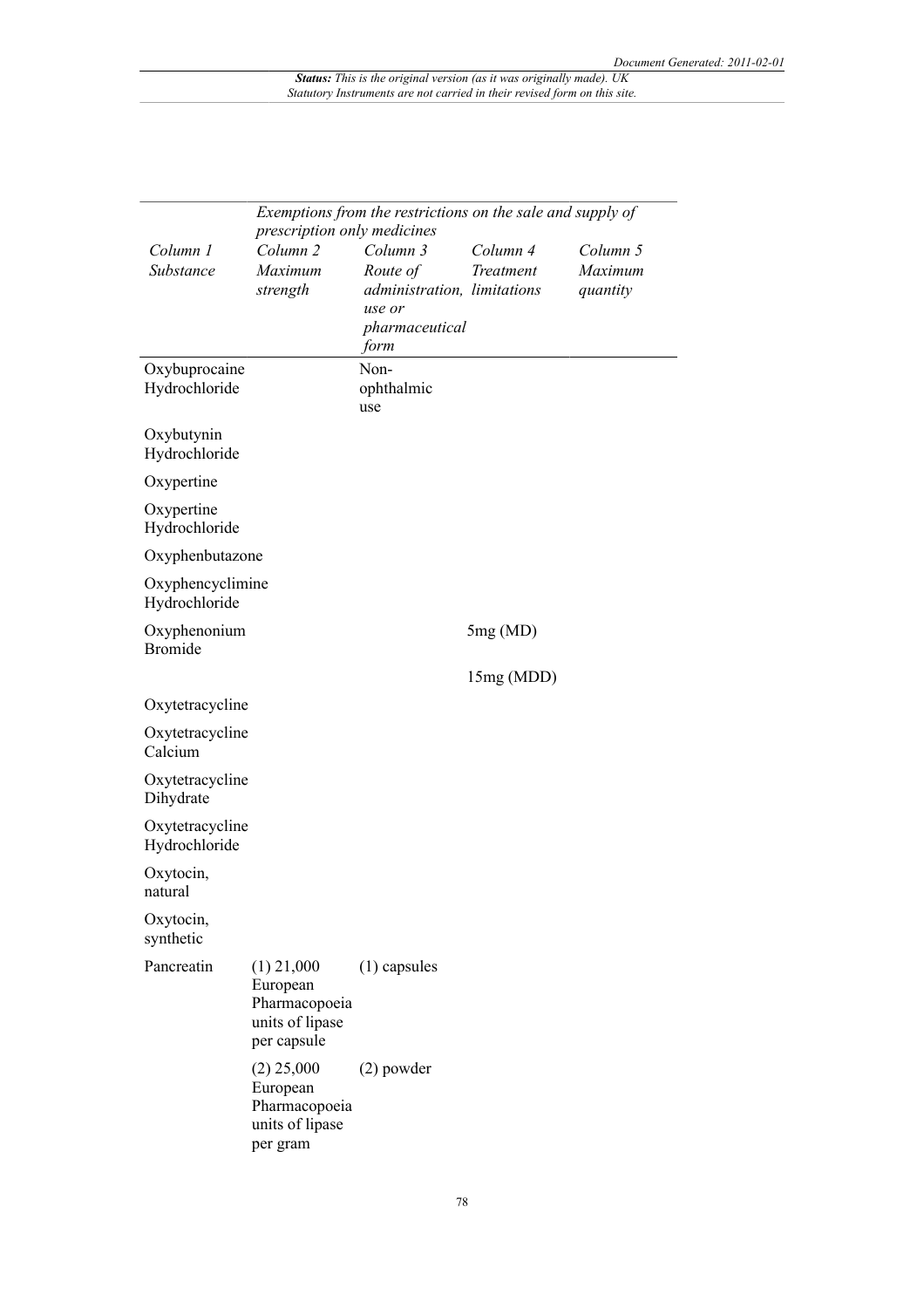|                                | Exemptions from the restrictions on the sale and supply of<br>prescription only medicines |                                                                                         |                                                  |                                 |  |
|--------------------------------|-------------------------------------------------------------------------------------------|-----------------------------------------------------------------------------------------|--------------------------------------------------|---------------------------------|--|
| Column 1<br>Substance          | Column <sub>2</sub><br>Maximum<br>strength                                                | Column 3<br>Route of<br>administration, limitations<br>use or<br>pharmaceutical<br>form | Column 4<br>Treatment                            | Column 5<br>Maximum<br>quantity |  |
| Pancuronium<br><b>Bromide</b>  |                                                                                           |                                                                                         |                                                  |                                 |  |
| Papaverine                     |                                                                                           | $(1)$ By inhaler                                                                        |                                                  |                                 |  |
|                                |                                                                                           | $(2)$ Otherwise<br>than by inhaler (MD)                                                 | $(2)$ 50mg                                       |                                 |  |
|                                |                                                                                           |                                                                                         | 150mg<br>(MDD)                                   |                                 |  |
| Papaverine<br>Hydrochloride    |                                                                                           | $(1)$ By inhaler                                                                        |                                                  |                                 |  |
|                                |                                                                                           | $(2)$ Otherwise<br>than by inhaler of 50mg of                                           | (2) Equivalent<br>Papaverine<br>(MD)             |                                 |  |
|                                |                                                                                           |                                                                                         | Equivalent<br>of 150mg of<br>Papaverine<br>(MDD) |                                 |  |
| Paraldehyde                    |                                                                                           |                                                                                         |                                                  |                                 |  |
| Paramethadione                 |                                                                                           |                                                                                         |                                                  |                                 |  |
| Paramethasone<br>Acetate       |                                                                                           |                                                                                         |                                                  |                                 |  |
| Parathyroid<br>Gland           |                                                                                           |                                                                                         |                                                  |                                 |  |
| Pargyline<br>Hydrochloride     |                                                                                           |                                                                                         |                                                  |                                 |  |
| Paroxetine<br>Hydrochloride    |                                                                                           |                                                                                         |                                                  |                                 |  |
| Pecilocin                      |                                                                                           |                                                                                         |                                                  |                                 |  |
| Penamecillin                   |                                                                                           |                                                                                         |                                                  |                                 |  |
| Penbutolol<br>Sulphate         |                                                                                           |                                                                                         |                                                  |                                 |  |
| Penicillamine                  |                                                                                           |                                                                                         |                                                  |                                 |  |
| Penicillamine<br>Hydrochloride |                                                                                           |                                                                                         |                                                  |                                 |  |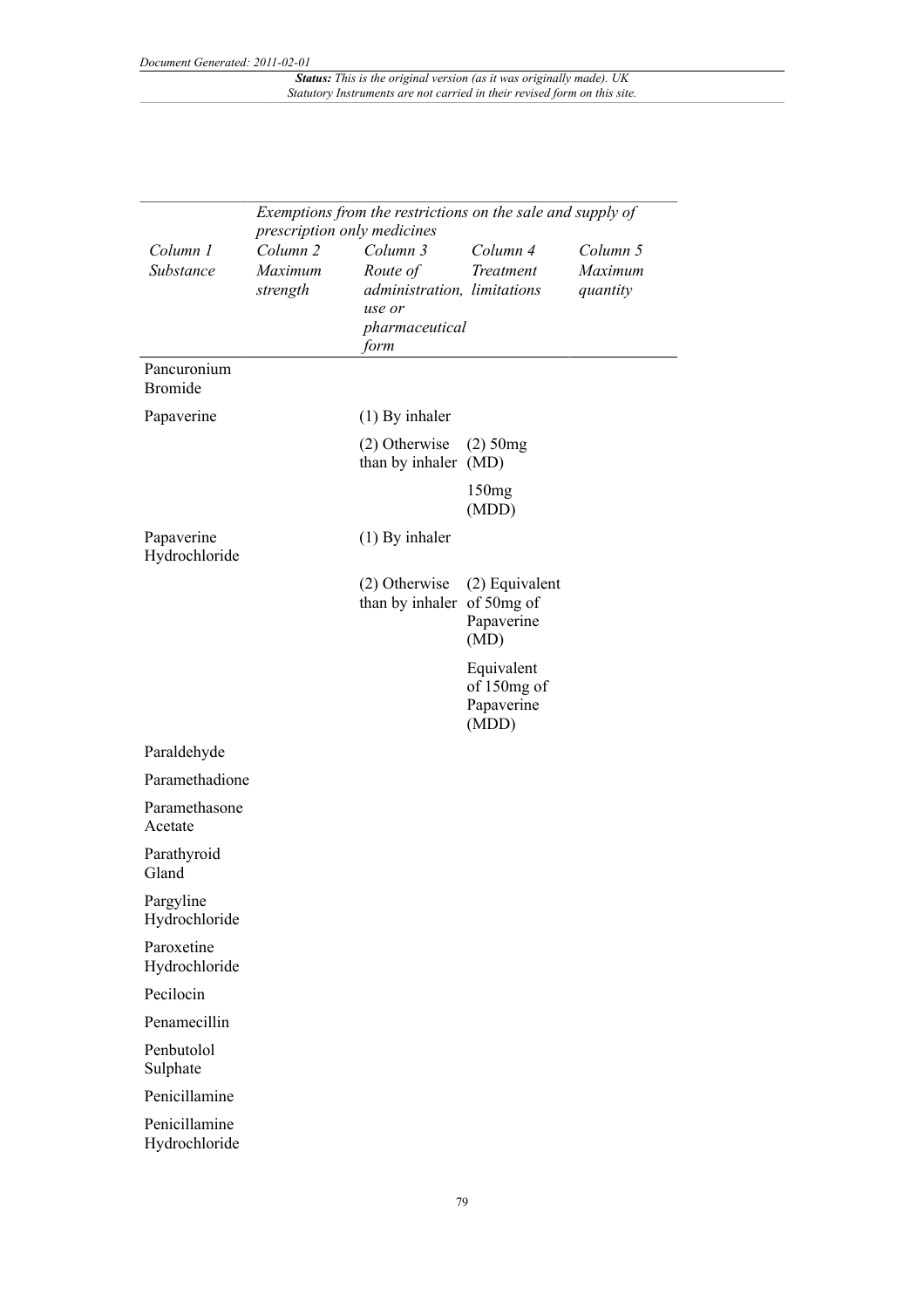|                                   | Exemptions from the restrictions on the sale and supply of<br>prescription only medicines |                                                                                         |                       |                                 |
|-----------------------------------|-------------------------------------------------------------------------------------------|-----------------------------------------------------------------------------------------|-----------------------|---------------------------------|
| Column 1<br>Substance             | Column <sub>2</sub><br>Maximum<br>strength                                                | Column 3<br>Route of<br>administration, limitations<br>use or<br>pharmaceutical<br>form | Column 4<br>Treatment | Column 5<br>Maximum<br>quantity |
| Pentamidine<br>Isethionate        |                                                                                           |                                                                                         |                       |                                 |
| Penthienate<br><b>Bromide</b>     |                                                                                           |                                                                                         | 5mg(MD)<br>15mg (MDD) |                                 |
| Pentolinium<br>Tartrate           |                                                                                           |                                                                                         |                       |                                 |
| Perfluamine                       |                                                                                           |                                                                                         |                       |                                 |
| Pergolide<br>Mesylate             |                                                                                           |                                                                                         |                       |                                 |
| Perhexiline<br>Maleate            |                                                                                           |                                                                                         |                       |                                 |
| Pericyazine                       |                                                                                           |                                                                                         |                       |                                 |
| Perindopril                       |                                                                                           |                                                                                         |                       |                                 |
| Perindopril<br>Erbumine           |                                                                                           |                                                                                         |                       |                                 |
| Perphenazine                      |                                                                                           |                                                                                         |                       |                                 |
| Phenacetin                        | $0.1$ per cent                                                                            |                                                                                         |                       |                                 |
| Phenazone                         |                                                                                           | External                                                                                |                       |                                 |
| Phenazone<br>Salicylate           |                                                                                           |                                                                                         |                       |                                 |
| Phenbutrazate<br>Hydrochloride    |                                                                                           |                                                                                         |                       |                                 |
| Phenelzine<br>Sulphate            |                                                                                           |                                                                                         |                       |                                 |
| Phenethicillin<br>Potassium       |                                                                                           |                                                                                         |                       |                                 |
| Phenformin<br>Hydrochloride       |                                                                                           |                                                                                         |                       |                                 |
| Phenglutarimide<br>Hydrochloride  |                                                                                           |                                                                                         |                       |                                 |
| Phenindione                       |                                                                                           |                                                                                         |                       |                                 |
| Phenoxybenzamine<br>Hydrochloride |                                                                                           |                                                                                         |                       |                                 |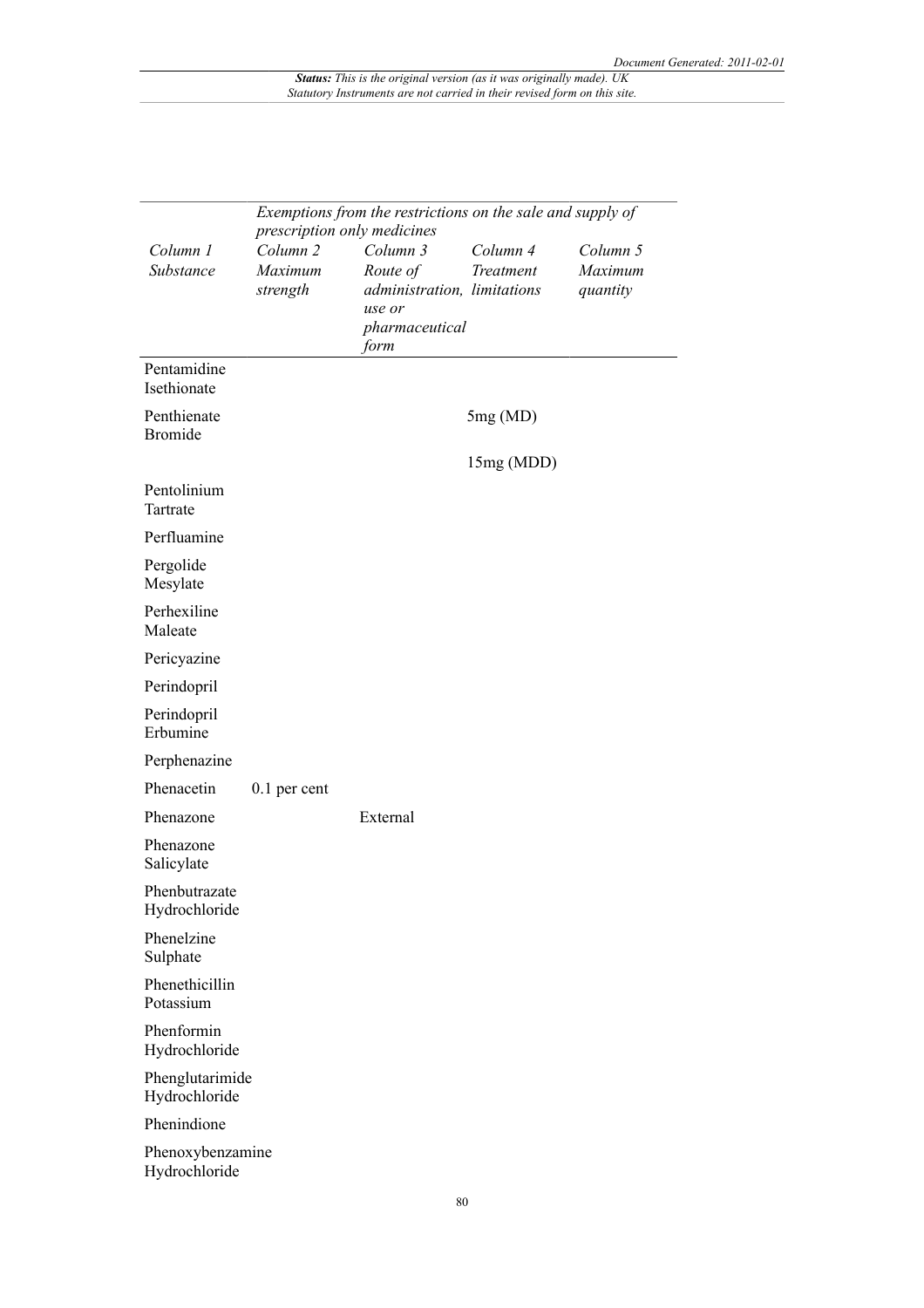| Exemptions from the restrictions on the sale and supply of<br>prescription only medicines |                                            |                                                                                                             |                       |                                 |
|-------------------------------------------------------------------------------------------|--------------------------------------------|-------------------------------------------------------------------------------------------------------------|-----------------------|---------------------------------|
| Column 1<br>Substance                                                                     | Column <sub>2</sub><br>Maximum<br>strength | Column 3<br>Route of<br>administration, limitations<br>use or<br>pharmaceutical<br>form                     | Column 4<br>Treatment | Column 5<br>Maximum<br>quantity |
| Phenoxymethylpenicillin                                                                   |                                            |                                                                                                             |                       |                                 |
| Phenoxymethylpenicillin<br>Calcium                                                        |                                            |                                                                                                             |                       |                                 |
| Phenoxymethylpenicillin<br>Potassium                                                      |                                            |                                                                                                             |                       |                                 |
| Phenprocoumon                                                                             |                                            |                                                                                                             |                       |                                 |
| Phensuximide                                                                              |                                            |                                                                                                             |                       |                                 |
| Phentolamine<br>Hydrochloride                                                             |                                            |                                                                                                             |                       |                                 |
| Phentolamine<br>Mesylate                                                                  |                                            |                                                                                                             |                       |                                 |
| Phenylbutazone                                                                            |                                            |                                                                                                             |                       |                                 |
| Phenylbutazone<br>Sodium                                                                  |                                            |                                                                                                             |                       |                                 |
| Phenylpropanolamine<br>Hydrochloride                                                      |                                            | Internal                                                                                                    |                       |                                 |
|                                                                                           |                                            | $(1)$ all<br>preparations<br>except<br>prolonged<br>release<br>capsules, nasal<br>sprays and<br>nasal drops | $(1)$ 25mg<br>(MD)    |                                 |
|                                                                                           |                                            |                                                                                                             | 100mg<br>(MDD)        |                                 |
|                                                                                           |                                            | (2) prolonged<br>release<br>capsules                                                                        | $(2)$ 50mg<br>(MD)    |                                 |
|                                                                                           |                                            |                                                                                                             | 100mg<br>(MDD)        |                                 |
|                                                                                           | $(3)$ 2.0 per<br>cent                      | $(3)$ nasal<br>sprays and<br>nasal drops                                                                    |                       |                                 |

Phenytoin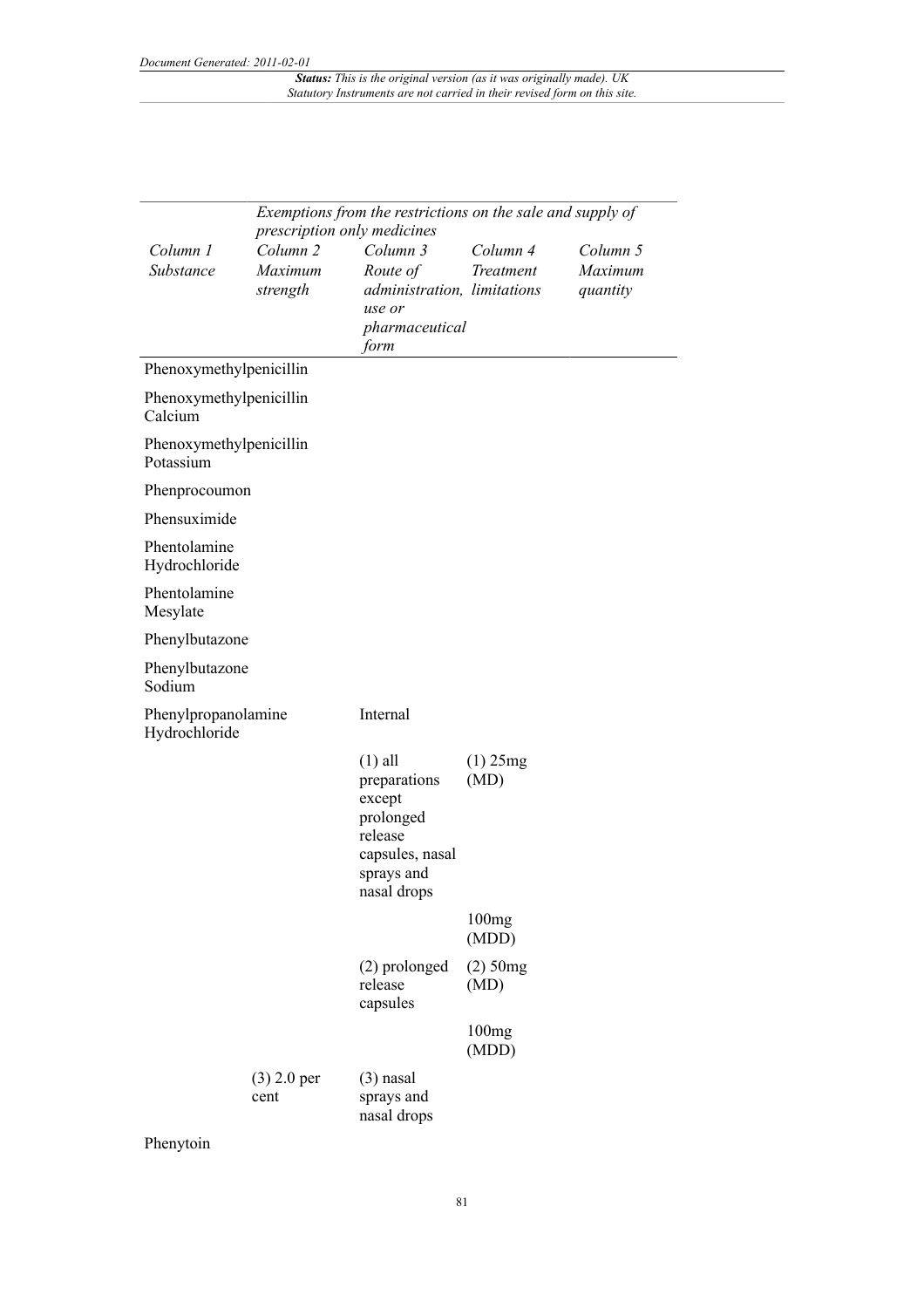|                                          | Exemptions from the restrictions on the sale and supply of<br>prescription only medicines |                                                                                         |                            |                                 |
|------------------------------------------|-------------------------------------------------------------------------------------------|-----------------------------------------------------------------------------------------|----------------------------|---------------------------------|
| Column 1<br>Substance                    | Column <sub>2</sub><br>Maximum<br>strength                                                | Column 3<br>Route of<br>administration, limitations<br>use or<br>pharmaceutical<br>form | Column 4<br>Treatment      | Column 5<br>Maximum<br>quantity |
| Phenytoin<br>Sodium                      |                                                                                           |                                                                                         |                            |                                 |
| Phthalylsulphathiazole                   |                                                                                           |                                                                                         |                            |                                 |
| Physostigmine                            |                                                                                           |                                                                                         |                            |                                 |
| Physostigmine<br>Aminoxide<br>Salicylate |                                                                                           |                                                                                         |                            |                                 |
| Physostigmine<br>Salicylate              |                                                                                           |                                                                                         |                            |                                 |
| Physostigmine<br>Sulphate                |                                                                                           |                                                                                         |                            |                                 |
| Picrotoxin                               |                                                                                           |                                                                                         |                            |                                 |
| Pilocarpine                              |                                                                                           |                                                                                         |                            |                                 |
| Pilocarpine<br>Hydrochloride             |                                                                                           |                                                                                         |                            |                                 |
| Pilocarpine<br>Nitrate                   |                                                                                           |                                                                                         |                            |                                 |
| Pimozide                                 |                                                                                           |                                                                                         |                            |                                 |
| Pindolol                                 |                                                                                           |                                                                                         |                            |                                 |
| Pipenzolate<br><b>Bromide</b>            |                                                                                           |                                                                                         | 5mg(MD)                    |                                 |
|                                          |                                                                                           |                                                                                         | 15mg (MDD)                 |                                 |
| Piperacillin<br>Sodium                   |                                                                                           |                                                                                         |                            |                                 |
| Piperazine<br>Oestrone<br>Sulphate       |                                                                                           |                                                                                         |                            |                                 |
| Piperidolate<br>Hydrochloride            |                                                                                           |                                                                                         | 50mg (MD)                  |                                 |
|                                          |                                                                                           |                                                                                         | 150 <sub>mg</sub><br>(MDD) |                                 |
| Pipothiazine<br>Palmitate                |                                                                                           |                                                                                         |                            |                                 |
| Piracetam                                |                                                                                           |                                                                                         |                            |                                 |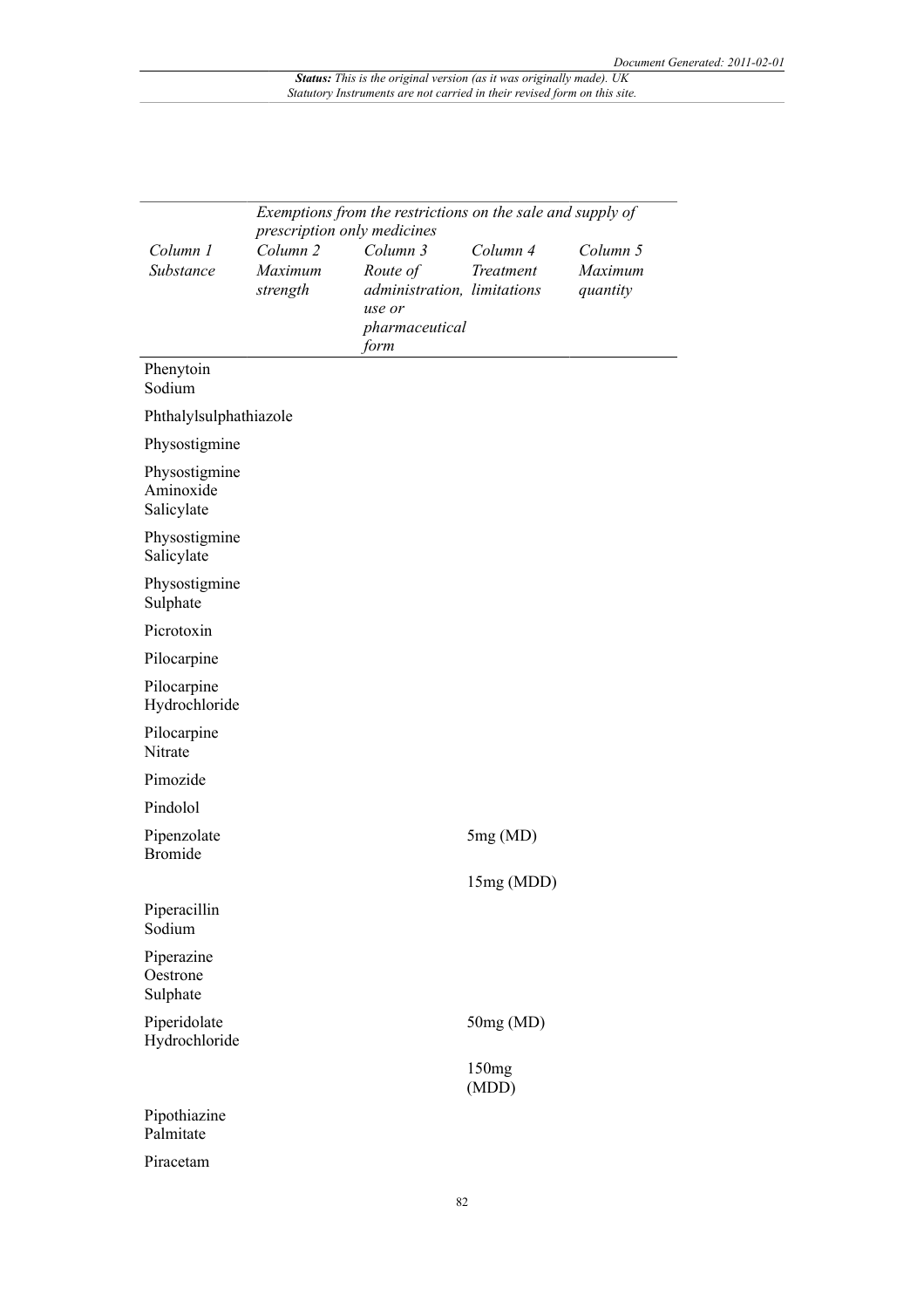|                                              |                                            | Exemptions from the restrictions on the sale and supply of<br>prescription only medicines                                                                                                           |                                    |                                                                                       |  |  |
|----------------------------------------------|--------------------------------------------|-----------------------------------------------------------------------------------------------------------------------------------------------------------------------------------------------------|------------------------------------|---------------------------------------------------------------------------------------|--|--|
| Column 1<br>Substance                        | Column <sub>2</sub><br>Maximum<br>strength | Column 3<br>Route of<br>administration, limitations<br>use or<br>pharmaceutical<br>form                                                                                                             | Column 4<br>Treatment              | Column 5<br>Maximum<br>quantity                                                       |  |  |
| Pirbuterol<br>Acetate                        |                                            |                                                                                                                                                                                                     |                                    |                                                                                       |  |  |
| Pirbuterol<br>Hydrochloride                  |                                            |                                                                                                                                                                                                     |                                    |                                                                                       |  |  |
| Pirenzepine<br>Hydrochloride                 |                                            |                                                                                                                                                                                                     |                                    |                                                                                       |  |  |
| Piretanide                                   |                                            |                                                                                                                                                                                                     |                                    |                                                                                       |  |  |
| Piroxicam                                    | $0.5$ per cent                             | External                                                                                                                                                                                            | For maximum<br>period of 7<br>days | Container<br>or package<br>containing not<br>more than 30g<br>of medicinal<br>product |  |  |
|                                              |                                            | For the relief<br>of rheumatic<br>pain, pain of<br>non-serious<br>arthritic<br>conditions<br>and muscular<br>aches, pains<br>and swellings<br>such as<br>strains, sprains<br>and sports<br>injuries |                                    |                                                                                       |  |  |
|                                              |                                            | For use in<br>adults and<br>children not<br>less than 12<br>years                                                                                                                                   |                                    |                                                                                       |  |  |
| Pituitary<br>Gland (Whole<br>Dried)          |                                            | By inhaler                                                                                                                                                                                          |                                    |                                                                                       |  |  |
| Pituitary<br>Powdered<br>(Posterior<br>Lobe) |                                            | By inhaler                                                                                                                                                                                          |                                    |                                                                                       |  |  |
| Pivampicillin                                |                                            |                                                                                                                                                                                                     |                                    |                                                                                       |  |  |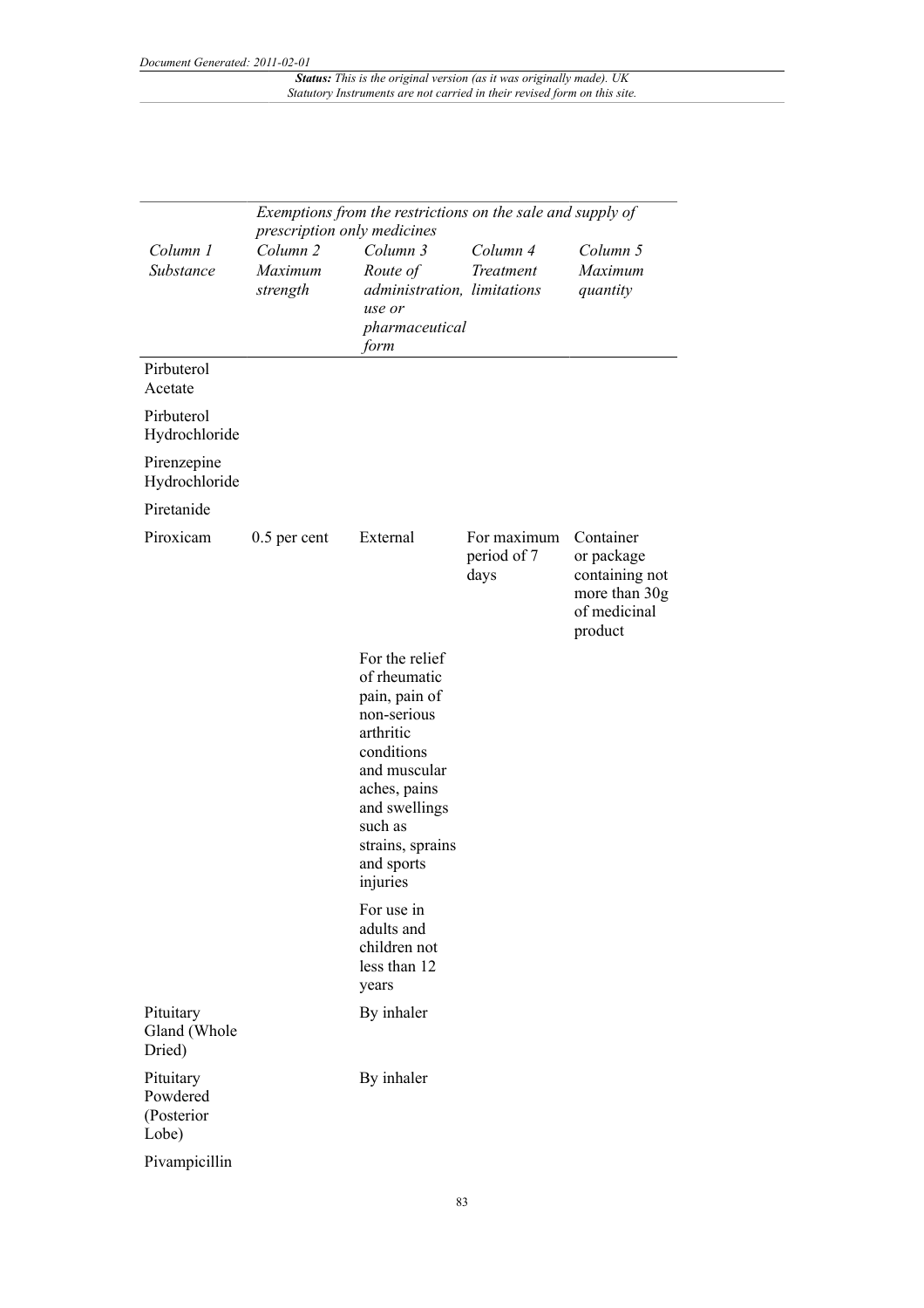|                                |                                                    | Exemptions from the restrictions on the sale and supply of |           |          |
|--------------------------------|----------------------------------------------------|------------------------------------------------------------|-----------|----------|
| Column 1                       | prescription only medicines<br>Column <sub>2</sub> | Column 3                                                   | Column 4  | Column 5 |
| Substance                      | Maximum                                            | Route of                                                   | Treatment | Maximum  |
|                                | strength                                           | administration, limitations                                |           | quantity |
|                                |                                                    | use or                                                     |           |          |
|                                |                                                    | pharmaceutical<br>form                                     |           |          |
| Pivampicillin                  |                                                    |                                                            |           |          |
| Hydrochloride                  |                                                    |                                                            |           |          |
| Pivmecillinam                  |                                                    |                                                            |           |          |
| Pivmecillinam<br>Hydrochloride |                                                    |                                                            |           |          |
| Pizotifen                      |                                                    |                                                            |           |          |
| Pizotifen<br>Malate            |                                                    |                                                            |           |          |
| Plicamycin                     |                                                    |                                                            |           |          |
| Podophyllotoxin                |                                                    |                                                            |           |          |
| Podophyllum                    |                                                    |                                                            |           |          |
| Podophyllum<br>Indian          |                                                    |                                                            |           |          |
| Podophyllum<br>Resin           | $20.0$ per cent                                    | External                                                   |           |          |
|                                |                                                    | Ointment or<br>impregnated<br>plaster                      |           |          |
| Poldine<br>Methylsulphate      |                                                    |                                                            | 2mg(MD)   |          |
|                                |                                                    |                                                            | 6mg (MDD) |          |
| Polidexide                     |                                                    |                                                            |           |          |
| Polyestradiol<br>Phosphate     |                                                    |                                                            |           |          |
| Polymyxin B<br>Sulphate        |                                                    |                                                            |           |          |
| Polythiazide                   |                                                    |                                                            |           |          |
| Poppy<br>Capsule               |                                                    |                                                            |           |          |
| Potassium<br>Arsenite          | $0.0127$ per<br>cent                               |                                                            |           |          |
| Potassium<br><b>Bromide</b>    |                                                    |                                                            |           |          |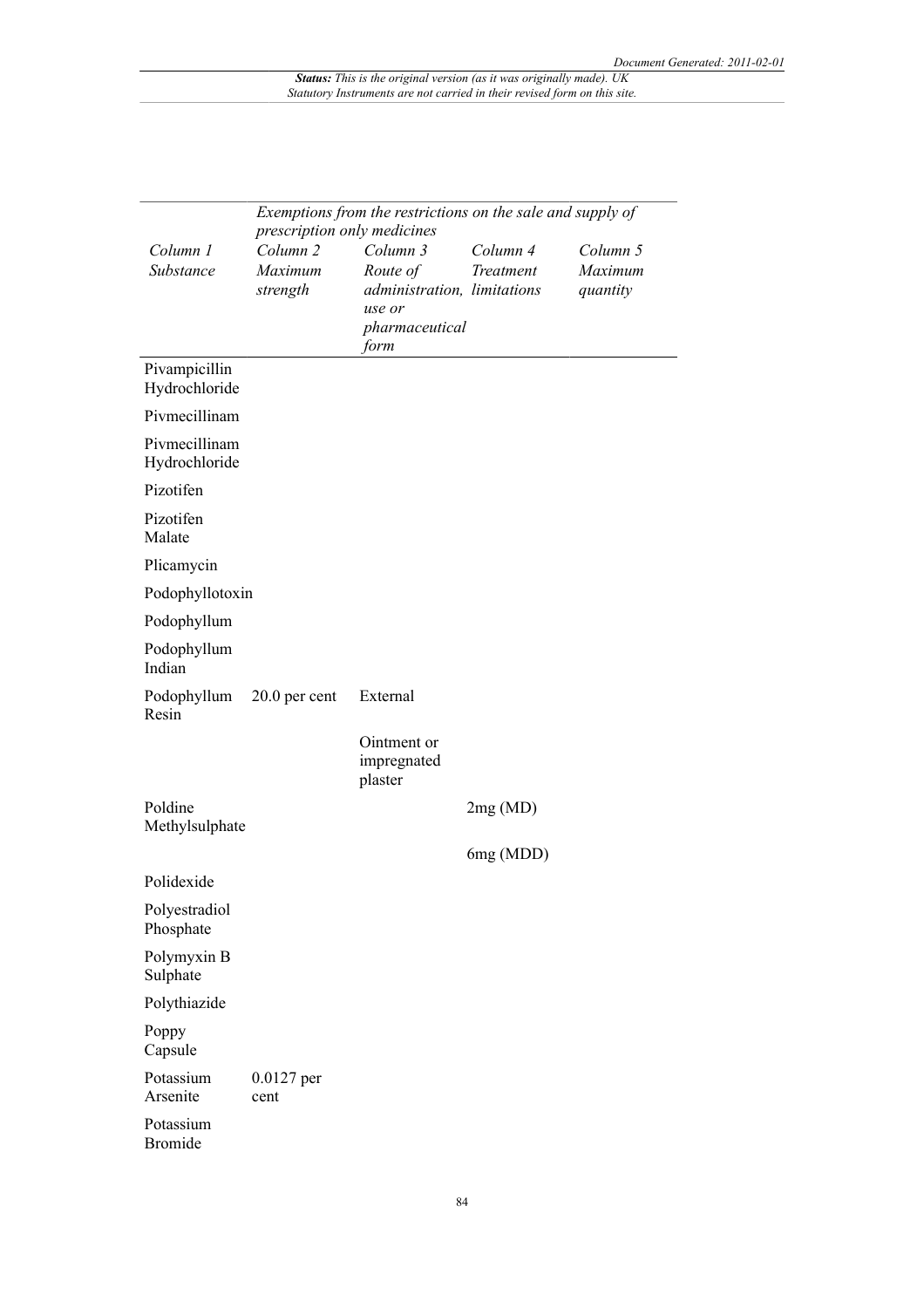|                                              | Exemptions from the restrictions on the sale and supply of |                                                   |           |                     |  |  |
|----------------------------------------------|------------------------------------------------------------|---------------------------------------------------|-----------|---------------------|--|--|
|                                              | prescription only medicines                                |                                                   |           |                     |  |  |
| Column 1                                     | Column <sub>2</sub>                                        | Column 3                                          | Column 4  | Column 5            |  |  |
| Substance                                    | Maximum<br>strength                                        | Route of<br>administration, limitations<br>use or | Treatment | Maximum<br>quantity |  |  |
|                                              |                                                            | pharmaceutical<br>form                            |           |                     |  |  |
| Potassium<br>Canrenoate                      |                                                            |                                                   |           |                     |  |  |
| Potassium<br>Clavulanate                     |                                                            |                                                   |           |                     |  |  |
| Potassium<br>Perchlorate                     |                                                            |                                                   |           |                     |  |  |
| Practolol                                    |                                                            |                                                   |           |                     |  |  |
| Pralidoxime<br>Chloride                      |                                                            |                                                   |           |                     |  |  |
| Pralidoxime<br>Iodide                        |                                                            |                                                   |           |                     |  |  |
| Pralidoxime<br>Mesylate                      |                                                            |                                                   |           |                     |  |  |
| Pravastatin<br>Sodium                        |                                                            |                                                   |           |                     |  |  |
| Prazosin<br>Hydrochloride                    |                                                            |                                                   |           |                     |  |  |
| Prednisolone                                 |                                                            |                                                   |           |                     |  |  |
| Prednisolone<br>Acetate                      |                                                            |                                                   |           |                     |  |  |
| Prednisolone<br>Butylacetate                 |                                                            |                                                   |           |                     |  |  |
| Prednisolone<br>Hexanoate                    |                                                            |                                                   |           |                     |  |  |
| Prednisolone<br>Metasulphobenzoate           |                                                            |                                                   |           |                     |  |  |
| Prednisolone<br>Metasulphobenzoate<br>Sodium |                                                            |                                                   |           |                     |  |  |
| Prednisolone<br>Pivalate                     |                                                            |                                                   |           |                     |  |  |
| Prednisolone<br>Sodium<br>Phosphate          |                                                            |                                                   |           |                     |  |  |
| Prednisolone<br>Steaglate                    |                                                            |                                                   |           |                     |  |  |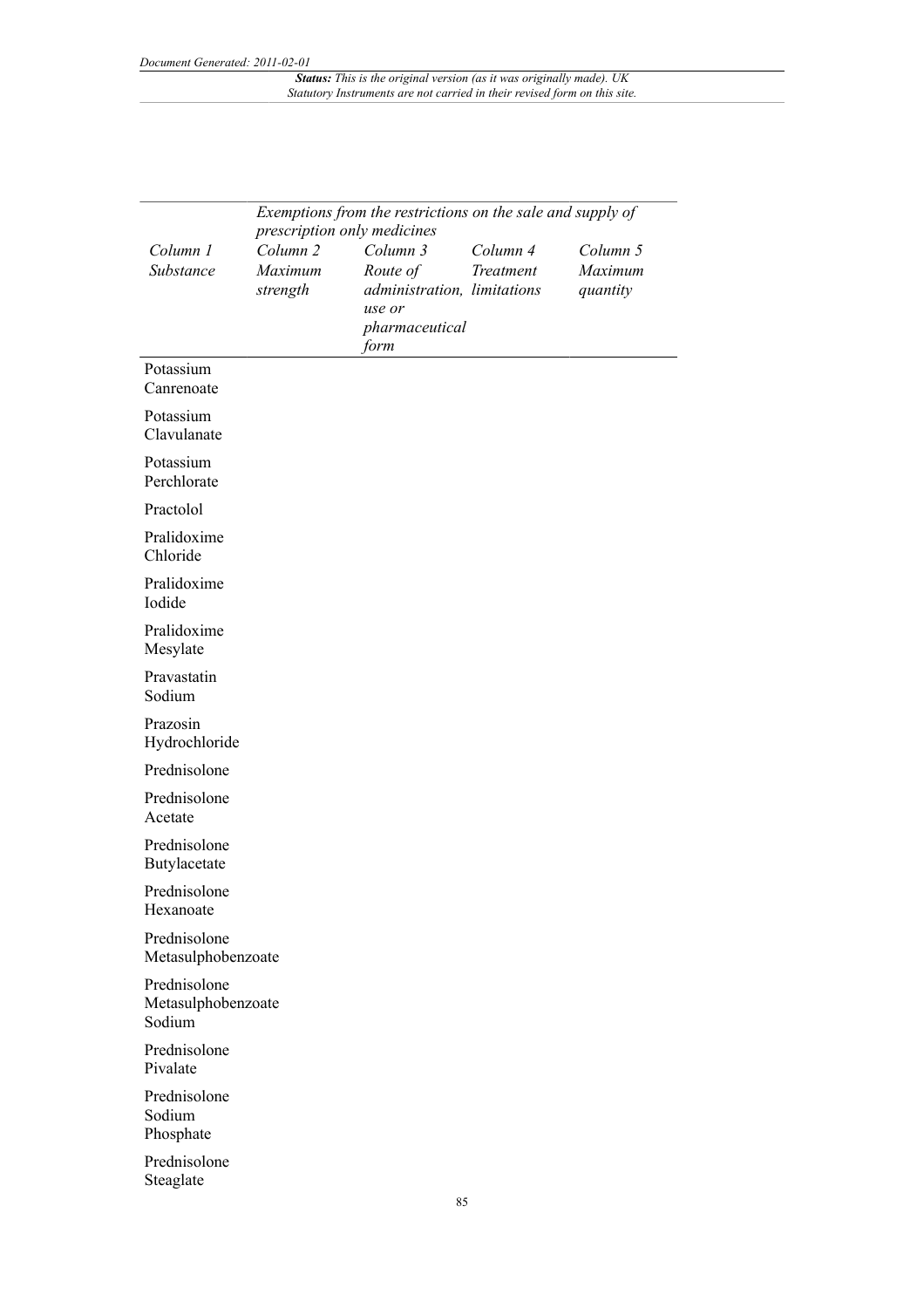|                               | Exemptions from the restrictions on the sale and supply of<br>prescription only medicines |                                                                                         |                       |                                 |  |
|-------------------------------|-------------------------------------------------------------------------------------------|-----------------------------------------------------------------------------------------|-----------------------|---------------------------------|--|
| Column 1<br>Substance         | Column <sub>2</sub><br>Maximum<br>strength                                                | Column 3<br>Route of<br>administration, limitations<br>use or<br>pharmaceutical<br>form | Column 4<br>Treatment | Column 5<br>Maximum<br>quantity |  |
| Prednisone                    |                                                                                           |                                                                                         |                       |                                 |  |
| Prednisone<br>Acetate         |                                                                                           |                                                                                         |                       |                                 |  |
| Prenalterol<br>Hydrochloride  |                                                                                           |                                                                                         |                       |                                 |  |
| Prenylamine<br>Lactate        |                                                                                           |                                                                                         |                       |                                 |  |
| Prilocaine<br>Hydrochloride   |                                                                                           | Non-<br>ophthalmic<br>use                                                               |                       |                                 |  |
| Primidone                     |                                                                                           |                                                                                         |                       |                                 |  |
| Probenecid                    |                                                                                           |                                                                                         |                       |                                 |  |
| Probucol                      |                                                                                           |                                                                                         |                       |                                 |  |
| Procainamide<br>Hydrochloride |                                                                                           |                                                                                         |                       |                                 |  |
| Procaine<br>Hydrochloride     |                                                                                           | Non-<br>ophthalmic<br>use                                                               |                       |                                 |  |
| Procaine<br>Penicillin        |                                                                                           |                                                                                         |                       |                                 |  |
| Procarbazine<br>Hydrochloride |                                                                                           |                                                                                         |                       |                                 |  |
| Prochlorperazine              |                                                                                           |                                                                                         |                       |                                 |  |
| Prochlorperazine<br>Edisylate |                                                                                           |                                                                                         |                       |                                 |  |
| Prochlorperazine<br>Maleate   |                                                                                           |                                                                                         |                       |                                 |  |
| Prochlorperazine<br>Mesylate  |                                                                                           |                                                                                         |                       |                                 |  |
| Procyclidine<br>Hydrochloride |                                                                                           |                                                                                         |                       |                                 |  |
| Progesterone                  |                                                                                           |                                                                                         |                       |                                 |  |
| Prolactin                     |                                                                                           |                                                                                         |                       |                                 |  |
| Proligestone                  |                                                                                           |                                                                                         |                       |                                 |  |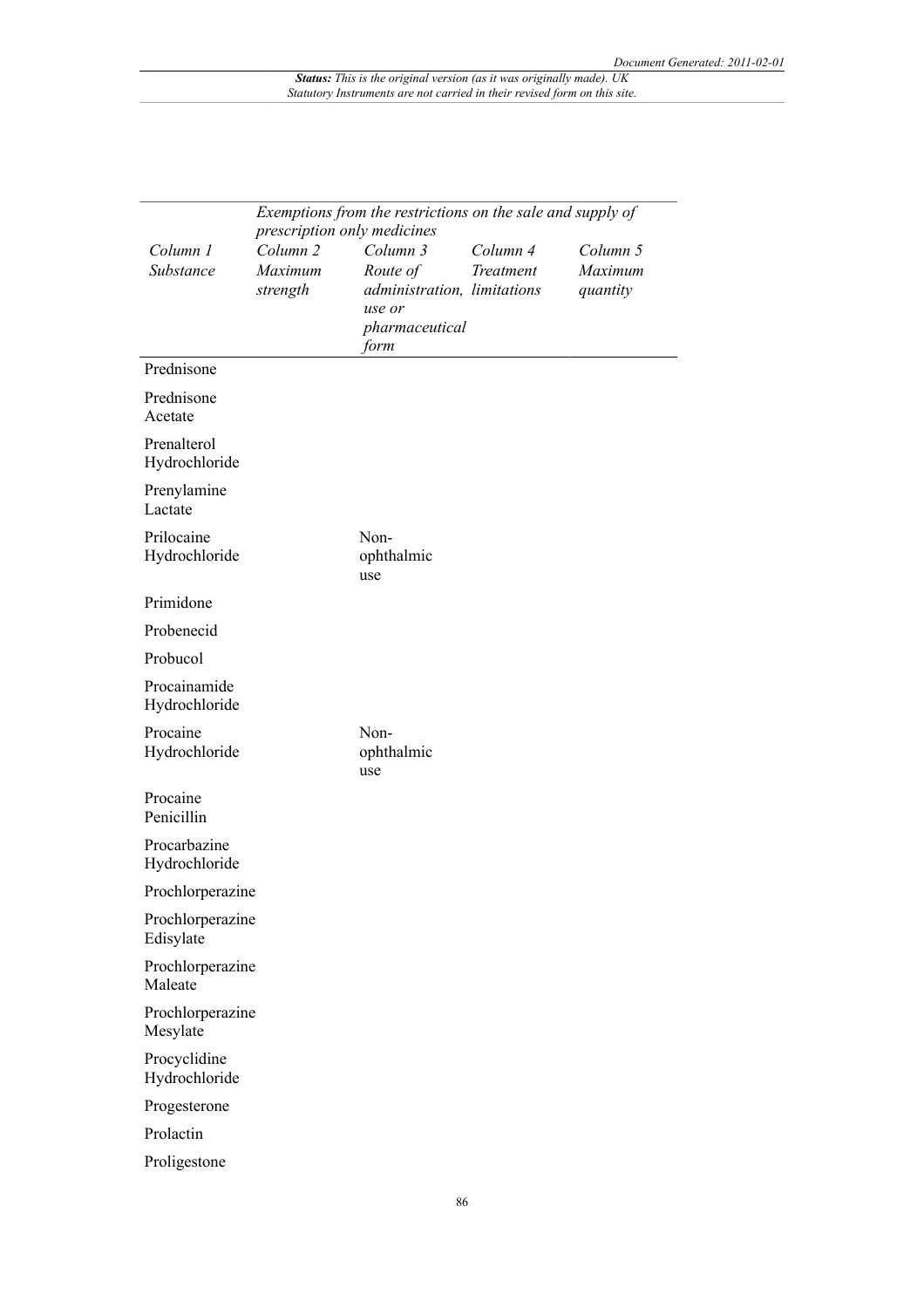|                                  | Exemptions from the restrictions on the sale and supply of<br>prescription only medicines |                                                                                         |                                                             |                                 |  |
|----------------------------------|-------------------------------------------------------------------------------------------|-----------------------------------------------------------------------------------------|-------------------------------------------------------------|---------------------------------|--|
| Column 1<br>Substance            | Column <sub>2</sub><br>Maximum<br>strength                                                | Column 3<br>Route of<br>administration, limitations<br>use or<br>pharmaceutical<br>form | Column 4<br>Treatment                                       | Column 5<br>Maximum<br>quantity |  |
| Prolintane<br>Hydrochloride      |                                                                                           |                                                                                         |                                                             |                                 |  |
| Promazine<br>Embonate            |                                                                                           |                                                                                         |                                                             |                                 |  |
| Promazine<br>Hydrochloride       |                                                                                           |                                                                                         |                                                             |                                 |  |
| Propafenone                      |                                                                                           |                                                                                         |                                                             |                                 |  |
| Propafenone<br>Hydrochloride     |                                                                                           |                                                                                         |                                                             |                                 |  |
| Propanidid                       |                                                                                           |                                                                                         |                                                             |                                 |  |
| Propantheline<br><b>Bromide</b>  |                                                                                           |                                                                                         | 15mg(MD)                                                    |                                 |  |
|                                  |                                                                                           |                                                                                         | 45mg (MDD)                                                  |                                 |  |
| Propofol                         |                                                                                           |                                                                                         |                                                             |                                 |  |
| Propranolol<br>Hydrochloride     |                                                                                           |                                                                                         |                                                             |                                 |  |
|                                  |                                                                                           | Propylthiouracil                                                                        |                                                             |                                 |  |
| Proquazone                       |                                                                                           |                                                                                         |                                                             |                                 |  |
| Protamine<br>Sulphate            |                                                                                           |                                                                                         |                                                             |                                 |  |
| Prothionamide                    |                                                                                           |                                                                                         |                                                             |                                 |  |
| Protirelin                       |                                                                                           |                                                                                         |                                                             |                                 |  |
| Protriptyline<br>Hydrochloride   |                                                                                           |                                                                                         |                                                             |                                 |  |
| Proxymetacaine<br>Hydrochloride  |                                                                                           | Non-<br>ophthalmic<br>use                                                               |                                                             |                                 |  |
| Pseudoephedrine<br>Hydrochloride |                                                                                           | Internal                                                                                | (a) In the case<br>of a prolonged<br>release<br>preparation |                                 |  |
|                                  |                                                                                           |                                                                                         | 120mg(MD)                                                   |                                 |  |
|                                  |                                                                                           |                                                                                         | 240mg<br>(MDD)                                              |                                 |  |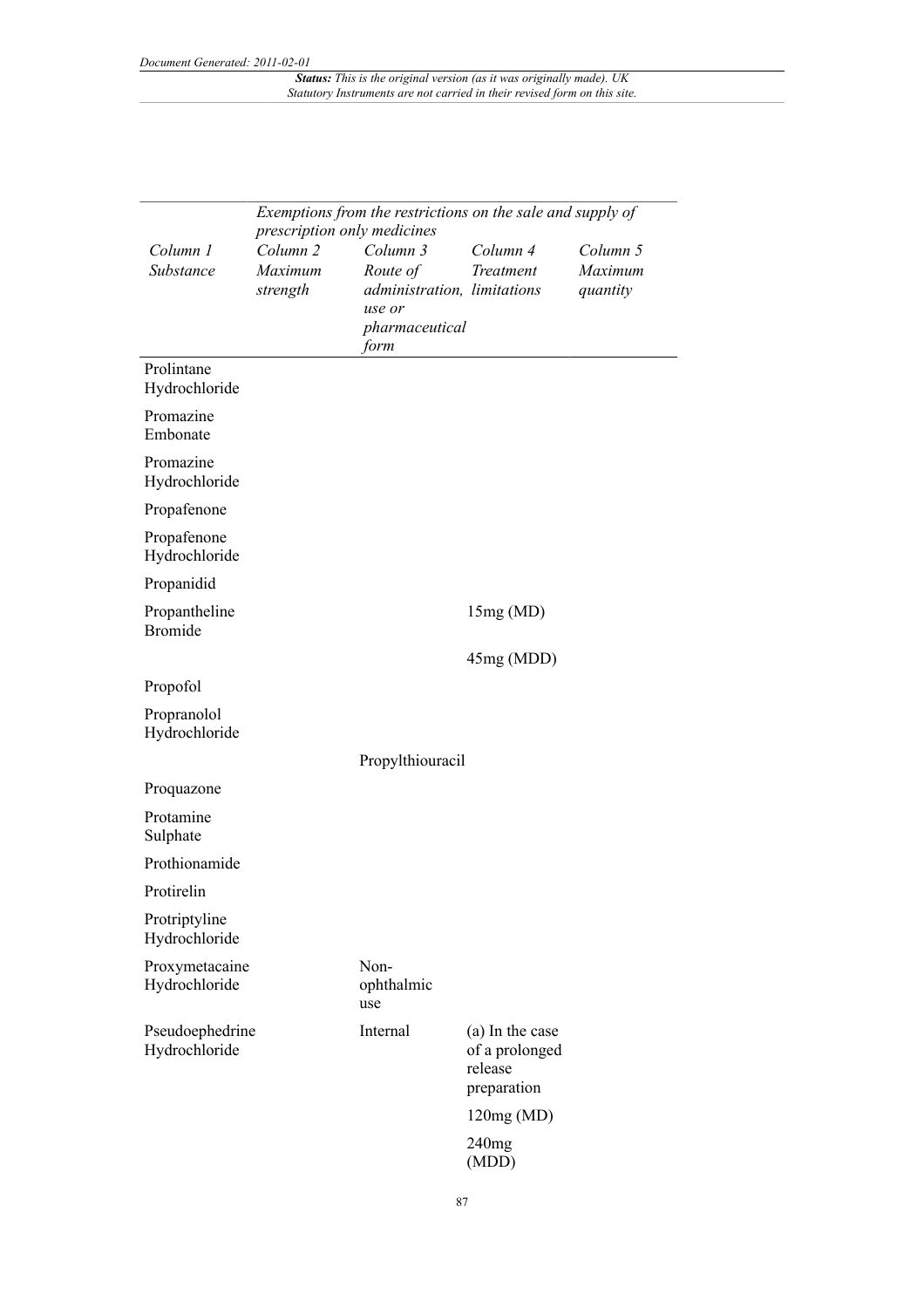|                                  | Exemptions from the restrictions on the sale and supply of<br>prescription only medicines |                                                                                                                              |                                             |                                                                                                |  |
|----------------------------------|-------------------------------------------------------------------------------------------|------------------------------------------------------------------------------------------------------------------------------|---------------------------------------------|------------------------------------------------------------------------------------------------|--|
| Column 1<br>Substance            | Column <sub>2</sub><br>Maximum<br>strength                                                | Column 3<br>Route of<br>administration, limitations<br>use or<br>pharmaceutical<br>form                                      | Column 4<br><b>Treatment</b>                | Column 5<br>Maximum<br>quantity                                                                |  |
|                                  |                                                                                           |                                                                                                                              | $(b)$ in any<br>other case<br>60mg(MD)      |                                                                                                |  |
|                                  |                                                                                           |                                                                                                                              | 240mg<br>(MDD)                              |                                                                                                |  |
| Pseudoephedrine<br>Sulphate      |                                                                                           |                                                                                                                              | 60mg (MD)                                   |                                                                                                |  |
|                                  |                                                                                           |                                                                                                                              | 180mg<br>(MDD)                              |                                                                                                |  |
| Pyrantel<br>Embonate             |                                                                                           | (a) For the<br>treatment of<br>enterobiosis,<br>in adults and<br>children not<br>less than 12<br>years                       | $(a)$ 750 $mg$<br>MDD (as a<br>single dose) | (a) Container<br>or package<br>containing<br>not more<br>than 750mg<br>of Pyrantel<br>Embonate |  |
|                                  |                                                                                           | (b) For the<br>treatment of<br>enterobiosis,<br>in children<br>less than 12<br>years but not<br>less than 6<br>years         | $(b)$ 500 $mg$<br>MDD (as a<br>single dose) | (b) Container<br>or package<br>containing<br>not more<br>than 750mg<br>of Pyrantel<br>Embonate |  |
|                                  |                                                                                           | (c) For the<br>treatment of<br>enterobiosis in single dose)<br>children less<br>than 6 years<br>but not less<br>than 2 years | $(c)$ 250 $mg$<br>MDD (as a                 | (c) Container<br>or package<br>containing<br>not more<br>than 750mg<br>of Pyrantel<br>Embonate |  |
| Pyrantel<br>Tartrate             |                                                                                           |                                                                                                                              |                                             |                                                                                                |  |
| Pyrazinamide                     |                                                                                           |                                                                                                                              |                                             |                                                                                                |  |
| Pyridostigmine<br><b>Bromide</b> |                                                                                           |                                                                                                                              |                                             |                                                                                                |  |
| Pyrimethamine                    |                                                                                           |                                                                                                                              |                                             |                                                                                                |  |
| Quinapril                        |                                                                                           |                                                                                                                              |                                             |                                                                                                |  |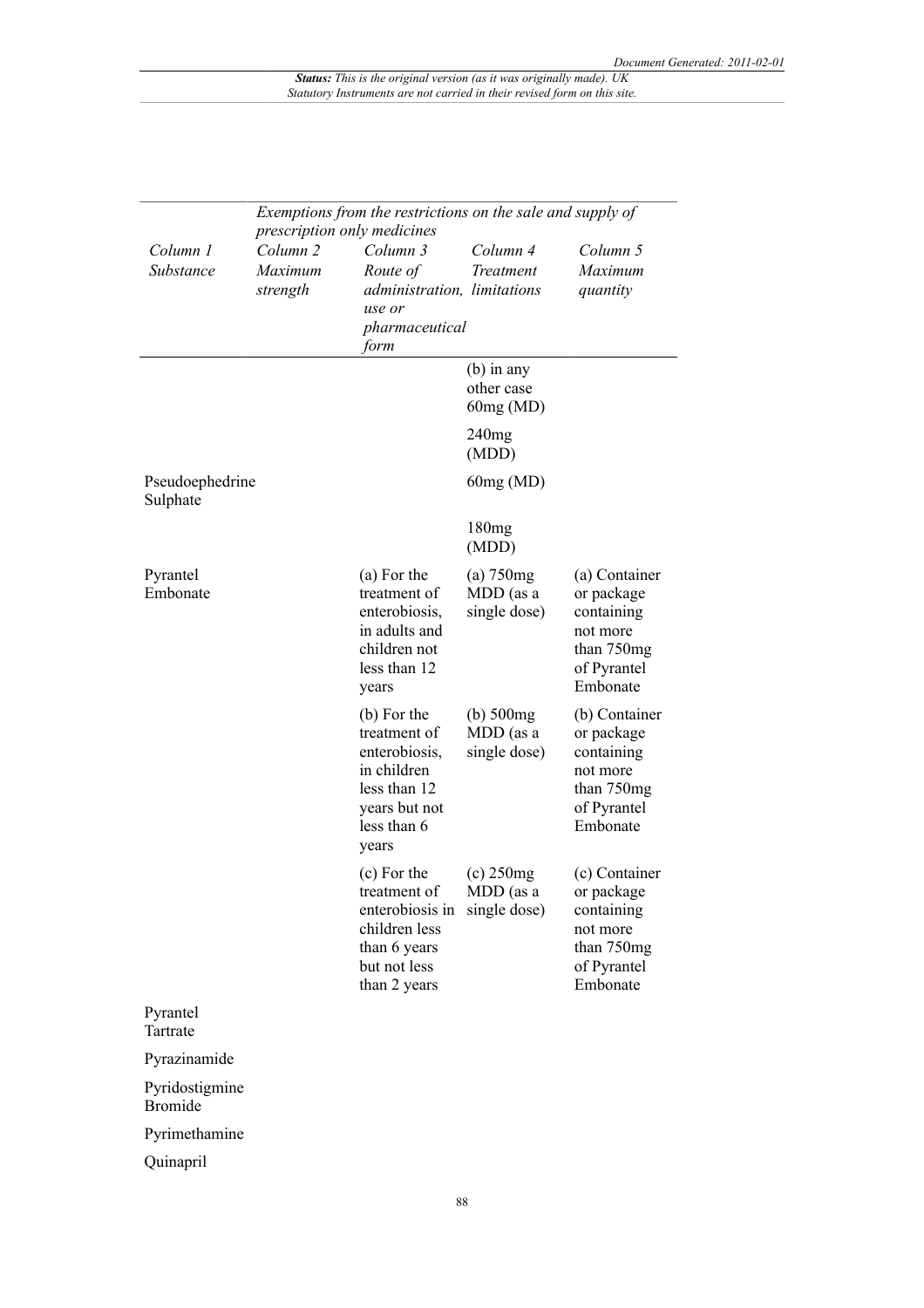|                                | Exemptions from the restrictions on the sale and supply of<br>prescription only medicines |                                                                                         |                                               |                                 |  |
|--------------------------------|-------------------------------------------------------------------------------------------|-----------------------------------------------------------------------------------------|-----------------------------------------------|---------------------------------|--|
| Column 1<br>Substance          | Column <sub>2</sub><br>Maximum<br>strength                                                | Column 3<br>Route of<br>administration, limitations<br>use or<br>pharmaceutical<br>form | Column 4<br>Treatment                         | Column 5<br>Maximum<br>quantity |  |
| Quinestradol                   |                                                                                           |                                                                                         |                                               |                                 |  |
| Quinestrol                     |                                                                                           |                                                                                         |                                               |                                 |  |
| Quinethazone                   |                                                                                           |                                                                                         |                                               |                                 |  |
| Quinidine                      |                                                                                           |                                                                                         |                                               |                                 |  |
| Quinidine<br><b>Bisulphate</b> |                                                                                           |                                                                                         |                                               |                                 |  |
| Quinidine<br>Polygalacturonate |                                                                                           |                                                                                         |                                               |                                 |  |
| Quinidine<br>Sulphate          |                                                                                           |                                                                                         |                                               |                                 |  |
| Quinine                        |                                                                                           |                                                                                         | 100mg(MD)                                     |                                 |  |
|                                |                                                                                           |                                                                                         | 300 <sub>mg</sub><br>(MDD)                    |                                 |  |
| Quinine<br><b>Bisulphate</b>   |                                                                                           |                                                                                         | Equivalent<br>of 100mg of<br>Quinine (MD)     |                                 |  |
|                                |                                                                                           |                                                                                         | Equivalent<br>of 300mg<br>of Quinine<br>(MDD) |                                 |  |
| Quinine<br>Cinchophen          |                                                                                           |                                                                                         | Equivalent<br>of 100mg of<br>Quinine (MD)     |                                 |  |
|                                |                                                                                           |                                                                                         | Equivalent<br>of 300mg<br>of Quinine<br>(MDD) |                                 |  |
| Quinine<br>Dihydrochloride     |                                                                                           |                                                                                         | Equivalent<br>of 100mg of<br>Quinine (MD)     |                                 |  |
|                                |                                                                                           |                                                                                         | Equivalent<br>of 300mg<br>of Quinine<br>(MDD) |                                 |  |
| Quinine Ethyl<br>Carbonate     |                                                                                           | 89                                                                                      | Equivalent<br>of 100mg of<br>Quinine (MD)     |                                 |  |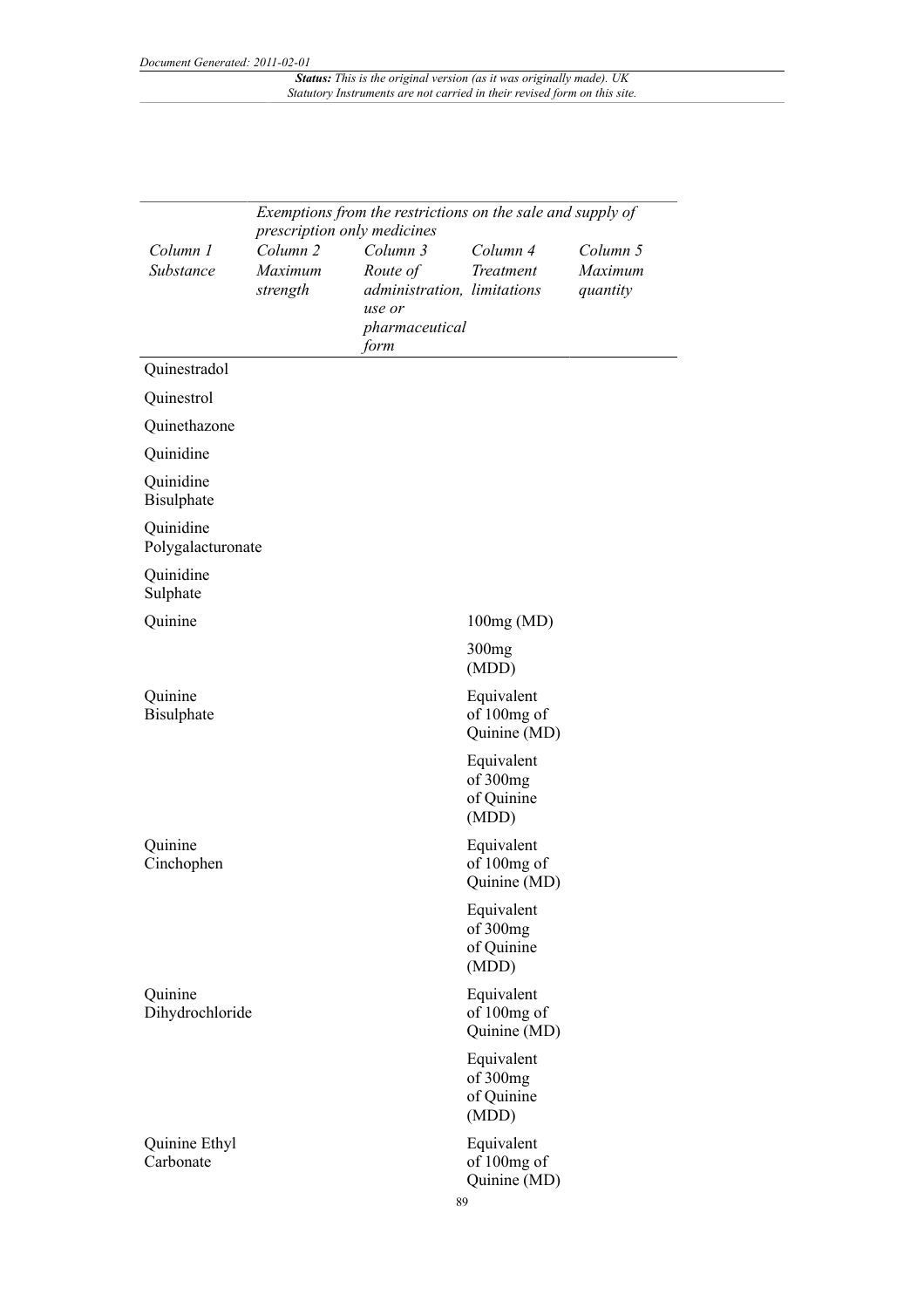|                           | Exemptions from the restrictions on the sale and supply of<br>prescription only medicines |                                                                                                |                                               |                                           |  |
|---------------------------|-------------------------------------------------------------------------------------------|------------------------------------------------------------------------------------------------|-----------------------------------------------|-------------------------------------------|--|
| Column 1<br>Substance     | Column <sub>2</sub><br>Maximum<br>strength                                                | Column 3<br>Route of<br><i>administration, limitations</i><br>use or<br>pharmaceutical<br>form | Column 4<br>Treatment                         | Column 5<br>Maximum<br>quantity           |  |
|                           |                                                                                           |                                                                                                | Equivalent<br>of 300mg<br>of Quinine<br>(MDD) |                                           |  |
|                           | Quinine<br>Glycerophosphate                                                               |                                                                                                |                                               | Equivalent<br>of 100mg of<br>Quinine (MD) |  |
|                           |                                                                                           |                                                                                                | Equivalent<br>of 300mg<br>of Quinine<br>(MDD) |                                           |  |
| Quinine<br>Hydrobromide   |                                                                                           |                                                                                                | Equivalent<br>of 100mg of<br>Quinine (MD)     |                                           |  |
|                           |                                                                                           |                                                                                                | Equivalent<br>of 300mg<br>of Quinine<br>(MDD) |                                           |  |
| Quinine<br>Hydrochloride  |                                                                                           |                                                                                                | Equivalent<br>of 100mg of<br>Quinine (MD)     |                                           |  |
|                           |                                                                                           |                                                                                                | Equivalent<br>of 300mg<br>of Quinine<br>(MDD) |                                           |  |
| Quinine<br>Iodobismuthate |                                                                                           |                                                                                                | Equivalent<br>of 100mg of<br>Quinine (MD)     |                                           |  |
|                           |                                                                                           |                                                                                                | Equivalent<br>of 300mg<br>of Quinine<br>(MDD) |                                           |  |
| Quinine<br>Phosphate      |                                                                                           |                                                                                                | Equivalent<br>of 100mg of<br>Quinine (MD)     |                                           |  |
|                           |                                                                                           |                                                                                                | Equivalent<br>of 300mg<br>of Quinine<br>(MDD) |                                           |  |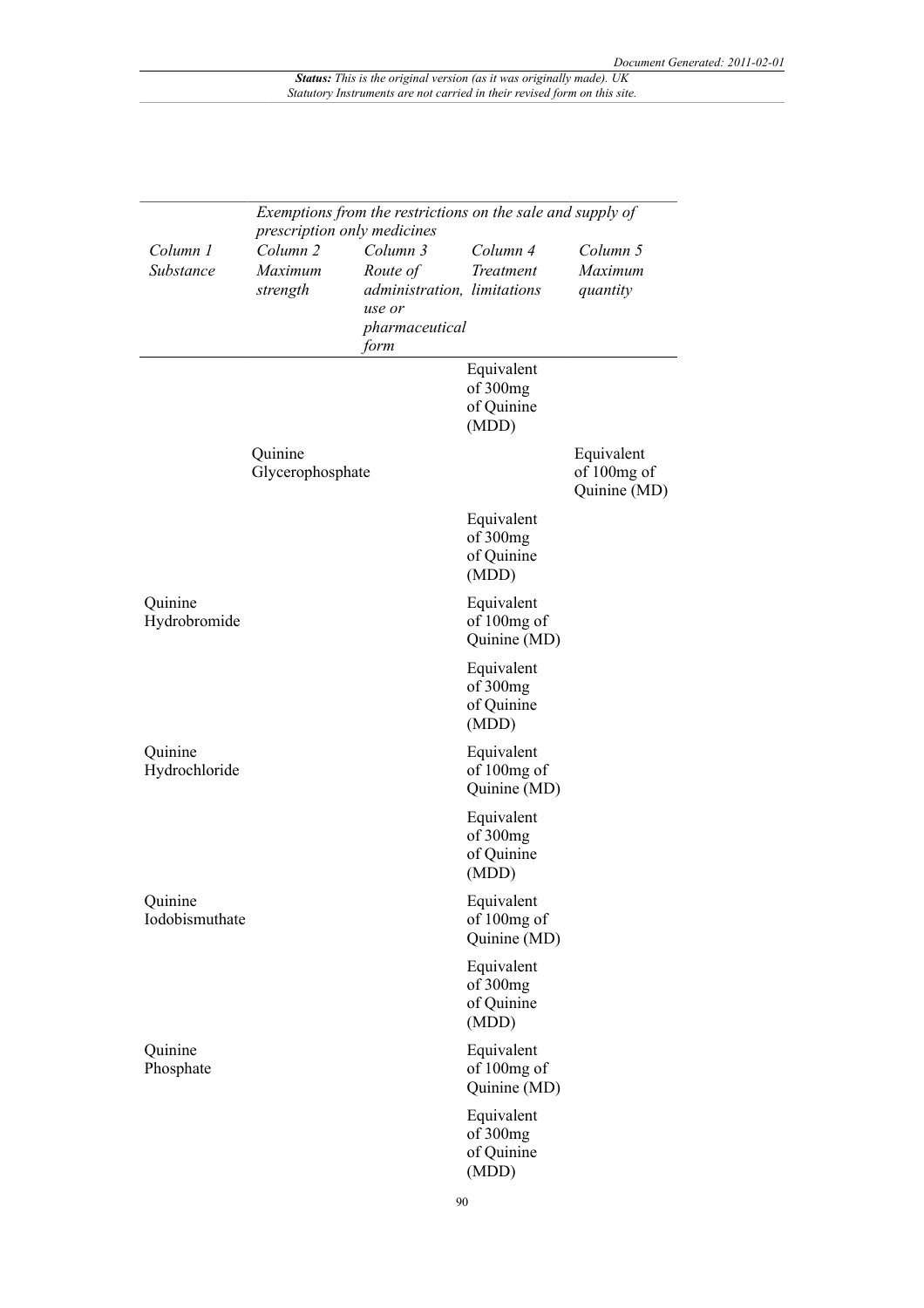|                                                         | Exemptions from the restrictions on the sale and supply of<br>prescription only medicines |                                                                                                                                             |                                                |                                 |  |  |
|---------------------------------------------------------|-------------------------------------------------------------------------------------------|---------------------------------------------------------------------------------------------------------------------------------------------|------------------------------------------------|---------------------------------|--|--|
| Column 1<br>Substance                                   | Column <sub>2</sub><br>Maximum<br>strength                                                | Column 3<br>Route of<br>administration, limitations<br>use or<br>pharmaceutical<br>form                                                     | Column 4<br>Treatment                          | Column 5<br>Maximum<br>quantity |  |  |
| Quinine<br>Salicylate                                   |                                                                                           |                                                                                                                                             | Equivalent<br>of 100mg of<br>Quinine (MD)      |                                 |  |  |
|                                                         |                                                                                           |                                                                                                                                             | Equivalent<br>of 300mg<br>of Quinine<br>(MDD)  |                                 |  |  |
| Quinine<br>Sulphate                                     |                                                                                           |                                                                                                                                             | Equivalent<br>of 100mg of<br>Quinine (MD)      |                                 |  |  |
|                                                         |                                                                                           |                                                                                                                                             | Equivalent<br>of 300mg<br>of Quinine<br>(MDD)  |                                 |  |  |
| Quinine<br>Tannate                                      |                                                                                           |                                                                                                                                             | Equivalent<br>of 100mg of<br>Quinine (MD)      |                                 |  |  |
|                                                         |                                                                                           |                                                                                                                                             | Equivalent<br>of 300mg<br>of Quinine<br>(MDD)  |                                 |  |  |
| Quinine in<br>combination<br>with Urea<br>Hydrochloride |                                                                                           |                                                                                                                                             |                                                |                                 |  |  |
| Ramipril                                                |                                                                                           |                                                                                                                                             |                                                |                                 |  |  |
| Ranitidine<br>Hydrochloride                             |                                                                                           | For the<br>short term<br>symptomatic<br>relief of<br>heartburn,<br>dyspepsia,<br>indigestion,<br>acid<br>indigestion<br>and<br>hyperacidity | Equivalent<br>to 75mg of<br>Ranitidine<br>(MD) |                                 |  |  |
|                                                         |                                                                                           |                                                                                                                                             | Equivalent<br>to 300mg of                      |                                 |  |  |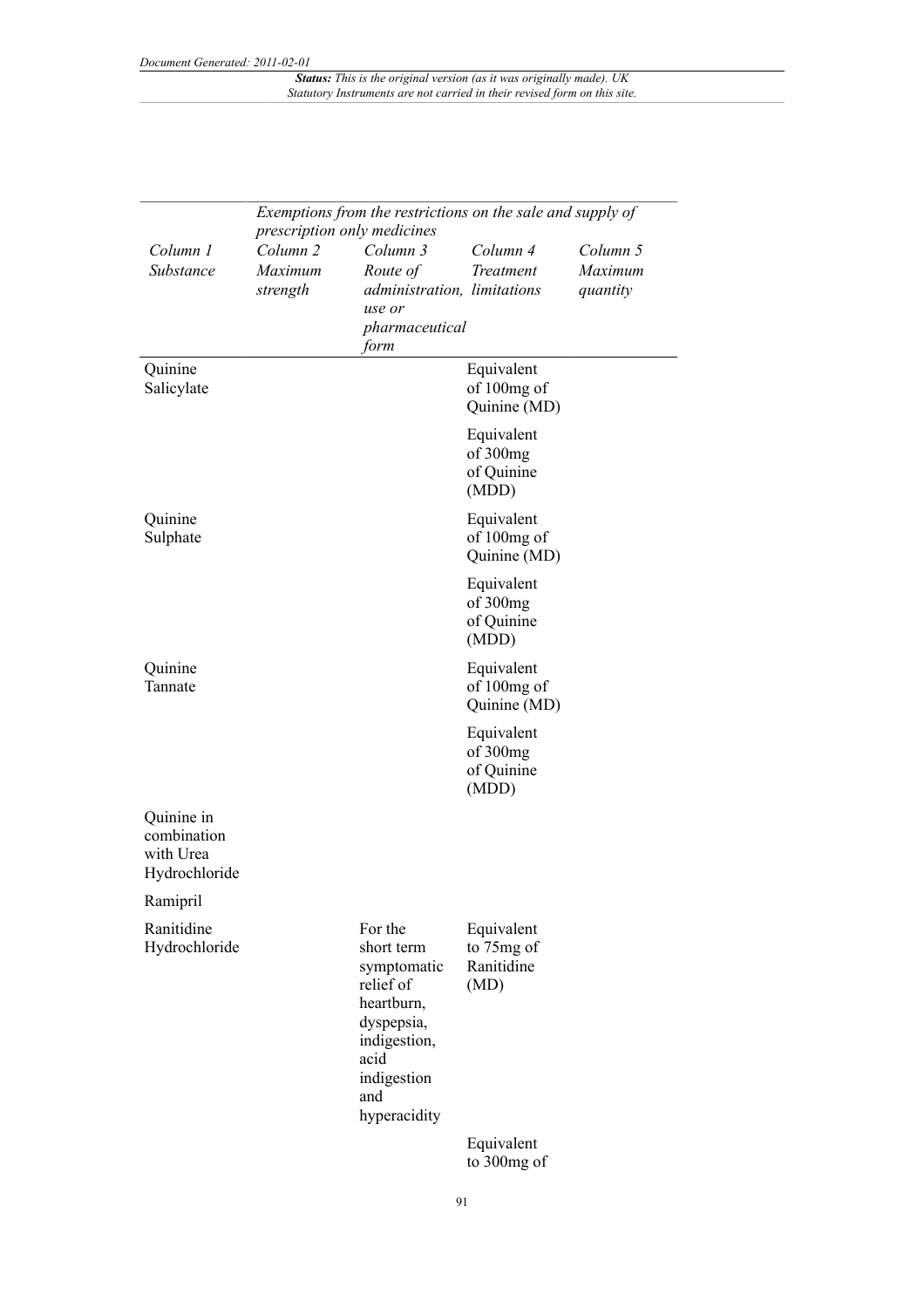|                              | Exemptions from the restrictions on the sale and supply of<br>prescription only medicines |                                                                                         |                                          |                                 |
|------------------------------|-------------------------------------------------------------------------------------------|-----------------------------------------------------------------------------------------|------------------------------------------|---------------------------------|
| Column 1<br>Substance        | Column <sub>2</sub><br>Maximum<br>strength                                                | Column 3<br>Route of<br>administration, limitations<br>use or<br>pharmaceutical<br>form | Column 4<br>Treatment                    | Column 5<br>Maximum<br>quantity |
|                              |                                                                                           |                                                                                         | Ranitidine<br>(MDD)                      |                                 |
|                              |                                                                                           |                                                                                         | For a<br>maximum<br>period of 14<br>days |                                 |
| Rauwolfia<br>Serpentina      |                                                                                           |                                                                                         |                                          |                                 |
| Rauwolfia<br>Vomitoria       |                                                                                           |                                                                                         |                                          |                                 |
| Razoxane                     |                                                                                           |                                                                                         |                                          |                                 |
| Remoxipride<br>Hydrochloride |                                                                                           |                                                                                         |                                          |                                 |
| Reproterol<br>Hydrochloride  |                                                                                           |                                                                                         |                                          |                                 |
| Rescinnamine                 |                                                                                           |                                                                                         |                                          |                                 |
| Reserpine                    |                                                                                           |                                                                                         |                                          |                                 |
| Rifabutin                    |                                                                                           |                                                                                         |                                          |                                 |
| Rifampicin                   |                                                                                           |                                                                                         |                                          |                                 |
| Rifampicin<br>Sodium         |                                                                                           |                                                                                         |                                          |                                 |
| Rifamycin                    |                                                                                           |                                                                                         |                                          |                                 |
| Rimiterol<br>Hydrobromide    |                                                                                           |                                                                                         |                                          |                                 |
| Risperidone                  |                                                                                           |                                                                                         |                                          |                                 |
| Ritodrine<br>Hydrochloride   |                                                                                           |                                                                                         |                                          |                                 |
| Rolitetracycline<br>Nitrate  |                                                                                           |                                                                                         |                                          |                                 |
| Sabadilla                    |                                                                                           |                                                                                         |                                          |                                 |
| Salbutamol                   |                                                                                           |                                                                                         |                                          |                                 |
| Salbutamol<br>Sulphate       |                                                                                           |                                                                                         |                                          |                                 |
| Salcatonin                   |                                                                                           |                                                                                         |                                          |                                 |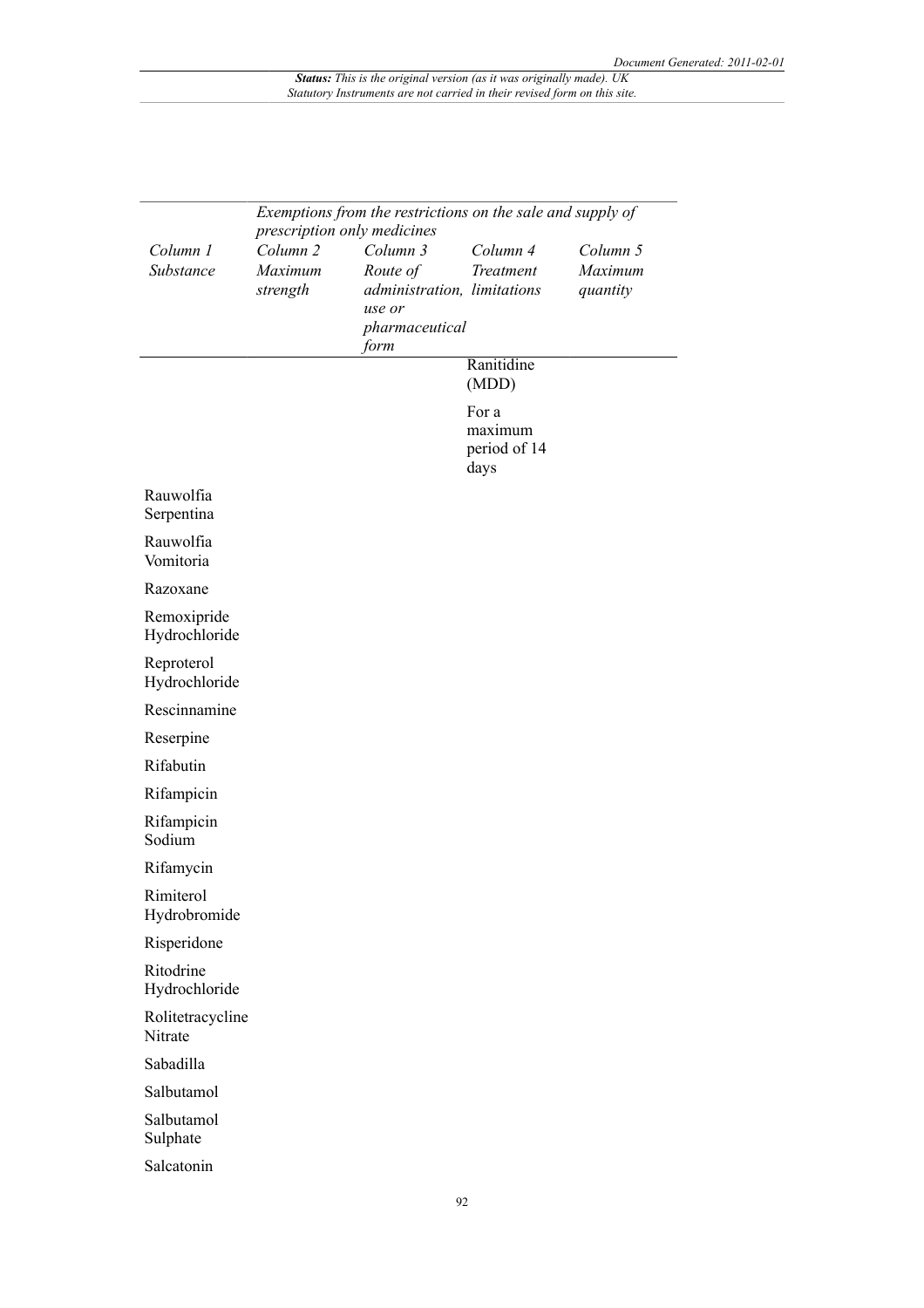|                              | Exemptions from the restrictions on the sale and supply of<br>prescription only medicines |                                       |           |          |  |
|------------------------------|-------------------------------------------------------------------------------------------|---------------------------------------|-----------|----------|--|
| Column 1                     | Column <sub>2</sub>                                                                       | Column 3                              | Column 4  | Column 5 |  |
| Substance                    | Maximum                                                                                   | Route of                              | Treatment | Maximum  |  |
|                              | strength                                                                                  | administration, limitations<br>use or |           | quantity |  |
|                              |                                                                                           | pharmaceutical<br>form                |           |          |  |
| Salcatonin<br>Acetate        |                                                                                           |                                       |           |          |  |
| Salmefamol                   |                                                                                           |                                       |           |          |  |
| Salmeterol<br>Xinafoate      |                                                                                           |                                       |           |          |  |
| Salsalate                    |                                                                                           |                                       |           |          |  |
| Saralasin<br>Acetate         |                                                                                           |                                       |           |          |  |
| Selegiline<br>Hydrochloride  |                                                                                           |                                       |           |          |  |
| Semisodium<br>Valproate      |                                                                                           |                                       |           |          |  |
| Serum<br>Gonadotrophin       |                                                                                           |                                       |           |          |  |
| Silver<br>Sulphadiazine      |                                                                                           |                                       |           |          |  |
| Simvastatin                  |                                                                                           |                                       |           |          |  |
| Sissomicin                   |                                                                                           |                                       |           |          |  |
| Sissomicin<br>Sulphate       |                                                                                           |                                       |           |          |  |
| <b>Snake Venoms</b>          |                                                                                           |                                       |           |          |  |
| Sodium<br>Acetrizoate        |                                                                                           |                                       |           |          |  |
| Sodium<br>Aminosalicylate    |                                                                                           |                                       |           |          |  |
| Sodium<br>Antimonylgluconate |                                                                                           |                                       |           |          |  |
| Sodium<br>Arsanilate         |                                                                                           |                                       |           |          |  |
| Sodium<br>Arsenate           |                                                                                           |                                       |           |          |  |
| Sodium<br>Arsenite           | $0.013$ per cent                                                                          |                                       |           |          |  |
| Sodium<br><b>Bromide</b>     |                                                                                           |                                       |           |          |  |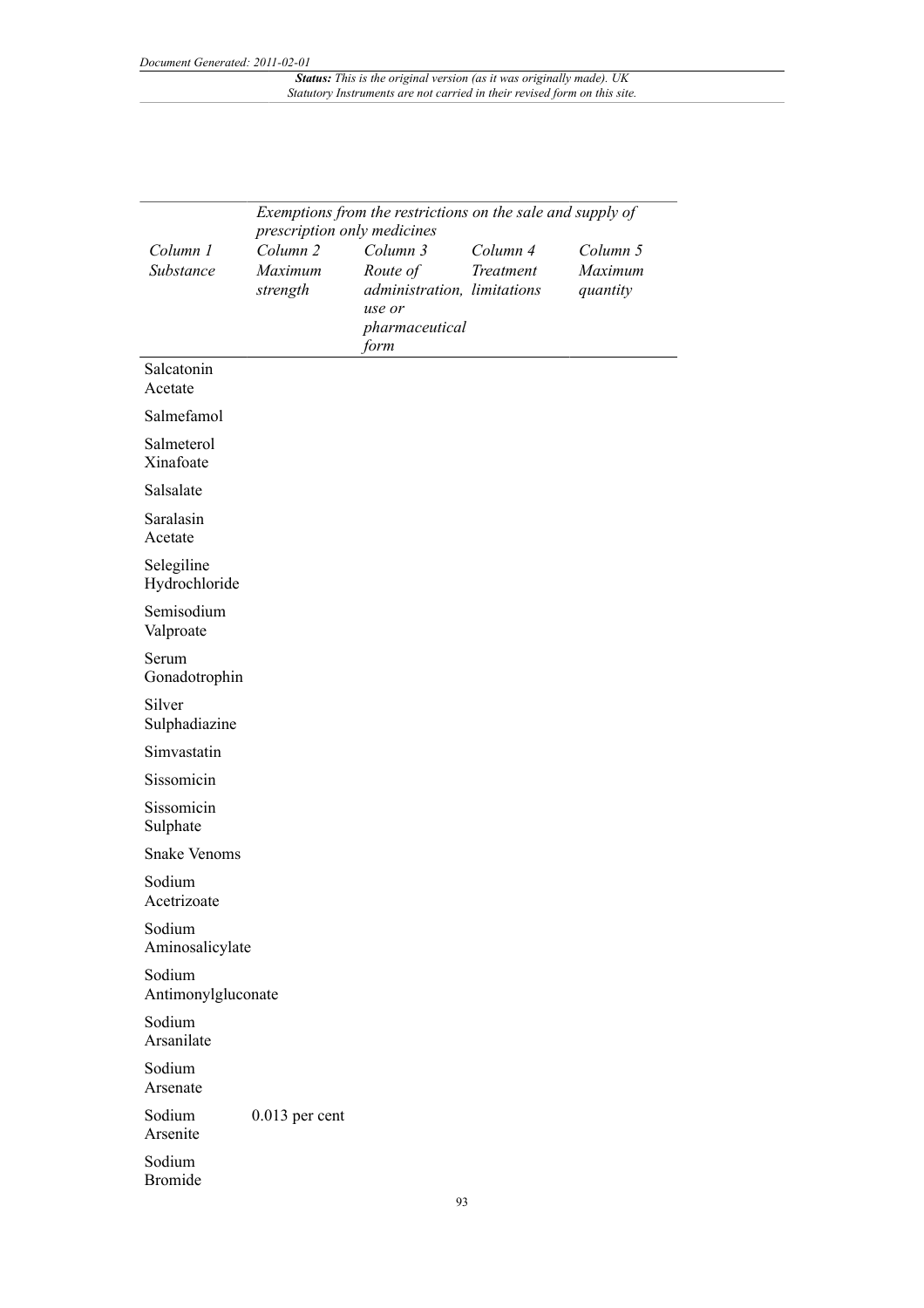|                        | Exemptions from the restrictions on the sale and supply of<br>prescription only medicines |                                                                                         |                       |                                                                                               |  |
|------------------------|-------------------------------------------------------------------------------------------|-----------------------------------------------------------------------------------------|-----------------------|-----------------------------------------------------------------------------------------------|--|
| Column 1<br>Substance  | Column <sub>2</sub><br>Maximum<br>strength                                                | Column 3<br>Route of<br>administration, limitations<br>use or<br>pharmaceutical<br>form | Column 4<br>Treatment | Column 5<br>Maximum<br>quantity                                                               |  |
| Sodium<br>Clodronate   |                                                                                           |                                                                                         |                       |                                                                                               |  |
| Sodium<br>Cromoglycate |                                                                                           | (a) For nasal<br>admistration                                                           |                       |                                                                                               |  |
|                        | $(b)$ 2.0 per<br>cent                                                                     | (b) For the<br>treatment of<br>acute seasonal<br>allergic<br>conjunctivitis             |                       | (b) Container<br>or package<br>containing<br>not more<br>than 10ml<br>of medicinal<br>product |  |
|                        |                                                                                           | In the form of<br>aqueous eye<br>drops                                                  |                       |                                                                                               |  |
|                        | $(c)$ 4.0 per<br>cent                                                                     | (c) For the<br>treatment of<br>acute seasonal<br>allergic<br>conjunctivitis             |                       | (c) Container<br>or package<br>containing not<br>more than 5g<br>of medicinal<br>product      |  |
|                        |                                                                                           | In the form<br>of an eye<br>ointment                                                    |                       |                                                                                               |  |
| Sodium<br>Ethacrynate  |                                                                                           |                                                                                         |                       |                                                                                               |  |
| Sodium<br>Fluoride     | $(1)$ 0.33 per<br>cent                                                                    | (1) Dentifrices                                                                         |                       |                                                                                               |  |
|                        |                                                                                           | $(2)$ Other<br>preparations<br>for use in the<br>prevention of<br>dental caries         |                       |                                                                                               |  |
|                        |                                                                                           | In the form of                                                                          |                       |                                                                                               |  |
|                        |                                                                                           | (a) tablets or<br>drops                                                                 | $(a)$ 2.2 mg<br>(MDD) |                                                                                               |  |
|                        | $(b)$ 0.2 per<br>cent                                                                     | (b) mouth<br>rinses other<br>than those for<br>daily use                                |                       |                                                                                               |  |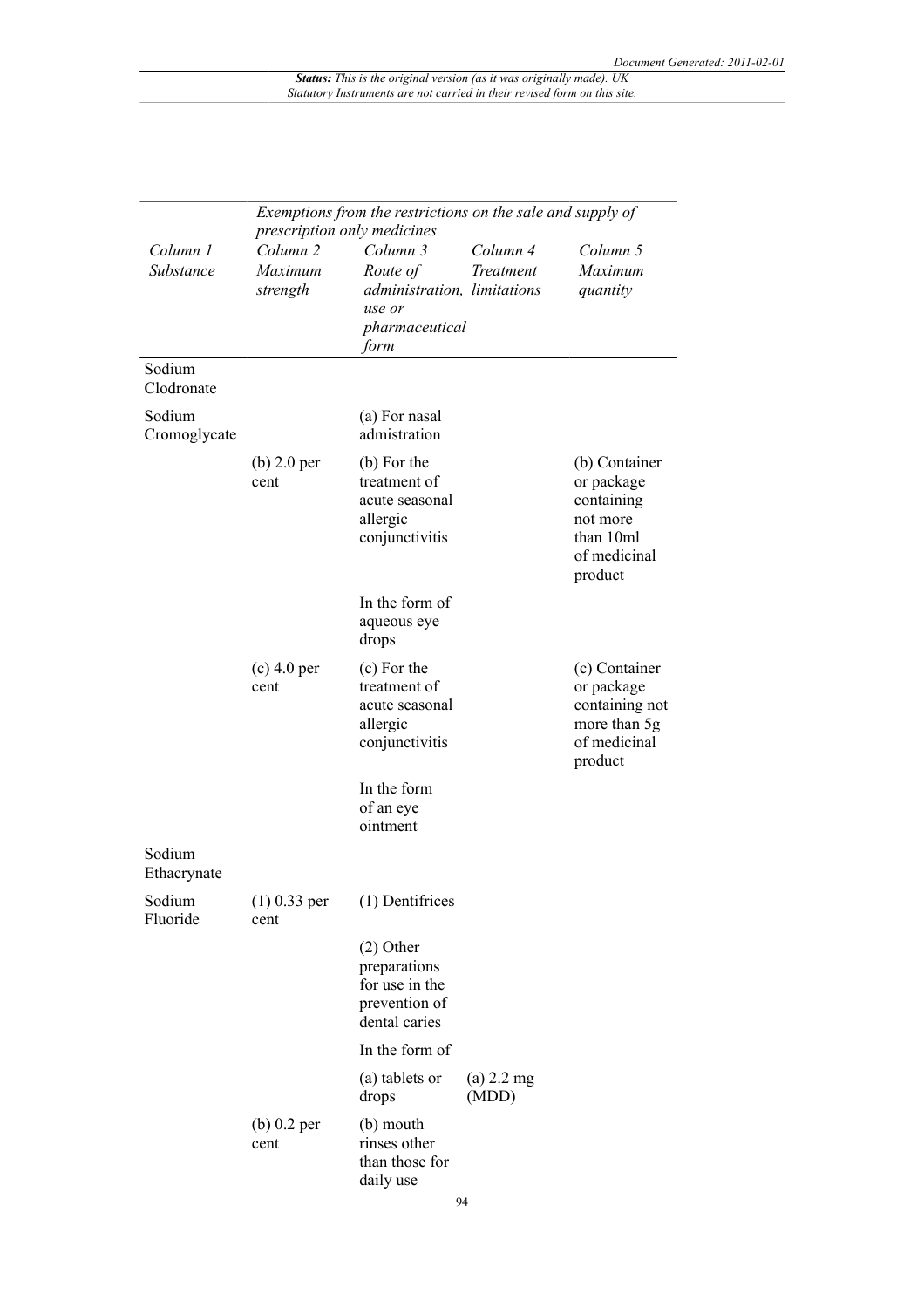|                                | prescription only medicines                | Exemptions from the restrictions on the sale and supply of                              |                       |                                 |
|--------------------------------|--------------------------------------------|-----------------------------------------------------------------------------------------|-----------------------|---------------------------------|
| Column 1<br>Substance          | Column <sub>2</sub><br>Maximum<br>strength | Column 3<br>Route of<br>administration, limitations<br>use or<br>pharmaceutical<br>form | Column 4<br>Treatment | Column 5<br>Maximum<br>quantity |
|                                | $(c) 0.05$ per<br>cent                     | (c) mouth<br>rinses for daily<br>use                                                    |                       |                                 |
| Sodium<br>Fusidate             |                                            |                                                                                         |                       |                                 |
| Sodium<br>Metrizoate           |                                            |                                                                                         |                       |                                 |
| Sodium<br>Monofluorophosphate  | $1.14$ per cent                            | Dentrifrice                                                                             |                       |                                 |
| Sodium<br>Oxidronate           |                                            |                                                                                         |                       |                                 |
| Sodium<br>Stibogluconate       |                                            |                                                                                         |                       |                                 |
| Sodium<br>Valproate            |                                            |                                                                                         |                       |                                 |
| Somatorelin<br>Acetate         |                                            |                                                                                         |                       |                                 |
| Sotalol<br>Hydrochloride       |                                            |                                                                                         |                       |                                 |
| Spectinomycin                  |                                            |                                                                                         |                       |                                 |
| Spectinomycin<br>Hydrochloride |                                            |                                                                                         |                       |                                 |
| Spiramycin                     |                                            |                                                                                         |                       |                                 |
| Spiramycin<br>Adipate          |                                            |                                                                                         |                       |                                 |
| Spironolactone                 |                                            |                                                                                         |                       |                                 |
| Stannous<br>Fluoride           | $0.62$ per cent                            | Dentifrice                                                                              |                       |                                 |
| Stilboestrol                   |                                            |                                                                                         |                       |                                 |
| Stilboestrol<br>Dipropionate   |                                            |                                                                                         |                       |                                 |
| Streptodornase                 |                                            | External                                                                                |                       |                                 |
| Streptokinase                  |                                            | External                                                                                |                       |                                 |
| Streptomycin                   |                                            |                                                                                         |                       |                                 |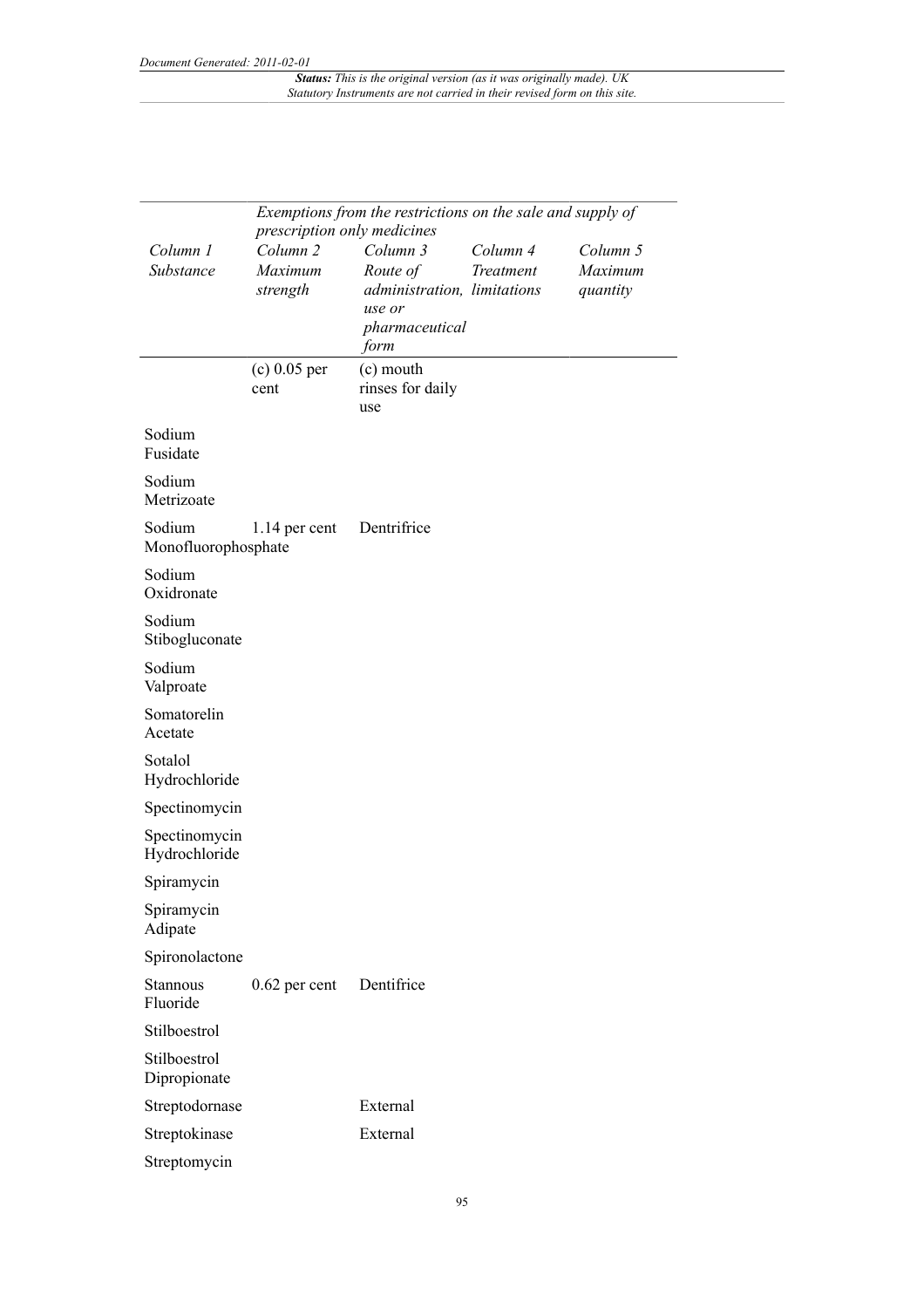|                             |                                            | Exemptions from the restrictions on the sale and supply of                                                             |                       |                                 |
|-----------------------------|--------------------------------------------|------------------------------------------------------------------------------------------------------------------------|-----------------------|---------------------------------|
| Column 1<br>Substance       | Column <sub>2</sub><br>Maximum<br>strength | prescription only medicines<br>Column 3<br>Route of<br>administration, limitations<br>use or<br>pharmaceutical<br>form | Column 4<br>Treatment | Column 5<br>Maximum<br>quantity |
| Streptomycin<br>Sulphate    |                                            |                                                                                                                        |                       |                                 |
| Strychnine                  |                                            |                                                                                                                        |                       |                                 |
| Strychnine<br>Arsenate      |                                            |                                                                                                                        |                       |                                 |
| Strychnine<br>Hydrochloride |                                            |                                                                                                                        |                       |                                 |
| Styramate                   |                                            |                                                                                                                        |                       |                                 |
| Succinylsulphathiazole      |                                            |                                                                                                                        |                       |                                 |
| Sucralfate                  |                                            |                                                                                                                        |                       |                                 |
| Sulbactam<br>Sodium         |                                            |                                                                                                                        |                       |                                 |
| Sulbenicillin               |                                            |                                                                                                                        |                       |                                 |
| Sulbenicillin<br>Sodium     |                                            |                                                                                                                        |                       |                                 |
| Sulconazole<br>Nitrate      |                                            | External<br>(except<br>vaginal)                                                                                        |                       |                                 |
| Sulfacytine                 |                                            |                                                                                                                        |                       |                                 |
| Sulfadoxine                 |                                            |                                                                                                                        |                       |                                 |
| Sulfamerazine               |                                            |                                                                                                                        |                       |                                 |
| Sulfamerazine<br>Sodium     |                                            |                                                                                                                        |                       |                                 |
| Sulfametopyrazine           |                                            |                                                                                                                        |                       |                                 |
| Sulfamonomethoxine          |                                            |                                                                                                                        |                       |                                 |
| Sulindac                    |                                            |                                                                                                                        |                       |                                 |
| Sulphacetamide              |                                            |                                                                                                                        |                       |                                 |
| Sulphacetamide<br>Sodium    |                                            |                                                                                                                        |                       |                                 |
| Sulphadiazine               |                                            |                                                                                                                        |                       |                                 |
| Sulphadiazine<br>Sodium     |                                            |                                                                                                                        |                       |                                 |
| Sulphadimethoxine           |                                            |                                                                                                                        |                       |                                 |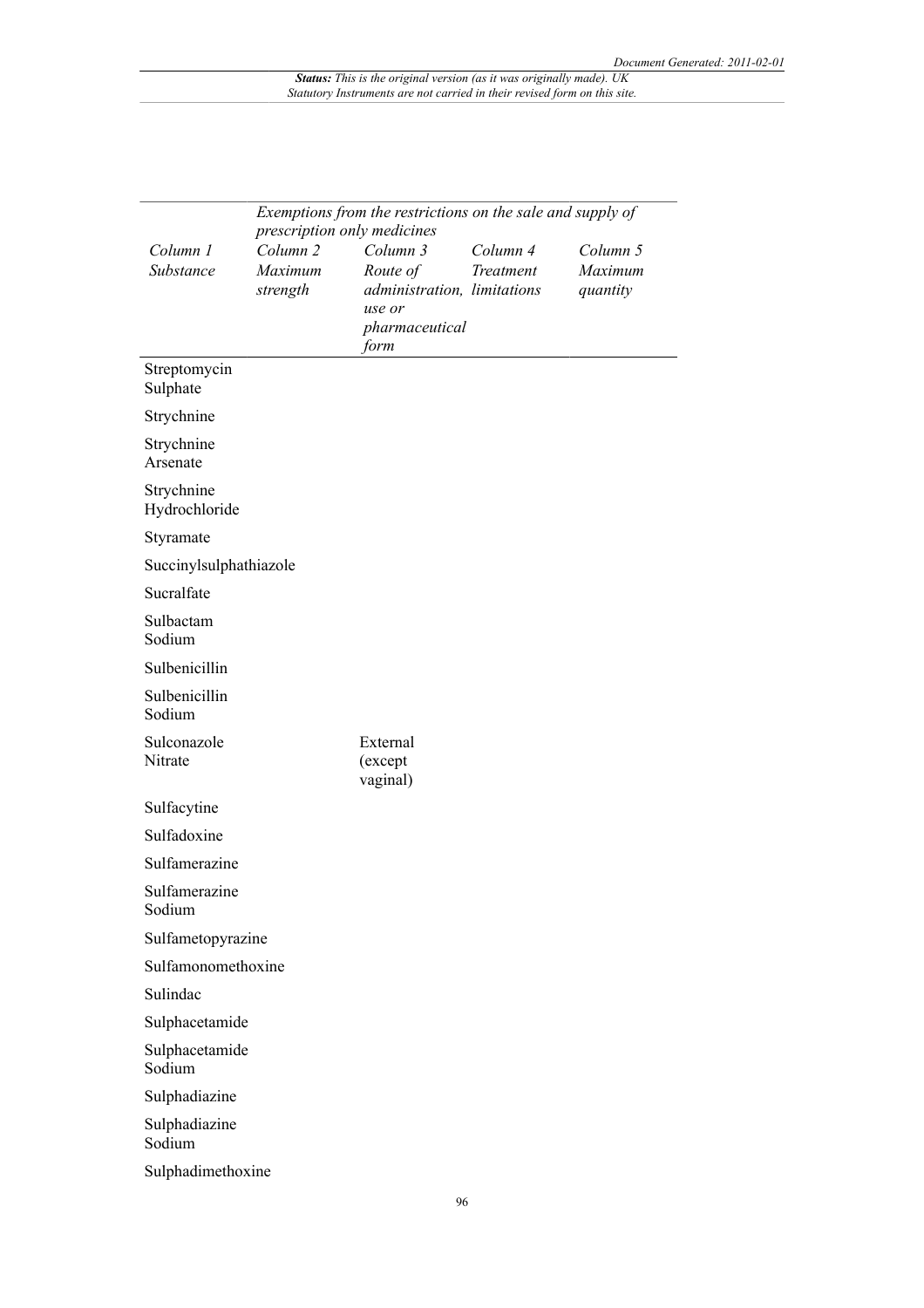|                                   |                             | Exemptions from the restrictions on the sale and supply of |           |                     |
|-----------------------------------|-----------------------------|------------------------------------------------------------|-----------|---------------------|
|                                   | prescription only medicines |                                                            |           |                     |
| Column 1                          | Column <sub>2</sub>         | Column 3                                                   | Column 4  | Column 5            |
| Substance                         | Maximum<br>strength         | Route of<br>administration, limitations                    | Treatment | Maximum<br>quantity |
|                                   |                             | use or                                                     |           |                     |
|                                   |                             | pharmaceutical                                             |           |                     |
|                                   |                             | form                                                       |           |                     |
| Sulphadimidine                    |                             |                                                            |           |                     |
| Sulphadimidine<br>Sodium          |                             |                                                            |           |                     |
| Sulphafurazole                    |                             |                                                            |           |                     |
| Sulphafurazole<br>Diethanolamine  |                             |                                                            |           |                     |
| Sulphaguanidine                   |                             |                                                            |           |                     |
| Sulphaloxic<br>Acid               |                             |                                                            |           |                     |
| Sulphamethizole                   |                             |                                                            |           |                     |
| Sulphamethoxazole                 |                             |                                                            |           |                     |
| Sulphamethoxydiazine              |                             |                                                            |           |                     |
| Sulphamethoxypyridazine           |                             |                                                            |           |                     |
| Sulphamethoxypyridazine<br>Sodium |                             |                                                            |           |                     |
| Sulphamoxole                      |                             |                                                            |           |                     |
| Sulphanilamide                    |                             |                                                            |           |                     |
| Sulphaphenazole                   |                             |                                                            |           |                     |
| Sulphapyridine                    |                             |                                                            |           |                     |
| Sulphapyridine<br>Sodium          |                             |                                                            |           |                     |
| Sulphasalazine                    |                             |                                                            |           |                     |
| Sulphathiazole                    |                             |                                                            |           |                     |
| Sulphathiazole<br>Sodium          |                             |                                                            |           |                     |
| Sulphaurea                        |                             |                                                            |           |                     |
| Sulphinpyrazone                   |                             |                                                            |           |                     |
| Sulpiride                         |                             |                                                            |           |                     |
| Sultamicillin                     |                             |                                                            |           |                     |
| Sultamicillin<br>Tosylate         |                             |                                                            |           |                     |
| Sulthiame                         |                             |                                                            |           |                     |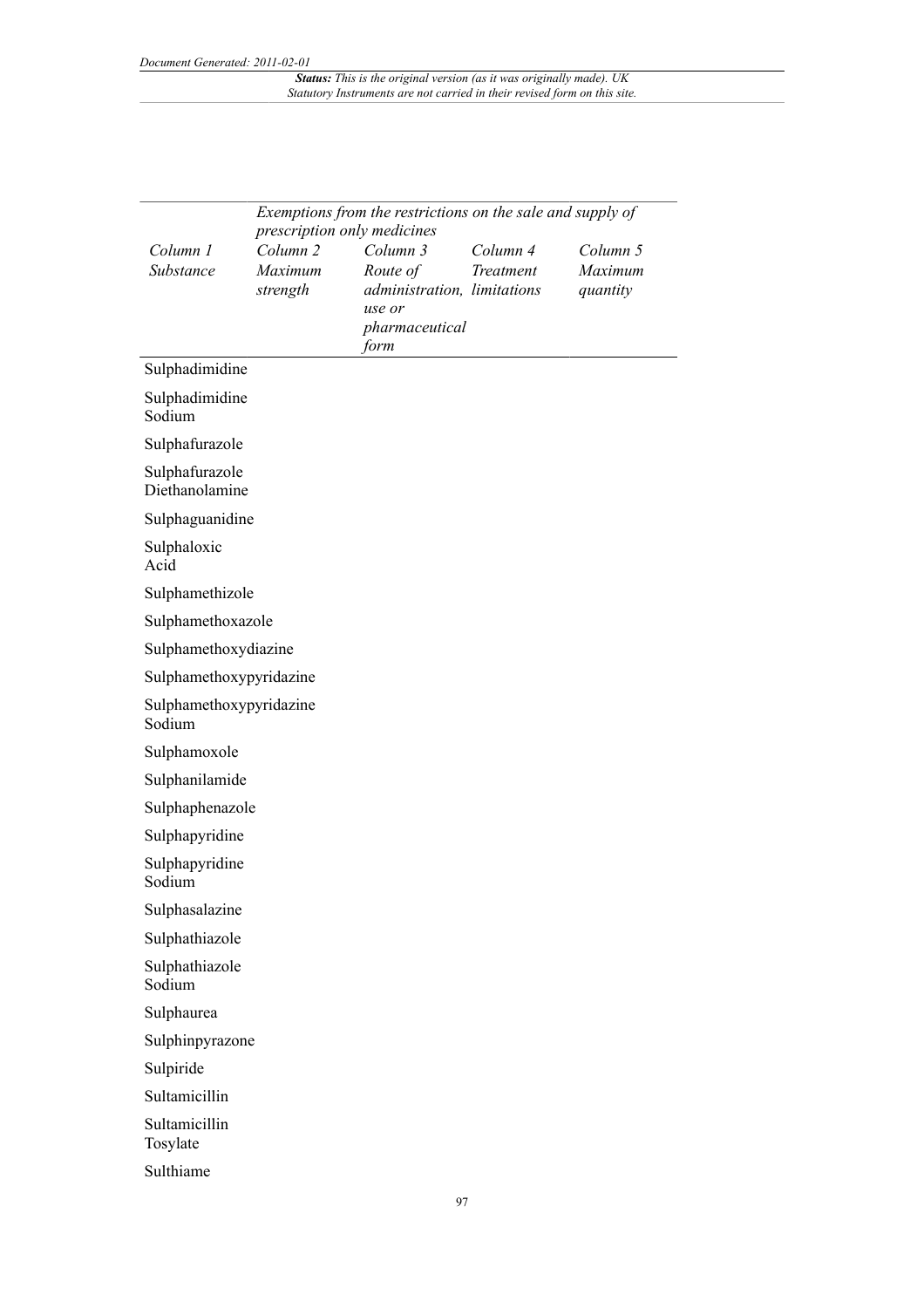|                                 |                                                    | Exemptions from the restrictions on the sale and supply of |                |                                       |
|---------------------------------|----------------------------------------------------|------------------------------------------------------------|----------------|---------------------------------------|
| Column 1                        | prescription only medicines<br>Column <sub>2</sub> | Column 3                                                   | Column 4       | Column 5                              |
| Substance                       | Maximum                                            | Route of                                                   | Treatment      | Maximum                               |
|                                 | strength                                           | administration, limitations                                |                | quantity                              |
|                                 |                                                    | use or                                                     |                |                                       |
|                                 |                                                    | pharmaceutical<br>form                                     |                |                                       |
| Sumatriptan<br>Succinate        |                                                    |                                                            |                |                                       |
| Suprofen                        |                                                    |                                                            |                |                                       |
| Suxamethonium<br><b>Bromide</b> |                                                    |                                                            |                |                                       |
| Suxamethonium<br>Chloride       |                                                    |                                                            |                |                                       |
| Suxethonium<br><b>Bromide</b>   |                                                    |                                                            |                |                                       |
| Tacrine<br>Hydrochloride        |                                                    |                                                            |                |                                       |
| Talampicillin                   |                                                    |                                                            |                |                                       |
| Talampicillin<br>Hydrochloride  |                                                    |                                                            |                |                                       |
| Talampicillin<br>Napsylate      |                                                    |                                                            |                |                                       |
| Tamoxifen                       |                                                    |                                                            |                |                                       |
| Tamoxifen<br>Citrate            |                                                    |                                                            |                |                                       |
| Tazobactam<br>Sodium            |                                                    |                                                            |                |                                       |
| Teicoplanin                     |                                                    |                                                            |                |                                       |
| Temocillin<br>Sodium            |                                                    |                                                            |                |                                       |
| Tenoxicam                       |                                                    |                                                            |                |                                       |
| Terazosin<br>Hydrochloride      |                                                    |                                                            |                |                                       |
| Terbinafine                     |                                                    |                                                            |                |                                       |
| Terbutaline                     |                                                    |                                                            |                |                                       |
| Terbutaline<br>Sulphate         |                                                    |                                                            |                |                                       |
| Terfenadine                     |                                                    |                                                            | 120mg<br>(MDD) | Container<br>or package<br>containing |

no more than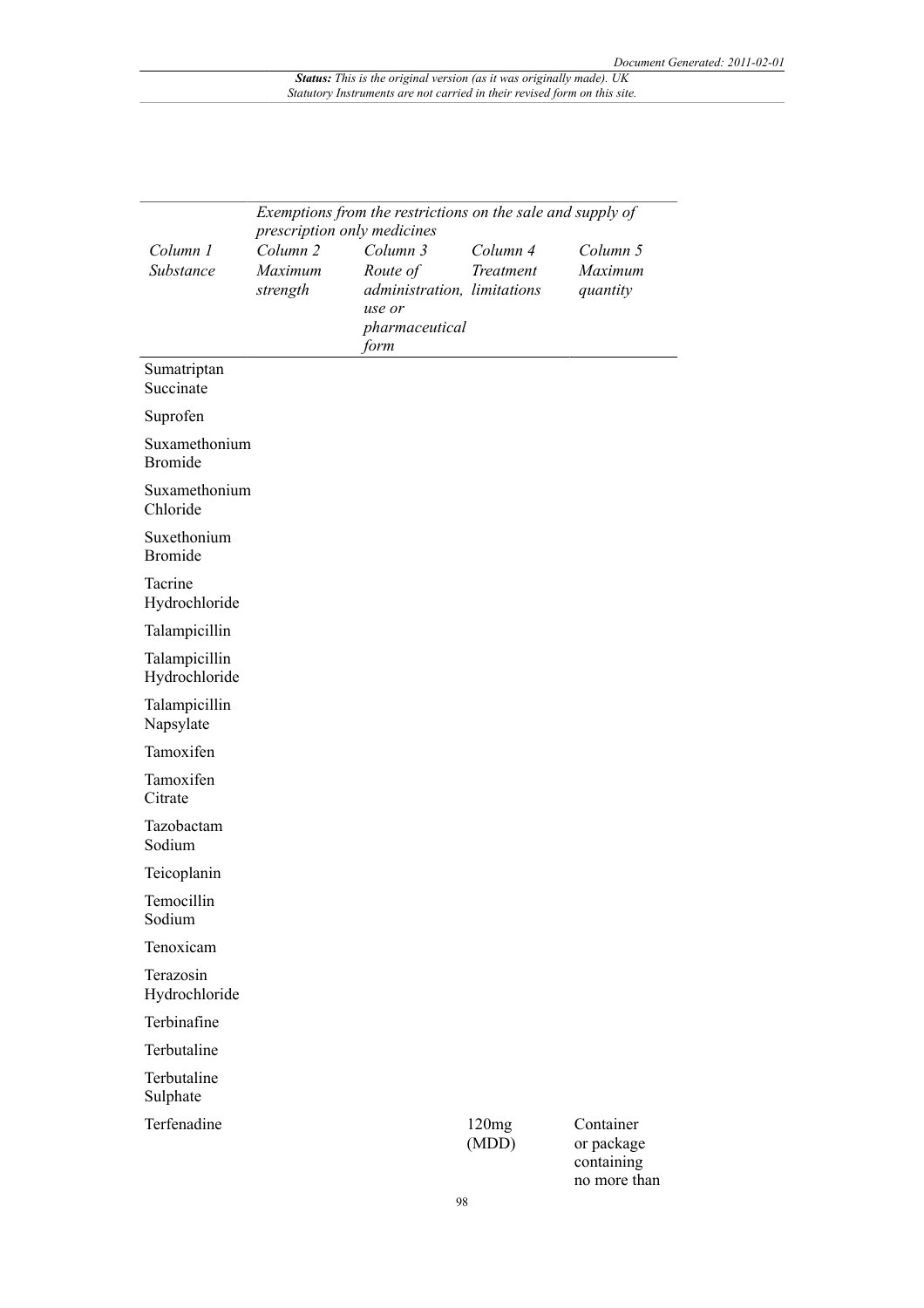|                                      | Exemptions from the restrictions on the sale and supply of<br>prescription only medicines |                                                                                         |                       |                                 |  |
|--------------------------------------|-------------------------------------------------------------------------------------------|-----------------------------------------------------------------------------------------|-----------------------|---------------------------------|--|
| Column 1<br>Substance                | Column <sub>2</sub><br>Maximum<br>strength                                                | Column 3<br>Route of<br>administration, limitations<br>use or<br>pharmaceutical<br>form | Column 4<br>Treatment | Column 5<br>Maximum<br>quantity |  |
|                                      |                                                                                           |                                                                                         |                       | 1,200mg of<br>Terfenadine       |  |
| Terlipressin                         |                                                                                           |                                                                                         |                       |                                 |  |
| Terodiline<br>Hydrochloride          |                                                                                           |                                                                                         |                       |                                 |  |
| Tetrabenazine                        |                                                                                           |                                                                                         |                       |                                 |  |
| Tetracosactrin                       |                                                                                           |                                                                                         |                       |                                 |  |
| Tetracosactrin<br>Acetate            |                                                                                           |                                                                                         |                       |                                 |  |
| Tetracycline                         |                                                                                           |                                                                                         |                       |                                 |  |
| Tetracycline<br>Hydrochloride        |                                                                                           |                                                                                         |                       |                                 |  |
| Tetracycline<br>Phosphate<br>Complex |                                                                                           |                                                                                         |                       |                                 |  |
| Tetroxoprim                          |                                                                                           |                                                                                         |                       |                                 |  |
| Thallium<br>Acetate                  |                                                                                           |                                                                                         |                       |                                 |  |
| Thallous<br>Chloride                 |                                                                                           |                                                                                         |                       |                                 |  |
| Thiabendazole                        |                                                                                           |                                                                                         |                       |                                 |  |
| Thiambutosine                        |                                                                                           |                                                                                         |                       |                                 |  |
| Thiethylperazine<br>Malate           |                                                                                           |                                                                                         |                       |                                 |  |
| Thiethylperazine<br>Maleate          |                                                                                           |                                                                                         |                       |                                 |  |
| Thiocarlide                          |                                                                                           |                                                                                         |                       |                                 |  |
| Thioguanine                          |                                                                                           |                                                                                         |                       |                                 |  |
| Thiopentone<br>Sodium                |                                                                                           |                                                                                         |                       |                                 |  |
| Thiopropazate<br>Hydrochloride       |                                                                                           |                                                                                         |                       |                                 |  |
| Thioproperazine<br>Mesylate          |                                                                                           |                                                                                         |                       |                                 |  |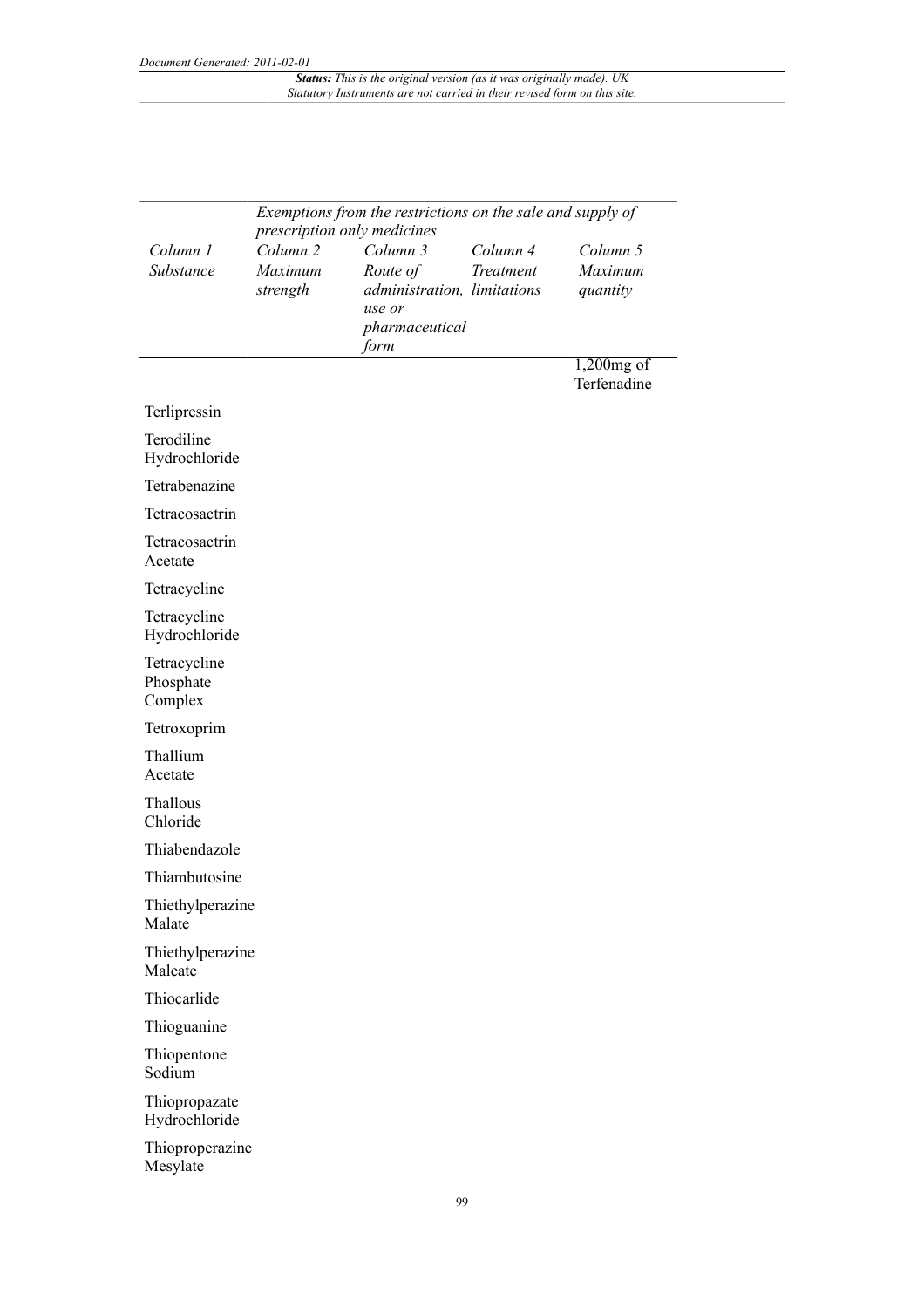|                               | Exemptions from the restrictions on the sale and supply of |                                                           |                       |                     |
|-------------------------------|------------------------------------------------------------|-----------------------------------------------------------|-----------------------|---------------------|
|                               | prescription only medicines                                |                                                           |                       |                     |
| Column 1<br>Substance         | Column <sub>2</sub><br>Maximum                             | Column 3<br>Route of                                      | Column 4<br>Treatment | Column 5<br>Maximum |
|                               | strength                                                   | administration, limitations<br>use or                     |                       | quantity            |
|                               |                                                            | pharmaceutical<br>form                                    |                       |                     |
| Thioridazine                  |                                                            |                                                           |                       |                     |
| Thioridazine<br>Hydrochloride |                                                            |                                                           |                       |                     |
| Thiosinamine                  |                                                            |                                                           |                       |                     |
| Thiotepa                      |                                                            |                                                           |                       |                     |
| Thiothixene                   |                                                            |                                                           |                       |                     |
| Thiouracil                    |                                                            |                                                           |                       |                     |
| Thymoxamine<br>Hydrochloride  |                                                            |                                                           |                       |                     |
| Thyroid                       |                                                            |                                                           |                       |                     |
| Thyrotrophin                  |                                                            |                                                           |                       |                     |
| Thyroxine<br>Sodium           |                                                            |                                                           |                       |                     |
| Tiamulin<br>Fumarate          |                                                            |                                                           |                       |                     |
| Tiaprofenic<br>Acid           |                                                            |                                                           |                       |                     |
| Tibolone                      |                                                            |                                                           |                       |                     |
| Ticarcillin<br>Sodium         |                                                            |                                                           |                       |                     |
| Tigloidine<br>Hydrobromide    |                                                            |                                                           |                       |                     |
| Timolol<br>Maleate            |                                                            |                                                           |                       |                     |
| Tinidazole                    |                                                            |                                                           |                       |                     |
| Tinzaparin                    |                                                            |                                                           |                       |                     |
| Tioconazole                   | $(1)$ 2.0 per<br>cent                                      | $(1)$ External<br>(except<br>vaginal)                     |                       |                     |
|                               |                                                            | (2) Vaginal<br>for treatment<br>of vaginal<br>candidiasis |                       |                     |
| Tobramycin                    |                                                            |                                                           |                       |                     |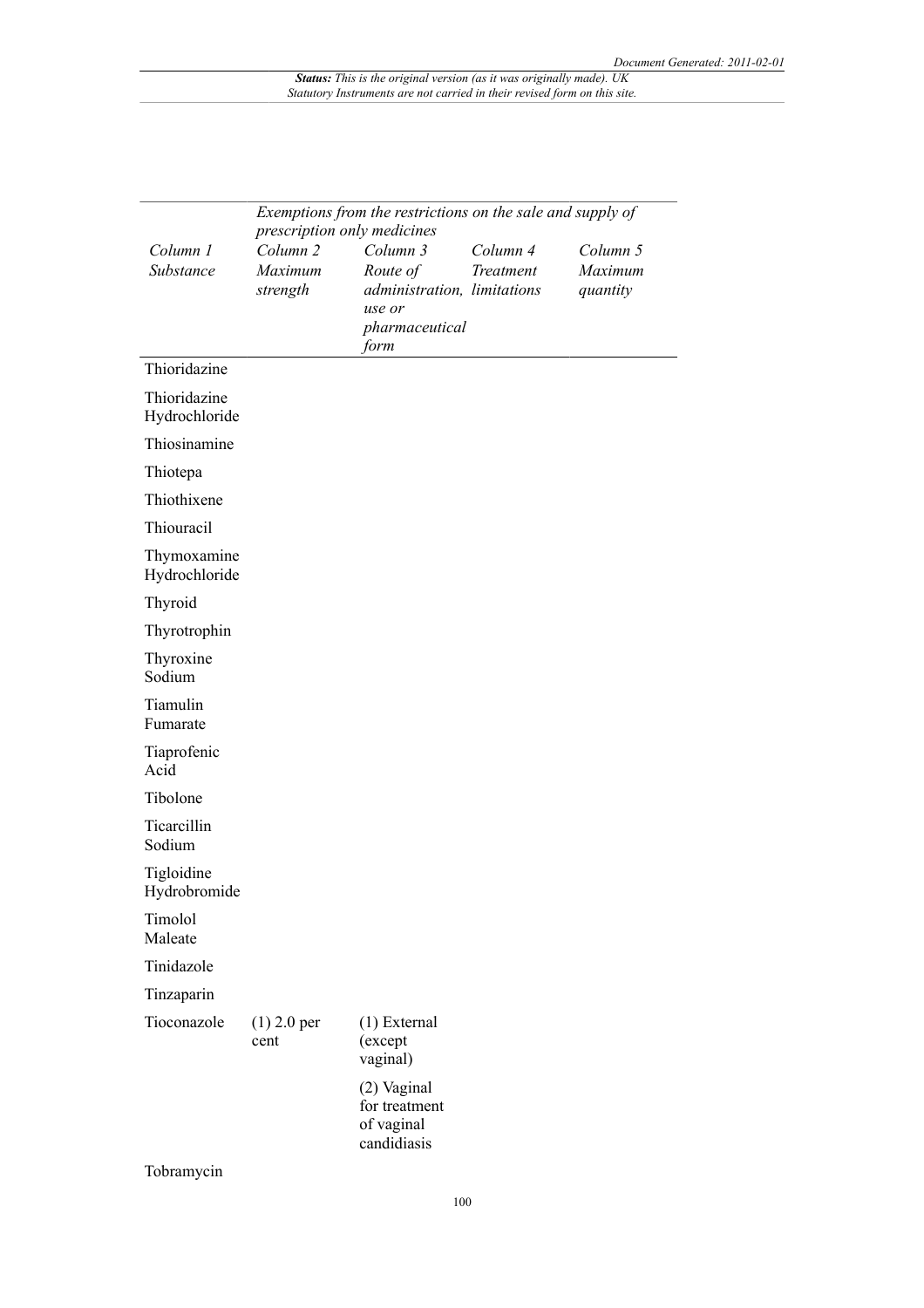|                                         | Exemptions from the restrictions on the sale and supply of<br>prescription only medicines |                                                                                         |                              |                                                                                      |  |  |
|-----------------------------------------|-------------------------------------------------------------------------------------------|-----------------------------------------------------------------------------------------|------------------------------|--------------------------------------------------------------------------------------|--|--|
| Column 1<br>Substance                   | Column <sub>2</sub><br>Maximum<br>strength                                                | Column 3<br>Route of<br>administration, limitations<br>use or<br>pharmaceutical<br>form | Column 4<br><b>Treatment</b> | Column 5<br>Maximum<br>quantity                                                      |  |  |
| Tobramycin<br>Sulphate                  |                                                                                           |                                                                                         |                              |                                                                                      |  |  |
| Tocainide<br>Hydrochloride              |                                                                                           |                                                                                         |                              |                                                                                      |  |  |
| Tofenacin<br>Hydrochloride              |                                                                                           |                                                                                         |                              |                                                                                      |  |  |
| Tolazamide                              |                                                                                           |                                                                                         |                              |                                                                                      |  |  |
| Tolazoline<br>Hydrochloride             |                                                                                           | External                                                                                |                              |                                                                                      |  |  |
| Tolbutamide                             |                                                                                           |                                                                                         |                              |                                                                                      |  |  |
| Tolbutamide<br>Sodium                   |                                                                                           |                                                                                         |                              |                                                                                      |  |  |
| Tolfenamic<br>Acid                      |                                                                                           |                                                                                         |                              |                                                                                      |  |  |
| Tolmetin<br>Sodium                      |                                                                                           |                                                                                         |                              |                                                                                      |  |  |
| Tramadol<br>Hydrochloride               |                                                                                           |                                                                                         |                              |                                                                                      |  |  |
| Trandolapril                            |                                                                                           |                                                                                         |                              |                                                                                      |  |  |
| Tranexamic<br>Acid                      |                                                                                           |                                                                                         |                              |                                                                                      |  |  |
| Tranylcypromine<br>Sulphate             |                                                                                           |                                                                                         |                              |                                                                                      |  |  |
| Trazodone<br>Hydrochloride              |                                                                                           |                                                                                         |                              |                                                                                      |  |  |
| Treosulfan                              |                                                                                           |                                                                                         |                              |                                                                                      |  |  |
| Tretinoin                               |                                                                                           |                                                                                         |                              |                                                                                      |  |  |
| Triamcinolone                           |                                                                                           |                                                                                         |                              |                                                                                      |  |  |
| Triamcinolone 0.1 per cent<br>Acetonide |                                                                                           | For the<br>treatment<br>of common<br>mouth ulcers                                       |                              | Container<br>or package<br>containing not<br>more than 5g<br>of medicinal<br>product |  |  |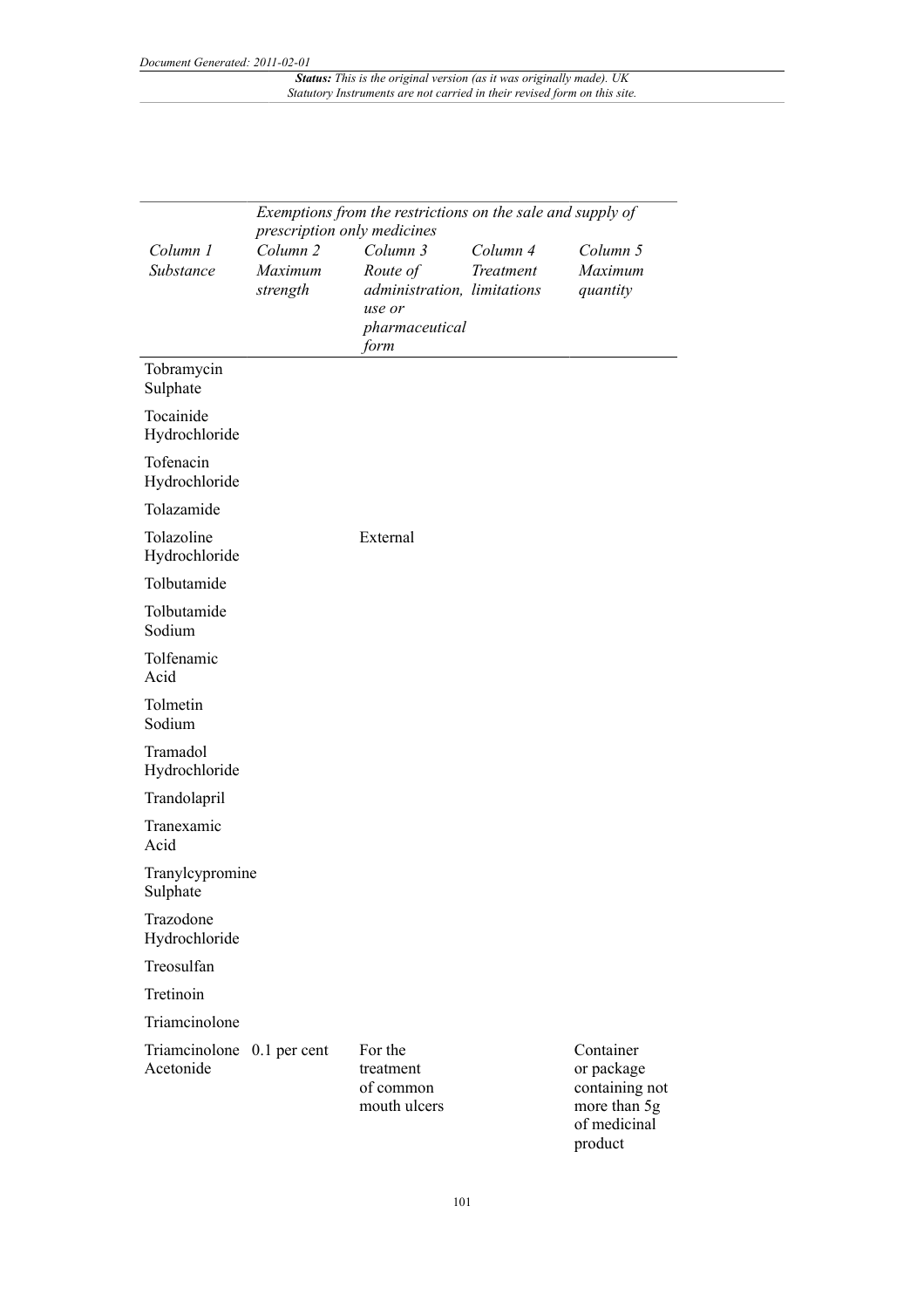|                                  | Exemptions from the restrictions on the sale and supply of<br>prescription only medicines |                                                                                         |                       |                                 |  |  |  |
|----------------------------------|-------------------------------------------------------------------------------------------|-----------------------------------------------------------------------------------------|-----------------------|---------------------------------|--|--|--|
| Column 1<br>Substance            | Column <sub>2</sub><br>Maximum<br>strength                                                | Column 3<br>Route of<br>administration, limitations<br>use or<br>pharmaceutical<br>form | Column 4<br>Treatment | Column 5<br>Maximum<br>quantity |  |  |  |
| Triamcinolone<br>Diacetate       |                                                                                           |                                                                                         |                       |                                 |  |  |  |
| Triamcinolone<br>Hexacetonide    |                                                                                           |                                                                                         |                       |                                 |  |  |  |
| Triamterene                      |                                                                                           |                                                                                         |                       |                                 |  |  |  |
| Tribavirin                       |                                                                                           |                                                                                         |                       |                                 |  |  |  |
| Triclofos<br>Sodium              |                                                                                           |                                                                                         |                       |                                 |  |  |  |
| Trientine<br>Dihydrochloride     |                                                                                           |                                                                                         |                       |                                 |  |  |  |
| Trifluoperazine                  |                                                                                           |                                                                                         |                       |                                 |  |  |  |
| Trifluoperazine<br>Hydrochloride |                                                                                           |                                                                                         |                       |                                 |  |  |  |
| Trifluperidol                    |                                                                                           |                                                                                         |                       |                                 |  |  |  |
| Trifluperidol<br>Hydrochloride   |                                                                                           |                                                                                         |                       |                                 |  |  |  |
| Trilostane                       |                                                                                           |                                                                                         |                       |                                 |  |  |  |
| Trimeprazine                     |                                                                                           |                                                                                         |                       |                                 |  |  |  |
| Trimeprazine<br>Tartrate         |                                                                                           |                                                                                         |                       |                                 |  |  |  |
| Trimetaphan<br>Camsylate         |                                                                                           |                                                                                         |                       |                                 |  |  |  |
| Trimetazidine                    |                                                                                           |                                                                                         |                       |                                 |  |  |  |
| Trimetazidine<br>Hydrochloride   |                                                                                           |                                                                                         |                       |                                 |  |  |  |
| Trimethoprim                     |                                                                                           |                                                                                         |                       |                                 |  |  |  |
| Trimipramine<br>Maleate          |                                                                                           |                                                                                         |                       |                                 |  |  |  |
| Trimipramine<br>Mesylate         |                                                                                           |                                                                                         |                       |                                 |  |  |  |
| Tropicamide                      |                                                                                           |                                                                                         |                       |                                 |  |  |  |
| Tropisetron<br>Hydrochloride     |                                                                                           |                                                                                         |                       |                                 |  |  |  |
| Troxidone                        |                                                                                           |                                                                                         |                       |                                 |  |  |  |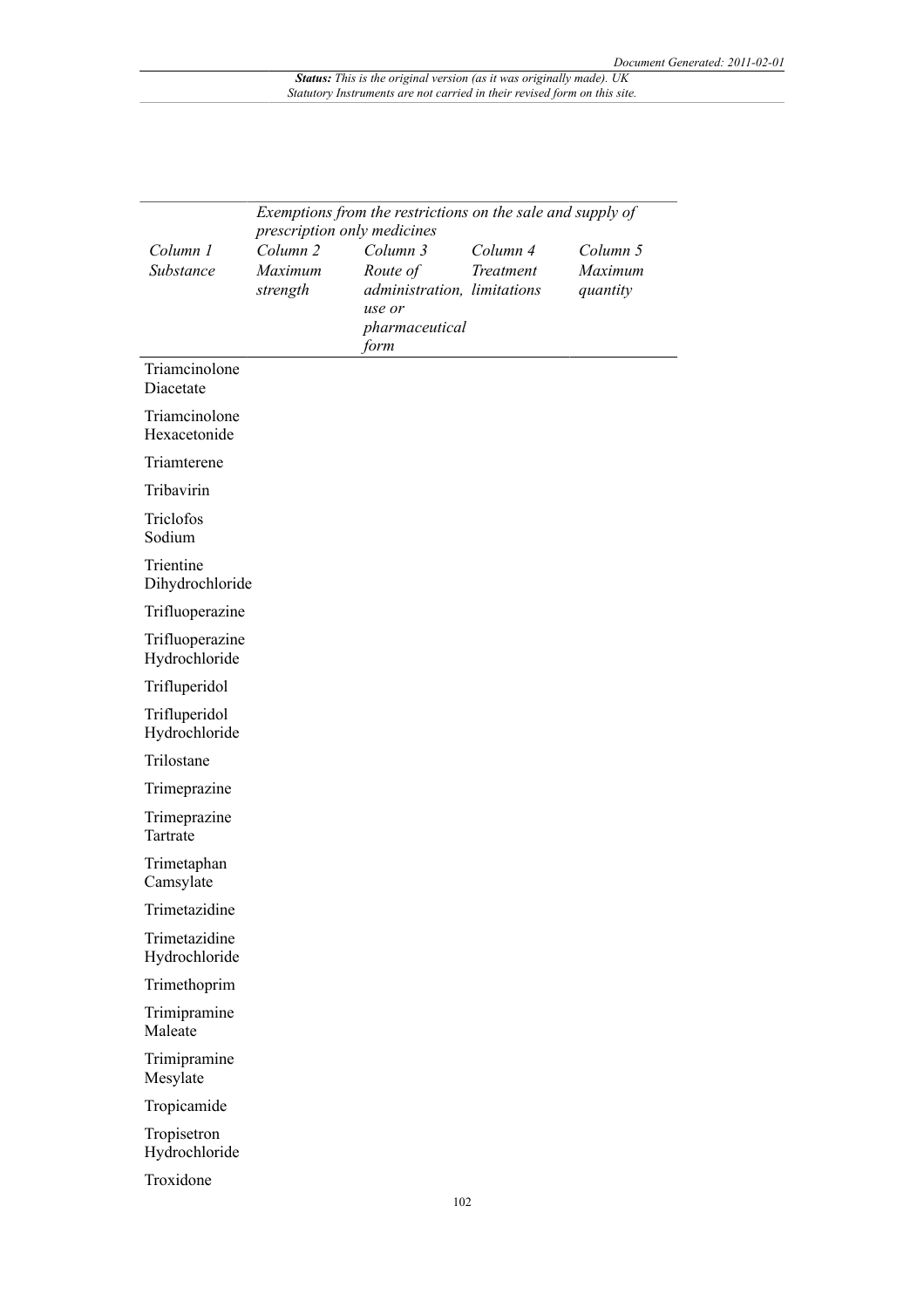|                                                    |                                                    | Exemptions from the restrictions on the sale and supply of                  |           |                     |
|----------------------------------------------------|----------------------------------------------------|-----------------------------------------------------------------------------|-----------|---------------------|
| Column 1                                           | prescription only medicines<br>Column <sub>2</sub> | Column 3                                                                    | Column 4  | Column 5            |
| Substance                                          | Maximum<br>strength                                | Route of<br>administration, limitations<br>use or<br>pharmaceutical<br>form | Treatment | Maximum<br>quantity |
| L-Tryptophan                                       |                                                    | $(1)$ Oral<br>Dietary<br>supplementation                                    |           |                     |
|                                                    |                                                    | (2) External                                                                |           |                     |
| Tubocurarine<br>Chloride                           |                                                    |                                                                             |           |                     |
| Tulobuterol                                        |                                                    |                                                                             |           |                     |
| Tulobuterol<br>Hydrochloride                       |                                                    |                                                                             |           |                     |
| Tyrothricin                                        |                                                    | Throat<br>lozenges or<br>throat pastilles                                   |           |                     |
| Uramustine                                         |                                                    |                                                                             |           |                     |
| Urea<br>Stibamine                                  |                                                    |                                                                             |           |                     |
| Urethane                                           |                                                    |                                                                             |           |                     |
| Uridine 5'-<br>triphosphate                        |                                                    |                                                                             |           |                     |
| Urofollitrophin                                    |                                                    |                                                                             |           |                     |
| Urokinase                                          |                                                    |                                                                             |           |                     |
| Ursodeoxychoic<br>Acid                             |                                                    |                                                                             |           |                     |
| Vaccine:<br><b>Bacillus</b><br>Salmonella<br>Typhi |                                                    |                                                                             |           |                     |
| Vaccine:<br>Poliomyelitis<br>(Oral)                |                                                    |                                                                             |           |                     |
| Valproic Acid                                      |                                                    |                                                                             |           |                     |
| Vancomycin<br>Hydrochloride                        |                                                    |                                                                             |           |                     |
| Vasopressin                                        |                                                    |                                                                             |           |                     |
| Vasopressin<br>Tannate                             |                                                    |                                                                             |           |                     |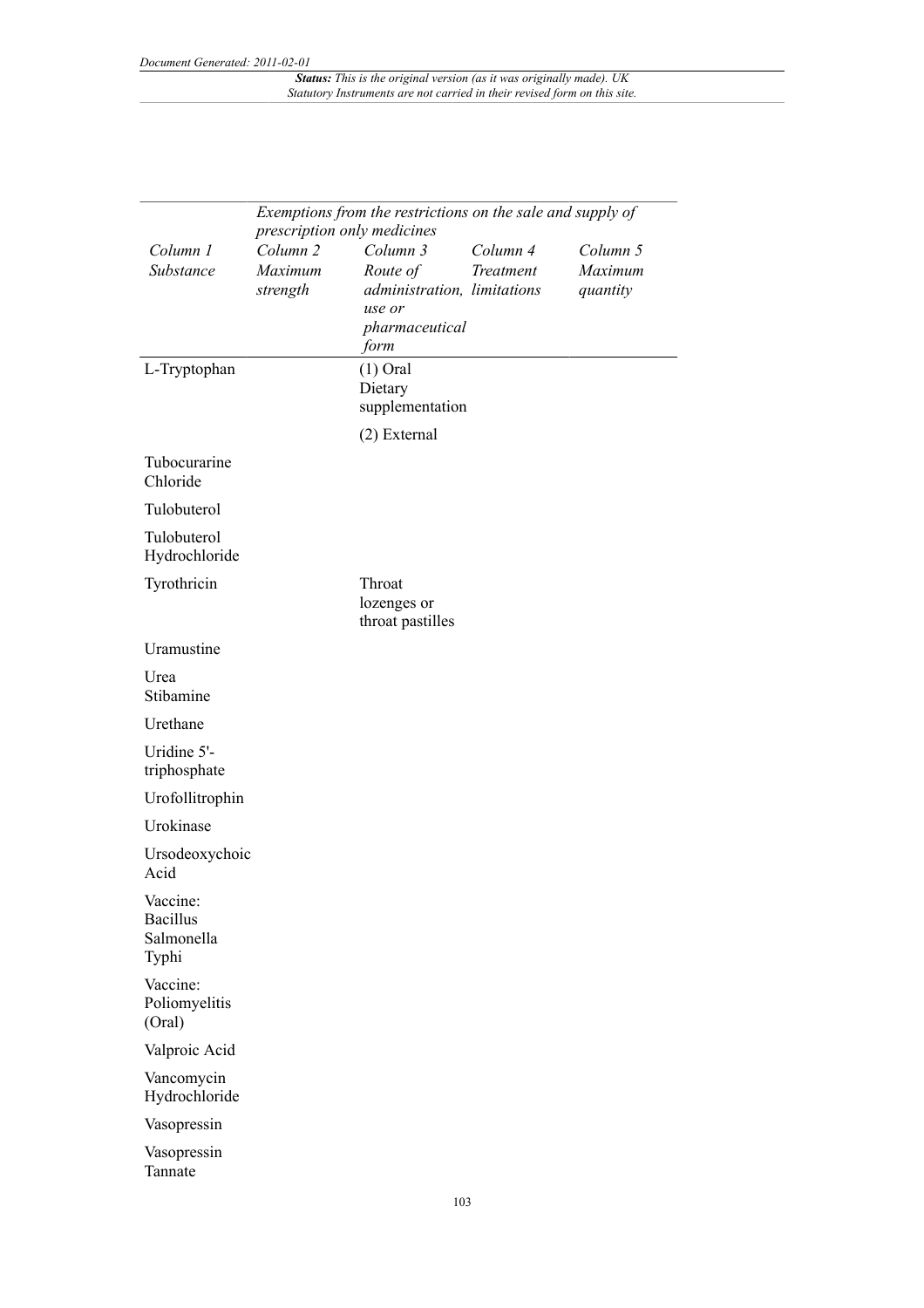|                              | prescription only medicines                | Exemptions from the restrictions on the sale and supply of                              |                                                                                                |                                 |
|------------------------------|--------------------------------------------|-----------------------------------------------------------------------------------------|------------------------------------------------------------------------------------------------|---------------------------------|
| Column 1<br>Substance        | Column <sub>2</sub><br>Maximum<br>strength | Column 3<br>Route of<br>administration, limitations<br>use or<br>pharmaceutical<br>form | Column 4<br>Treatment                                                                          | Column 5<br>Maximum<br>quantity |
| Vecuronium<br><b>Bromide</b> |                                            |                                                                                         |                                                                                                |                                 |
| Verapamil<br>Hydrochloride   |                                            |                                                                                         |                                                                                                |                                 |
| Veratrine                    |                                            |                                                                                         |                                                                                                |                                 |
| Veratrum,<br>Green           |                                            |                                                                                         |                                                                                                |                                 |
| Veratrum,<br>White           |                                            |                                                                                         |                                                                                                |                                 |
| Vidarabine                   |                                            |                                                                                         |                                                                                                |                                 |
| Vigabatrin                   |                                            |                                                                                         |                                                                                                |                                 |
| Viloxazine<br>Hydrochloride  |                                            |                                                                                         |                                                                                                |                                 |
| Vinblastine<br>Sulphate      |                                            |                                                                                         |                                                                                                |                                 |
| Vincristine<br>Sulphate      |                                            |                                                                                         |                                                                                                |                                 |
| Vindesine<br>Sulphate        |                                            |                                                                                         |                                                                                                |                                 |
| Viomycin<br>Pantothenate     |                                            |                                                                                         |                                                                                                |                                 |
| Viomycin<br>Sulphate         |                                            |                                                                                         |                                                                                                |                                 |
| Vitamin A                    |                                            | $(1)$ Internal                                                                          | $(1)$ 7,500 $iu$<br>$(2,250 \text{mg})$<br>Retinol<br>equivalent)<br>(MDD)                     |                                 |
|                              |                                            | (2) External                                                                            |                                                                                                |                                 |
| Vitamin A<br>Acetate         |                                            | $(1)$ Internal                                                                          | $(1)$ Equivalent<br>to 7,500iu<br>Vitamin A<br>$(2,250$ mcg<br>Retinol<br>equivalent)<br>(MDD) |                                 |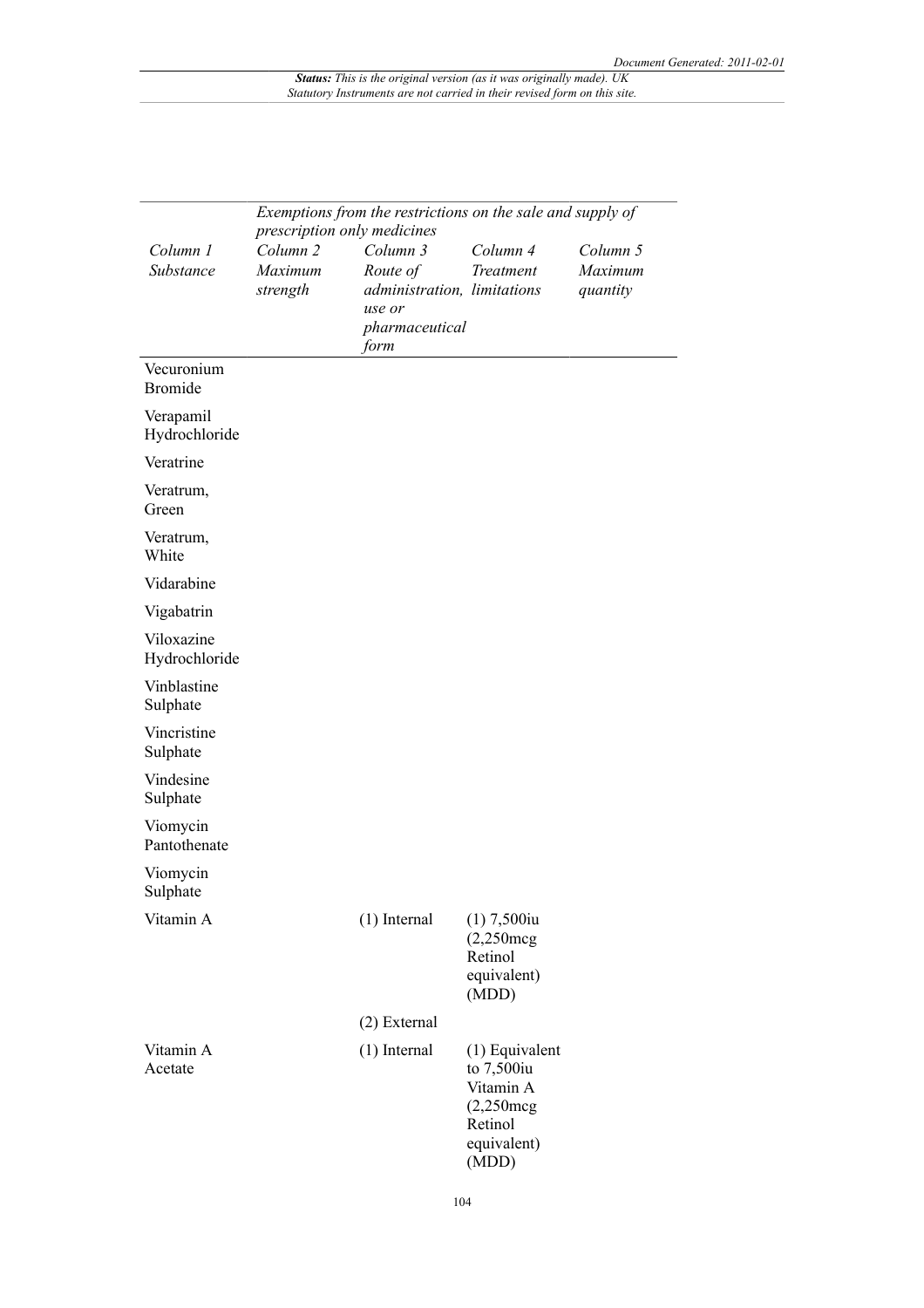|                                 | Exemptions from the restrictions on the sale and supply of<br>prescription only medicines |                                                                                         |                                                                                                   |                                 |  |  |  |
|---------------------------------|-------------------------------------------------------------------------------------------|-----------------------------------------------------------------------------------------|---------------------------------------------------------------------------------------------------|---------------------------------|--|--|--|
| Column 1<br>Substance           | Column <sub>2</sub><br>Maximum<br>strength                                                | Column 3<br>Route of<br>administration, limitations<br>use or<br>pharmaceutical<br>form | Column 4<br><b>Treatment</b>                                                                      | Column 5<br>Maximum<br>quantity |  |  |  |
|                                 |                                                                                           | (2) External                                                                            |                                                                                                   |                                 |  |  |  |
| Vitamin A<br>Palmitate          |                                                                                           | $(1)$ Internal                                                                          | $(1)$ Equivalent<br>to $7,500$ iu<br>Vitamin A<br>$(2,250$ mcg<br>Retinol<br>equivalent)<br>(MDD) |                                 |  |  |  |
|                                 |                                                                                           | (2) External                                                                            |                                                                                                   |                                 |  |  |  |
| Warfarin                        |                                                                                           |                                                                                         |                                                                                                   |                                 |  |  |  |
| Warfarin<br>Sodium              |                                                                                           |                                                                                         |                                                                                                   |                                 |  |  |  |
| Xamoterol<br>Fumarate           |                                                                                           |                                                                                         |                                                                                                   |                                 |  |  |  |
| Xipamide                        |                                                                                           |                                                                                         |                                                                                                   |                                 |  |  |  |
| Yohimbine<br>Hydrochloride      |                                                                                           |                                                                                         |                                                                                                   |                                 |  |  |  |
| Zidovudine                      |                                                                                           |                                                                                         |                                                                                                   |                                 |  |  |  |
| Zimeldine<br>Hydrochloride      |                                                                                           |                                                                                         |                                                                                                   |                                 |  |  |  |
| Zolpidem<br>Tartrate            |                                                                                           |                                                                                         |                                                                                                   |                                 |  |  |  |
| Zomepirac<br>Sodium             |                                                                                           |                                                                                         |                                                                                                   |                                 |  |  |  |
| Zopiclone                       |                                                                                           |                                                                                         |                                                                                                   |                                 |  |  |  |
| Zuclopenthixol<br>Acetate       |                                                                                           |                                                                                         |                                                                                                   |                                 |  |  |  |
| Zuclopenthixol<br>Decanoate     |                                                                                           |                                                                                         |                                                                                                   |                                 |  |  |  |
| Zuclopenthixol<br>Hydrochloride |                                                                                           |                                                                                         |                                                                                                   |                                 |  |  |  |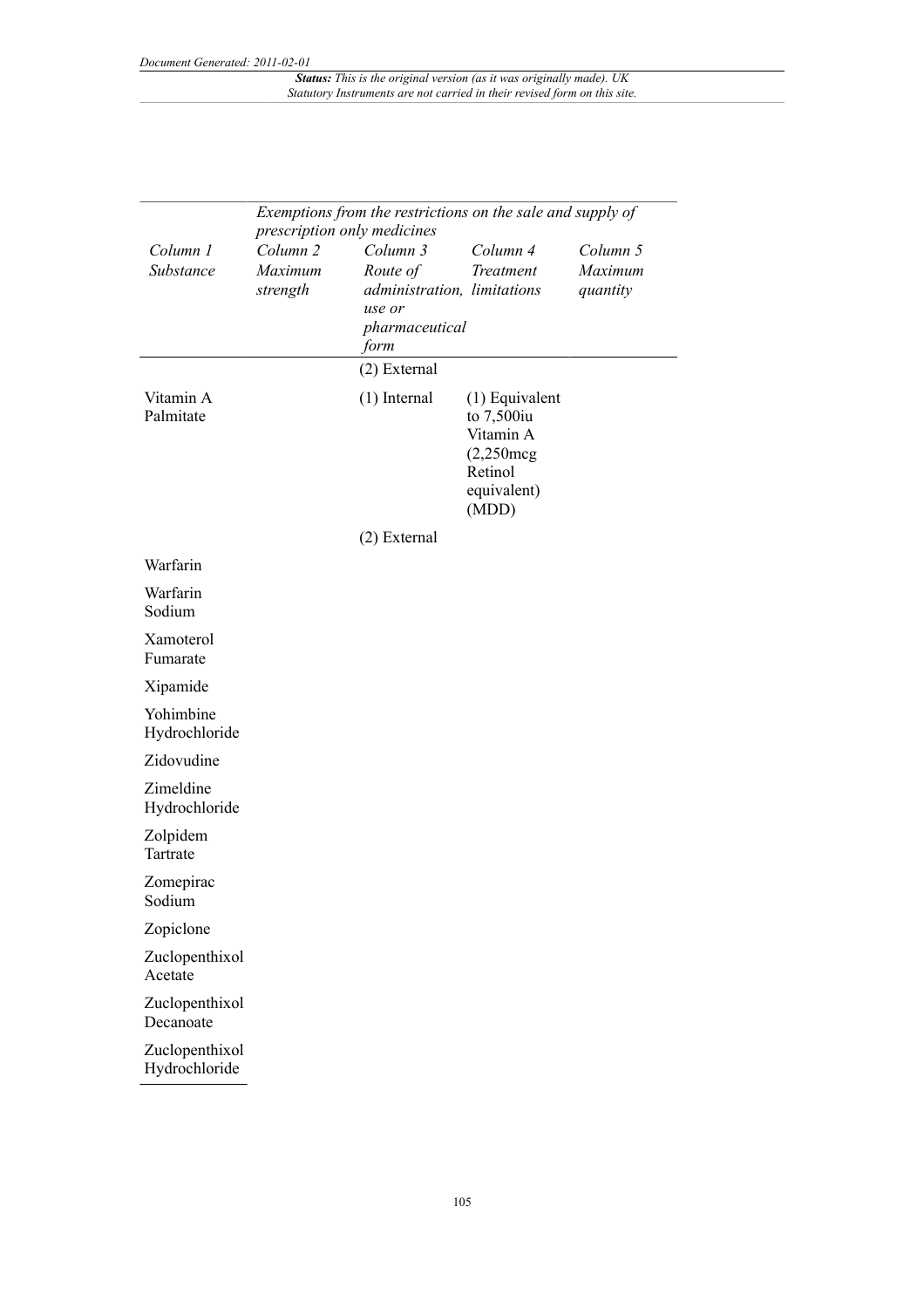## SCHEDULE 2 Articles 6(1) and 10

|                                 | Circumstances excluding medicinal products from the class of<br>prescription only medicines                       |                                    |                                                     |  |  |
|---------------------------------|-------------------------------------------------------------------------------------------------------------------|------------------------------------|-----------------------------------------------------|--|--|
| Column 1<br>Substance           | Column <sub>2</sub><br>Maximum strength                                                                           | Column 3<br>Pharmaceutical<br>Form | Column 4<br>Maximum Dose                            |  |  |
| Codeine and its salts           | Equivalent of 1.5<br>per cent of codeine<br>monohydrate                                                           |                                    | Equivalent of 20 mg of<br>codeine monohydrate       |  |  |
| Dihydrocodeine and<br>its salts | Equivalent of 1.5 per<br>cent of dihydrocodeine                                                                   |                                    | Equivalent of 10 mg of<br>dihydrocodeine            |  |  |
| Ethylmorphine andits<br>salts   | Equivalent of 0.2 per<br>cent of ethylmorphine                                                                    |                                    | Equivalent of 7.5 mg<br>of ethylmorphine            |  |  |
| Morphine and its salts          | $(1)$ Equivalent of 0.02<br>per cent anhydrous<br>morphine                                                        | $(1)$ Liquid                       | (1) Equivalent of<br>3 mg of anhydrous<br>morphine  |  |  |
|                                 | (2) Equivalent of<br>0.04 per cent of<br>anhydrous morphine;<br>equivalent of 300<br>meg of anhydrous<br>morphine | $(2)$ Solid                        | (2) Equivalent of<br>3 mg of anhydrous<br>morphine  |  |  |
| Medicinal Opium                 | $(1)$ Equivalent of 0.02<br>per cent of anhydrous<br>morphine                                                     | $(1)$ Liquid                       | (1) Equivalent of<br>3 mg of anhydrous<br>morphine  |  |  |
|                                 | $(2)$ Equivalent of 0.04<br>per cent of anhydrous<br>morphine                                                     | $(2)$ Solid                        | (2) Equivalent of<br>3 mg of anhydrous<br>morphine  |  |  |
| Pholcodine and its<br>salts     | Equivalent of 1.5 per<br>cent of pholcodine<br>monohydrate                                                        |                                    | Equivalent of 20<br>mg of pholcodine<br>monohydrate |  |  |

### SCHEDULE 3 Article 2(b)

## DESCRIPTIONS AND CLASSES OF PRESCRIPTION ONLY MEDICINES IN RELATION TO WHICH APPROPRIATE NURSE PRACTITIONERS ARE APPROPRIATE PRACTITIONERS

Co-danthramer-Oral Suspension NPF

Co-danthramer-Oral Suspension Strong NPF

Co-danthrusate Capsules

Mebendazole Tablets NPF

Mebendazole Oral Suspension NPF

Miconazole Oral Gel NPF

Nystatin Oral Suspension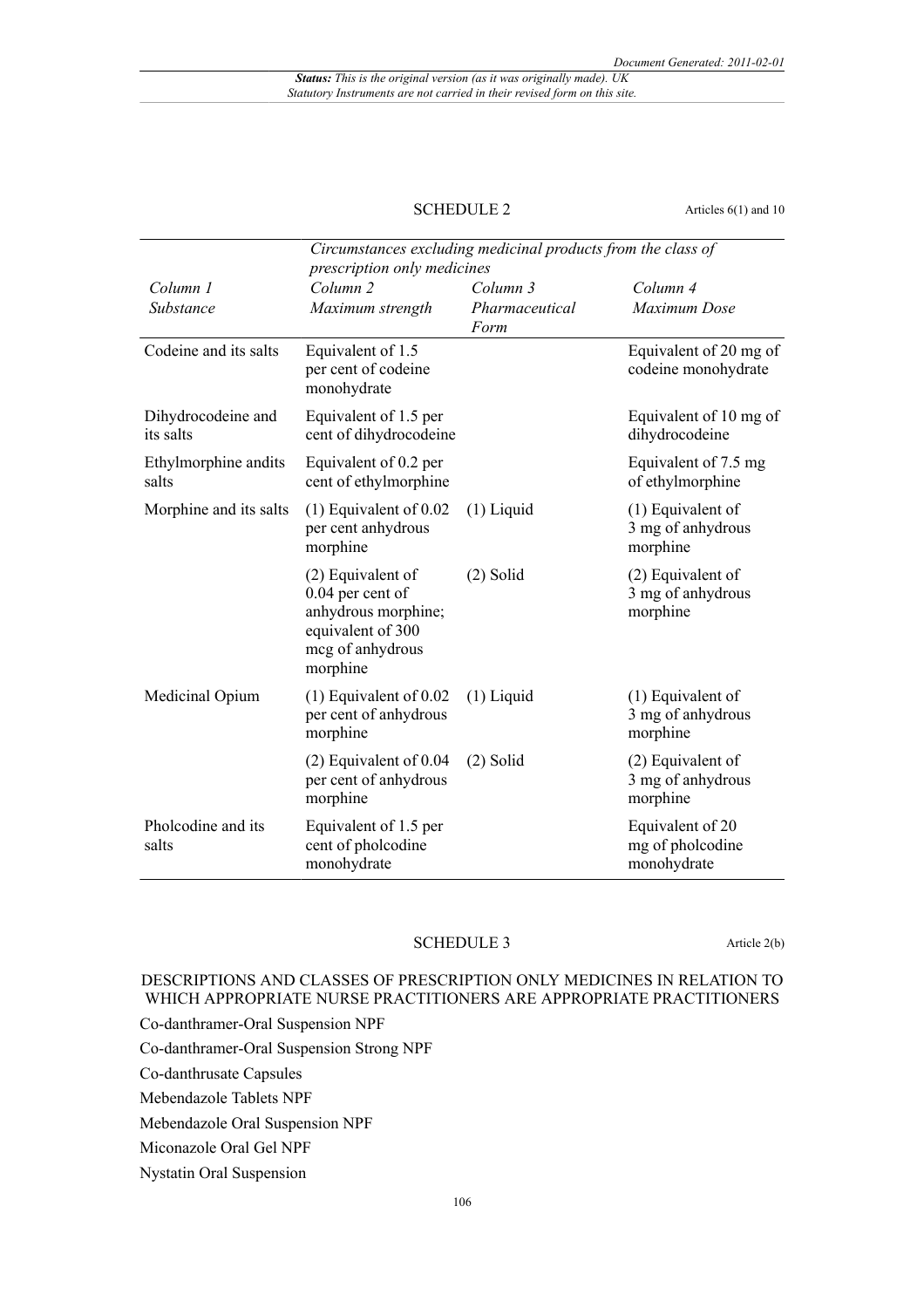*Status: This is the original version (as it was originally made). UK Statutory Instruments are not carried in their revised form on this site.*

Nystatin Pastilles NPF Streptokinase and Streptodornase Topical Powder NPF

#### SCHEDULE  $4$  Article 8(4)(c)

### SUBSTANCES NOT TO BE CONTAINED IN A PRESCRIPTION ONLY MEDI CINE SOLD OR SUPPLIED UNDER THE EXEMPTION CONFERRED BY ARTICLE 8(3)

Ammonium Bromide

Calcium Bromide

Calcium Bromidolactobionate

Embutramide

Fencamfamin Hydrochloride

Fluanisone

Hexobarbitone

Hexobarbitone Sodium

Hydrobromic Acid

Meclofenoxate Hydrochloride

Methohexitone Sodium

Pemoline

Piracetam

Potassium Bromide

Prolintane Hydrochloride

Sodium Bromide

Strychnine Hydrochloride

Tacrine Hydrochloride

Thiopentone Sodium

#### SCHEDULE 5 Article 11(1)(a)

### EXEMPTION FOR CERTAIN PERSONS FROM SECTION 58(2) OF THE ACT

# PART I

## EXEMPTION FROM RESTRICTIONS ON SALE OR SUPPLY

| Column 1                                           | Column 2                                                         | Column 3                                                       |
|----------------------------------------------------|------------------------------------------------------------------|----------------------------------------------------------------|
| Persons exempted                                   | Prescription only medicines<br>to which the exemption<br>applies | Conditions                                                     |
| selling<br>1. Persons<br>prescription<br>supplying | only medicines                                                   | or 1. All prescription only 1. The sale or supply shall<br>be- |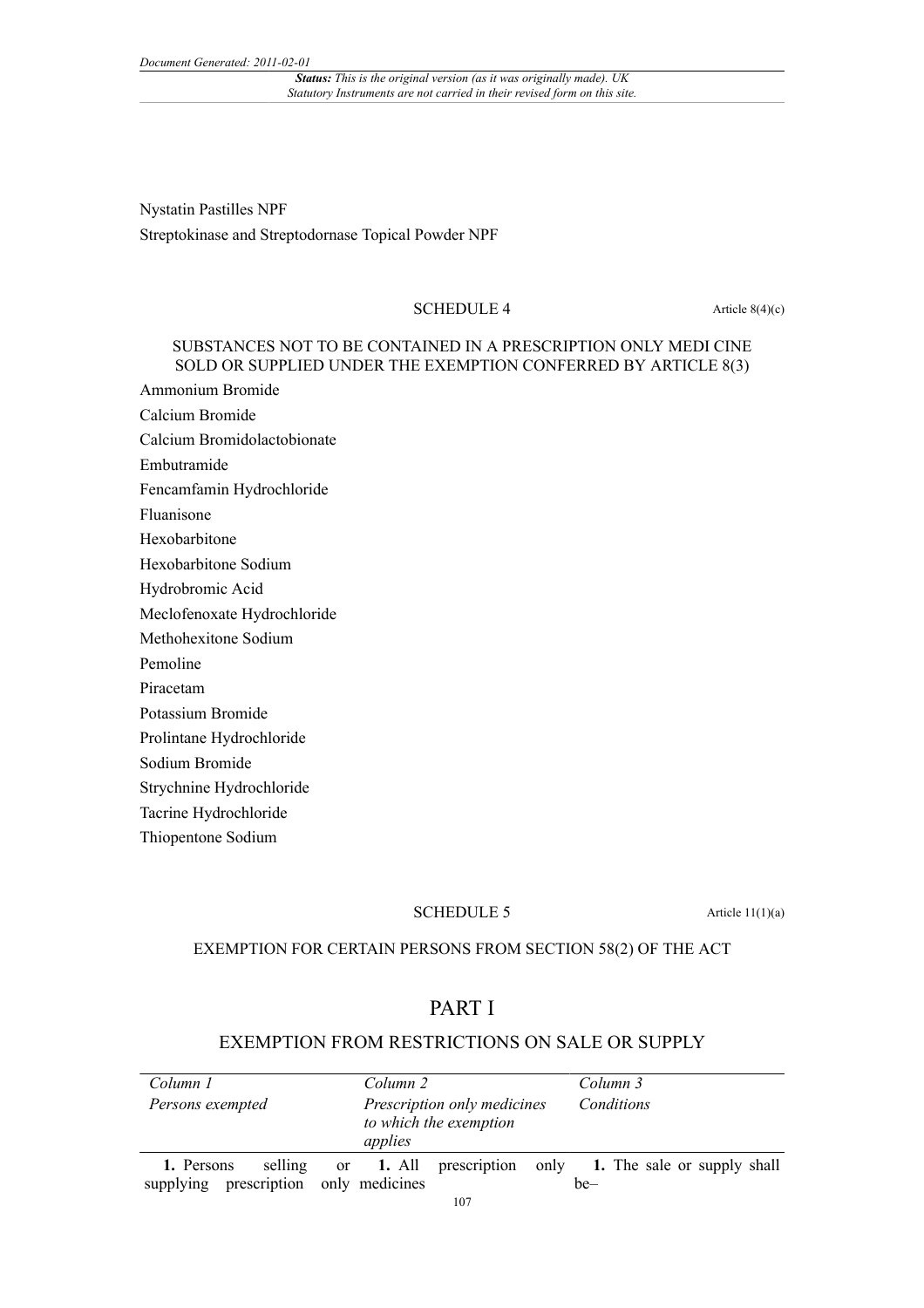| Column 1                                                                                                                                                                                                                                                                                          | Column <sub>2</sub> |                                                       | Column 3                                                                                                                                                                                                                                                                                                                                             |  |
|---------------------------------------------------------------------------------------------------------------------------------------------------------------------------------------------------------------------------------------------------------------------------------------------------|---------------------|-------------------------------------------------------|------------------------------------------------------------------------------------------------------------------------------------------------------------------------------------------------------------------------------------------------------------------------------------------------------------------------------------------------------|--|
| Persons exempted                                                                                                                                                                                                                                                                                  | applies             | Prescription only medicines<br>to which the exemption | Conditions                                                                                                                                                                                                                                                                                                                                           |  |
| medicines to universities, other<br>institutions<br>concerned<br>with<br>higher education or institutions<br>concerned with research.                                                                                                                                                             |                     |                                                       | subject to the<br>(a)<br>presentation of an<br>order signed by<br>the principal of the<br>institution concerned<br>with education<br>or research or the<br>appropriate head of<br>department in charge<br>of a specified course<br>of research stating-                                                                                              |  |
|                                                                                                                                                                                                                                                                                                   |                     |                                                       | (i) the name of<br>the institution<br>for which the<br>prescription<br>only medicine<br>is required,                                                                                                                                                                                                                                                 |  |
|                                                                                                                                                                                                                                                                                                   |                     |                                                       | (ii) the purpose<br>for which the<br>prescription<br>only medicine<br>is required, and                                                                                                                                                                                                                                                               |  |
|                                                                                                                                                                                                                                                                                                   |                     |                                                       | (iii) the total<br>quantity<br>required, and                                                                                                                                                                                                                                                                                                         |  |
|                                                                                                                                                                                                                                                                                                   |                     |                                                       | (b) for the purposes<br>of the education or<br>research with which<br>the institution is<br>concerned.                                                                                                                                                                                                                                               |  |
| selling<br>2. Persons<br>supplying<br>prescription only medicines.<br>any of the<br>medicines<br>to<br>following-<br>(1)<br>public<br>analyst<br>$\mathbf{a}$<br>appointed under section 27 of<br>the Food Safety Act 1990(20) or<br>article 36 of the Food (Northern<br>Ireland) Order 1989(21), |                     | or <b>2.</b> All prescription only                    | 2. The sale or supply shall<br>be subject to the presentation of<br>an order signed by or on behalf<br>of any person listed in column<br>1 of this paragraph stating the<br>status of the person signing it<br>and the amount of prescription<br>only medicine required, and<br>shall be only in connection with<br>the exercise by those persons of |  |

(2) an authorized officer meaning of section 5(6) of the Food Safety Act 1990,

(3) a sampling officer within the meaning of article  $38(1)$  their statutory functions.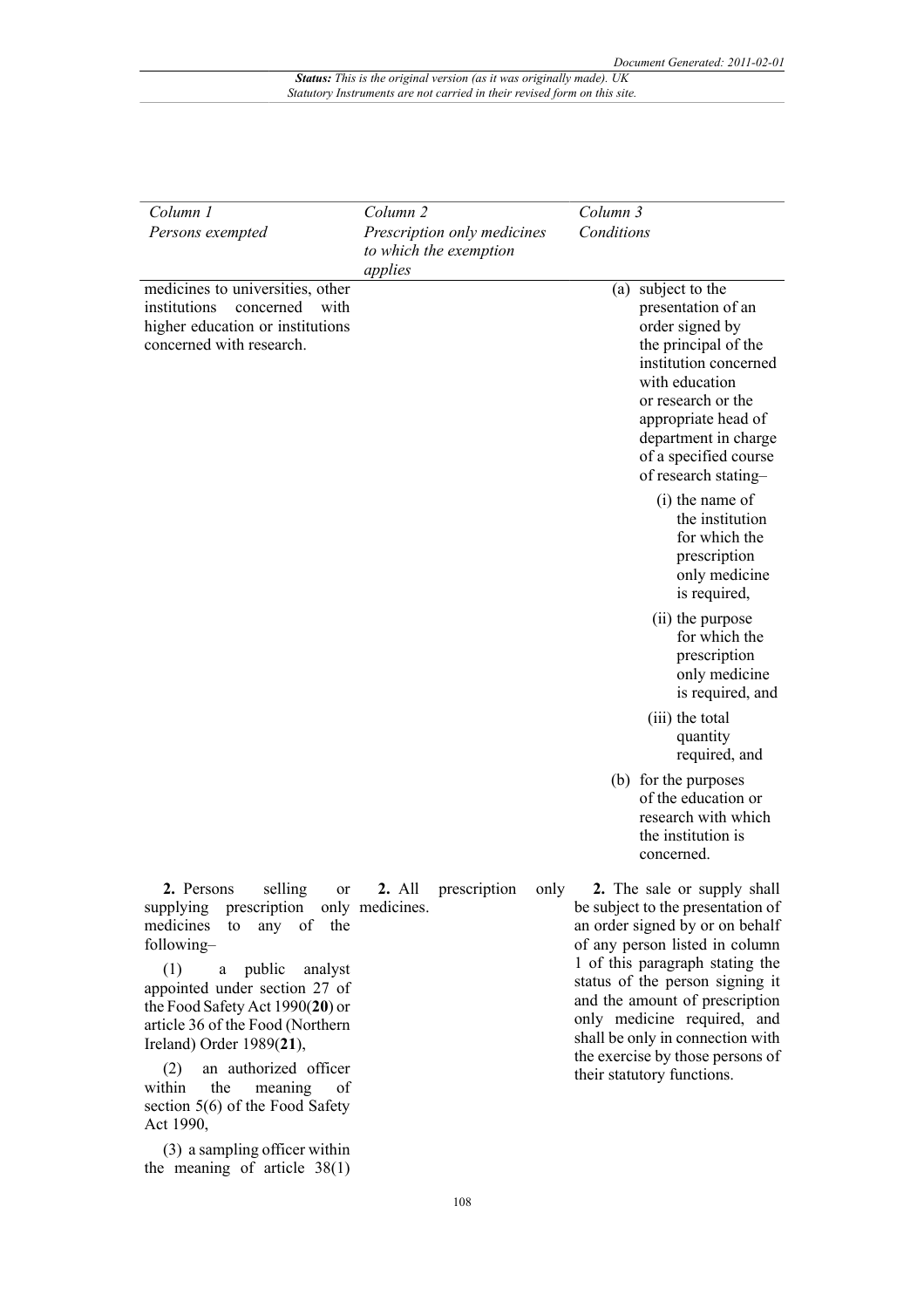| Column 1                                                                                                                                                                                                                                                                                                                                                                                                                                                                                                                                                                        | Column <sub>2</sub>                                                                                       | Column 3                                                                                                                                                                                                                                                                                                                                                                      |
|---------------------------------------------------------------------------------------------------------------------------------------------------------------------------------------------------------------------------------------------------------------------------------------------------------------------------------------------------------------------------------------------------------------------------------------------------------------------------------------------------------------------------------------------------------------------------------|-----------------------------------------------------------------------------------------------------------|-------------------------------------------------------------------------------------------------------------------------------------------------------------------------------------------------------------------------------------------------------------------------------------------------------------------------------------------------------------------------------|
| Persons exempted                                                                                                                                                                                                                                                                                                                                                                                                                                                                                                                                                                | Prescription only medicines<br>to which the exemption<br>applies                                          | Conditions                                                                                                                                                                                                                                                                                                                                                                    |
| of the Food (Northern Ireland)<br>Order 1989,                                                                                                                                                                                                                                                                                                                                                                                                                                                                                                                                   |                                                                                                           |                                                                                                                                                                                                                                                                                                                                                                               |
| (4) a person duly authorized<br>by an enforcement authority<br>under sections 111 and 112,                                                                                                                                                                                                                                                                                                                                                                                                                                                                                      |                                                                                                           |                                                                                                                                                                                                                                                                                                                                                                               |
| (5) a sampling officer within<br>the meaning of Schedule 3 to<br>the Act.                                                                                                                                                                                                                                                                                                                                                                                                                                                                                                       |                                                                                                           |                                                                                                                                                                                                                                                                                                                                                                               |
| 3. Persons<br>selling<br>or<br>prescription<br>supplying<br>medicines<br>to<br>any<br>person<br>employed<br>engaged<br>in<br>or<br>connection with<br>a<br>scheme<br>for testing the<br>quality and<br>checking<br>the<br>amount<br>οf<br>drugs<br>the<br>and<br>appliances<br>supplied under the National<br>Health Service Act 1977(22),<br>the National Health Service<br>(Scotland) Act 1978(23) and<br>the Health and Personal Social<br>Services (Northern Ireland)<br>Order $1972(24)$ , or under any<br>subordinate legislation made<br>under those Acts or that Order. | <b>3. All</b><br>prescription<br>only<br>only medicines.                                                  | 3. The sale or supply shall<br>be-<br>(a) subject to the<br>presentation of an<br>order signed by or<br>on behalf of the<br>person so employed<br>or engaged stating<br>the status of the<br>person signing it<br>and the amount of<br>prescription only<br>medicine required,<br>and<br>(b) for the purposes of<br>a scheme referred to<br>in column 1 in this<br>paragraph. |
| 4. Registered midwives.                                                                                                                                                                                                                                                                                                                                                                                                                                                                                                                                                         | 4. Prescription<br>only<br>following substances-<br>Chloral hydrate<br>Ergometrine maleate<br>Pentazocine | 4. The sale or supply shall<br>medicines containing any of the be only in the course of their<br>professional practice and in the<br>case of Ergometrine maleate<br>only when contained in<br>a a<br>medicinal product which is not                                                                                                                                           |

**5.** Persons lawfully section 69.

conducting a retail pharmacy medicines which are not for be subject to the presentation of business within the meaning of parenteral administration and an order signed by a registered **5.** Prescription only which–

hydrochloride Triclofos sodium.

(a) are eyes drops and are prescription only medicines by reason only that they contain not more than 0.5 per cent Chloramphenicol, or

**5.** The sale or supply shall ophthalmic optician.

for parenteral administration.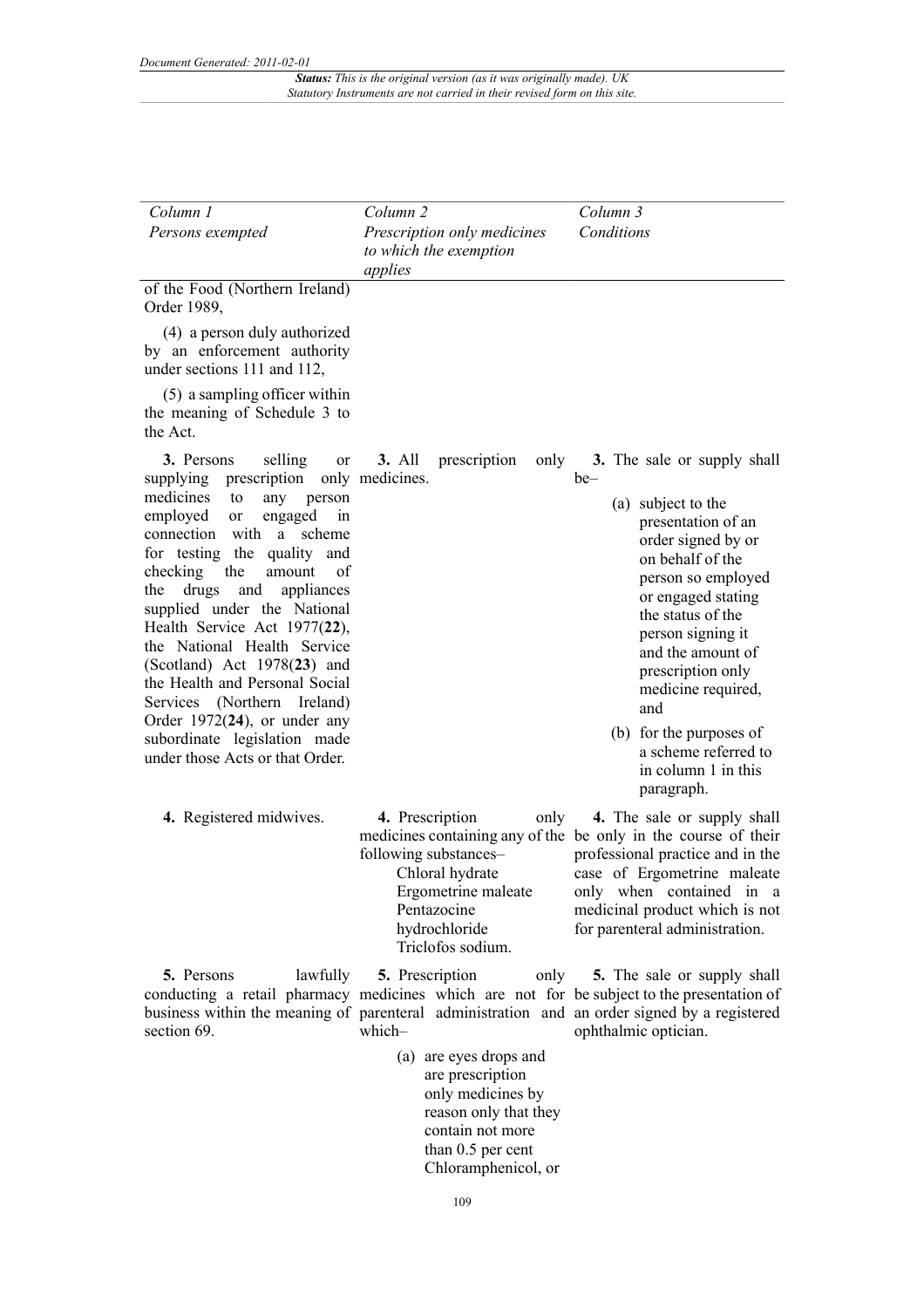| Column 1                                                           | Column <sub>2</sub>                                                                                                                                                                                                                                                                                                                                                                                                                 | Column 3                                                                                                                                                                                                                |
|--------------------------------------------------------------------|-------------------------------------------------------------------------------------------------------------------------------------------------------------------------------------------------------------------------------------------------------------------------------------------------------------------------------------------------------------------------------------------------------------------------------------|-------------------------------------------------------------------------------------------------------------------------------------------------------------------------------------------------------------------------|
| Persons exempted                                                   | Prescription only medicines<br>to which the exemption<br>applies                                                                                                                                                                                                                                                                                                                                                                    | Conditions                                                                                                                                                                                                              |
|                                                                    | (b) are eye ointments<br>and are prescription<br>only medicines by<br>reason only that they<br>contain not more<br>than 1.0 per cent<br>Chloramphenicol, or                                                                                                                                                                                                                                                                         |                                                                                                                                                                                                                         |
|                                                                    | (c) are prescription<br>only medicines by<br>reason only that<br>they contain any<br>of the following<br>substances:<br>Atropine sulphate<br>Bethanecol chloride<br>Carbachol<br>Cyclopentolate<br>hydrochloride<br>Homatropine<br>hydrobromide<br>Naphazoline<br>hydrochloride<br>Naphazoline nitrate<br>Physostigmine salicylate<br>Physostigmine sulphate<br>Pilocarpine<br>hydrochloride<br>Pilocarpine nitrate<br>Tropicamide. |                                                                                                                                                                                                                         |
| ophthalmic<br>6. Registered<br>opticians.                          | 6. Prescription<br>only<br>medicines listed in column 2 of be only-<br>paragraph 5.                                                                                                                                                                                                                                                                                                                                                 | <b>6.</b> The sale or supply shall<br>(a) in the course of their<br>professional practice<br>and                                                                                                                        |
|                                                                    |                                                                                                                                                                                                                                                                                                                                                                                                                                     | (b) in an emergency.                                                                                                                                                                                                    |
| selling<br>7. Persons<br>prescription<br>supplying                 | <b>7.</b> All<br>prescription<br>or<br>only medicines.                                                                                                                                                                                                                                                                                                                                                                              | only 7. The sale or supply shall<br>be-                                                                                                                                                                                 |
| medicines<br><b>British</b><br>the<br>to<br>Standards Institution. |                                                                                                                                                                                                                                                                                                                                                                                                                                     | subject to the<br>(a)<br>presentation of an<br>order signed on<br>behalf of the British<br><b>Standards Institution</b><br>stating the status of<br>the person signing<br>it and the amount of<br>the prescription only |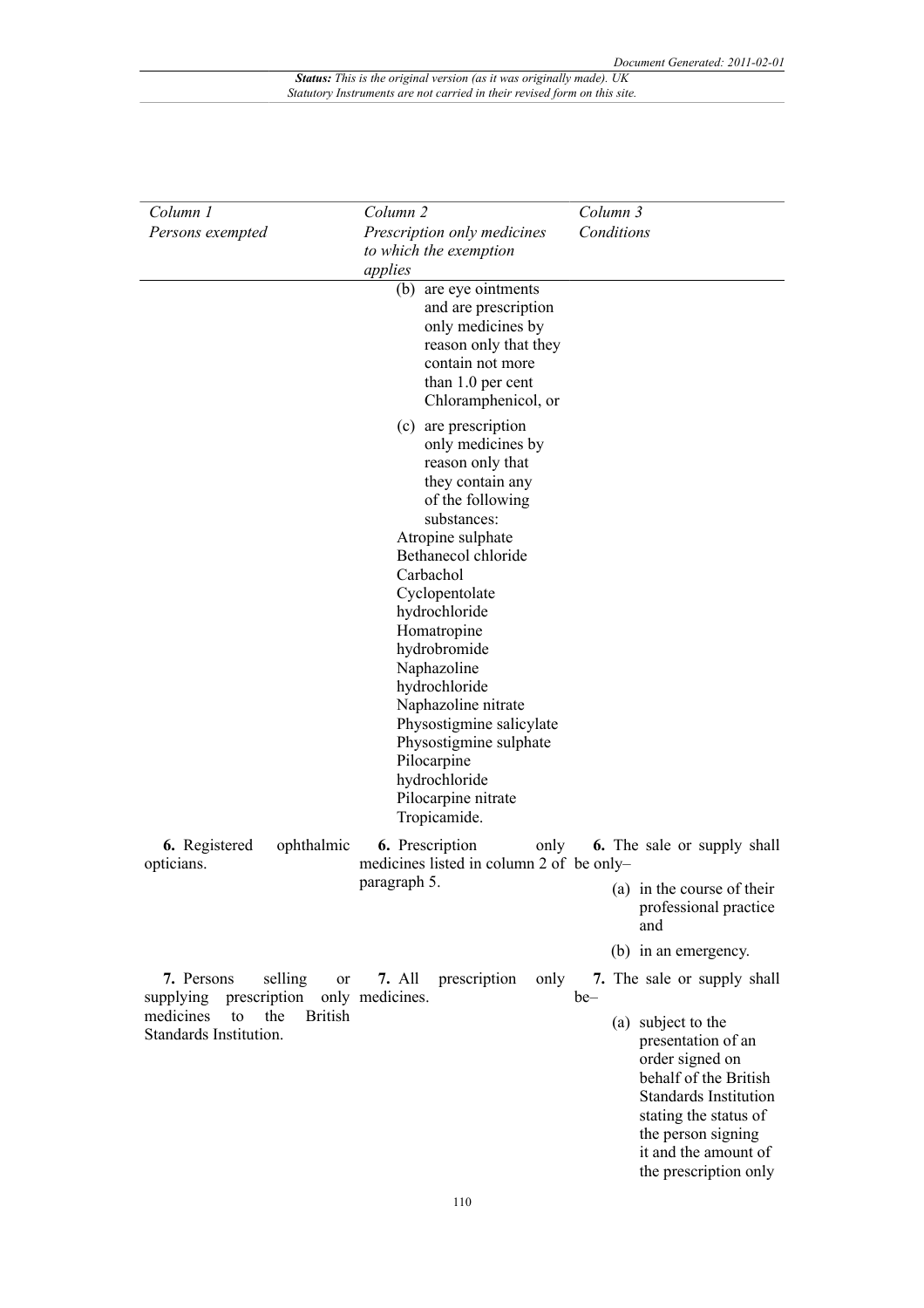| Column 1<br>Persons exempted                                                                                                                                                                                                                                                                                                                                                                                                                                                                          | Column <sub>2</sub><br>Prescription only medicines<br>to which the exemption<br>applies                                          | Column 3<br>Conditions                                                                                                                                                                                            |
|-------------------------------------------------------------------------------------------------------------------------------------------------------------------------------------------------------------------------------------------------------------------------------------------------------------------------------------------------------------------------------------------------------------------------------------------------------------------------------------------------------|----------------------------------------------------------------------------------------------------------------------------------|-------------------------------------------------------------------------------------------------------------------------------------------------------------------------------------------------------------------|
|                                                                                                                                                                                                                                                                                                                                                                                                                                                                                                       |                                                                                                                                  | medicine required,<br>and<br>(b) only for the<br>purpose of testing<br>containers of<br>medicinal products<br>or determining the<br>standards for such<br>containers.                                             |
| 8. Holders<br>of<br>marketing<br>or manufacturer's licences.                                                                                                                                                                                                                                                                                                                                                                                                                                          | 8. Prescription<br>only<br>authorizations, product licences medicines referred to in the be only-<br>authorizations or licences. | 8. The sale or supply shall<br>(a) to a pharmacist,                                                                                                                                                               |
|                                                                                                                                                                                                                                                                                                                                                                                                                                                                                                       |                                                                                                                                  | (b) so as to enable<br>that pharmacist to<br>prepare an entry<br>relating to the<br>prescription only<br>medicine in question<br>in a tablet or capsule<br>identification<br>guide or similar<br>publication, and |
|                                                                                                                                                                                                                                                                                                                                                                                                                                                                                                       |                                                                                                                                  | (c) of no greater<br>quantity than is<br>reasonably necessary<br>for that purpose.                                                                                                                                |
| 9. Pharmacists selling<br><sub>or</sub><br>supplying to persons to whom<br>cyanide salts may be sold by<br>virtue of section 3 (regulation<br>of poisons) or section 4<br>(exclusion of sales by wholesale<br>and certain other sales) of<br>Poisons<br>Act<br>1972(25)<br>the<br>or by virtue of article 5<br>(prohibitions and regulations<br>with respect to sale of poisons)<br>or article 6 (exemption with<br>respect to certain sales) of<br>the Poisons (Northern Ireland)<br>Order 1976(26). | 9. Amyl nitrite.                                                                                                                 | 9. The sale or supply shall<br>only be so far as is necessary<br>to enable an antidote to be<br>available to persons at risk of<br>cyanide poisoning.                                                             |

<sup>(20)</sup> [1990 c. 16.](http://www.legislation.gov.uk/id/ukpga/1990/16)

<sup>(21)</sup> S.I. [1989/846](http://www.legislation.gov.uk/id/uksi/1989/846) (N.I. 6).

<sup>(22)</sup> [1977 c. 49.](http://www.legislation.gov.uk/id/ukpga/1977/49) (23) [1978 c. 29.](http://www.legislation.gov.uk/id/ukpga/1978/29)

<sup>(24)</sup> S.I. [1972/1265](http://www.legislation.gov.uk/id/uksi/1972/1265) (N.I. 14).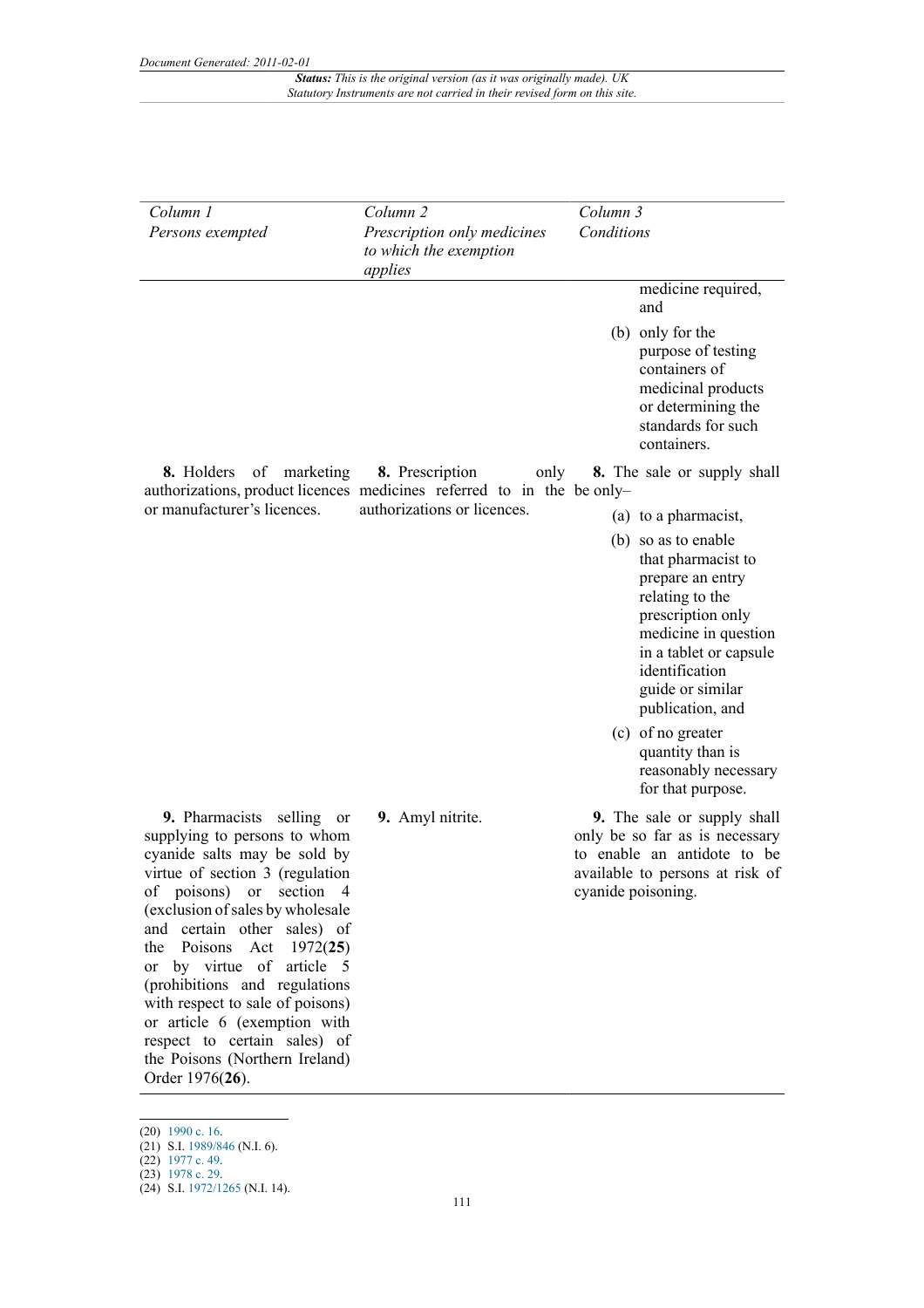Article 11(1)(b)

# PART II

## EXEMPTIONS FROM THE RESTRICTION ON SUPPLY

| Column 1<br>Persons exempted                                                                                                                                                                                                                                                                      | Column <sub>2</sub><br>Prescription only medicines<br>to which the exemption<br>applies                                                                                                                                                                      | Column 3<br>Conditions                                                                                                                                                                                                                                                                         |
|---------------------------------------------------------------------------------------------------------------------------------------------------------------------------------------------------------------------------------------------------------------------------------------------------|--------------------------------------------------------------------------------------------------------------------------------------------------------------------------------------------------------------------------------------------------------------|------------------------------------------------------------------------------------------------------------------------------------------------------------------------------------------------------------------------------------------------------------------------------------------------|
| 1. Royal National Lifeboat 1. All<br>Institution and certified first medicines.<br>aiders of the Institution.                                                                                                                                                                                     | prescription<br>only                                                                                                                                                                                                                                         | 1. The supply shall be only<br>so far as is necessary for the<br>the treatment of sick or injured<br>persons in the exercise of the<br>functions of the Institution.                                                                                                                           |
| 2. The owner or the master 2. All prescription<br>of a ship which does not carry medicines.<br>a doctor on board as part of her<br>complement.                                                                                                                                                    |                                                                                                                                                                                                                                                              | only 2. The supply shall be only<br>so far as is necessary for the<br>treatment of persons on the<br>ship.                                                                                                                                                                                     |
| granted<br>licences<br>Drugs Regulations to supply a licence.<br>controlled drug.                                                                                                                                                                                                                 | <b>3.</b> Persons authorized by <b>3.</b> Such prescription only <b>3.</b> The supply shall<br>under medicines, being controlled subject to such conditions and<br>regulation 5 of the Misuse of drugs, as are specified in the in such circumstances and to | be<br>such an extent as may be<br>specified in the licence.                                                                                                                                                                                                                                    |
| 4. Persons<br>requiring<br>for the purpose of enabling in the relevant enactment.<br>them, in the course of any<br>business carried on by them, to<br>comply with any requirements<br>made by or in pursuance of<br>any enactment with respect to<br>the medical treatment of their<br>employees. | 4. Such prescription only<br>prescription only medicines medicines as may be specified                                                                                                                                                                       | 4. The supply shall be-<br>(a) for the purpose of<br>enabling them to<br>comply with any<br>requirements made<br>by or in pursuance of<br>any such enactment,<br>and<br>(b) subject to such<br>conditions and in<br>such circumstances<br>as may be specified<br>in the relevant<br>enactment. |
| 5. Persons<br>operating<br>an<br>occupational health scheme.                                                                                                                                                                                                                                      | 5. Prescription<br>only<br>medicines sold or supplied<br>to a person operating<br>an<br>occupational health scheme in<br>response to an order in writing<br>signed by a doctor<br>or a<br>registered nurse.                                                  | $5. -$<br>(1) The supply shall be in the<br>course of an occupational health<br>scheme.<br>(2) The individual supplying<br>the prescription only medicine,                                                                                                                                     |

<sup>(25)</sup> [1972 c. 66.](http://www.legislation.gov.uk/id/ukpga/1972/66)

<sup>(26)</sup> S.I. [1976/1214](http://www.legislation.gov.uk/id/uksi/1976/1214) (N.I. 23).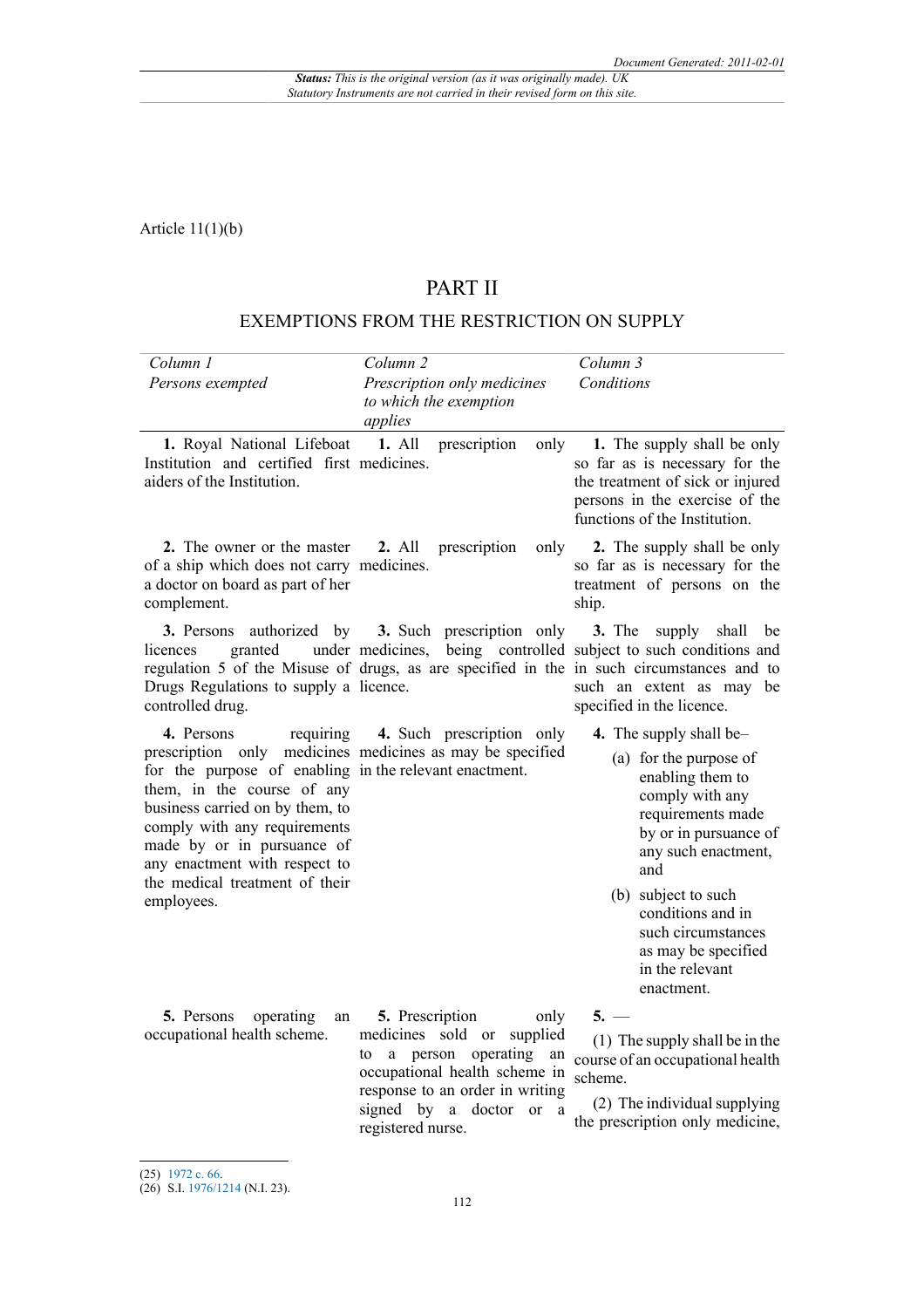| Column 1                                                                                               | Column 2                                                         | Column 3                                                                                                                                                                                                                                                                                                                                                                                                                                                                                                                                        |
|--------------------------------------------------------------------------------------------------------|------------------------------------------------------------------|-------------------------------------------------------------------------------------------------------------------------------------------------------------------------------------------------------------------------------------------------------------------------------------------------------------------------------------------------------------------------------------------------------------------------------------------------------------------------------------------------------------------------------------------------|
| Persons exempted                                                                                       | Prescription only medicines<br>to which the exemption<br>applies | Conditions                                                                                                                                                                                                                                                                                                                                                                                                                                                                                                                                      |
|                                                                                                        |                                                                  | if not<br>a doctor,<br>shall<br>be<br>a registered nurse acting in<br>accordance with the written<br>instructions of a doctor as<br>to the circumstances in which<br>prescription only medicines of<br>the description in question are<br>to be used in the course of the<br>occupational health scheme.                                                                                                                                                                                                                                        |
| 6. The<br>operator<br><sub>or</sub><br>commander of an aircraft.                                       | <b>6.</b> Prescription<br>signed by a doctor.                    | only <b>6.</b> The supply shall be only<br>medicines which are not for so far as is necessary for<br>parenteral administration and the immediate treatment of<br>which have been sold or sick or injured persons on<br>supplied to the operator or the aircraft and shall be in<br>commander of the aircraft in accordance with the written<br>response to an order in writing instructions of a doctor as<br>to the circumstances in which<br>prescription only medicines of<br>the description in question are<br>to be used on the aircraft. |
| employed<br>7. Persons<br>as<br>qualified first-aid personnel on medicines.<br>offshore installations. | 7. All prescription<br>only                                      | 7. The supply shall be only<br>so far as is necessary for the<br>treatment of persons on the<br>installation.                                                                                                                                                                                                                                                                                                                                                                                                                                   |

Article 11(2)

# PART III

## EXEMPTIONS FROM RESTRICTION ON ADMINISTRATION Column 1

| Column 1<br>Persons exempted                                                                                                                                 | Column 2<br>Prescription only medicines<br>to which the exemption<br>applies                                    | Column 3<br>Conditions                                                                                                                                                                                            |
|--------------------------------------------------------------------------------------------------------------------------------------------------------------|-----------------------------------------------------------------------------------------------------------------|-------------------------------------------------------------------------------------------------------------------------------------------------------------------------------------------------------------------|
| 1. State<br>use of analgesics issued by the sole active ingredient, not<br>or with the approval of the more than one of the following<br>Chiropodists Board. | registered 1. Prescription<br>substances-<br><b>Bupivacaine</b><br>hydrochloride<br>Lignocaine<br>hydrochloride | 1. The administration shall<br>only<br>chiropodists who hold a medicines for parenteral be only in the course of their<br>certificate of competence in the administration that contain, as professional practice. |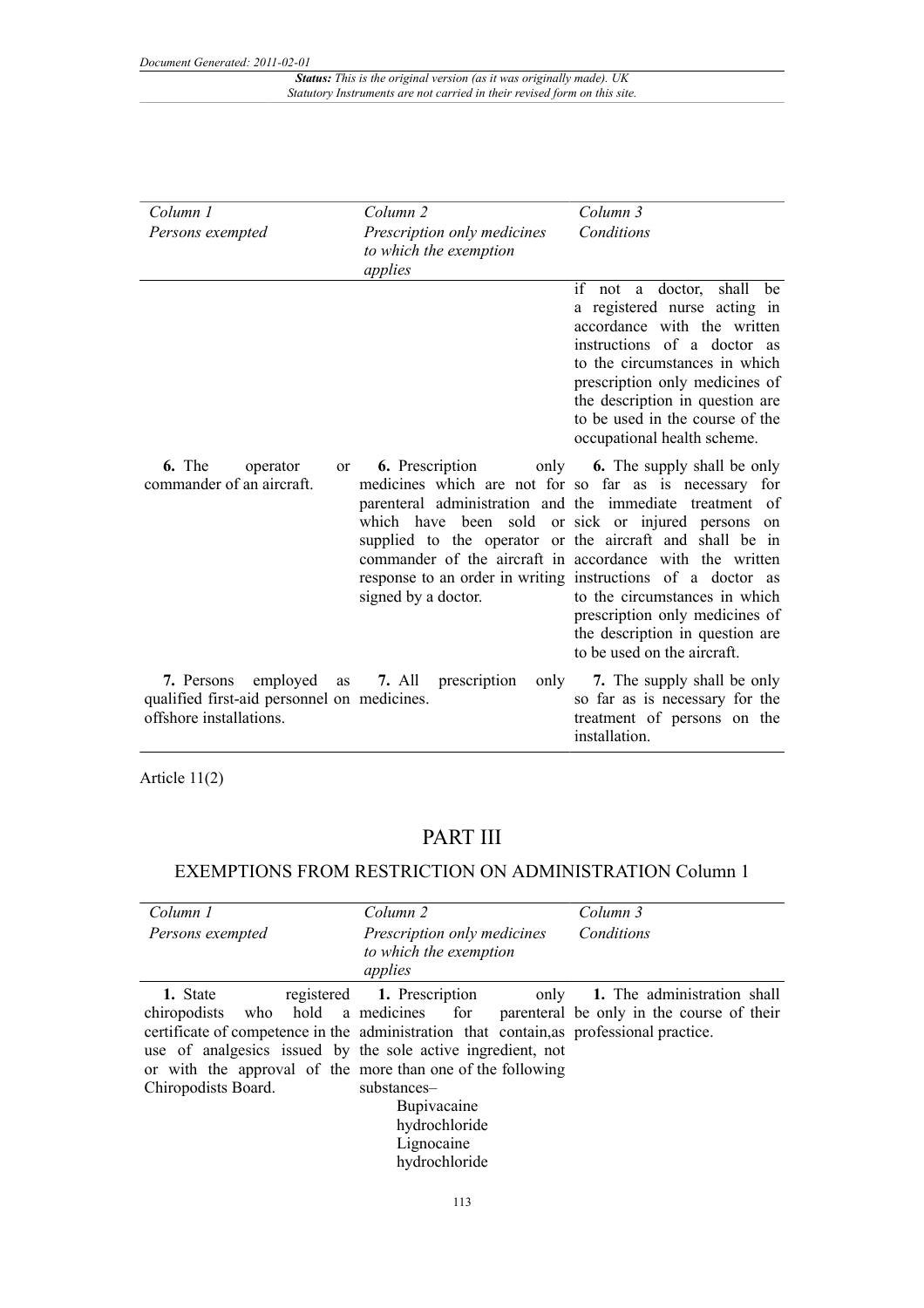| Column 1<br>Persons exempted                                                                                                                                                                                                        | Column <sub>2</sub><br>Prescription only medicines<br>to which the exemption<br>applies                                                                                                                                                                                                       | Column 3<br>Conditions                                                                                                                                                                                                                                                                                                                                                                                                                           |
|-------------------------------------------------------------------------------------------------------------------------------------------------------------------------------------------------------------------------------------|-----------------------------------------------------------------------------------------------------------------------------------------------------------------------------------------------------------------------------------------------------------------------------------------------|--------------------------------------------------------------------------------------------------------------------------------------------------------------------------------------------------------------------------------------------------------------------------------------------------------------------------------------------------------------------------------------------------------------------------------------------------|
|                                                                                                                                                                                                                                     | Prilocaine hydrochloride.                                                                                                                                                                                                                                                                     |                                                                                                                                                                                                                                                                                                                                                                                                                                                  |
| 2. Registered midwives.                                                                                                                                                                                                             | 2. Prescription<br>only<br>for<br>medicines<br>Order-<br>Ergometrine maleate<br>Lignocaine<br>Lignocaine<br>hydrochloride<br>Naloxone hydrochloride<br>Oxytocins, natural and<br>synthetic<br>Pentazocine lactate<br>Pethidine hydrochloride<br>Phytomenadione<br>Promazine<br>hydrochloride. | 2. The administration shall<br>parenteral be only in the course of<br>administration containing any their professional practice and<br>of the following substances but in the case of Promazine<br>no other substance specified in hydrochloride, Lignocaine and<br>column 1 of Schedule 1 to this Lignocaine hydrochloride shall<br>be only while attending on a<br>woman in childbirth.                                                        |
| who<br>3. Persons<br>are<br>group by a group authority the group authority.<br>granted under regulations $8(3)$<br>or $9(3)$ of the Misuse of<br>Drugs Regulations to supply<br>a controlled drug by way of<br>administration only. | 3. Prescription<br>only<br>authorized as members of a medicines that are specified in be subject to such conditions                                                                                                                                                                           | 3. The administration shall<br>and in such circumstances and<br>to such extent as may be<br>specified in the group authority.                                                                                                                                                                                                                                                                                                                    |
| 4. The owner or master of<br>doctor on board as part of her administration.<br>complement.                                                                                                                                          | <b>4.</b> All<br>prescription<br>only<br>a ship which does not carry a medicines that are for parenteral be only so far as is necessary for                                                                                                                                                   | 4. The administration shall<br>the treatment of persons on the<br>ship.                                                                                                                                                                                                                                                                                                                                                                          |
| 5. Persons<br>operating<br>an<br>occupational health scheme.                                                                                                                                                                        | 5. Prescription<br>only<br>for<br>medicines<br>parenteral<br>administration sold or supplied<br>to the person operating an<br>occupational health scheme in<br>response to an order in writing<br>signed by a doctor or<br>a<br>registered nurse.                                             | $5. -$<br>(1)<br>The administration<br>shall be in the course of an<br>occupational health scheme.<br>The<br>individual<br>(2)<br>administering the prescription<br>only medicine, if neither a<br>doctor nor acting in accordance<br>with the directions of a doctor,<br>shall be a registered nurse<br>acting in accordance with the<br>written instructions of a doctor<br>as to the circumstances in which<br>prescription only medicines of |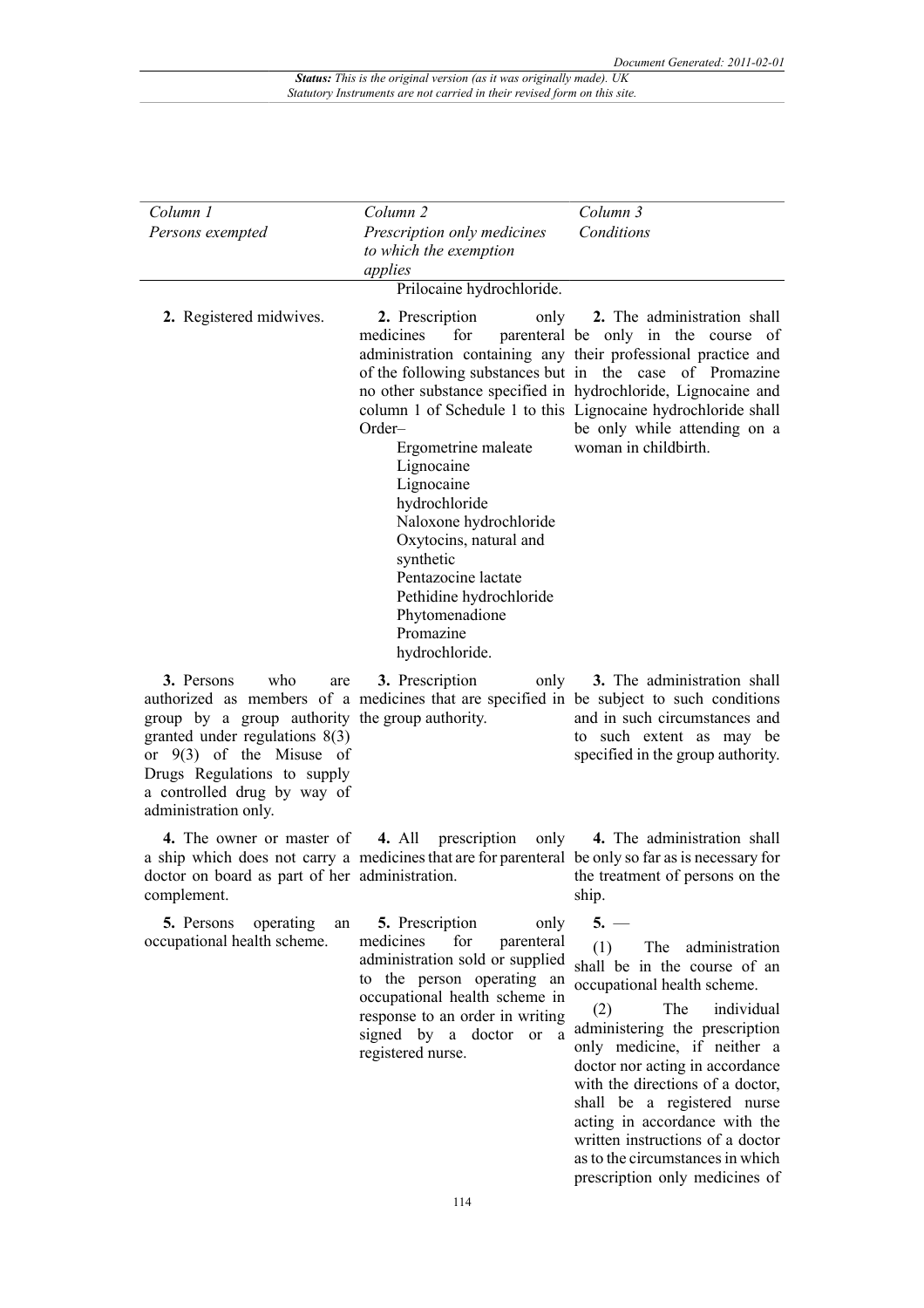*Document Generated: 2011-02-01*

*Status: This is the original version (as it was originally made). UK Statutory Instruments are not carried in their revised form on this site.*

| Column 1<br>Persons exempted                                                                                                                                                                                                                                                                                              | Column <sub>2</sub><br>Prescription only medicines<br>to which the exemption<br>applies                                                                                                                                                                                                                                                                                                        | Column 3<br>Conditions                                                                                                                                                                                                                                                                                                                                                                                                                                                                                           |
|---------------------------------------------------------------------------------------------------------------------------------------------------------------------------------------------------------------------------------------------------------------------------------------------------------------------------|------------------------------------------------------------------------------------------------------------------------------------------------------------------------------------------------------------------------------------------------------------------------------------------------------------------------------------------------------------------------------------------------|------------------------------------------------------------------------------------------------------------------------------------------------------------------------------------------------------------------------------------------------------------------------------------------------------------------------------------------------------------------------------------------------------------------------------------------------------------------------------------------------------------------|
|                                                                                                                                                                                                                                                                                                                           |                                                                                                                                                                                                                                                                                                                                                                                                | the description in question are<br>to be used in the course of the<br>occupational health scheme.                                                                                                                                                                                                                                                                                                                                                                                                                |
| 6. The<br>operator<br>or<br>commander of an aircraft.                                                                                                                                                                                                                                                                     | <b>6.</b> Prescription<br>for<br>medicines<br>signed by a doctor.                                                                                                                                                                                                                                                                                                                              | only 6. The administration shall<br>parenteral be only so far as is necessary<br>administration which have been for the immediate treatment<br>sold or supplied to the operator of sick or injured persons on<br>or commander of the aircraft in the aircraft and shall be in<br>response to an order in writing accordance with the written<br>instructions of a doctor as<br>to the circumstances in which<br>prescription only medicines of<br>the description in question are<br>to be used on the aircraft. |
| who<br>7. Persons<br>are,<br>11th<br>and<br>at<br>1982<br>were,<br>customarily<br>products<br>medicinal<br>human beings by parenteral parenteral administration).<br>administration in the course<br>of a business in the field<br>of osteopathy, naturopathy,<br>acupuncture or other similar<br>field except chiropody. | February are prescription only medicines the prescription only medicine<br>persons by reason only that they shall have been requested by<br>administering fall within the class specified or on behalf of the person to<br>to in article $3(c)$ (products for whom it is administered and in                                                                                                   | 7. Medicinal products that 7. The person administering<br>that person's presence to use<br>his own judgement as to the<br>treatment required.                                                                                                                                                                                                                                                                                                                                                                    |
| 8. Persons<br>employed<br>as<br>offshore installations.                                                                                                                                                                                                                                                                   | <b>8.</b> All prescription<br>qualified first-aid personnel on medicines that are for parenteral be only so far as is necessary for<br>administration.                                                                                                                                                                                                                                         | only 8. The administration shall<br>the treatment of persons on the<br>installation.                                                                                                                                                                                                                                                                                                                                                                                                                             |
| hold<br>who<br>9. Persons<br>a<br>ambulance paramedic skills parenteral administration-<br>issued by, or with the approval<br>of, the Secretary of State.                                                                                                                                                                 | 9. The<br>following<br>certificate of proficiency in prescription only medicines for be only for the immediate,<br>(a) Diazepam 5 mg per<br>ml emulsion for<br>injection;<br>(b) Succinylated<br>Modified Fluid<br>Gelatin 4 per cent<br>intravenous infusion;<br>(c) prescription only<br>medicines containing<br>one or more of<br>the following<br>substances, but no<br>active ingredient- | 9. The administration shall<br>necessary treatment of sick or<br>injured persons and in the<br>case of a prescription only<br>medicine containing Heparin<br>Sodium shall be only for the<br>purpose of cannula flushing.                                                                                                                                                                                                                                                                                        |

115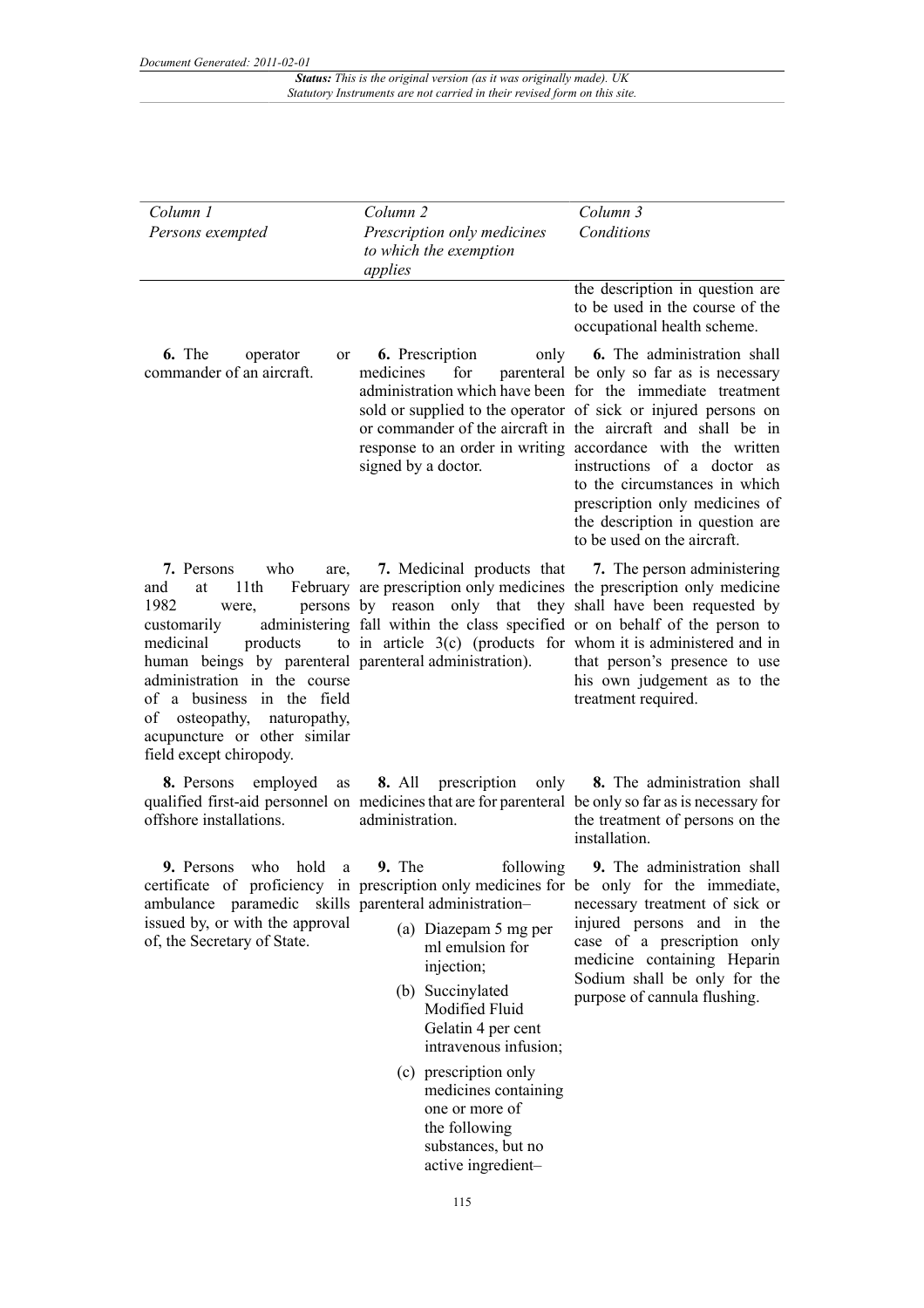| Column 1         | Column <sub>2</sub>         | Column 3   |
|------------------|-----------------------------|------------|
| Persons exempted | Prescription only medicines | Conditions |
|                  | to which the exemption      |            |
|                  | applies                     |            |
|                  | Adrenaline                  |            |
|                  | <b>Acid Tartrate</b>        |            |
|                  | Anhydrous                   |            |
|                  | Glucose                     |            |
|                  | Compound                    |            |
|                  | Sodium Lactate              |            |
|                  | Intravenous                 |            |
|                  | Infusion                    |            |
|                  | (Hartmann's                 |            |
|                  | Solution)                   |            |
|                  | Ergometrine                 |            |
|                  | Maleate                     |            |
|                  | Glucose                     |            |
|                  | Heparin                     |            |
|                  | Sodium                      |            |
|                  | Lignocaine                  |            |
|                  | Hydrochloride               |            |
|                  | Nalbuphine                  |            |
|                  | Hydrochloride               |            |
|                  | Naloxone                    |            |
|                  | Hydrochloride               |            |
|                  | Polygeline                  |            |
|                  | Sodium                      |            |
|                  | Bicarbonate                 |            |
|                  | Sodium                      |            |
|                  | Chloride                    |            |

### SCHEDULE 6 Article 16(1)

#### ORDERS REVOKED

| Column 1                                                                                            | Column 2       |
|-----------------------------------------------------------------------------------------------------|----------------|
| Orders                                                                                              | References     |
| The Medicines (Products other than Veterinary<br>Drugs) (Prescription Only) Order 1983              | S.I. 1983/1212 |
| The Medicines (Products other than Veterinary<br>Drugs) (Prescription Only) Amendment Order<br>1984 | S.I. 1984/756  |
| The Medicines (Products other than Veterinary<br>Drugs) (Prescription Only) Amendment Order<br>1986 | S.I. 1986/586  |
| The Medicines (Products other than Veterinary<br>Drugs) (Prescription Only) Amendment Order<br>1987 | S.I. 1987/674  |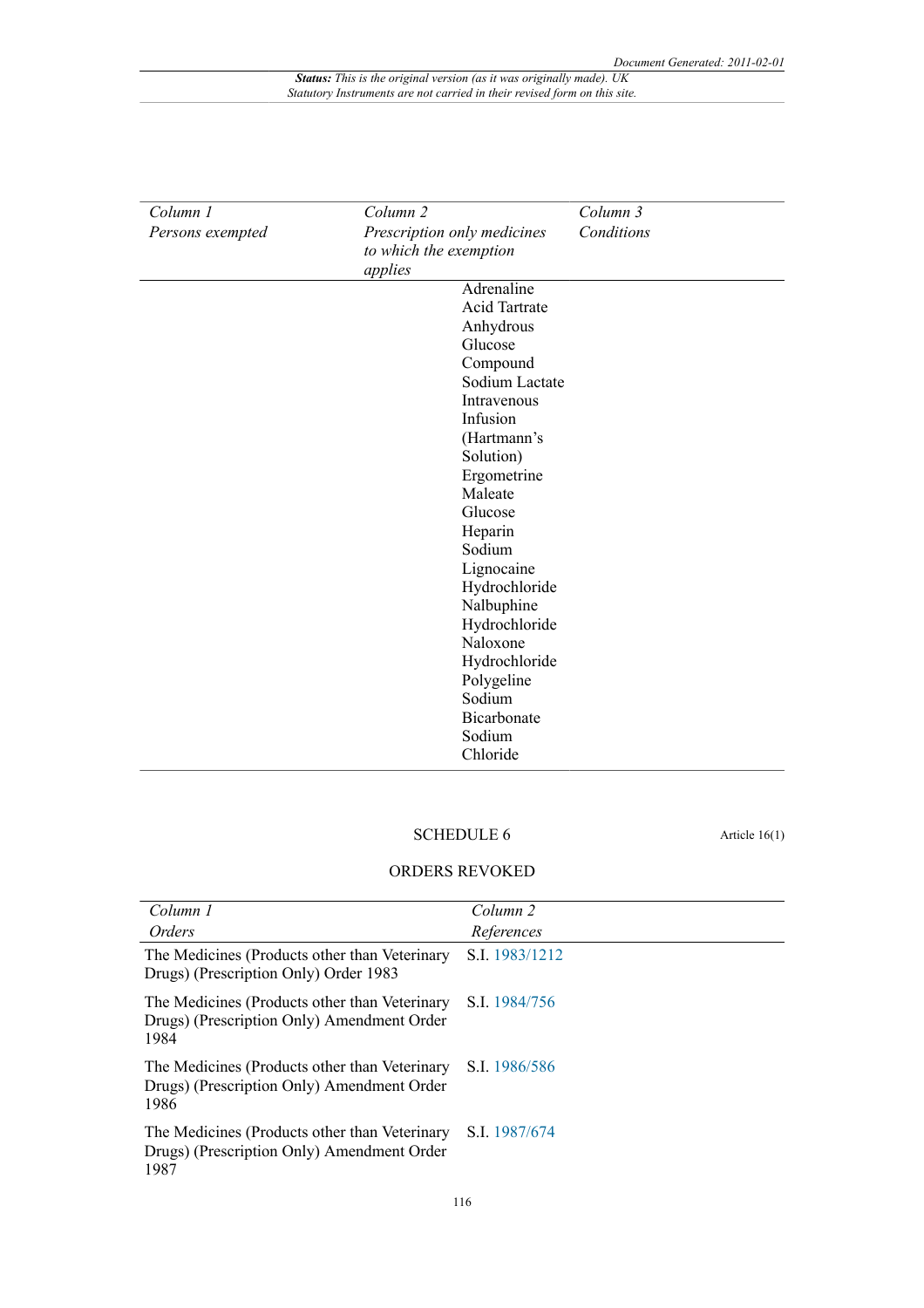| Column 1                                                                                                    | Column <sub>2</sub> |
|-------------------------------------------------------------------------------------------------------------|---------------------|
| <b>Orders</b>                                                                                               | References          |
| The Medicines (Products other than Veterinary<br>Drugs) (Prescription Only) Amendment (No. 2)<br>Order 1987 | S.I. 1987/1250      |
| The Medicines (Products other than Veterinary<br>Drugs) (Prescription Only) Amendment Order<br>1988         | S.I. 1988/2017      |
| The Medicines (Products other than Veterinary<br>Drugs) (Prescription Only) Amendment Order<br>1991         | S.I. 1991/962       |
| The Medicines (Products other than Veterinary<br>Drugs) (Prescription Only) Amendment Order<br>1992         | S.I. 1992/1534      |
| The Medicines (Products other than Veterinary<br>Drugs) (Prescription Only) Amendment (No. 2)<br>Order 1992 | S.I. 1992/2937      |
| The Medicines (Products other than Veterinary<br>Drugs) (Prescription Only) Amendment Order<br>1993         | S.I. 1993/1890      |
| The Medicines (Products other than Veterinary<br>Drugs) (Prescription Only) Amendment (No. 2)<br>Order 1993 | S.I. 1993/3256      |
| The Medicines (Products other than Veterinary<br>Drugs) (Prescription Only) Amendment Order<br>1994         | S.I. 1994/558       |
| The Medicines (Products other than Veterinary<br>Drugs) (Prescription Only) Amendment (No. 2)<br>Order 1994 | S.I. 1994/3016      |
| The Medicines (Products other than Veterinary<br>Drugs) (Prescription Only) Amendment (No. 3)<br>Order 1994 | S.I. 1994/3050      |
| The Medicines (Products other than Veterinary<br>Drugs) (Prescription Only) Amendment Order<br>1995         | S.I. 1995/1384      |
| The Medicines (Products other than Veterinary<br>Drugs) (Prescription Only) Amendment (No. 2)<br>Order 1995 | S.I. 1995/3174      |
| The Medicines (Products other than Veterinary<br>Drugs) (Prescription Only) Amendment Order<br>1996         | S.I. 1996/1514      |
| The Medicines (Products other than Veterinary<br>Drugs) (Prescription Only) Amendment (No. 2)<br>Order 1996 | S.I. 1996/3193      |